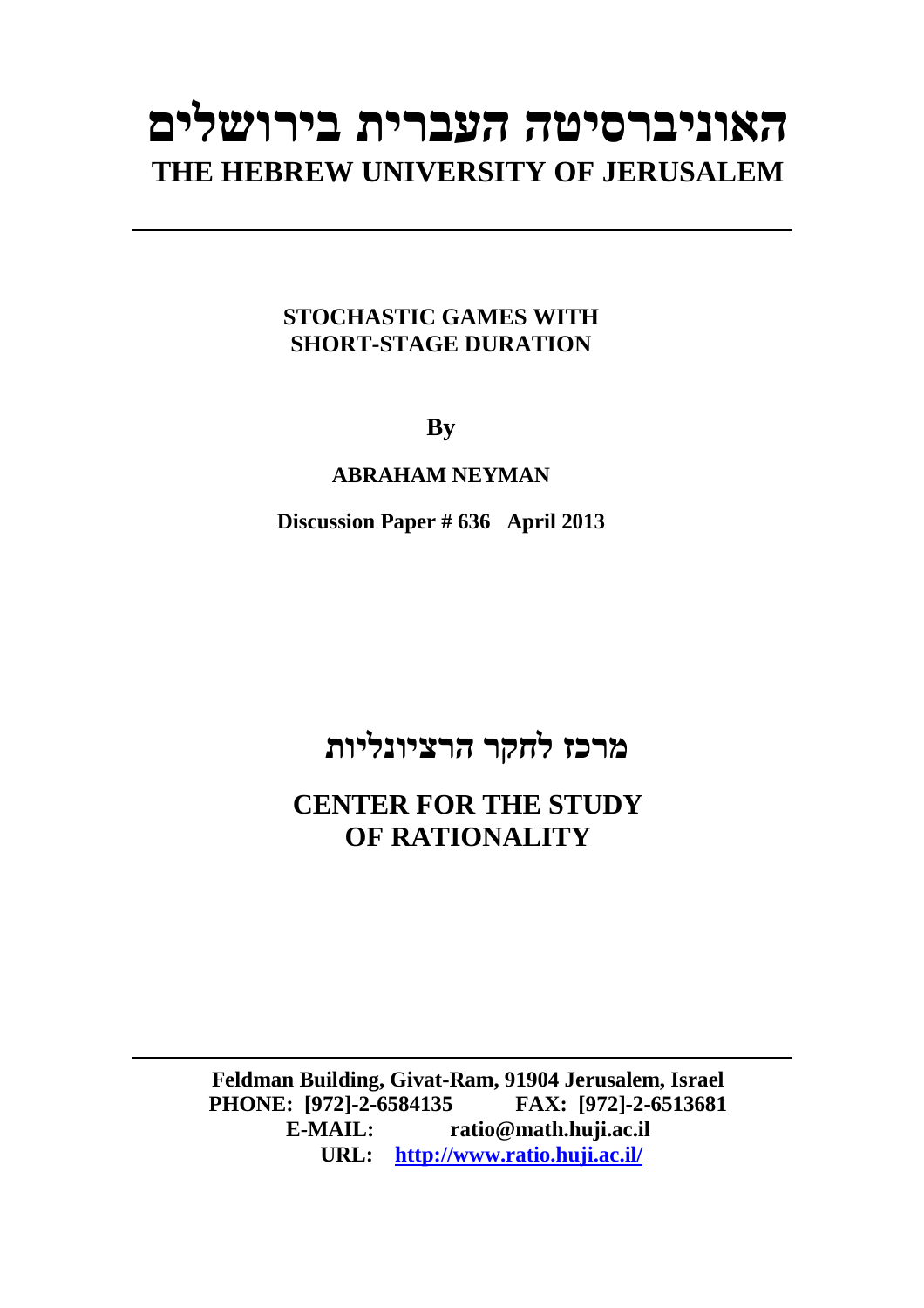# Stochastic games with short-stage duration

Abraham Neyman<sup>∗</sup>

April 18, 2013

#### Abstract

We introduce asymptotic analysis of stochastic games with shortstage duration. The play of stage k,  $k \geq 0$ , of a stochastic game  $\Gamma_{\delta}$ with stage duration  $\delta$  is interpreted as the play in time  $k\delta \leq t$  $(k+1)\delta$ , and therefore the average payoff of the *n*-stage play per unit of time is the sum of the payoffs in the first n stages divided by  $n\delta$ , and the  $\lambda$ -discounted present value of a payoff g in stage k is  $\lambda^{k\delta}$ g. We define convergence, strong convergence, and exact convergence of the data of a family  $(\Gamma_{\delta})_{\delta>0}$  as the stage duration  $\delta$  goes to 0, and study the asymptotic behavior of the value, optimal strategies, and equilibrium. The asymptotic analogs of the discounted, limiting-average, and uniform equilibrium payoffs are defined. Convergence implies the existence of an asymptotic discounted equilibrium payoff, strong convergence implies the existence of an asymptotic limiting-average equilibrium payoff, and exact convergence implies the existence of an asymptotic uniform equilibrium payoff.

## 1 Introduction

Most strategic interactions evolve over time, and are often modeled as a discrete-time multi-stage game. The discrete-time modeling enables us to use the classic theory of extensive form games, which entails no conceptual difficulties. This however comes at implicit costs: players cannot change

<sup>∗</sup> Institute of Mathematics, and Center for the Study of Rationality, The Hebrew University of Jerusalem, Givat Ram, Jerusalem 91904, Israel. e-mail: aneyman@math.huji.ac.il This research was supported in part by Israel Science Foundation grant 1596/10.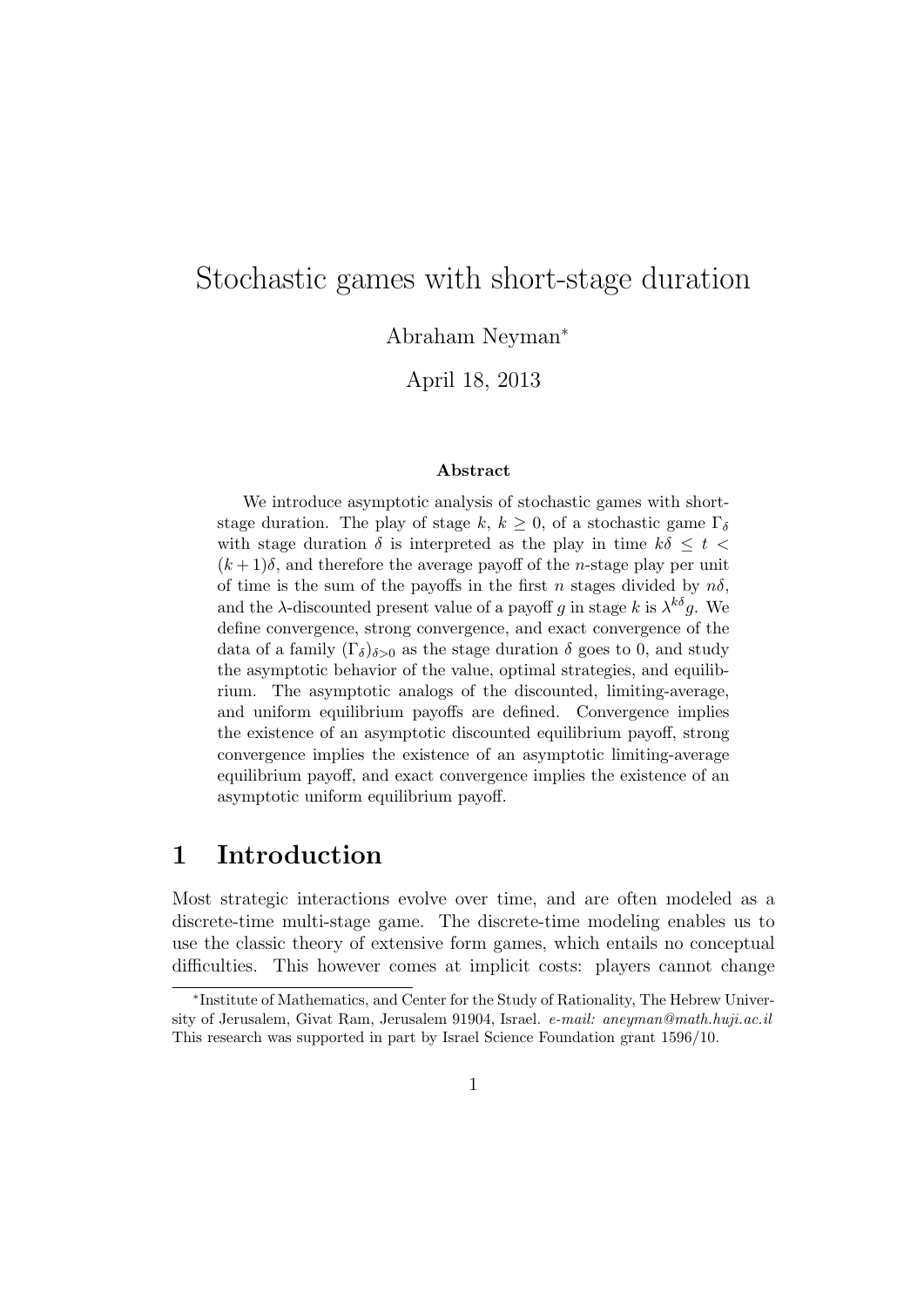their actions within a stage and additional information about others' actions and nature's moves is obtained only at a discrete set of times. An alternative modeling of dynamic interactions is continuous-time games, which avoids the above-mentioned costs, but entails some conceptual difficulties.

The present paper develops a complementary approach that studies the asymptotic behavior of multi-stage games when the stage duration goes to zero. We focus on the theory of stochastic games.

A discrete-time stochastic game, introduced by Shapley (1953), proceeds in stages. The stage payoff is a function  $q(z, a)$  of the stage state z and the stage action  $a$ , and the transitions to the next state  $z'$  are defined by conditional probabilities  $P(z' | z, a)$  of the next state z' given the present state z and the stage action a. Players' stage-action choices are made simultaneously and are observed by all players following the stage play.

Discrete-time stochastic games are multi-stage game-theoretic models that enable us to account for changes of states between different stages of the interaction, and where the change is impacted by the players' actions. However, no single discrete-time stochastic game can model the case where the probability of a state change in any short time interval can be positive yet arbitrarily small. This feature can be analyzed by studying continuous-time stochastic games, introduced in [14], and studied in, e.g., [14, 2, 3, 4, 8]. An alternative and complementary approach is to study the asymptotic behavior of discrete-time stochastic games, where the individual stage represents short time intervals that converge to zero and the transition probabilities to a new state also converge to zero.

The continuous-time stochastic game model provides us with a tractable analytic model (whose results are neatly stated), but, as mentioned earlier, the model entails some conceptual difficulties. The complementary asymptotic approach builds on the classic discrete-time (well-defined) game model, and therefore avoids the conceptual issues of continuous-time games. The results of the asymptotic approach supplement and cement the conclusions of the analytic continuous-time model.

We consider a family of discrete-time stochastic games  $\Gamma_{\delta}$ , where the positive parameter  $\delta > 0$  represents the stage duration. The sets of players N, states S, and actions A are independent of the parameter  $\delta$ , and the conditional transition probabilities  $P_{\delta}$  and the payoff function  $g_{\delta}$  depend on the parameter  $\delta$ . We study the asymptotic behavior of the strategic analysis of  $\Gamma_{\delta}$  as  $\delta$  goes to zero.

The payoff function  $g_{\delta}$  describes the stage payoff in  $\Gamma_{\delta}$ . As the stage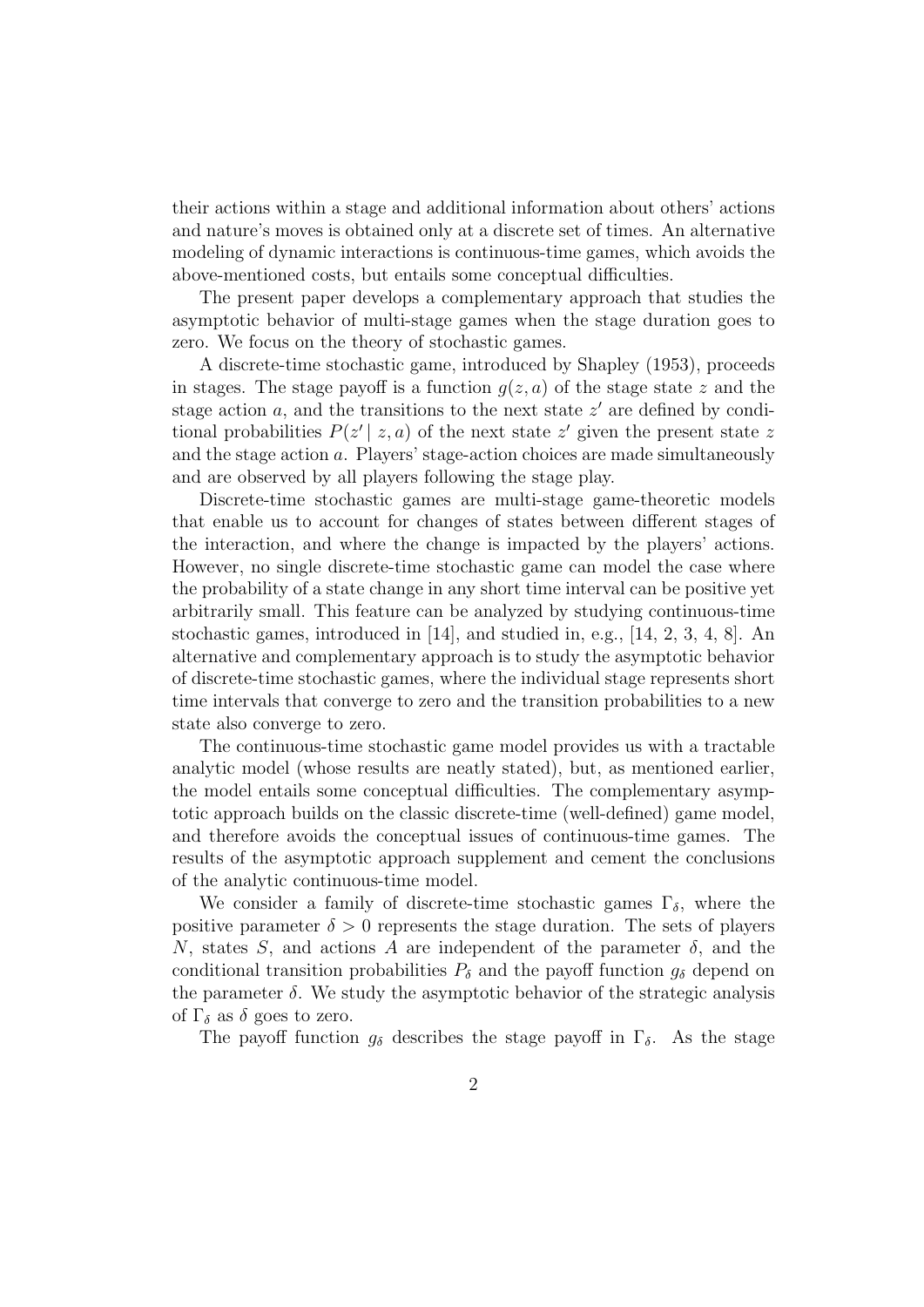duration is  $\delta$  the stage payoff per unit of time is  $g_{\delta}/\delta$ . One natural condition, (g.1), on the family of discrete-time stochastic games  $\Gamma_{\delta}$  is that the stage payoff function per unit of time is a function of the current state and action, and independent of  $\delta$ , i.e.,  $g_{\delta}/\delta = g$ , where  $g : S \times A \to \mathbb{R}^N$ . A less restrictive condition, (g.2), is that the stage payoff function per unit of time converges (as  $\delta$  goes to zero) to a payoff function  $g : S \times A \to \mathbb{R}^N$ . In the asymptotic results, the distinction between assumptions  $(g.1)$  and  $(g.2)$  is immaterial.

The transition rates,  $p_{\delta}$ , are the functions defined on  $S \times S \times A$  by  $p_{\delta}(z', z, a) = P_{\delta}(z' | z, a)$  if  $z' \neq z$  and  $p_{\delta}(z', z, a) = P_{\delta}(z' | z, a) - 1$  if  $z' = z$ . The transition rate  $p_{\delta}(z', z, a)$  represents the difference between the probability that the next state will be  $z'$  and the probability  $(0 \text{ or } 1)$  that the current state is  $z'$  when the current state is  $z$  and the current action profile is a. Note that it follows that for every  $(z, a)$  the sum of  $p_{\delta}(z', z, a)$  over all states z' is zero and  $p_{\delta}(z', z, a)$  is nonnegative whenever z' and z are two distinct states. It is convenient to express our conditions on the conditional transition probabilities  $P_{\delta}$  as conditions on the transition rates  $p_{\delta}$ .

There are several natural conditions on the transition rates function  $p_{\delta}$ , each reflecting a dependence of  $p<sub>\delta</sub>$  on the stage duration parameter  $\delta$ . One such condition,  $(p.1)$ , is that the transition rates per unit of time is constant, i.e., for each  $\delta > 0$ ,  $p_{\delta}/\delta = \mu$ , where  $\mu : S \times S \times A \rightarrow \mathbb{R}$ . A weaker asymptotic condition, (p.2), called *convergence*, is that the equality with  $\mu$ holds in the limit, i.e., for all triples  $(z', z, a)$  of states  $z', z$  and action profile  $a, p_{\delta}(z', z, a)/\delta$  converges (as  $\delta$  goes to zero) to a limit  $\mu(z', z, a)$ . Condition (p.3), called strong convergence, requires that condition (p.2) hold and that  $p_{\delta}(z', z, a) > 0$  if and only if  $\mu(z', z, a) > 0$ . Condition (p.1) implies condition (p.3) and condition (p.3) implies condition (p.2).

An exact family of discrete-time stochastic games  $\Gamma_{\delta}$  is one that obeys (g.1) and (p.1). A family of discrete-time stochastic games  $\Gamma_{\delta}$  is said to converge in data if it obeys  $(g.2)$  and  $(p.2)$ , and it is said to converge strongly if it obeys  $(g.2)$  and  $(p.3)$ .

The above-mentioned convergence conditions on a family  $(\Gamma_{\delta})_{\delta>0}$  are stated as conditions on the data of the games in the family. The data convergence condition seems natural, and therefore the study of the asymptotic behavior of equilibria of a data-convergent family is of interest. However, one may wonder if the strategic dynamics of some other families of games that do not converge in data have a limit, and therefore such families deserve an asymptotic analysis as well. This leads us to the study of convergence conditions on a family  $(\Gamma_{\delta})_{\delta>0}$  that depend on the stochastic processes of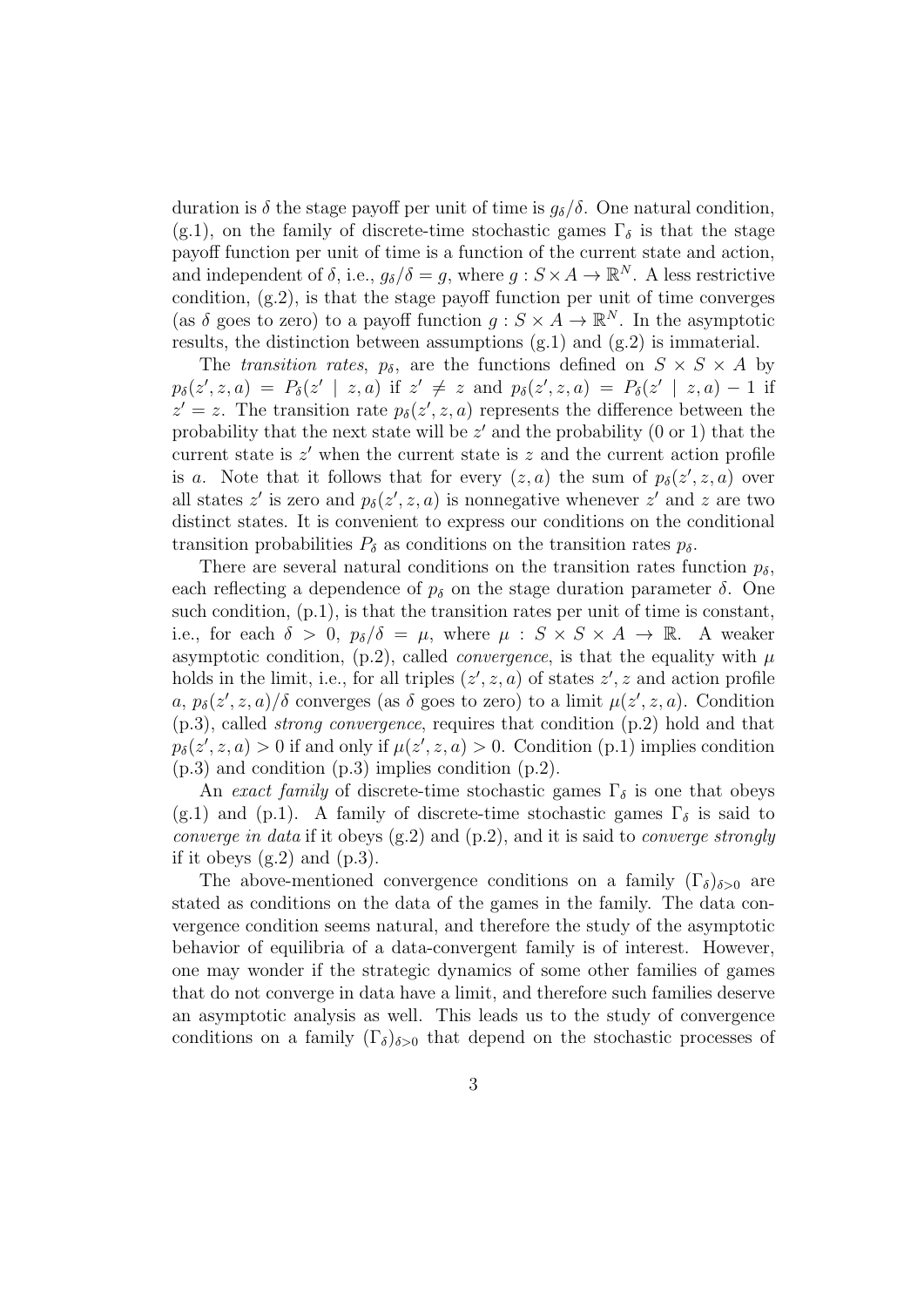payoffs and states that are defined by the initial state and a strategy profile σ, in particular, when the strategy profile σ is stationary. This leads to our definition of stationary convergence. Roughly speaking, stationary convergence states that for every stationary strategy profile  $\sigma$  and real time t, both the cumulative payoff (in  $\Gamma_{\delta}$ ) up to time t and the distribution of the state at time t converge as the stage duration  $\delta$  goes to zero.

Proposition 1 asserts that stationary convergence is equivalent to data convergence. This result shows that the continuous-time model (see, e.g., [8]) captures all possible limits of "nicely behaved" families of discrete-time stochastic games with short-stage duration.

Data (or its equivalent stationary) convergence is sufficient for our asymptotic results (e.g., Theorem 1 and Theorem 8) on the stationary (as well as the nonstationary) discounted games. In these results we associate with a discount rate  $\rho$  and a stage duration  $\delta$  the discount factor  $1 - \rho \delta$ . These results remain intact if the  $(\delta, \rho)$ -dependent discount factor  $\lambda_{\delta, \rho}$  is such that the limit, as  $\delta$  goes to zero, of  $(1 - \lambda_{\delta,\rho})/\delta$  exists and equals  $\rho$ . For example,  $\lambda_{\delta,\rho} = e^{-\rho\delta}.$ 

The unnormalized  $\rho$ -discounted payoff of a play  $(z_0, a_0, z_1, \ldots)$  of the game  $\Gamma_{\delta}$  is  $\sum_{m=0}^{\infty} (1 - \rho \delta)^m g_{\delta}(z_m, a_m)$ . The corresponding  $\rho$ -discounted game is denoted by  $\Gamma_{\delta,\rho}$ . In the two-person zero-sum case, Section 4.1 shows that, given a converging family  $(\Gamma_{\delta})_{\delta>0}$  of two-person zero-sum games, 1) the value of  $\Gamma_{\delta,\rho}$ , denoted by  $V_{\delta,\rho}$ , converges as  $\delta$  goes to zero, and 2) there is a stationary strategy  $\sigma$  that is  $\varepsilon(\delta)$ -optimal in the game  $\Gamma_{\delta,\rho}$ , where  $\varepsilon(\delta)$  goes to zero as  $\delta$ goes to zero.

An asymptotic ρ-discounted stationary equilibrium strategy of the family  $(\Gamma_{\delta})_{\delta>0}$  of non-zero-sum stochastic games is a profile  $\sigma$  of stationary strategies that is an  $\varepsilon(\delta)$ -equilibrium of  $\Gamma_{\delta}$ , where  $\varepsilon(\delta) \to 0$  as  $\delta$  goes to zero. In the discounted non-zero-sum case, we prove (Theorem 8) that (for every  $\rho > 0$ ) a converging family has an asymptotic  $\rho$ -discounted stationary equilibrium strategy.

The average (per unit of time) payoff to player i up to time s (in the game  $\Gamma_{\delta}$ ) is  $g_{\delta}^{i}(s) := \frac{1}{s} \sum_{0 \leq m < s/\delta} g_{\delta}^{i}(z_m, a_m)$ , where  $g_{\delta}^{i}$  is the *i*-th coordinate of  $g_\delta$ . The lim inf, respectively lim sup, game  $\Gamma_\delta$  is the game where the payoff to player *i* is  $g_s^i$  $\sigma_{\delta}^{i} := \liminf_{s \to \infty} g_{\delta}^{i}(s)$ , respectively  $\bar{g}_{\delta}^{i} := \limsup_{s \to \infty} g_{\delta}^{i}(s)$ . The limiting-average value or equilibrium payoff is a payoff  $v$  such that for every  $\varepsilon > 0$ , there is a strategy profile such that 1) for every player i, his payoff in the lim inf game is at least  $v^i - \varepsilon$ , and 2) every unilateral deviation of player i results in a payoff to him in the lim sup game of no more than  $v^i + \varepsilon$ .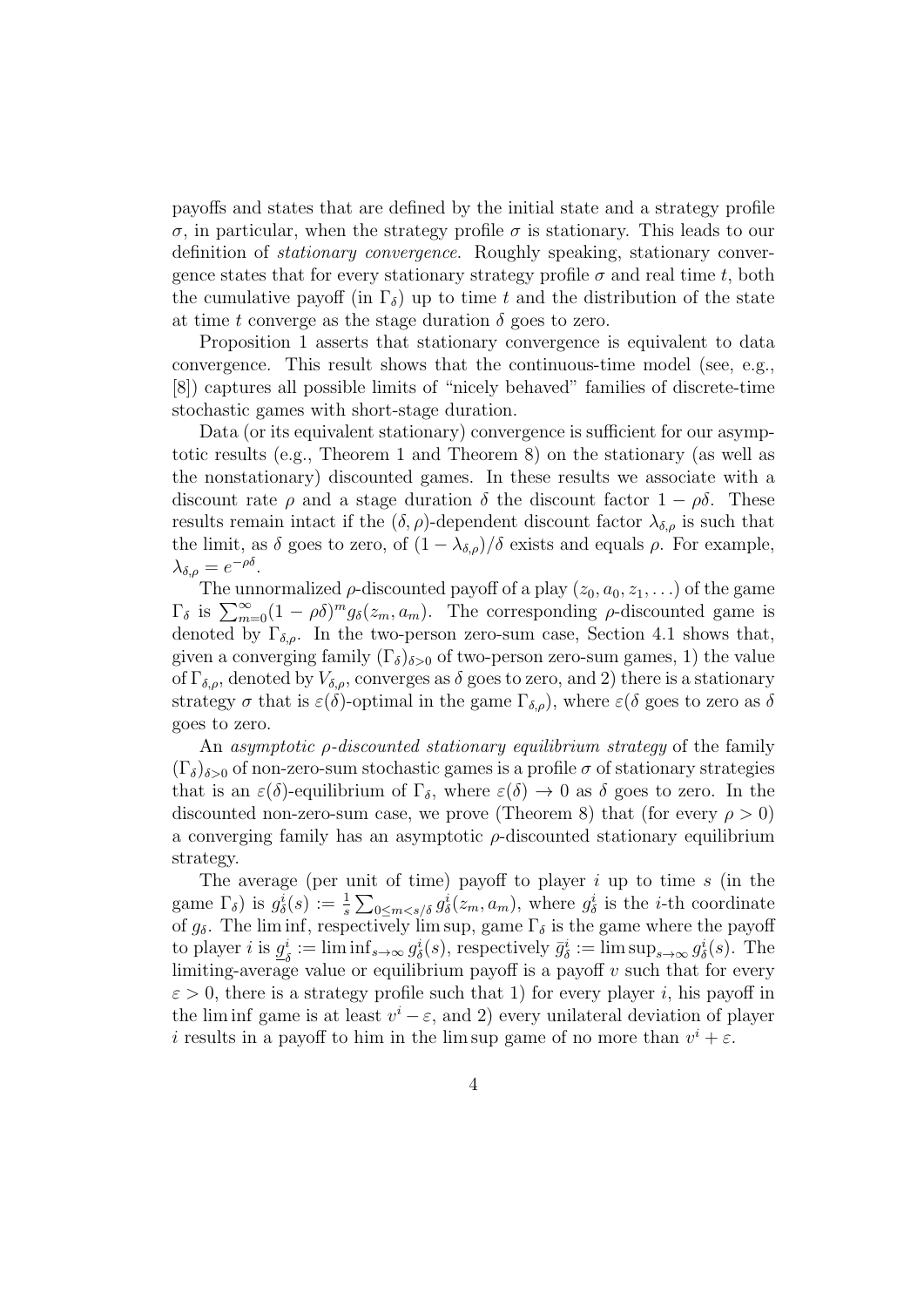For every  $\delta > 0$ ,  $v_{\delta,\rho} := \rho V_{\delta,\rho}$  converges to a limit (denoted by  $v_{\delta,0}$ ) as  $\rho \rightarrow 0+$  [1]. The limit  $v_{\delta,0}$  is the uniform and limiting-average value of  $\Gamma_{\delta}$  [5]. Convergence in data is not sufficient to guarantee the convergence of  $v_{\delta,0}$  as  $\delta$  goes to zero (Remark 10). Strong convergence implies that  $v_{\delta,\rho}$  converges as  $\delta$  goes to zero uniformly in  $\rho$  (Theorem 2), and therefore  $v_{\delta,0}$  converges as  $\delta$  goes to zero.

A family  $(\Gamma_{\delta})_{\delta>0}$  of two-person zero-sum stochastic games has an *asymp*totic limiting-average value v if for every  $\varepsilon > 0$  there are strategies  $\sigma_{\delta}$  of player 1 and  $\tau_{\delta}$  of player 2 and a duration  $\delta_0 > 0$ , such that for every  $0 < \delta < \delta_0$ , strategy  $\sigma$  of player 1, and strategy  $\tau$  of player 2,  $\varepsilon + E^z_{\sigma_\delta, \tau} g_\delta \geq v(z) \geq$  $-\varepsilon + E^z_{\sigma,\tau_\delta} \bar{g}_\delta.$ 

A family  $(\Gamma_{\delta})_{\delta>0}$  of non-zero-sum stochastic games has an asymptotic limiting-average equilibrium payoff v if for every  $\varepsilon > 0$  there are strategy profiles  $\sigma_{\delta}$  and a duration  $\delta_0 > 0$ , such that for every  $0 < \delta < \delta_0$ , player i, and strategy  $\tau^i$  of player i,

$$
\varepsilon + E^z_{\sigma_\delta} \underline{g}^i_\delta \ge v^i(z) \ge -\varepsilon + E^z_{\sigma_\delta^{-i}, \tau^i} \overline{g}^i_\delta(s).
$$

A family  $(\Gamma_{\delta})_{\delta>0}$  that converges strongly has an asymptotic limitingaverage value in the zero-sum case (Theorem 4), and an asymptotic limitingaverage equilibrium payoff in the non-zero-sum case (Theorem 11).

A family  $(\Gamma_{\delta})_{\delta>0}$  of two-person zero-sum stochastic games has an *asymp*totic uniform value v if for every  $\varepsilon > 0$  there are strategies  $\sigma_{\delta}$  of player 1 and  $\tau_{\delta}$  of player 2, a duration  $\delta_0 > 0$ , and a time  $s_0 > 0$ , such that for every  $0 < \delta < \delta_0$ ,  $s > s_0$ , strategy  $\sigma$  of player 1, and strategy  $\tau$  of player 2,  $\varepsilon + E^z_{\sigma_\delta, \tau} g_\delta(s) \ge v(z) \ge -\varepsilon + E^z_{\sigma, \tau_\delta} g_\delta(s).$ 

A family  $(\Gamma_{\delta})_{\delta>0}$  of non-zero-sum stochastic games has an *asymptotic* uniform equilibrium payoff v if for every  $\varepsilon > 0$  there are strategy profiles  $\sigma_{\delta}$ , a duration  $\delta_0 > 0$ , and a time  $s_0 > 0$ , such that for every  $0 < \delta < \delta_0$ ,  $s > s_0$ , player *i*, and strategy  $\tau^i$  of player *i*,

$$
\varepsilon + E^z_{\sigma_\delta} g^i_{\delta}(s) \ge v^i(z) \ge -\varepsilon + E^z_{\sigma_\delta^{-i}, \tau^i} g^i_{\delta}(s).
$$

An exact family of games  $\Gamma_{\delta}$  has an asymptotic uniform value in the zerosum case (Theorem 6), and an asymptotic uniform equilibrium payoff in the non-zero-sum case (Theorem 12).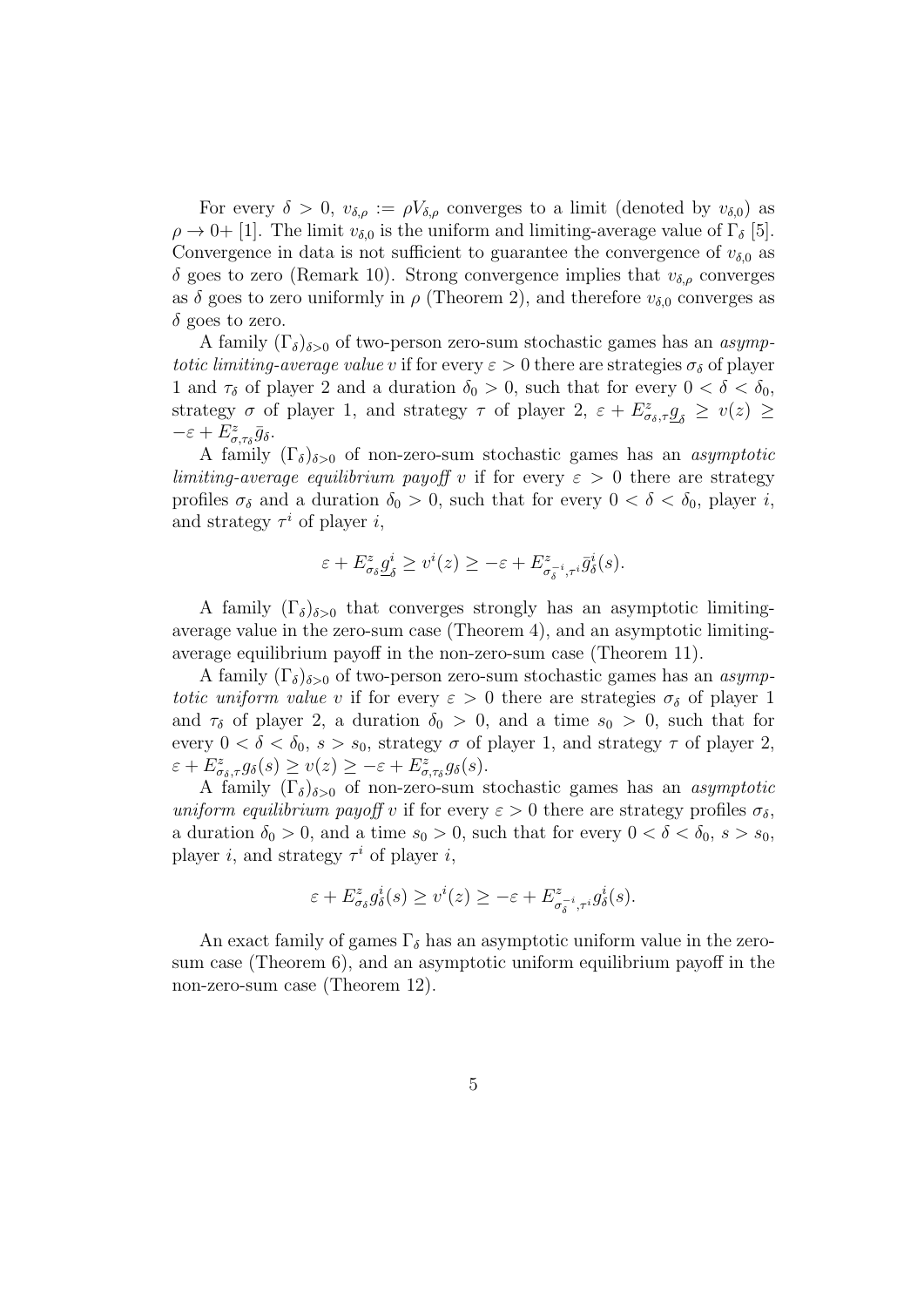## 2 The model and results

Throughout the paper, the set of players  $N$ , the set of states  $S$ , and the set of actions A, are finite. The set of feasible actions may depend on the state  $z \in S$ . We denote by  $A^{i}(z)$  the set of actions of player  $i \in N$  in state  $z \in S$ .  $A(z)$  is the set of action profiles at state  $z$ ,  $A(z) = \times_{i \in N} A^{i}(z)$ . For notational convenience we set  $\mathcal{A} = \{(z, a) : z \in S, a \in A(z)\}.$ 

The data of the stochastic game  $\Gamma_{\delta}$  that depend on the parameter  $\delta$  are the  $\mathbb{R}^N$ -valued payoff function  $g_\delta$  that is defined on A and the conditional probabilities  $P_{\delta}(z' | z, a)$  that are defined for all  $z' \in S$  and  $(z, a) \in A$ . The payoff function  $g_{\delta}$  defines the stage payoff  $g_{\delta}(z, a) \in \mathbb{R}^{N}$  as a function of the stage state  $z$  and the stage action profile  $a$ . The  $i$ -th coordinate of a vector  $g \in \mathbb{R}^N$  is denoted by  $g^i$ . The conditional probabilities  $P_\delta(z' | z, a)$  specify the conditional probability of the next state being  $z'$  conditional on playing the action profile  $a$  at the current state  $z$ .

The conditional probabilities  $P_{\delta}(z' | z, a)$  obey  $P_{\delta}(z' | z, a) \geq 0$  and  $\sum_{z' \in S} P_{\delta}(z' \mid z, a) = 1$ . We describe the conditional probabilities by specifying the function  $p_{\delta}(z', z, a)$  that is defined on  $S \times A$  by  $p_{\delta}(z', z, a) = P_{\delta}(z' | a)$  $(z, a)$  if  $z' \neq z$  and  $p_{\delta}(z', z, a) = P_{\delta}(z' | z, a) - 1$  if  $z' = z$ . Obviously,  $p_{\delta}(z', z, a) \ge 0$  if  $z' \ne z$ ,  $p(z, z, a) \ge -1$ , and  $\sum_{z' \in S} p_{\delta}(z', z, a) = 0$ .

The set H of plays of  $\Gamma_{\delta}$  is the set of all sequences  $h = (z_0, a_0, \ldots, z_k, a_k, \ldots)$ with  $(z_k, a_k) \in \mathcal{A}$ . The events are the elements of the minimal  $\sigma$ -algebra  $\mathcal{H}$ of subsets of H for which each one of the maps  $H \ni h = (z_0, a_0, \ldots) \mapsto$  $(z_k, a_k) \in \mathcal{A}, k \geq 0$ , is measurable. We denote by  $\mathcal{H}_k$  the  $\sigma$ -algebra generated by  $(z_0, a_0, \ldots, z_k)$ .

The set of strategies in the stochastic game  $\Gamma_{\delta}$  is independent of  $\delta$ . The transition probabilities, however, do depend on  $\delta$ . For every strategy profile  $\sigma = (\sigma^i)_{i \in \mathbb{N}}$  we denote by  $P^z_{\delta,\sigma}$  the probability distribution defined by the transition probabilities of the game  $\Gamma_{\delta}$ , the initial state  $z_0 = z$ , and the strategy profile  $\sigma$ , on the measurable space  $(H, \mathcal{H})$  of plays. The expectation with respect to the probability  $P^z_{\delta,\sigma}$  is denoted by  $E^z_{\delta,\sigma}$ . The parameter  $\delta$  that appears in the probability and expectation above is formally needed as the transition probabilities depend on  $\delta$ . However, wherever there is an implicit reference to the parameter  $\delta$ , we suppress (the formally needed)  $\delta$ . E.g., we write  $E^z_{\sigma_\delta}$ , for short, instead of the more explicit  $E^z_{\delta,\sigma_\delta}$ .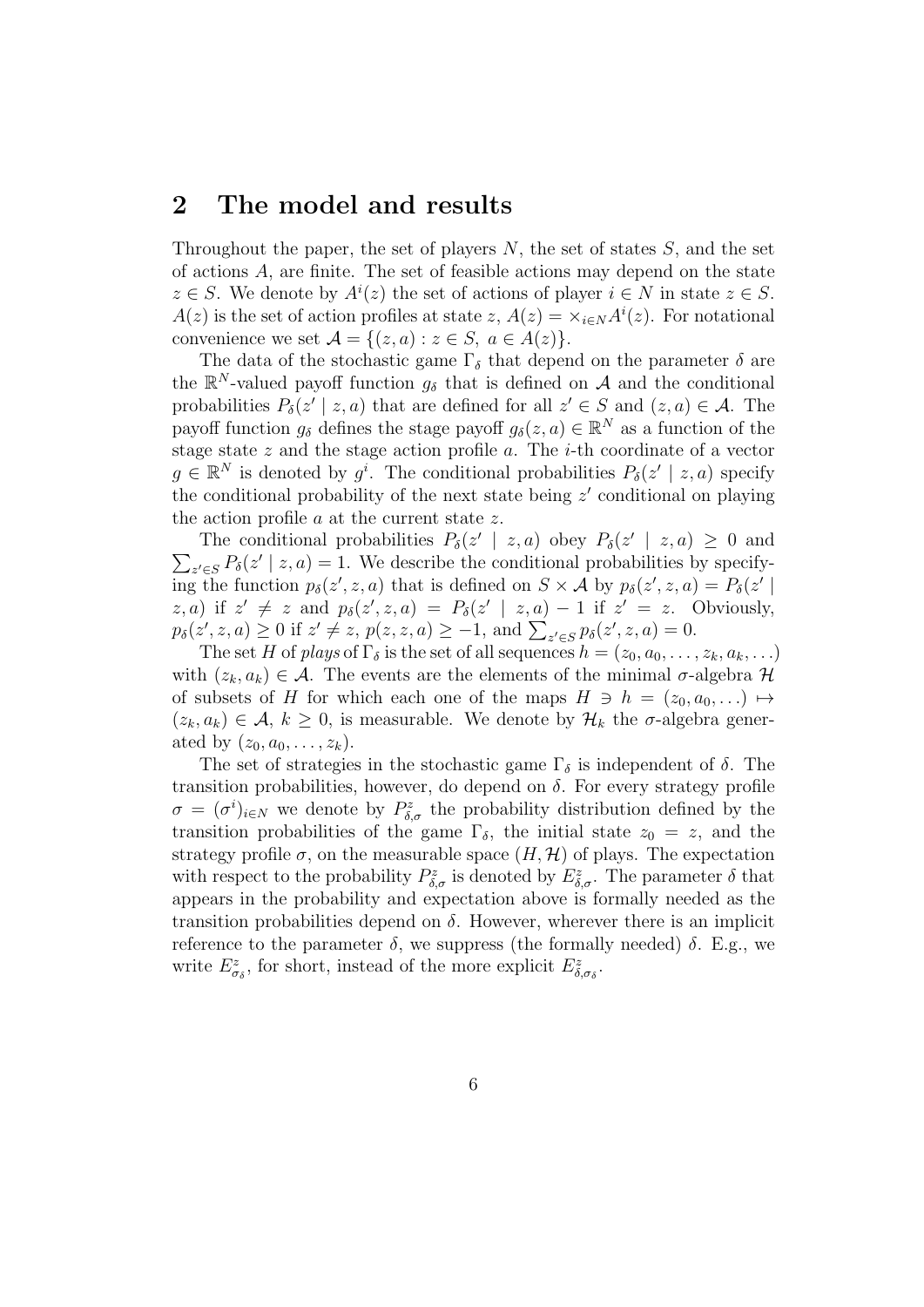### 2.1 The discounted games

Given a discount factor  $0 < \lambda < 1$ , the discrete-time stochastic game Γ with a discount factor  $\lambda$  is the game where the (unnormalized) valuation of the stream of payoffs  $(g_m = g(z_m, a_m))_{m \geq 0}$  is  $\sum_{m=0}^{\infty} \lambda^m g_m$ . The normalized valuation is the unnormalized one times  $1-\lambda$ . The generalization to the case of individual discount factors is straightforward. Given a vector  $\overrightarrow{\lambda} = (\lambda_i)_{i \in N}$ of discount factors the game with discount factors  $\overrightarrow{\lambda}$  is the game where the unnormalized (respectively, normalized) valuation of player  $i$  of the stream of vector payoffs  $(g_m)_{m\geq 0}$  is  $\sum_{m=0}^{\infty} \lambda_i^m g_m^i$  (respectively,  $(1-\lambda_i) \sum_{m=0}^{\infty} \lambda_i^m g_m^i$ ).

We study the family of discrete-time stochastic games  $\Gamma_{\delta}$  with discount factors  $\lambda_{\delta}$  that depend on the stage duration parameter  $\delta$ . We require that the limit, as  $\delta$  goes to zero, of the valuation of a unit payoff per unit of time (i.e.,  $g_{\delta} = \delta$  for all  $\delta > 0$ ) with the discount factor  $\lambda_{\delta}$ , exist. This requirement is equivalent to the existence of the limit of  $\frac{1-\lambda_{\delta}}{\delta}$  as  $\delta$  goes to zero. A family of  $\delta$ -dependent discount factors  $\lambda_{\delta}$  is called *admissible* if  $\lim_{\delta \to 0+} \frac{1-\lambda_{\delta}}{\delta}$  $\frac{c-\lambda_{\delta}}{\delta}$  exists. The limit is called the *asymptotic discount rate* (and is equal to  $\lim_{\delta \to 0+} \frac{-\ln \lambda_{\delta}}{\delta}$  $\frac{n \lambda_{\delta}}{\delta}$ ). Two examples of admissible  $\delta$ -dependent discount factors, with asymptotic discount rate  $\rho > 0$ , are  $\lambda_{\delta} = e^{-\rho \delta}$  and  $\lambda_{\delta} = 1 - \rho \delta$ .

A family of  $\delta$ -dependent discount factors,  $\lambda_{\delta}$ , is admissible and has an asymptotic discount rate  $\rho > 0$ , if and only if for all streams  $x_{\delta} = (g_{\delta,0}, g_{\delta,1}, \ldots)$ of payoffs, with uniformly bounded payoffs per unit of time (i.e.,  $|g_{\delta,m}| \leq C\delta$ ), the difference between the valuation of  $x_{\delta}$  according to the discount factors  $\lambda_{\delta}$  and its valuation according to the discount factors  $e^{-\rho\delta}$  goes to zero as  $\delta$ goes to zero.

Our asymptotic results on the  $\delta$ -dependent discounted games depend only on the asymptotic discount rate  $\rho$  (and not on the exact choice of the  $\delta$ dependent discount factor with asymptotic discount rate  $\rho$ ). Therefore, it suffices to select, for each  $\rho > 0$ , an admissible family of  $\delta$ -dependent discount factors  $\lambda_{\delta,\rho}$  with asymptotic discount rate  $\rho$ . Our choice of the  $\delta$ dependent discount factor with asymptotic discount rate  $\rho$  is  $\lambda_{\delta,\rho} = 1 - \rho \delta$ . This simplifies some parts of the presentation.

The  $\rho$ -discounted game, denoted by  $\Gamma_{\delta,\rho}$ , is the game  $\Gamma_{\delta}$  with discount factor  $1 - \rho \delta$ . In the zero-sum case, we say that the family  $(\Gamma_{\delta})_{\delta > 0}$  of twoperson zero-sum games<sup>1</sup> has an *asymptotic p-discounted value*  $V_\rho$  if the values

<sup>&</sup>lt;sup>1</sup>Henceforth, whenever we discuss a value concept of a family  $(\Gamma_{\delta})$ , we will omit the statement of the implicit condition that it is a family of two-person zero-sum games.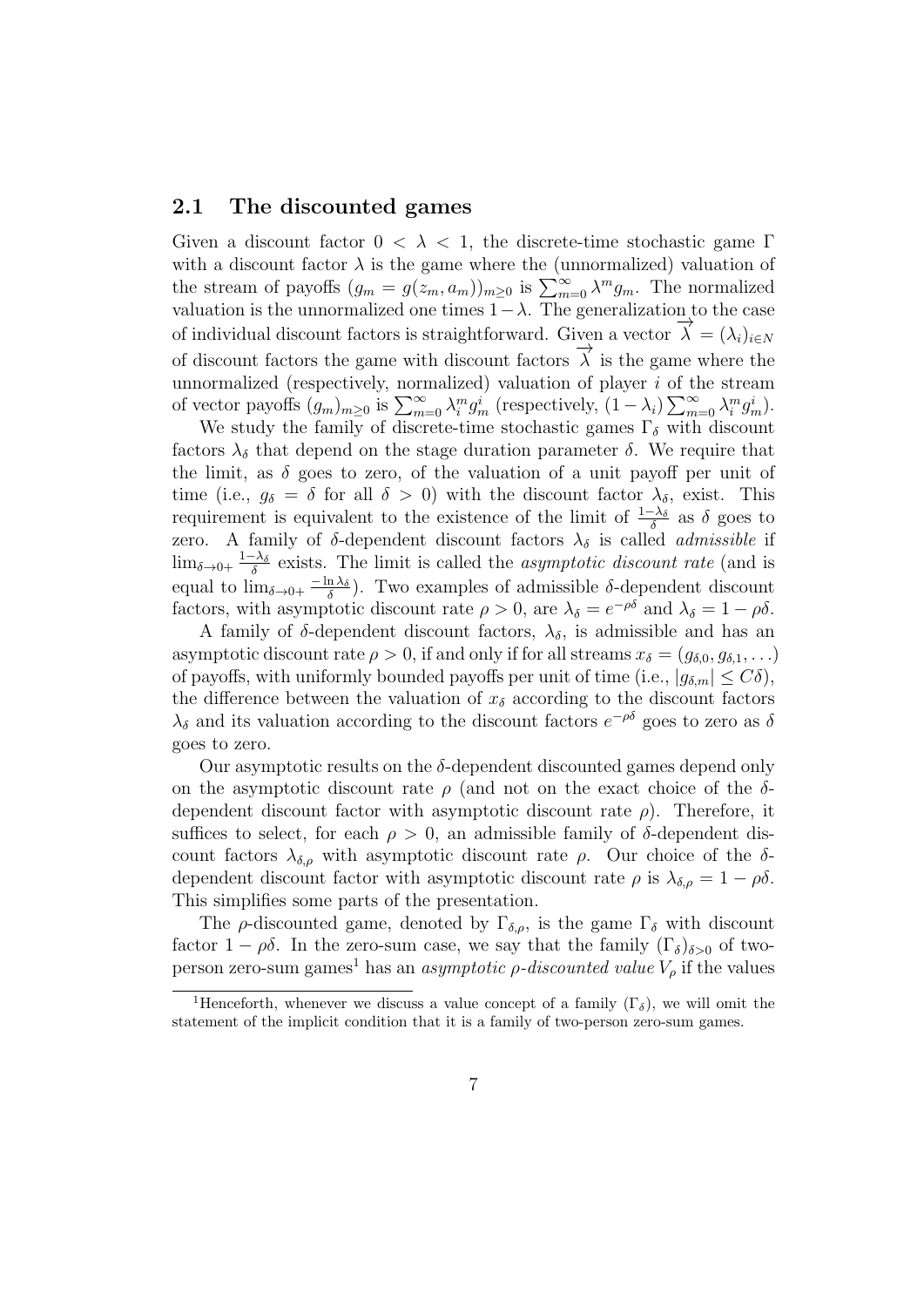of  $\Gamma_{\delta,\rho}$ , denoted by  $V_{\delta,\rho}$ , converge to  $V_{\rho}$  as  $\delta$  goes to zero. Theorem 1 asserts that a family  $(\Gamma_{\delta})_{\delta>0}$  that converges in data has an asymptotic  $\rho$ -discounted value. In addition, it provides a system of  $S$  equations that has a unique solution, which equals  $V_{\rho}$ , and proves the existence of a ( $\delta$ -independent) stationary strategy that is  $\varepsilon(\delta)$ -optimal in  $\Gamma_{\delta,\rho}$ , where  $\varepsilon(\delta) \to 0$  as  $\delta$  goes to zero. In the non-zero-sum case, Theorem 8 asserts that a family  $(\Gamma_{\delta})_{\delta>0}$ that converges in data has a ( $\delta$ -independent) stationary strategy that is an  $\varepsilon(\delta)$ -equilibrium of  $\Gamma_{\delta,\rho}$ , where  $\varepsilon(\delta) \to 0$  as  $\delta$  goes to zero.

Section 4.1 notes that the map  $\rho \mapsto V_{\rho}$  is semialgebraic and bounded, and therefore  $v_{\rho} := \rho V_{\rho} = \sum_{k=0}^{\infty} c_k(z) \rho^{k/M}$  in a right neighborhood of zero. This fact, in conjunction with the covariance properties of  $v<sub>o</sub>$  as a function of  $(q, \mu)$ (see Section 4.1), is used in the study of the asymptotic uniform value (see Section 4.5). It shows that for an exact family  $(\Gamma_{\delta})_{\delta>0}$  there is an integrable function  $\psi : [0,1] \to \mathbb{R}_+$  and  $\delta_0 > 0$  such that  $\|\rho V_{\delta,\rho} - \rho' V_{\delta,\rho'}\| \leq \int_{\rho}^{\rho'}$  $\int_{\rho}^{\rho} \psi(x) dx$ for  $0 < \rho < \rho' \leq 1$  and  $\delta \leq \delta_0$ .

The covariance properties (in conjunction with [10, Theorem 6]) are used in the proof of Theorem 2 that asserts that if  $\Gamma_{\delta}$  converges strongly, then  $v_{\delta,\rho}$  $(:= \rho V_{\delta,\rho})$  converges, as  $\delta$  goes to zero, uniformly on  $0 < \rho < 1$ .

### 2.2 The nonstationary discounted games

A time-separable valuation  $u$  of streams of payoff is represented by a positive measure  $w$  on the nonnegative integers. It is given by the valuation function  $u_w(g_0, g_1, \ldots) = \sum_{m=0}^{\infty} w(m)g_m$ . The valuation function  $u_w$  is (well) defined over all bounded streams  $(g_0, g_1, \ldots)$  of payoffs. The valuation  $u_w$  is normalized if the total mass of w equals 1, i.e.,  $\sum_{m=0}^{\infty} w(m) = 1$ . The generalization to the case of individual time-separable valuations is straightforward. Given a vector  $\vec{w} = (w^i)_{i \in N}$  of positive measures on the nonnegative integers the game with valuation  $u_{\vec{x}}$  is the game where the valuation of player i of the stream of vector payoffs  $(g_m)_{m\geq 0}$  is  $\sum_{m=0}^{\infty} w^i(m) g_m^i$ . The discrete-time stochastic game Γ with the valuation  $u_{\vec{w}}$  is denoted by  $\Gamma_{\vec{w}}$ .

The set of all probability measures on a set  $*$  is denoted by  $\Delta(*)$ . As  $A^{i}(z)$ is finite, the set  $X^i(z) := \Delta(A^i(z))$  is a compact subset of a Euclidean space. The set of profiles of Markovian strategies in a discrete-time stochastic game is identified with the cartesian product  $\times_{(i,z,n)\in N\times S\times N} X^{i}(z)$ , which is a compact space in the product topology. Let  $\Gamma$  be a discrete-time stochastic game (with finitely many states and actions). A profile  $\sigma$  of Markovian strategies is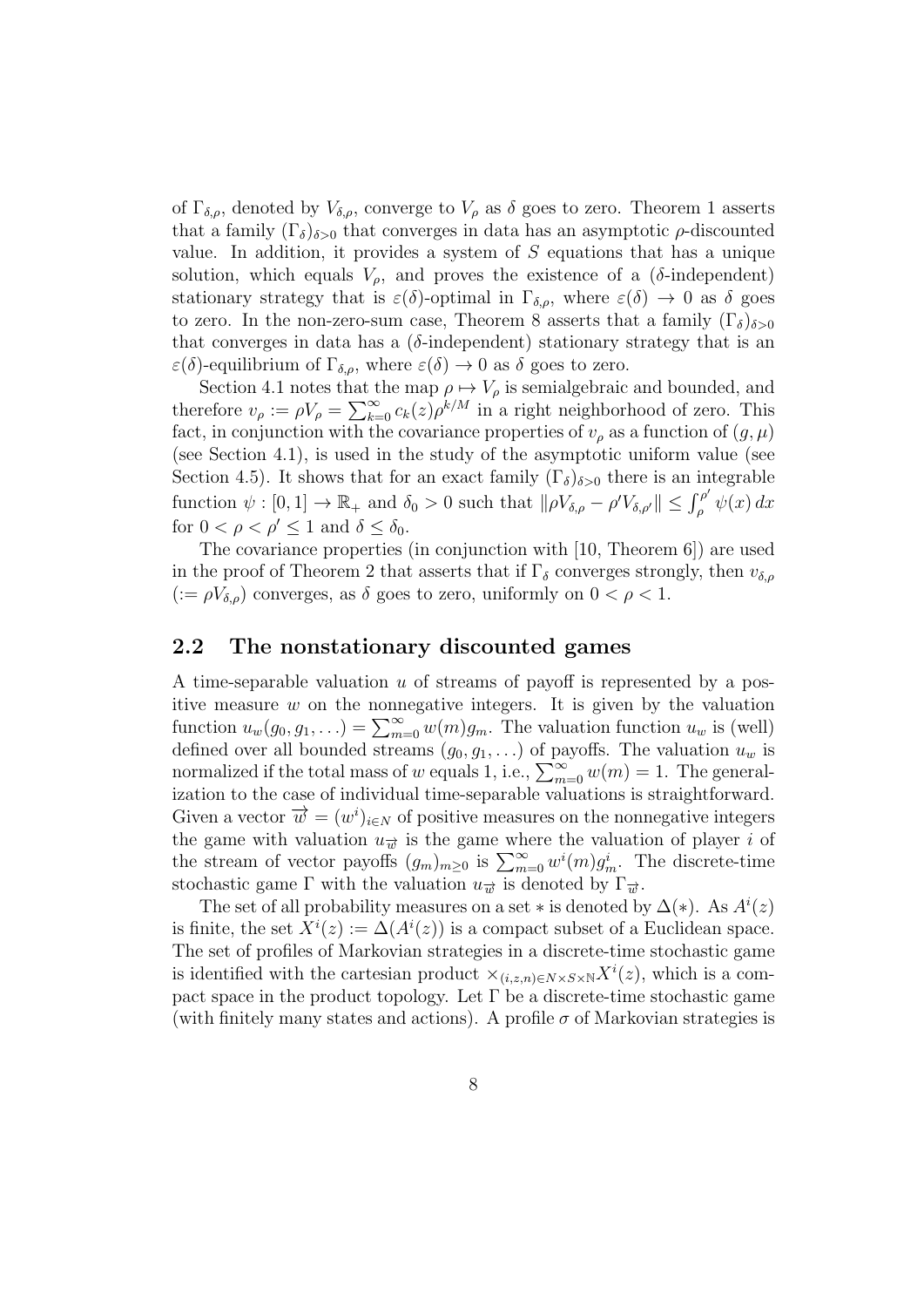an equilibrium of  $\Gamma_{\vec{w}}$  whenever: 1) for every  $k \in \mathbb{N}$ ,  $\overrightarrow{w}_k$  is a vector of positive measures on the nonnegative integers, 2) for every  $k \in \mathbb{N}$ ,  $\sigma(k)$  is a profile of Markovian strategies that is an equilibrium of  $\Gamma_{\vec{w}_k}$ , 3)  $\sigma(k) \to_{k \to \infty} \sigma$  (in the product topology), and 4) for every  $i \in N$ ,  $\sum_{m=0}^{\infty} |w_k^{i}(m) - w^{i}(m)| \rightarrow_{k \to \infty} 0$ .

By backward induction, if  $\overrightarrow{w}$  has finite support, the game  $\Gamma_{\overrightarrow{w}}$  has an equilibrium in Markovian strategies. Therefore, the above-mentioned comment implies that a discrete-time stochastic game with individual time-separable evaluations has an equilibrium in Markovian strategies. The discrete-time stochastic game  $\Gamma_{\delta}$  with the individual time-separable valuation  $\vec{w}_{\delta}$  is denoted by  $\Gamma_{\delta,\vec{w}_{\delta}}$ . In this game, the payoff to player *i* of a play  $(z_0, a_0, \ldots)$ is  $g_{\delta}^{i}(w_{\delta}^{i}):=\sum_{m=0}^{\infty}w_{\delta}^{i}(m)g_{\delta}^{i}(z_{m},a_{m})$ . The discrete-time stochastic game  $\Gamma_{\delta}$ with the common time-separable valuation  $w_{\delta}$ , denoted by  $\Gamma_{\delta,w_{\delta}}$ , is the game  $\Gamma_{\delta,\overrightarrow{w}_{\delta}}$  with  $w_{\delta}^i = w_{\delta}$  for every player *i*.

If  $\vec{w} = (w^i)_{i \in N}$  is a profile of nonnegative measures on  $[0, \infty]$ , we say that the vector  $\vec{w}_{\delta} = (w_{\delta}^{i})_{i \in N}$  of N measures on  $\mathbb{N}\cup\{\infty\}$  converges (as  $\delta \to 0+$ ) to  $\overrightarrow{w}$  if 1)  $\overrightarrow{w}_\delta(\mathbb{N}\cup\{\infty\})$  converges (as  $\delta$  goes to 0) to  $\overrightarrow{w}([0,\infty])$ , and 2) for every  $0 \leq t < \infty$  there is a family of nonnegative integers  $m_{\delta}$  with  $\delta m_{\delta} \rightarrow_{\delta \rightarrow 0+} t$ , and such that  $\sum_{m=0}^{m_{\delta}} \overrightarrow{w}_{\delta}(m) \rightarrow_{\delta \to 0+} \overrightarrow{w}([0, t])$ . Note that by identifying the N-vector measure  $\overline{w}_\delta$  with the N-vector measure  $\overline{w}_\delta'$  on  $[0,\infty]$  (the one-point compactification of  $[0, \infty)$  that is supported on  $\{\delta m : m \geq 0\} \cup \{\infty\}$  and satisfies  $\overline{\vec{w}}'_{\delta}([\delta m, \delta(m+1))) = \overline{\vec{w}}_{\delta}(m)$  and  $\overline{\vec{w}}'_{\delta}(\infty) = \overline{\vec{w}}_{\delta}(\infty)$ , our definition of convergence here is equivalent to  $w^*$  convergence of measures on compact spaces. Explicitly,  $\vec{w}_{\delta}$  converges as  $\delta \rightarrow 0+$  to the N-vector measure  $\vec{w}$ on  $[0, \infty]$  if for every continuous function f on  $[0, \infty]$ ,  $\int_{[0, \infty]} f(x) d\vec{w}'_{\delta}(x)$ (which equals  $f(\infty)\overrightarrow{w}_{\delta}(\infty) + \sum_{m=0}^{\infty} f(\delta m) \overrightarrow{w}_{\delta}(\delta m)$ ) converges as  $\delta \to 0+$  to  $\int_{[0,\infty]} f(x) d\vec{w}(x).$ 

In this section we focus on the case that  $\vec{w}_{\delta}$  is supported on N and  $\vec{w}$ is supported on  $[0, \infty)$ . The more general convergence definition (above) is used in subsequent parts of the paper.

Of special interest are the nonstationary discounting valuations and their limits. In the discrete-time model, the nonnegative measure w on  $\mathbb{N}\cup\{\infty\}$  is called a nonstationary discounting valuation (measure) if  $w(m) \geq w(m+1)$ . The vector measure  $\overrightarrow{w}$  is said to be *nonstationary discounting* if each of its components  $w^i$  is a nonstationary discounting. A nonnegative measure w on  $[0, \infty]$  is said to be *nonstationary discounting* if for every  $s > 0$  the function  $[0,\infty) \ni t \mapsto w([t, t + s)]$  is nonincreasing in t. Note that if the family of nonstationary discounting measures  $w_{\delta}$  on N converges to the nonnegative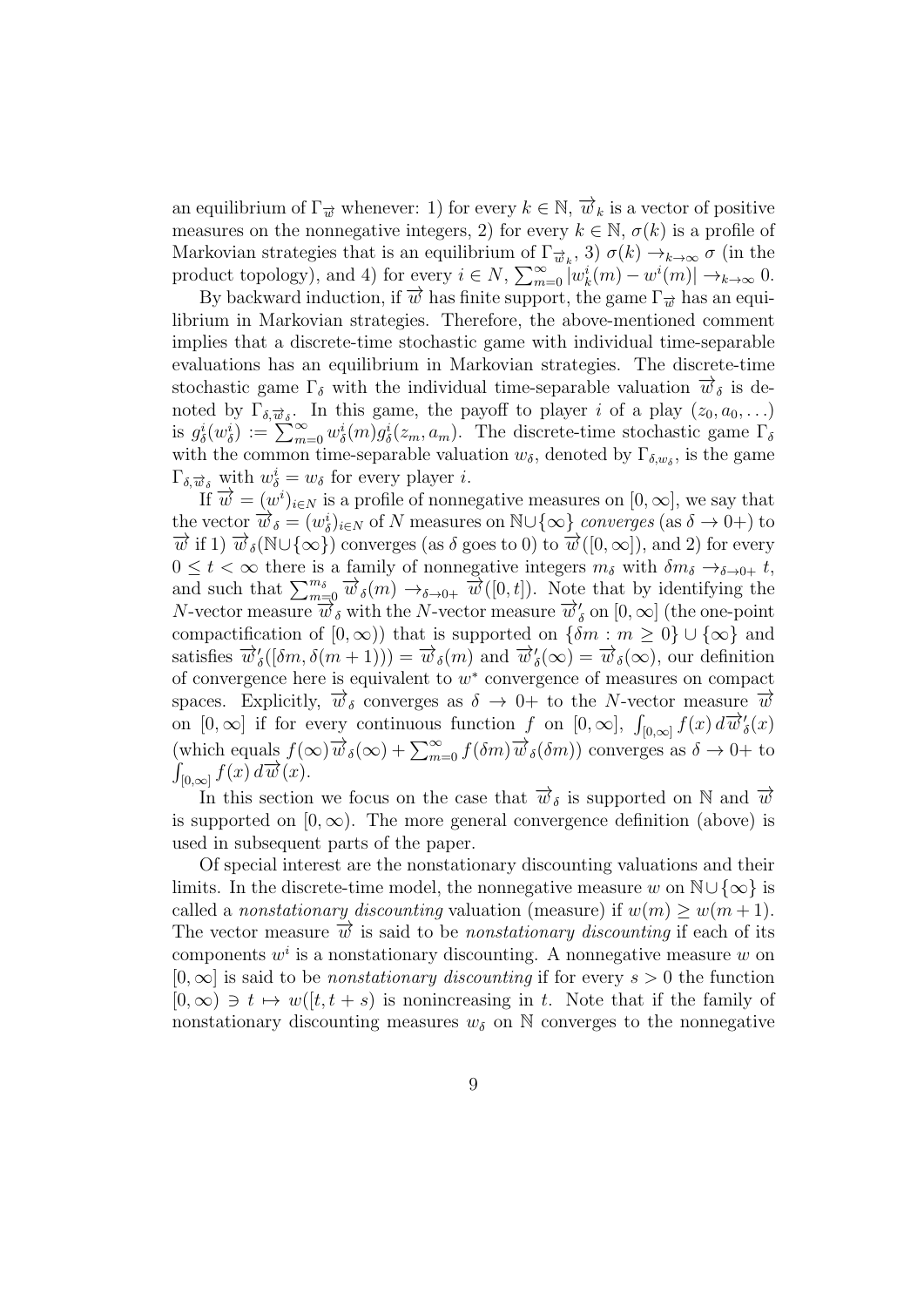measure w on  $[0, \infty]$ , then w is a nonstationary discounting measure.

Let  $\vec{w}$  be a nonstationary discounting N-vector measure on [0, ∞). We say that  $v \in \mathbb{R}^{N \times S}$  is an *asymptotic*  $\overrightarrow{w}$  equilibrium payoff of the family of N-person games  $(\Gamma_{\delta})_{\delta>0}$ , if for every  $\varepsilon>0$  and a family of nonstationary discounting N-vector measures  $\vec{w}_{\delta}$  on N that converges to  $\vec{w}$ , v is an  $\varepsilon$ equilibrium payoff of  $\Gamma_{\delta,\overrightarrow{w}_{\delta}}$  for every  $\delta > 0$  sufficiently small.

Let w be a nonstationary discounting measure on  $[0, \infty)$ . We say that  $v \in \mathbb{R}^S$  is an *asymptotic w value* of the family of two-person zero-sum games  $(\Gamma_{\delta})_{\delta>0}$ , if for every  $\varepsilon>0$  and a family of nonstationary discounting measures  $w_\delta$  on N that converges to w, the value  $v_\delta$  of  $\Gamma_{\delta,w_\delta}$  satisfies  $|v_\delta(z)-v(z)| < \varepsilon$  for every  $\delta > 0$  sufficiently small and state z. Note that  $v \in \mathbb{R}^S$  is an asymptotic w value of the family of two-person zero-sum games  $(\Gamma_{\delta})_{\delta>0}$  if and only if  $(v, -v)$  is an asymptotic  $(w, w)$  equilibrium payoff of  $(\Gamma_{\delta})_{\delta > 0}$ .

Theorem 9 asserts (in particular) that if  $(\Gamma_{\delta})_{\delta>0}$  converges in data, then for every nonstationary discounting N-vector measure  $\vec{w}$  on  $[0,\infty)$  the family  $(\Gamma_{\delta})_{\delta>0}$  has an asymptotic  $\overrightarrow{w}$  equilibrium payoff. In addition, if the nonstationary discounting N-vector measure  $\overrightarrow{w}_{\delta}$  converges (as  $\delta$  goes to 0) to the N-vector measure  $\overrightarrow{w}$  on  $[0,\infty)$ , then for every  $\varepsilon > 0$  there is  $\delta_0 > 0$  and a family of Markovian strategy profiles  $\sigma_{\delta}$ , such that 1) for  $0 < \delta < \delta_0$ ,  $\sigma_{\delta}$  is an  $\varepsilon$ -equilibrium of  $\Gamma_{\delta,\vec{w}_{\delta}}$  and its corresponding payoff is within  $\varepsilon$  of an asymptotic  $\vec{w}$  equilibrium payoff v, and 2)  $\sigma_{\delta}$  converges to a profile of continuous-time Markov strategies<sup>2</sup>. In Section 3.2 we define the convergence of Markovian strategies.

Theorem 9 implies in particular that a finite-horizon continuous-time stochastic game has an  $\varepsilon$ -equilibrium in Markov strategies. [4] shows that a finite-horizon continuous-time stochastic game need not have an equilibrium in Markov strategies. Therefore, it is impossible to require (in the additional part) that  $\sigma_{\delta}$  be an equilibrium (rather than an  $\varepsilon$ -equilibrium) of  $\Gamma_{\delta,\overrightarrow{w}_{\delta}}$  and at the same time converge to a profile of continuous-time Markov strategies.

In several dynamic interactions, the game payoff is composed of stage payoffs and a terminal payoff. Such games are also useful in backward induction arguments. For example, in order to find an equilibrium (or an approximate equilibrium) of an extensive form game, a classical procedure is to replace a subgame of the game with a terminal node whose payoff equals an equilibrium (or approximate equilibrium) payoff of the subgame. An equilibrium (or ap-

 $2A$  continuous-time strategy  $\sigma$  is a mixed-action-valued measurable function defined on  $S \times \mathbb{R}$ .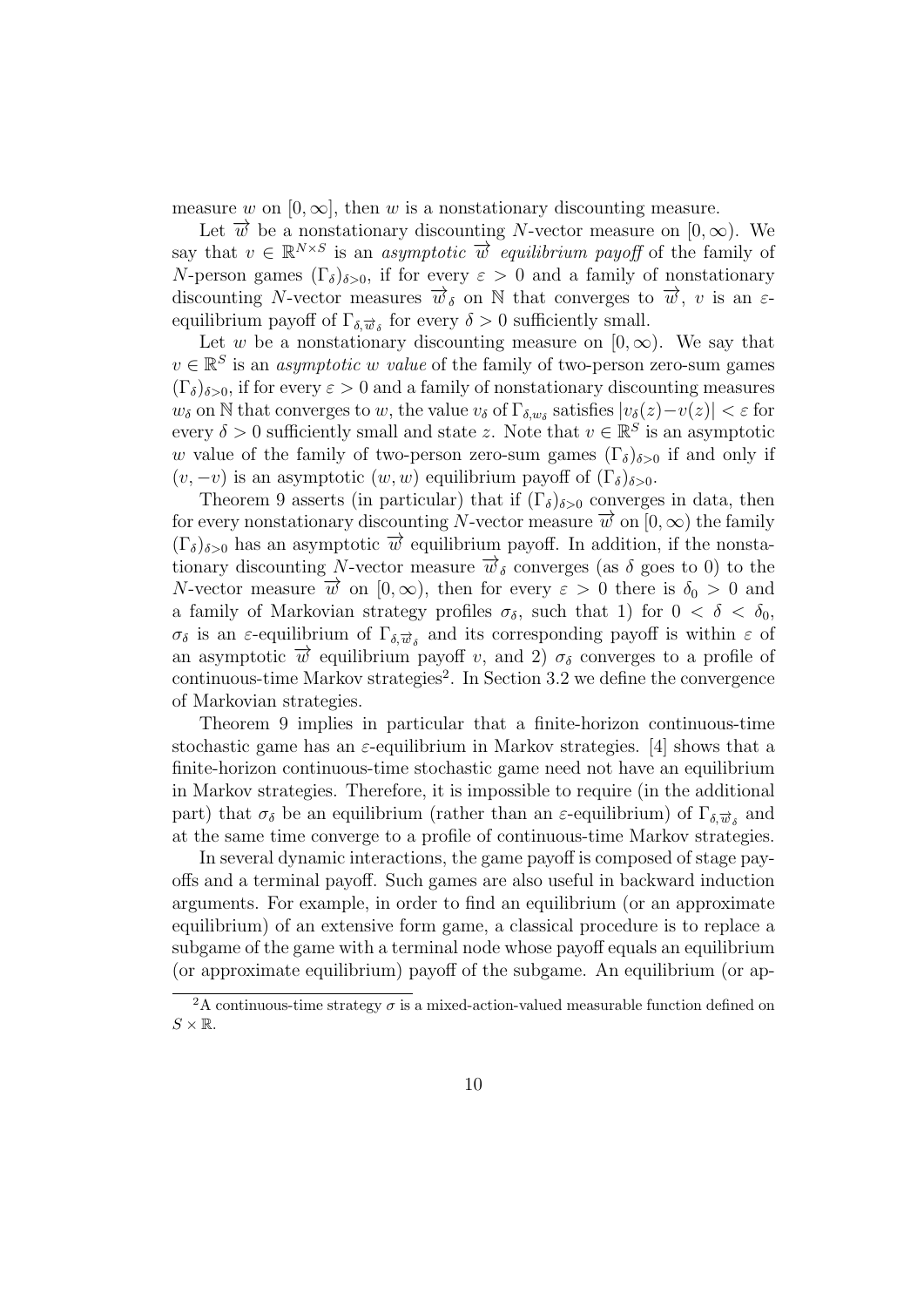proximate equilibrium) of the original game is obtained by patching together an equilibrium (or an approximate equilibrium) of the truncated game with an equilibrium (or approximate equilibrium) of the subgame. This motivates the definition of the following useful family of games.

Let  $\vec{w}_{\delta} = (w_{\delta}^{i})_{i \in N}$  be a vector of positive measures on N,  $m_{\delta} > 0$ , and let  $\nu_{\delta} = (\nu_{\delta}^{i})_{i \in N}$  be a vector of N payoff functions  $\nu_{\delta}^{i} : \mathcal{A} \to \mathbb{R}$ . The game  $\Gamma_{\delta, \overline{\psi}_{\delta}}^{m_{\delta}, \nu_{\delta}}$ is the game  $\Gamma_{\delta}$  where the valuation of player *i* of the play  $(z_0, a_0, z_1, \ldots)$  is the sum of two terms:  $\nu^i_{\delta}(z_{m\delta}, a_{m\delta}) + \sum_{m=0}^{\infty} w^i_{\delta}(m) g^i_{\delta}(z_m, a_m)$ . The first term accounts for a one-time (e.g., terminal) payoff. This variation enables us to view games like soccer, where the objective is to reach the best score at the end of the game, as stochastic games.

We say that  $(m_\delta, \nu_\delta)$  converges to  $(t, \nu)$ , where  $0 \le t < \infty$  and  $\nu : A \rightarrow$  $\mathbb{R}^N$ , if 1)  $\nu_{\delta}(z, a)$  converges to  $\nu(z, a)$  for all  $(z, a) \in \mathcal{A}$ , and 2)  $\delta m_{\delta}$  converges to t as  $\delta$  goes to zero.

Let  $\vec{w}$  be a nonstationary discounting N-vector measure on [0, ∞), 0 <  $t < \infty$ , and  $\nu : \mathcal{A} \to \mathbb{R}^N$ . The  $N \times S$  payoff vector  $v \in \mathbb{R}^{N \times S}$  is called an asymptotic  $(\vec{w}, t, \nu)$  equilibrium payoff of the family  $(\Gamma_{\delta})_{\delta > 0}$ , if for every 1) family of nonstationary discounting N-vector measure  $\vec{w}_{\delta}$  on N that converges (as  $\delta$  goes to 0) to  $\overrightarrow{w}$ , 2)  $m_{\delta} \in \mathbb{N}$  and  $\nu_{\delta} : \mathcal{A} \to \mathbb{R}^{N}$  such that  $(m_{\delta}, \nu_{\delta})$ converges to  $(t, \nu)$ , and 3)  $\varepsilon > 0$ , there is  $\delta_0 > 0$ , such that for  $0 < \delta < \delta_0$ ,  $\Gamma^{\dot{m}\dot{s},\nu_{\delta}}_{\delta,\overrightarrow{w}_{\delta}}$  has an  $\varepsilon$ -equilibrium payoff within  $\varepsilon$  of  $v$ .

Theorem 9 asserts if 1)  $\vec{w}$  is a nonstationary discounting N-vector measure on  $[0, \infty)$ , 2)  $0 \le t < \infty$ , and 3)  $\nu : A \to \mathbb{R}^N$ , then a family  $(\Gamma_{\delta})_{\delta > 0}$ that converges in data has an asymptotic  $(\vec{w}, t, \nu)$  equilibrium payoff. In addition, if 1)  $\vec{w}_{\delta}$  is a nonstationary discounting N-vector measure on N that converges (as  $\delta$  goes to 0) to  $\vec{w}$ , and 2)  $m_{\delta} \in \mathbb{N}$  and  $\nu_{\delta} : \mathcal{A} \to \mathbb{R}^{N}$  are such that  $(m_\delta, \nu_\delta)$  converges to  $(t, \nu)$ , then for every  $\varepsilon > 0$  there are 1)  $\delta_0 > 0$ , 2) Markov strategy profiles  $\sigma_{\delta}$ , and 3) a continuous-time Markov strategy profile  $\sigma$ , such that 1) for  $0 < \delta < \delta_0$ ,  $\sigma_{\delta}$  is a  $\varepsilon$ -equilibrium of  $\Gamma_{\delta,\overrightarrow{w}_{\delta}}^{m_{\delta},\nu_{\delta}}$  with a payoff within  $\varepsilon$  of an asymptotic  $(\overrightarrow{w}, t, \nu)$  equilibrium payoff v, and 2) the Markov strategy profiles  $\sigma_{\delta}$  converge  $w^*$  to  $\sigma$ .

### 2.3 The limiting-average games

The classic limiting-average valuation of a stream  $(g_0, g_1, \ldots)$  of payoffs is the limit of the average payoff per stage,  $\lim_{n\to\infty} \frac{1}{n}$  $\frac{1}{n} \sum_{0 \leq m < n} g_m$ , if the limit exists. The interpretation is that the stage duration is one unit of time, and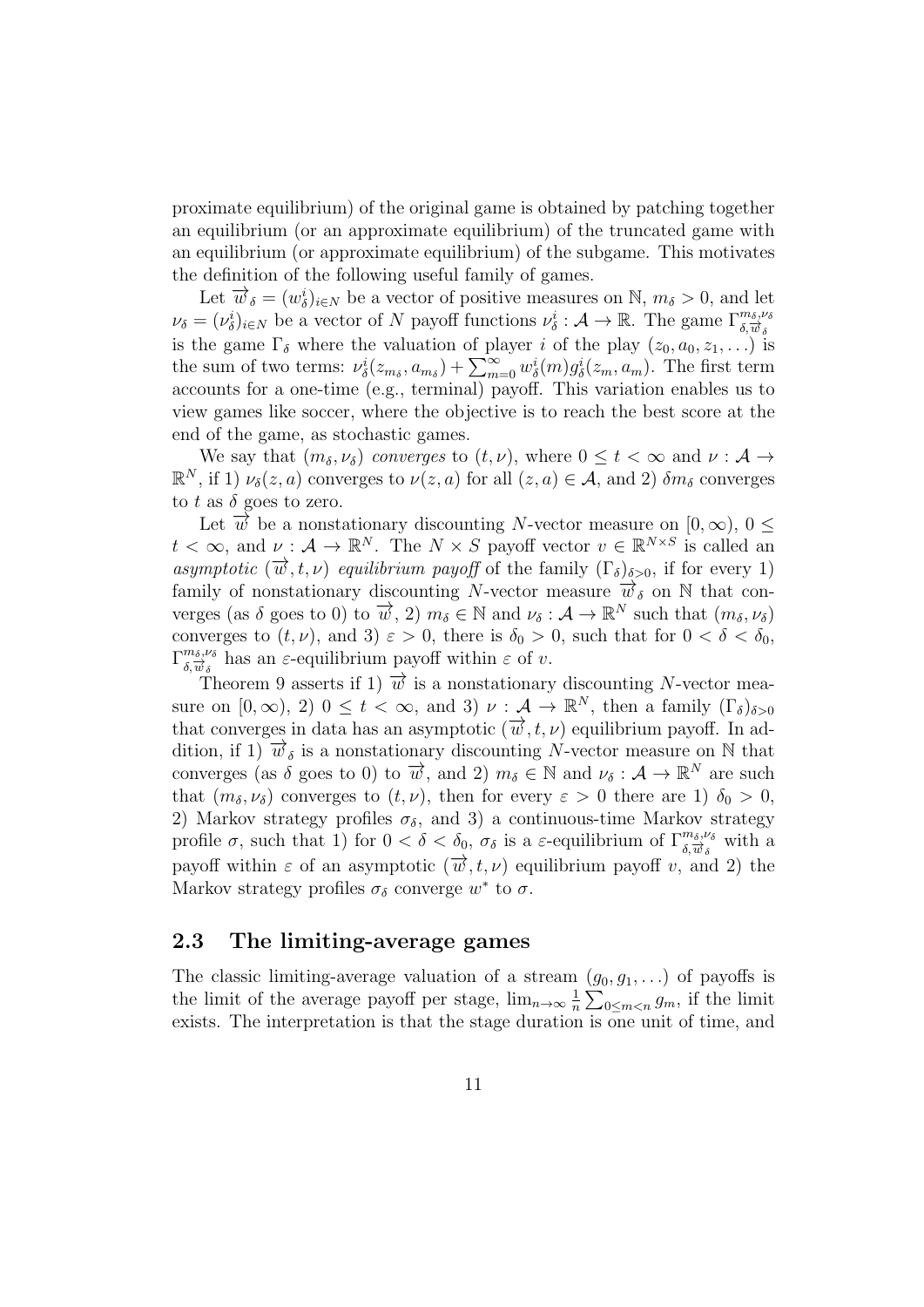therefore the average  $\frac{1}{n} \sum_{0 \leq m < n} g_m$  represents the average payoff per unit of time. In studying the limiting-average valuation of streams  $(g_{\delta,0}, g_{\delta,1}, \ldots)$ of payoffs in  $\Gamma_{\delta}$ , one has to take into account that the stage duration is  $\delta$ . Therefore the average payoff per unit of time up to time s is  $(g_{\delta}^{i}(s))_{i\in N} = g_{\delta}(s)$  $(=\frac{1}{s}\sum_{m:0\leq m\delta\leq s}g_{\delta,m})$ . In the two-person zero-sum case, the set of players is  $N = \{1, 2\}$  and we write g for  $g^1$  and  $g_\delta$  for  $g_\delta^1$ . No confusion should result.

The averages  $g_{\delta}^{i}(s)$  need not converge as s goes to infinity. Therefore, in defining the limiting-average (value or) equilibrium payoff  $v = (v^i)_{i \in N}$ , we require that for every  $\varepsilon > 0$  the ( $\varepsilon$ -optimal or)  $\varepsilon$ -equilibrium strategy result in a distribution on streams of payoffs such that the expectation of  $g^i_s$  $\delta_{\delta}$  (= lim inf<sub> $\delta \to 0+ g_{\delta}^i(s)$ ) is within  $\varepsilon$  of v, and no unilateral deviation by a</sub> player, say player  $i$ , can result in a distribution on streams of payoffs with an expectation of  $\bar{g}_{\delta}^{i}$  (= lim sup  $g_{\delta}^{i}(s)$ ) greater than  $v^{i} + \varepsilon$ .

Note that if  $w_{\delta,s}$  is the probability measure on N with  $w_{\delta,s}(m) = 1/\lceil s/\delta \rceil$ (where  $\lceil * \rceil$  denotes the smallest positive integer that is  $\geq *$ ) if  $m\delta < s$ and  $w_{\delta,s}(m) = 0$  otherwise, then  $g_{\delta}^{i}(s) = g_{\delta}^{i}(w_{\delta,s})$ . For each  $\delta > 0$ , the probability measures  $w_{\delta,s}$ ,  $s > 0$ , are the extreme points of the convex set  $M_d^1(\mathbb{N})$  of nonstationary discounting probability measures  $w_\delta$  on  $\mathbb{N}$ . Indeed, d  $w_{\delta} = \sum_{m=1}^{\infty} (w_{\delta}(m-1) - w_{\delta}(m)) m w_{\delta,m\delta}$  and  $\sum_{m=1}^{\infty} (w_{\delta}(m-1) - w_{\delta}(m)) m =$ 1. As  $\sum_{m=1}^{k} (w_{\delta}(m-1) - w_{\delta}(m))m \leq w_{\delta}(0)k^2 \to_{w_{\delta}(0) \to 0+} 0$ , we deduce the following (known) property of the liminf valuation  $g_j^i$  $\frac{i}{\delta}$  and the lim sup valuation  $\bar{g}_{\delta}^{i}$ .

$$
\underline{g}_{\delta}^{i} = \lim_{\eta \to 0+} \inf \{ g_{\delta}^{i}(w_{\delta}) : w_{\delta} \in M_{d}^{1}(\mathbb{N}) \text{ with } w_{\delta}(0) < \eta \}, \text{ and}
$$

$$
\overline{g}_{\delta}^{i} = \lim_{\eta \to 0+} \sup \{ g_{\delta}^{i}(w_{\delta}) : w_{\delta} \in M_{d}^{1}(\mathbb{N}) \text{ with } w_{\delta}(0) < \eta \}.
$$

A two-person zero-sum discrete-time stochastic game (with finitely many states and actions) has a limiting-average value [5]. However, this does not imply that a convergent family  $(\Gamma_{\delta})_{\delta>0}$  has an asymptotic limiting-average value. A non-zero-sum discrete-time stochastic game (with finitely many states and actions) has a limiting-average correlated equilibrium payoff [11], but it is unknown if it has a limiting-average equilibrium payoff.

Recall that  $v \in \mathbb{R}^S$  is an asymptotic limiting-average value of the family  $(\Gamma_{\delta})_{\delta>0}$  if for every  $\varepsilon>0$  there are strategies  $\sigma_{\delta}$  of player 1 and  $\tau_{\delta}$  of player 2 and a duration  $\delta_0 > 0$ , such that for every strategy  $\tau$  of player 2, strategy  $\sigma$  of player 1, and  $0 < \delta < \delta_0$ , we have

$$
\varepsilon+E^z_{\sigma_\delta,\tau}\underline{g}_\delta\geq v(z)\geq-\varepsilon+E^z_{\sigma,\tau_\delta}\bar{g}_\delta.
$$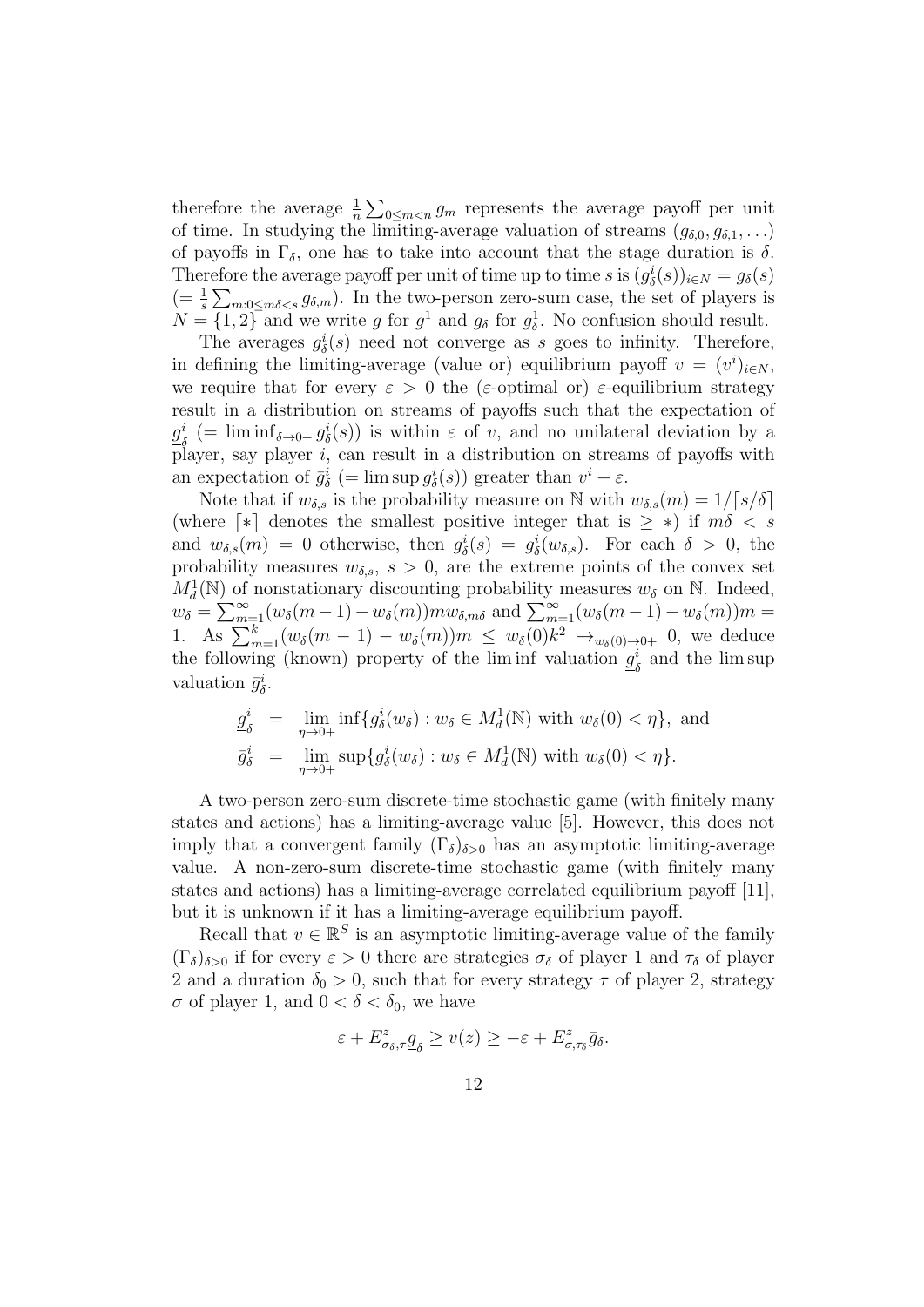The definition implies that a family  $(\Gamma_{\delta})_{\delta>0}$  has at most one asymptotic limiting-average value.

Recall that  $v \in \mathbb{R}^{N \times S}$  is an asymptotic limiting-average equilibrium payoff of the family  $(\Gamma_{\delta})_{\delta>0}$  if for every  $\varepsilon>0$  there are strategy profiles  $\sigma_{\delta}$  and a duration  $\delta_0 > 0$ , such that for every strategy  $\tau^i$  of player i and every  $0 < \delta < \delta_0$ , we have

$$
\varepsilon + E^z_{\sigma_\delta} \underline{g}^i_\delta \ge v^i(z) \ge -\varepsilon + E^z_{\sigma_\delta^{-i}, \tau^i} \bar{g}^i_\delta.
$$

We prove that a family  $(\Gamma_{\delta})_{\delta>0}$  that converges strongly has an asymptotic limiting-average value in the zero-sum case (Theorem 4), and an asymptotic limiting-average equilibrium payoff in the non-zero-sum case (Theorem 11).

A variation of the limiting-average value, respectively, limiting-average equilibrium payoff, is the *weak limiting-average value*, respectively *weak limiting*average equilibrium payoff, obtained by exchanging the order of the limiting and the expectation operations. Therefore, we say that  $v \in \mathbb{R}^{N \times S}$  is an asymptotic weak limiting-average equilibrium payoff of the family  $(\Gamma_{\delta})_{\delta>0}$  if for every  $\varepsilon > 0$  there are strategy profiles  $\sigma_{\delta}$  and a duration  $\delta_0 > 0$ , such that for every strategy  $\tau^i$  of player i and every  $0 < \delta < \delta_0$ , we have

$$
\varepsilon+\liminf_{s\to\infty}E^z_{\sigma_\delta}g^i_\delta(s)\geq v^i(z)\geq-\varepsilon+\limsup_{s\to\infty}E^z_{\sigma_\delta^{-i},\tau^i}g^i_\delta(s).
$$

In the general model of repeated games (which includes repeated games with incomplete information), the existence of a limiting-average (value or) equilibrium payoff implies the existence of a weak limiting-average (value or) equilibrium payoff, but not vice versa. In the game models studied in the present paper, all results that we can prove regarding the weak limiting-value hold also for the limiting-average value. Therefore, no special consideration is given to these weaker concepts. It should be noted, however, that in the analogous study of the general model of repeated games, in particular in repeated games with incomplete information, the limiting-average value or equilibrium payoff will typically not exist, while the weak limiting-average value and equilibrium payoff may exist in some of these models.

### 2.4 The mixed discounting and limiting-average games

The mixed time-separable and the limiting-average (respectively, the weak limiting-average) valuation of payoffs is a positive linear combination of a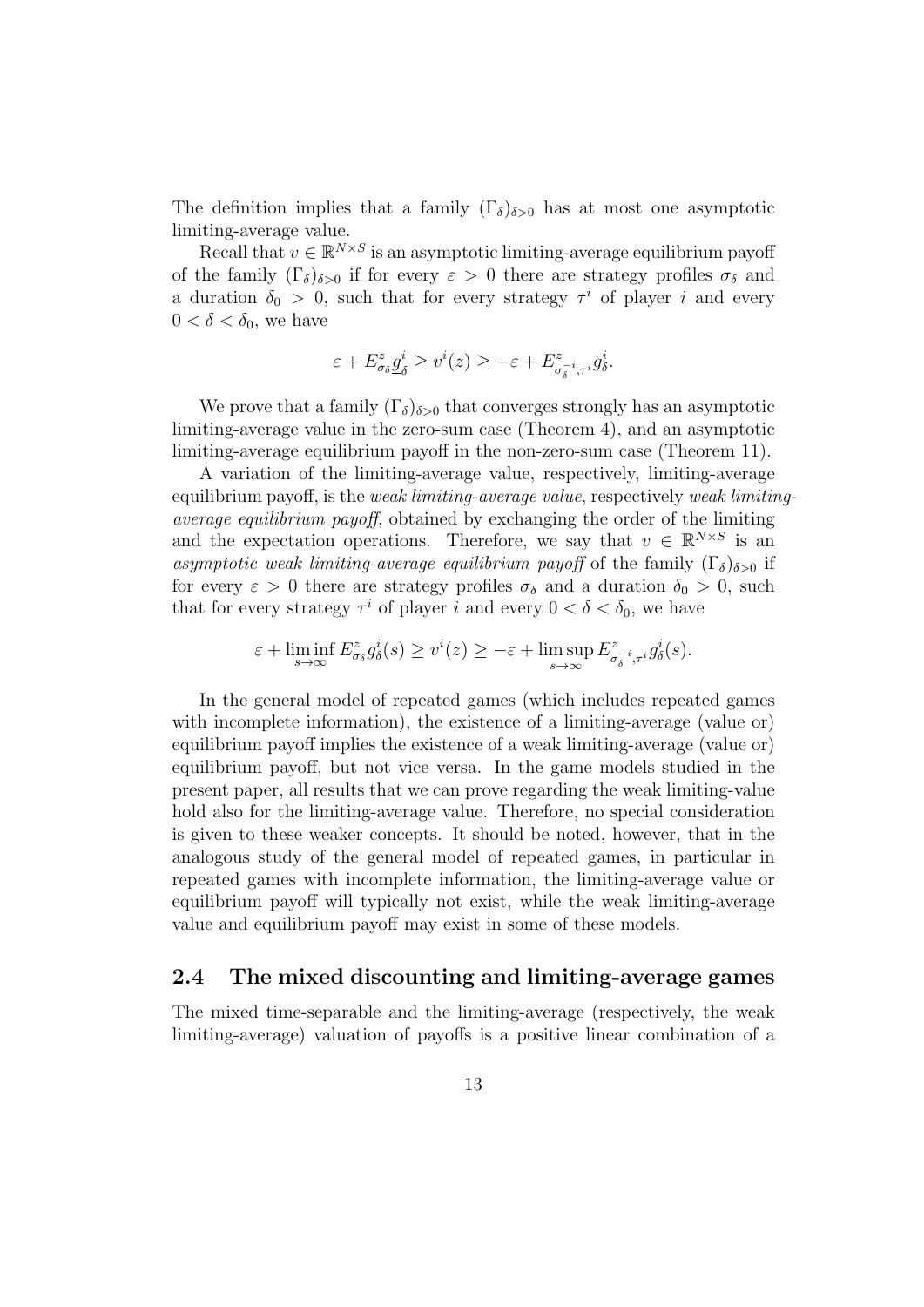time-separable valuation  $u_w$  and the limiting-average (respectively, the weak limiting-average) valuation. It is represented by a measure w on  $\mathbb{N} \cup \{\infty\}$ , where  $w(\infty)$  represents the weight given to the limiting-average (or weak limiting-average) valuation, and  $w(m)$  represents the weight of the payoff at stage  $m \in \mathbb{N}$ . A normalized mixed time-separable and limiting-average (or weak limiting-average) valuation of payoffs is a convex combination of a normalized time-separable valuation  $u_w$  and the limiting-average (or the weak limiting-average) valuation, and is represented by a probability measure on  $\mathbb{N} \cup \{\infty\}.$ 

Let  $\overrightarrow{w}_{\delta} = (w^{i})_{i \in N}$  be a vector of positive measures on  $\mathbb{N} \cup \{\infty\}, m_{\delta} > 0$ , and let  $\nu_{\delta} = (\nu_{\delta}^{i})_{i \in N}$  be a vector of N payoff functions  $\nu_{\delta}^{i} : \mathcal{A} \to \mathbb{R}$ . The game  $\Gamma^{\dot{m}_\delta,\nu_\delta}_{\delta,\overline{\psi}_\delta}$  is the game  $\Gamma_\delta$  where the valuation of player *i* of the play  $(z_0, a_0, z_1, \ldots)$ is the sum of three terms

$$
\nu_{\delta}^{i}(z_{m_{\delta}}, a_{m_{\delta}}) + w_{\delta}^{i}(\infty) \lim_{s \to \infty} g_{\delta}^{i}(s) + \sum_{m=0}^{\infty} w_{\delta}^{i}(m) g_{\delta}^{i}(z_{m}, a_{m}),
$$

if the limit exists.

The limit of  $g_{\delta}^{i}(s)$  as  $s \to \infty$  need not exist. Therefore, in defining (the value or) an equilibrium payoff v of  $\Gamma^{m_\delta,\nu_\delta}_{\delta,\vec{w}_\delta}$ , we require that for every  $\varepsilon > 0$  the ( $\varepsilon$ -optimal or)  $\varepsilon$ -equilibrium strategy result in a distribution on plays such that the expectation of the  $\nu^i_{\delta}(z_{m\delta}, a_{m\delta}) + w^i_{\delta}(\infty) \underline{g}^i_{\delta}$  $\sum_{j=0}^{i} \sum_{m=0}^{\infty} w_{\delta}^{i}(m) g_{\delta}^{i}(z_{m}, a_{m})$  is within  $\varepsilon$  of  $v^i$ , and no unilateral deviation by a player, say player i, can result in a distribution on plays with an expectation of  $\nu^i_{\delta}(z_{m_{\delta}}, a_{m_{\delta}}) + w^i_{\delta}(\infty)\bar{g}^i_{\delta}$  +  $\sum_{m=0}^{\infty} w_{\delta}^{i}(m)g_{\delta}^{i}(z_{m}, a_{m})$  greater than  $v^{i} + \varepsilon$ .

Theorem 13 asserts that if 1)  $(\Gamma_{\delta})_{\delta>0}$  is an exact family, 2) the nonstationary discounting N-vector measure  $\vec{w}_{\delta}$  converges (as  $\delta$  goes to 0) to the N-vector measure  $\vec{w}$  on  $[0, \infty]$ , and 3)  $(m_\delta, \nu_\delta)$  converges to  $(t, \nu)$ , then for every  $\varepsilon > 0$  there are strategy profiles  $\sigma_{\delta}$ , an  $N \times S$  vector v, and  $\delta_0 > 0$ , such that for  $0 < \delta < \delta_0$ ,  $\sigma_{\delta}$  is an  $\varepsilon$ -equilibrium of  $\Gamma_{\delta,\vec{w}_{\delta}}^{m_{\delta},\nu_{\delta}}$  with a payoff within  $\varepsilon$  of  $v$ .

### 2.5 The uniform games

In a uniform (value or) equilibrium payoff v, we require that for every  $\varepsilon > 0$ there be a time  $s_0$  and a strategy profile for which for every  $s > s_0$  the expectation of  $q_\delta(s)$  is within  $\varepsilon$  of v, and that there be no unilateral deviation by a player, say player *i*, and a time  $s > s_0$  such that the expectation of  $g^i_{\delta}(s)$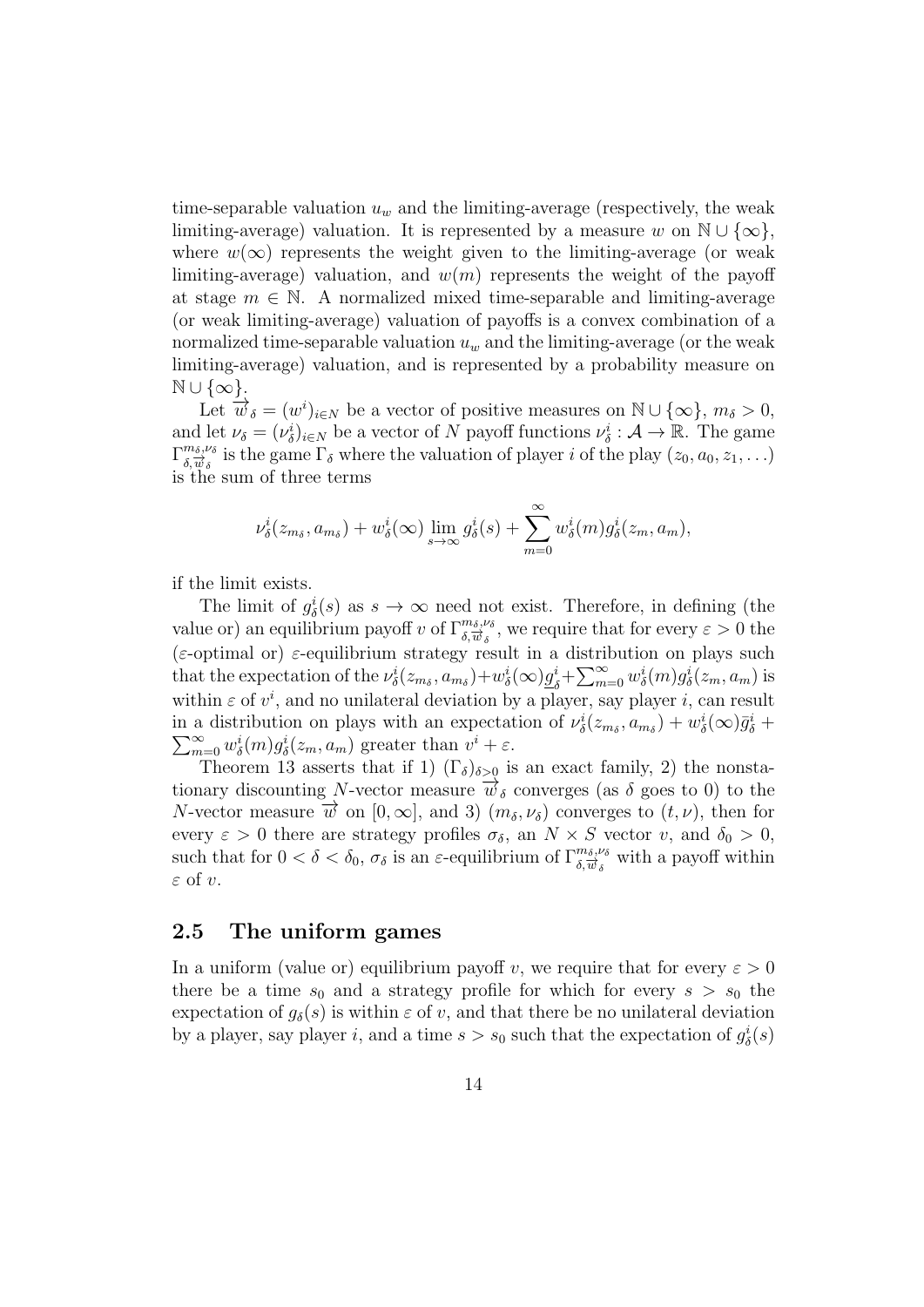is more than  $v^i + \varepsilon$ . It is known that a uniform value exists in the zero-sum case (with finitely<sup>3</sup> many states and actions) [5]. In the discrete-time nonzero-sum case (with finitely many states and actions), (a uniform correlated equilibrium payoff exists [11], but) it is unknown if a uniform equilibrium payoff exists in this case.

We say that  $v \in \mathbb{R}^S$  is an *asymptotic uniform value* of the family  $(\Gamma_{\delta})_{\delta > 0}$ if for every  $\varepsilon > 0$  there are 1) a time  $s_0 > 0$ , 2) a duration  $\delta_0 > 0$ , and 3) strategies  $\sigma_{\delta}$  of player 1 and  $\tau_{\delta}$  of player 2, such that for all strategies  $\tau$  of player 2 and  $\sigma$  of player 1, duration  $0 < \delta < \delta_0$ , and time  $s > s_0$ , we have

$$
\varepsilon+E^z_{\sigma_\delta,\tau}g_\delta(s)\geq v(z)\geq -\varepsilon+E^z_{\sigma,\tau_\delta}g_\delta(s).
$$

The definition implies that a family  $(\Gamma_{\delta})_{\delta>0}$  has at most one asymptotic uniform value.

Similarly, we say that  $v \in \mathbb{R}^{N \times S}$  is an asymptotic uniform equilibrium payoff of the family  $(\Gamma_{\delta})_{\delta>0}$  if for every  $\varepsilon>0$  there are 1) a time  $s_0>0, 2$ a duration  $\delta_0 > 0$ , and 3) strategy profiles  $\sigma_{\delta}$ , such that for every player i, strategy  $\tau^i$  of player *i*, duration  $0 < \delta < \delta_0$ , and time  $s > s_0$ , we have

$$
\varepsilon + E^z_{\sigma_\delta} g^i_\delta(s) \ge v^i(z) \ge -\varepsilon + E^z_{\sigma_\delta^{-i}, \tau^i} g^i_\delta(s).
$$

An exact family has an asymptotic uniform value in the zero-sum case (Theorem 6), and an asymptotic uniform equilibrium payoff in the non-zerosum case (Theorem 12).

Remark 1 The existence of an asymptotic uniform equilibrium payoff has the following corollaries.

If v is the asymptotic uniform equilibrium payoff of a family  $(\Gamma_{\delta})_{\delta>0}$  then for every  $\varepsilon > 0$  there is  $\delta_0 > 0$  such that if  $0 < \delta < \delta_0$  and  $\overrightarrow{w}_{\delta} = (w^i)_{i \in N}$  is a profile of nonstationary discounting probability measures on  $\mathbb N$  with  $w_\delta^i(0)$   $<$  $\delta\delta_0$ , then the game  $\Gamma_{\delta,w}$  has an  $\varepsilon$ -equilibrium payoff within  $\varepsilon$  of v.

### 2.6 The robust nonstationary discounted solutions

Given a nonstationary discounting measure w on  $[0, \infty]$ , we define  $g_i^i$  $\frac{i}{\delta}(w)$  by

$$
g_{\delta}^{i}(w) := \liminf_{w_{\delta} \to w} g_{\delta}^{i}(w_{\delta})
$$
 and  $\bar{g}_{\delta}^{i}(w) := \limsup_{w_{\delta} \to w} g_{\delta}^{i}(w_{\delta}),$ 

<sup>&</sup>lt;sup>3</sup>Without the assumption of finitely many actions a uniform value need not exist [13]. The assumption of finitely many states is obviously needed.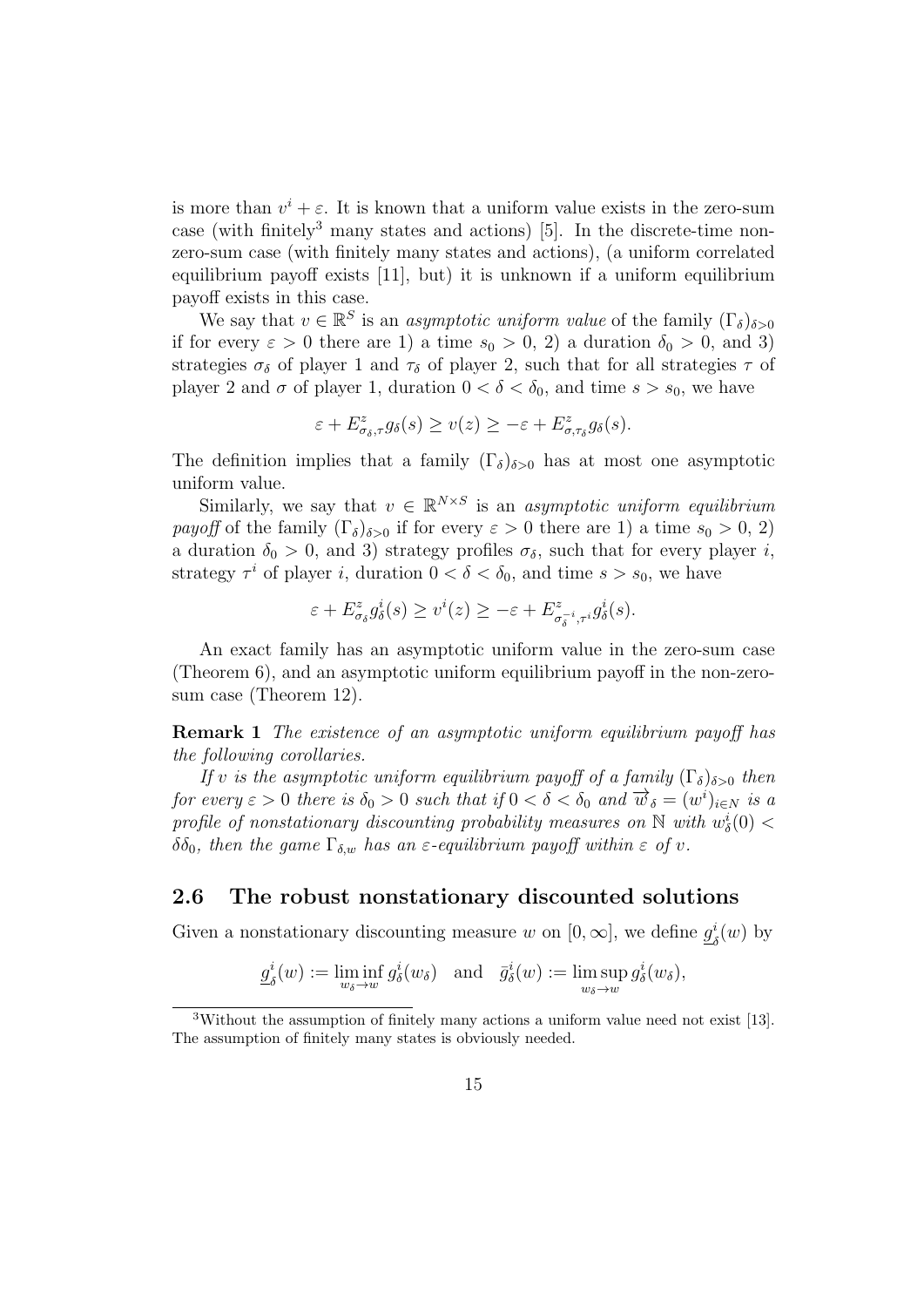where the lim inf and lim sup are over all nonstationary discounting measures  $w_{\delta}$  on N that converge to w. If  $1_{\infty}$  denotes the probability measure on  $[0,\infty]$ with  $1_{\infty}(\infty) = 1$ , then  $g_{\lambda}^{i}$  $\frac{i}{\delta}(1_{\infty}) = \underline{g}_{\delta}^{i}$  $\frac{i}{\delta}$  and  $\bar{g}_{\delta}^{i}(1_{\infty}) = \bar{g}_{\delta}^{i}$ .

Fix a nonstationary discounting measure w on  $[0,\infty]$  and a profile  $\overrightarrow{w} =$  $(w^{i})_{i\in N}$  of nonstationary discounting measures w<sup>*i*</sup> on [0, ∞].

We say that  $v \in \mathbb{R}^S$  is an *asymptotic w-limiting-average value* of the family  $(\Gamma_{\delta})_{\delta>0}$  if for every  $\varepsilon>0$  there are strategies  $\sigma_{\delta}$  of player 1 and  $\tau_{\delta}$  of player 2, and a duration  $\delta_0 > 0$ , such that for every strategy  $\tau$  of player 2, strategy  $\sigma$  of player 1, and  $0 < \delta < \delta_0$ , we have

$$
\varepsilon+E^z_{\sigma_\delta,\tau}\underline{g}_\delta(w)\geq v(z)\geq -\varepsilon+E^z_{\sigma,\tau_\delta}\bar{g}_\delta(w).
$$

We say that  $v \in \mathbb{R}^S$  is an asymptotic w-uniform value of the family  $(\Gamma_{\delta})_{\delta>0}$  if for every  $\varepsilon>0$  there are strategies  $\sigma_{\delta}$  of player 1 and  $\tau_{\delta}$  of player 2, such that for all strategies  $\tau_{\delta}^*$  of player 2, strategies  $\sigma_{\delta}^*$  of player 1, and nonstationary discounting measures  $w_{\delta}$  on N that converge (as  $\delta \rightarrow 0+$ ) to w, we have

$$
\varepsilon + \liminf_{\delta \to 0+} E^z_{\sigma_\delta, \tau^*_\delta} g_\delta(w_\delta) \ge v(z) \ge -\varepsilon + \limsup_{\delta \to 0+} E^z_{\sigma^*_\delta, \tau_\delta} g_\delta(w_\delta).
$$

Similarly, we say that  $v \in \mathbb{R}^{N \times S}$  is an asymptotic  $\overrightarrow{w}$ -limiting-average equilibrium payoff of the family  $(\Gamma_{\delta})_{\delta>0}$  if for every  $\varepsilon>0$  there are strategy profiles  $\sigma_{\delta}$  ( $\delta > 0$ ) and a duration  $\delta_0 > 0$ , such that for every player *i*, strategy  $\tau_{\delta}^{i}$  of player *i*, and  $0 < \delta < \delta_{0}$ , we have

$$
\varepsilon + E^z_{\sigma_\delta} g^i_\delta(w^i) \ge v^i(z) \ge -\varepsilon + E^z_{\sigma_\delta^{-i}, \tau_\delta^i} \bar{g}^i_\delta(w^i).
$$

We say that  $v \in \mathbb{R}^{N \times S}$  is an asymptotic  $\overrightarrow{w}$ -uniform equilibrium payoff of the family  $(\Gamma_{\delta})_{\delta>0}$  if for every  $\varepsilon>0$  there are strategy profiles  $\sigma_{\delta}$ , such that for every player *i*, all strategies  $\tau_{\delta}^{i}$  of player *i*, and all nonstationary discounting measures  $w^i_\delta$  on N that converge (as  $\delta \to 0+$ ) to  $w^i$ , we have

$$
\varepsilon + \liminf_{\delta \to 0+} E^z_{\sigma_\delta} g^i_\delta(w^i_\delta) \ge v^i(z) \ge -\varepsilon + \limsup_{\delta \to 0+} E^z_{\sigma_\delta^{-i}, \tau_\delta^i} g^i_\delta(w^i_\delta).
$$

Note that  $v$  is an asymptotic limiting-average, respectively asymptotic uniform, equilibrium payoff of a family  $(\Gamma_{\delta})_{\delta>0}$  if and only if it is an asymptotic  $1_{\infty}$ -limiting-average, respectively asymptotic  $1_{\infty}$ -uniform, equilibrium payoff of this family. Therefore the results in the paragraph below generalize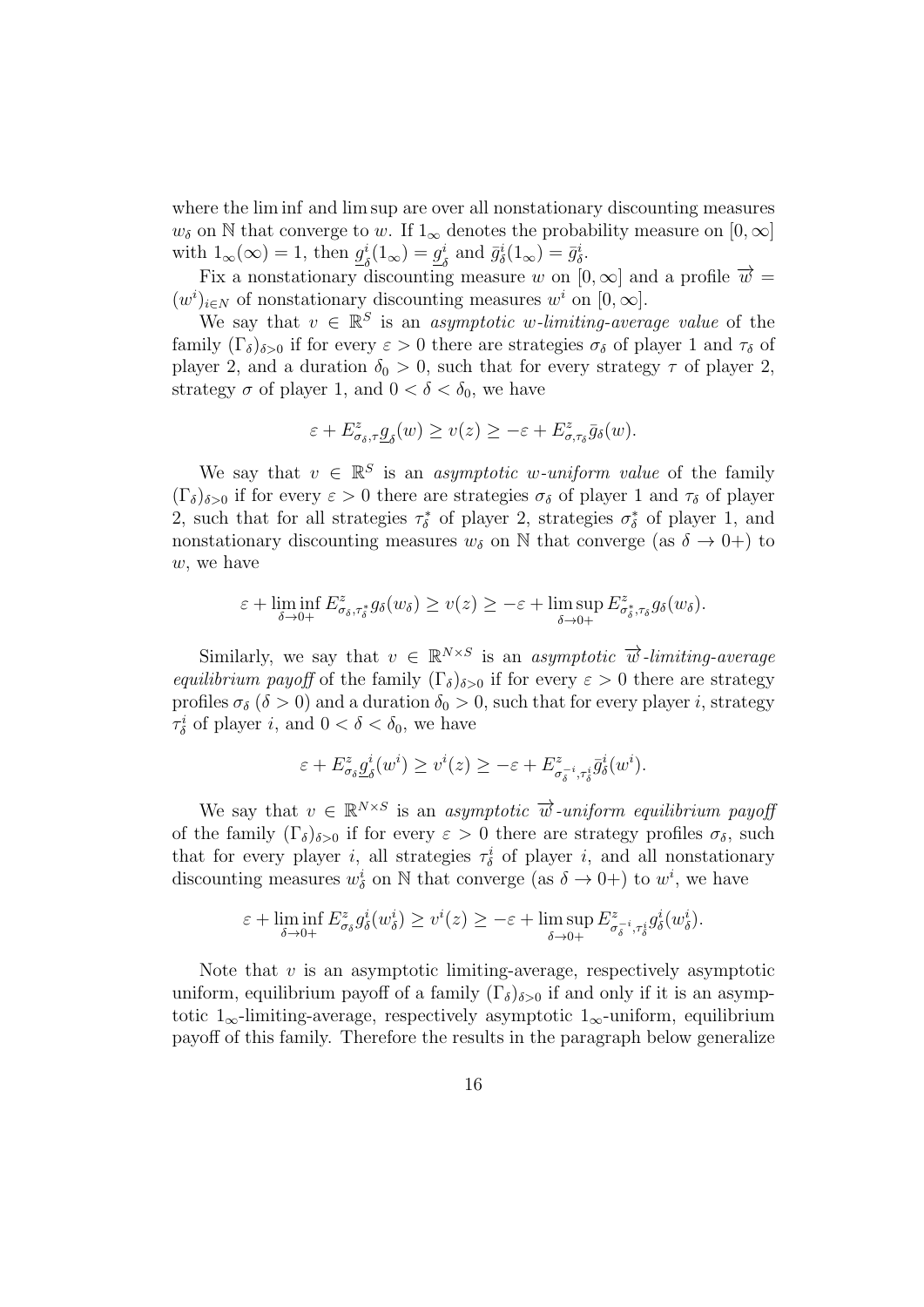our results about the existence of an asymptotic limiting-average, respectively asymptotic uniform, equilibrium payoff.

A strongly convergent family  $(\Gamma_{\delta})_{\delta>0}$  has an asymptotic  $\overrightarrow{w}$ -limiting-average equilibrium payoff, and an exact family  $(\Gamma_{\delta})_{\delta>0}$  has an asymptotic  $\overrightarrow{w}$ -uniform equilibrium payoff.

In what follows we define the asymptotic  $w$ -robust value and the asymptotic  $\vec{w}$ -robust equilibrium payoff.

We say that  $v \in \mathbb{R}^S$  is an *asymptotic w-robust value* of the family  $(\Gamma_{\delta})_{\delta > 0}$ (of two-person zero-sum games) if for every  $\varepsilon > 0$  there are strategies  $\sigma_{\delta}$  of player 1 and  $\tau_{\delta}$  of player 2, such that for all strategies  $\tau_{\delta}^{*}$  of player 2, strategies  $\sigma_{\delta}^*$  of player 1, and nonstationary discounting measures  $w_{\delta}$  on  $\mathbb{N} \cup \{\infty\}$  that converge (as  $\delta \rightarrow 0+$ ) to w, we have

$$
\varepsilon + \liminf_{\delta \to 0+} E^z_{\sigma^1_\delta, \tau^2_\delta} \underline{g}^i_\delta(w_\delta) \ge v^i(z) \ge -\varepsilon + \limsup_{\delta \to 0+} E^z_{\tau^1_\delta, \sigma^2_\delta} \overline{g}^i_\delta(w_\delta).
$$

We say that  $v \in \mathbb{R}^{N \times S}$  is an *asymptotic*  $\overrightarrow{w}$ -robust equilibrium payoff of the family  $(\Gamma_{\delta})_{\delta>0}$  if for every  $\varepsilon>0$  there are strategy profiles  $\sigma_{\delta}$ , such that for every player *i*, all strategies  $\tau_{\delta}^{i}$  of player *i*, and all nonstationary discounting measures  $w_{\delta}$  on  $\mathbb{N} \cup \{\infty\}$  that converge (as  $\delta \to 0+$ ) to w, we have

$$
\varepsilon + \liminf_{\delta \to 0+} E^z_{\sigma_\delta} \underline{g}^i_\delta(w^i_\delta) \ge v^i(z) \ge -\varepsilon + \limsup_{\delta \to 0+} E^z_{\sigma_\delta^{-i}, \tau_\delta^i} \overline{g}^i_\delta(w^i_\delta).
$$

An asymptotic  $\overrightarrow{w}$ -robust equilibrium payoff of a family  $(\Gamma_{\delta})_{\delta>0}$  is (by definition) an asymptotic w-limiting-average equilibrium payoff and an asymptotic  $\vec{w}$ -uniform equilibrium payoff.

Theorem 13 asserts that for every nonstationary discounting N-vector measure  $\vec{w}$  on  $[0,\infty]$ , an exact family  $(\Gamma_{\delta})_{\delta>0}$  of N-person games has an asymptotic  $\overrightarrow{w}$ -robust equilibrium payoff.

### 2.7 The variable short-stage duration games

The paper states and proves asymptotic results on families  $(\Gamma_{\delta})_{\delta>0}$  of discretetime stochastic games. In each game  $\Gamma_{\delta}$  the stage duration is a constant positive number  $\delta > 0$ . The results remain intact also in the case where the parameter  $\delta$  is a sequence of stage durations  $\delta = (\delta_m)_{m \geq 0}$  with  $d_n :=$  $\sum_{0 \le m < n} \delta_m \to_{n \to \infty} \infty$ , where  $\delta_m$  is the duration of the m-th stage, the m-th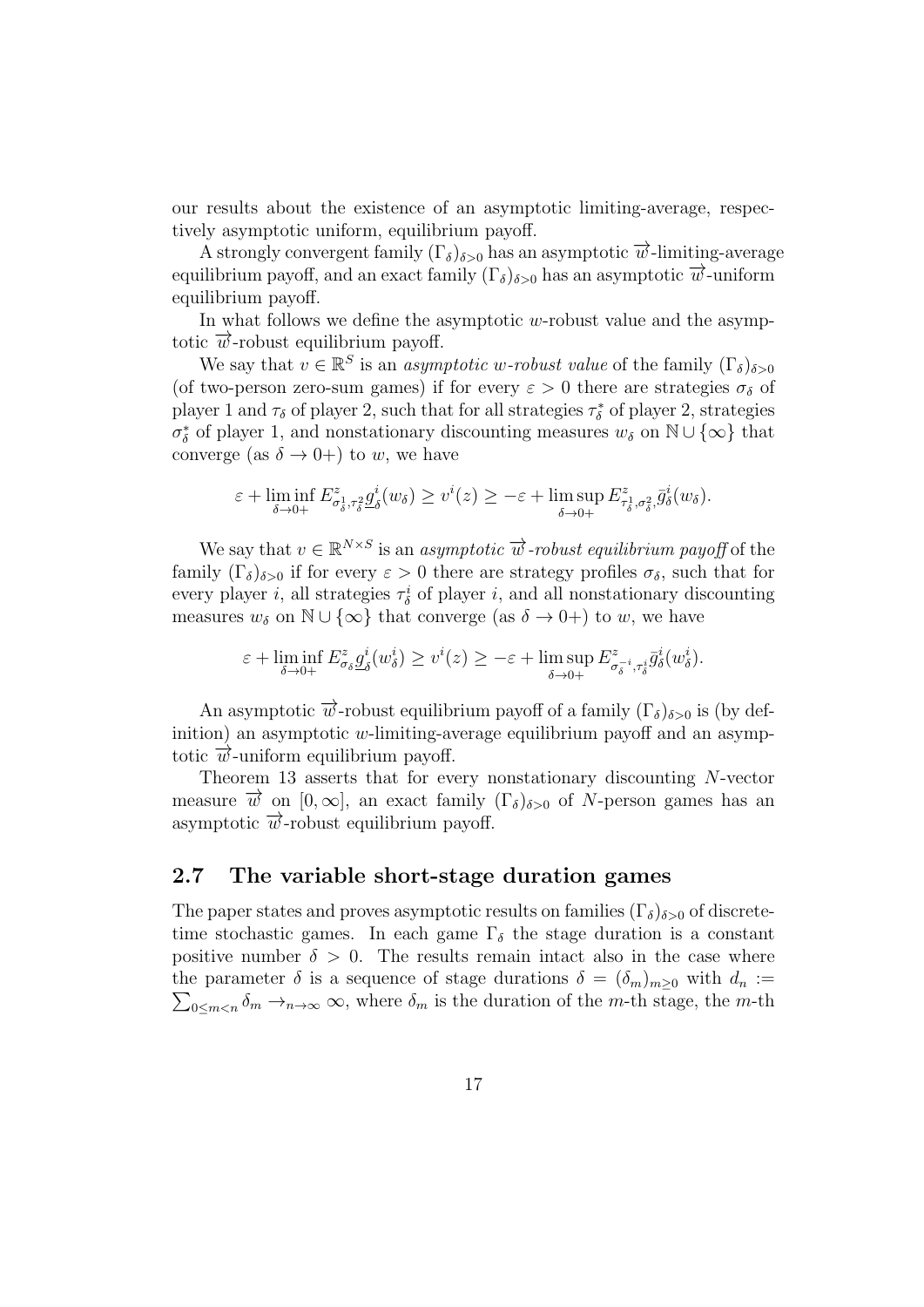stage payoff function is  $g_{\delta,m}$  (or  $g_m$  for short), and the m-th stage transition function is  $p_{\delta,m}$  (or  $p_m$  for short).<sup>4</sup>

The condition that the constant stage duration is sufficiently small needs to be replaced with the condition that the supremum of the stage durations,  $d(\delta) := \sup_{m \geq 0} \delta_m$ , is sufficiently small. A family  $(\Gamma_{\delta})_{\delta}$  with variable stage duration converges in data if  $\sup_{m\geq 0} ||g_m/\delta_m - g||$  and  $\sup_{m\geq 0} ||p_m/\delta_m - \mu||$ converge to zero as  $d(\delta)$  goes to zero. It is an exact sequence if  $g_m = \delta_m g$ and  $p_m = \delta_m \mu$ , and it converges strongly if it converges in data and for every  $\delta, m \geq 0, z' \neq z$ , and  $a \in A(z), p_m(z', z, a) \neq 0$  iff  $\mu(z', z, a) \neq 0$ .

The  $\rho$ -discounted present value of the payoff  $g_m$  at stage m is  $g_m \prod_{0 \le j \le m} (1-\epsilon)$  $\delta_i$ ) (where a product over an empty set of indices is zero). Therefore, in the  $\rho$ -discounted game  $\Gamma_{\delta}$ , the valuation of a play  $(z_0, a_0, \ldots, z_m, a_m \ldots)$  by player *i* is  $\sum_{m=0}^{\infty} g_m(z_m, a_m) \prod_{0 \le j < m} (1 - \delta_j \rho).$ 

In the case of a time-separable valuation,  $w_{\delta}$  is said to be nonstationary discounting if  $\frac{w_\delta(m)}{\delta_m}$  is nonincreasing in m. We assign to the measure  $w_\delta$ on N the measure  $w'_\delta$  on  $[0,\infty)$  that is supported on  $\{d_n : n \in \mathbb{N}\}\$  and  $w'_{\delta}(d_n) = w_{\delta}(n)$ . We say that  $w_{\delta}$  converges, as  $d(\delta) \to 0^+$ , to the measure w on  $[0, \infty)$  if  $w'_{\delta}$  converges  $w^*$  to  $w$ .

Similarly, in the limiting-average games with variable stage duration  $\delta$ , we set  $g(s) = \frac{1}{s} \sum_{0 \le m : d_m < s} g_m(z_m, a_m)$  and in the definitions of  $g_{\ell}^i$  $\frac{i}{\delta}$  and  $\bar{g}_{\delta}^i$ , the condition  $w_{\delta}(m) < \eta$  needs to be replaced with  $w_{\delta}(m) < \eta \delta_m$ .

# 3 Convergence of stochastic games with shortstage duration

We study the "convergence" of the family  $(\Gamma_{\delta})_{\delta>0}$ , and the presentation of the "limit" as a continuous-time stochastic game Γ.

We define various conditions of the dependence of the transition rates  $p_{\delta}$  on the stage duration  $\delta$ . Some of these conditions relate directly to assumptions on the homogeneous Markov chain of states that are defined by an initial state, a stationary strategy, and the stage duration  $\delta$ . Each one of the conditions can be interpreted as a consistency, or approximate consistency, of the models  $\Gamma_{\delta}$  as  $\delta$  varies.

Condition (p.0) asserts that the probability of a state change within the

<sup>&</sup>lt;sup>4</sup>Moreover, the stage-dependent duration  $\delta_m$ , payoff  $g_m$ , and transition function  $p_m$ can depend on past history.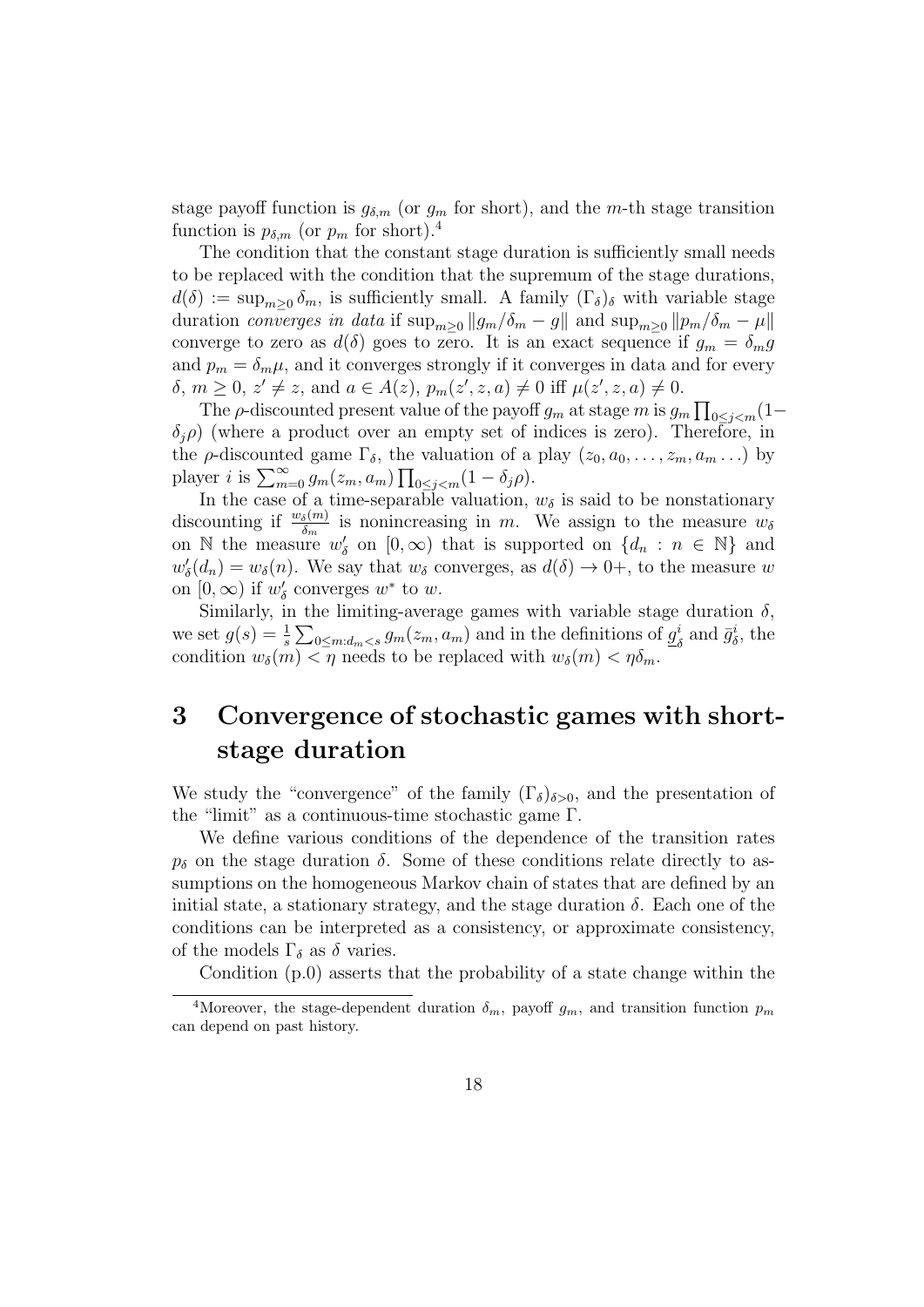first m stages (namely, in a time  $t \leq m\delta$ ) converges to zero as  $m\delta$  goes to zero. In particular, the probability of a state change in a single stage converges to zero as  $\delta$  goes to zero. Condition (p.0) is equivalent to  $mp_{\delta}(z, z, a)$  converging to zero as m $\delta$  goes to zero. Recall that condition (p.2) is  $\lim_{\delta \to 0+} p_{\delta}/\delta = \mu$ where  $\mu : S \times A \to \mathbb{R}$ , and note that condition (p.2) implies condition (p.0).

Recall that condition (p.3) requires (p.2) and that  $p_{\delta}(z', z, a) > 0$  if and only if  $\mu(z', z, a) > 0$  (where  $\mu(z', z, a)$  is the limit, as  $\delta$  goes to zero, of  $p_{\delta}(z', z, a)/\delta$ . Condition (p.3) implies that the ergodic classes of the homogeneous Markov chain that is defined by a stationary strategy and the transition rates  $p_{\delta}$  are independent of  $\delta$ .

Recall that condition (p.1) is  $p_{\delta} = \delta \mu$ , condition (p.1) implies condition (p.3), and condition (p.3) implies condition (p.2). Therefore, each asymptotic property that holds in any family  $(\Gamma_{\delta})_{\delta>0}$  that obeys (g.2) and (p.k) holds also in any family  $(\Gamma_{\delta})_{\delta>0}$  that obeys (g.1) and (p.k'), where  $k'=3$  if  $k=2$ and  $k' = 1$  if  $k = 3$ .

Recall the following definitions of convergence in data and strong convergence.

**Definition 1 (Convergence in data)** We say that  $\Gamma_{\delta}$  converges in data (as  $\delta \to 0$ ) if the family  $(\Gamma_{\delta})_{\delta>0}$  satisfies conditions (g.2) and (p.2).

Definition 2 (Strong convergence) We say that  $\Gamma_{\delta}$  converges strongly (as  $\delta \to 0$ ) if the family  $(\Gamma_{\delta})_{\delta>0}$  satisfies conditions (g.2) and (p.3).

Next, we wish to define the "convergence" of the family  $(\Gamma_{\delta})_{\delta>0}$  as a convergence (as  $\delta \rightarrow 0+$ ) of the stochastic process of states and payoffs that is defined by the initial state and a strategy  $\sigma$ . Obviously, in defining the convergence of the stochastic process of states and payoffs one has to take into account the stage duration  $\delta$ . The state  $z_n$  in the play of the discretetime stochastic game  $\Gamma_{\delta}$  is interpreted as the state at time  $n\delta$ . Similarly, the sum  $\sum_{j=0}^{n-1} g_{\delta}(z_j, a_j)$  of stage payoffs in stages  $0 \leq j < n$  is interpreted as the cumulative payoff in the time interval  $[0, n\delta]$ .

Definition 3 (Convergence in stationary dynamics) We say that  $\Gamma_{\delta}$  converges in stationary dynamics if for all pure stationary strategies  $\sigma$ , states  $z', z \in S$ , times  $t \geq 0$ , and positive integers  $n_{\delta}$  such that  $n_{\delta} \delta \longrightarrow t$ , we have

$$
P_{\delta,\sigma}^{z}(z_{n_{\delta}}=z') \underset{\delta \to 0+}{\longrightarrow} F_{z,z'}^{\sigma}(t)
$$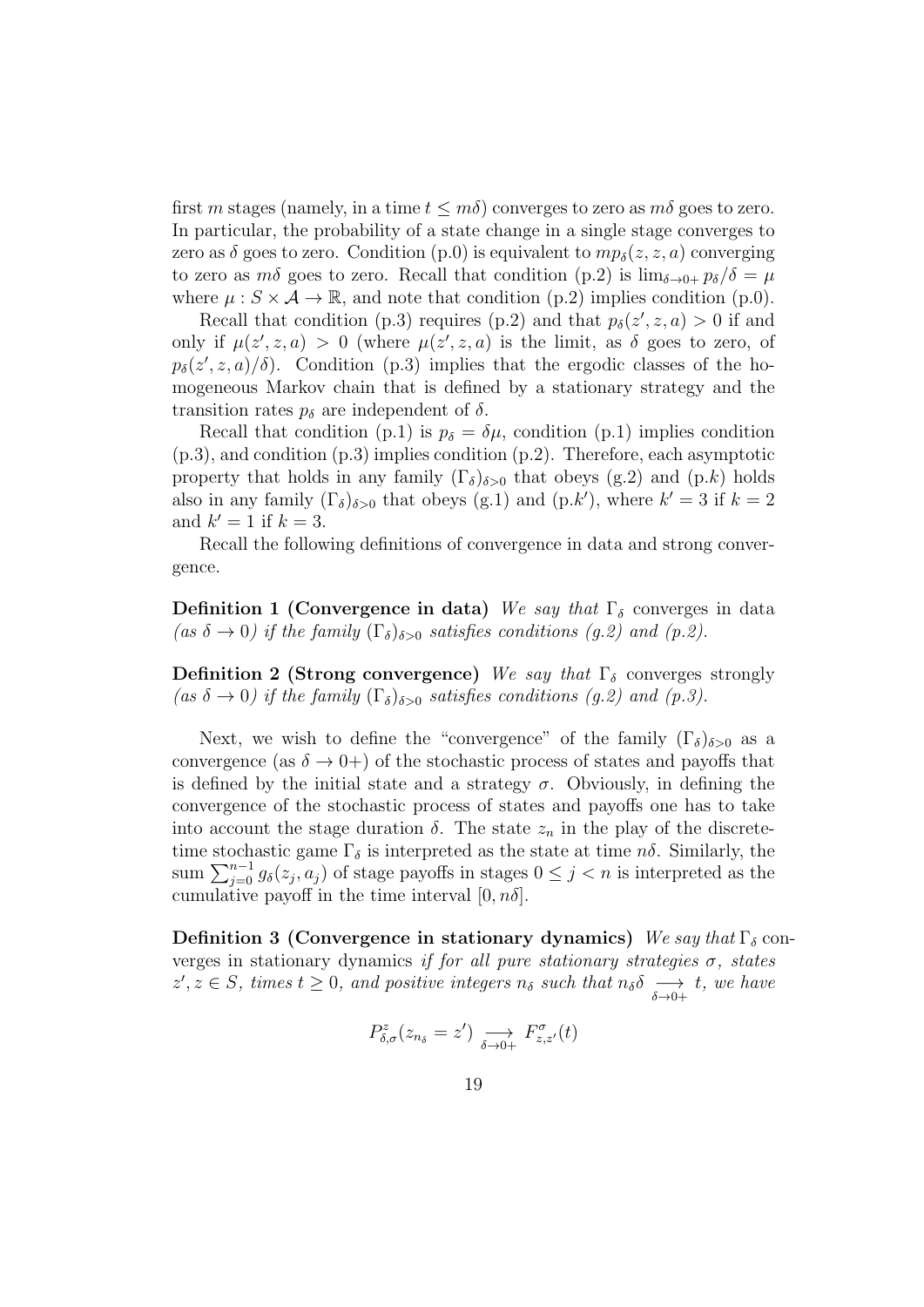and

$$
E_{\delta,\sigma}^z \sum_{j=0}^{n_{\delta}} g_{\delta}(z_j,a_j) \underset{\delta \to 0+}{\longrightarrow} G_t(z,\sigma),
$$

where  $(\sigma, z', z, t) \mapsto F_{z,z'}^{\sigma}(t) \in \mathbb{R}$  and  $(t, z, \sigma) \mapsto G_t(z, \sigma) \in \mathbb{R}^N$  are functions that are defined for all pure stationary strategies  $\sigma$ , states  $z', z \in S$ , and times  $t \geq 0$ .

#### 3.1 Stationary convergence

Proposition 1 The following conditions are equivalent:

(A)  $(\Gamma_{\delta})_{\delta>0}$  converges in stationary dynamics.

(B)  $(\Gamma_{\delta})_{\delta>0}$  converges in data.

*Proof.* (A)  $\implies$  (B). Assume condition (A) holds. Obviously,  $\sum_{z' \in S} P_{\delta, \sigma}^z(z_{n_{\delta}} =$  $z'$ ) = 1. Therefore,  $\sum_{z' \in S} F^{\sigma}_{z,z'}(t) = 1$ . Applying condition (A) to  $n_{\delta} = 0$ and  $z' = z$ , we have  $F_{z,z}^{\sigma}(0) = 1$ . Applying condition (A) to  $t = 0$  and all nonnegative integers  $n_{\delta}$  with  $\delta n_{\delta} \longrightarrow 0$ , we deduce that for every  $\varepsilon > 0$ there are  $t_{\varepsilon} > 0$  and  $\delta_{\varepsilon} > 0$ , such that for every  $0 < \delta < \delta_{\varepsilon}$  and n with  $n\delta \leq t_{\varepsilon}$ , we have  $P_{\delta,\sigma}^z(z_n = z) > 1 - \varepsilon$  for all states  $z \in S$  and pure stationary strategy profiles  $\sigma$ .

Fix  $z \in S$  and  $a \in A(z)$ , set  $K_{\delta} = K_{\delta}(z) = \sum_{z' \neq z} p_{\delta}(z', z, a)$ , and let  $\sigma$ be a pure stationary strategy with  $\sigma(z) = a$ , and  $n = n_{\delta} = [t_{1/3}/\delta]$  (where [∗] denotes the largest integer that is less than or equal to ∗). Then, for  $\delta < \delta_{1/3}, 1/3 > P^z_{\delta,\sigma}(z_n \neq z) \geq \sum_{m=1}^n P^z_{\delta,\sigma}(\forall j < m \ z_j = z \text{ and } z \neq z_m = z$  $(z_n) \geq \sum_{m=1}^n (1 - K_\delta)^{m-1} K_\delta^2/3 = (1 - (1 - K_\delta)^n)2/3$ , which implies the inequality  $(1 - K_{\delta})^n \ge 1/2$ . Therefore,  $\limsup_{\delta \to 0+} K_{\delta}/\delta < \infty$ . Therefore, there is a positive constant K such that for all  $\delta > 0$ ,  $z \in S$ , and  $a \in A(z)$ , we have  $\sum_{z' \neq z} p_{\delta}(z', z, a) < K\delta$ .

Next, we prove that if for a pair of distinct states  $z' \neq z$  and an action profile  $a \in A(z)$  we have  $\liminf_{\delta \to 0+} p_{\delta}(z', z, a)/\delta < c$ , then, for  $t > 0$  sufficiently small and a stationary strategy  $\sigma$  with  $\sigma(z) = a$ , we have  $F_{z,z'}^{\sigma}(t) < ct$ . Indeed, the set  $\{z_n = z', z_0 = z\}$  is the union of the disjoint sets  $Y_{m,z''} =$  $\{\forall 0 \leq j < m, \ z_j = z_0, z_m = z'' \text{ and } z_n = z' \}, \text{ where } m \text{ ranges over the }$ positive integers  $1 \leq m \leq n$  and  $z''$  ranges over all states  $z'' \neq z$ . Let  $\varepsilon > 0$ and set  $n = n_{\delta} = [t_{\epsilon}/\delta]$ . Note that  $P_{\delta,\sigma}^{z}(Y_{m,z''}) \leq p_{\delta}(z',z,a)$  for  $z'' = z'$ and  $\sum_{m=1}^{n-1} \sum_{z \neq z'' \neq z'} P_{\delta,\sigma}^z(Y_{m,z''}) \leq \varepsilon K \delta n$  for  $\delta$  sufficiently small. Therefore, if  $\delta > 0$  is sufficiently small so that, in addition,  $p_{\delta}(z', z, a)/\delta < c$  and for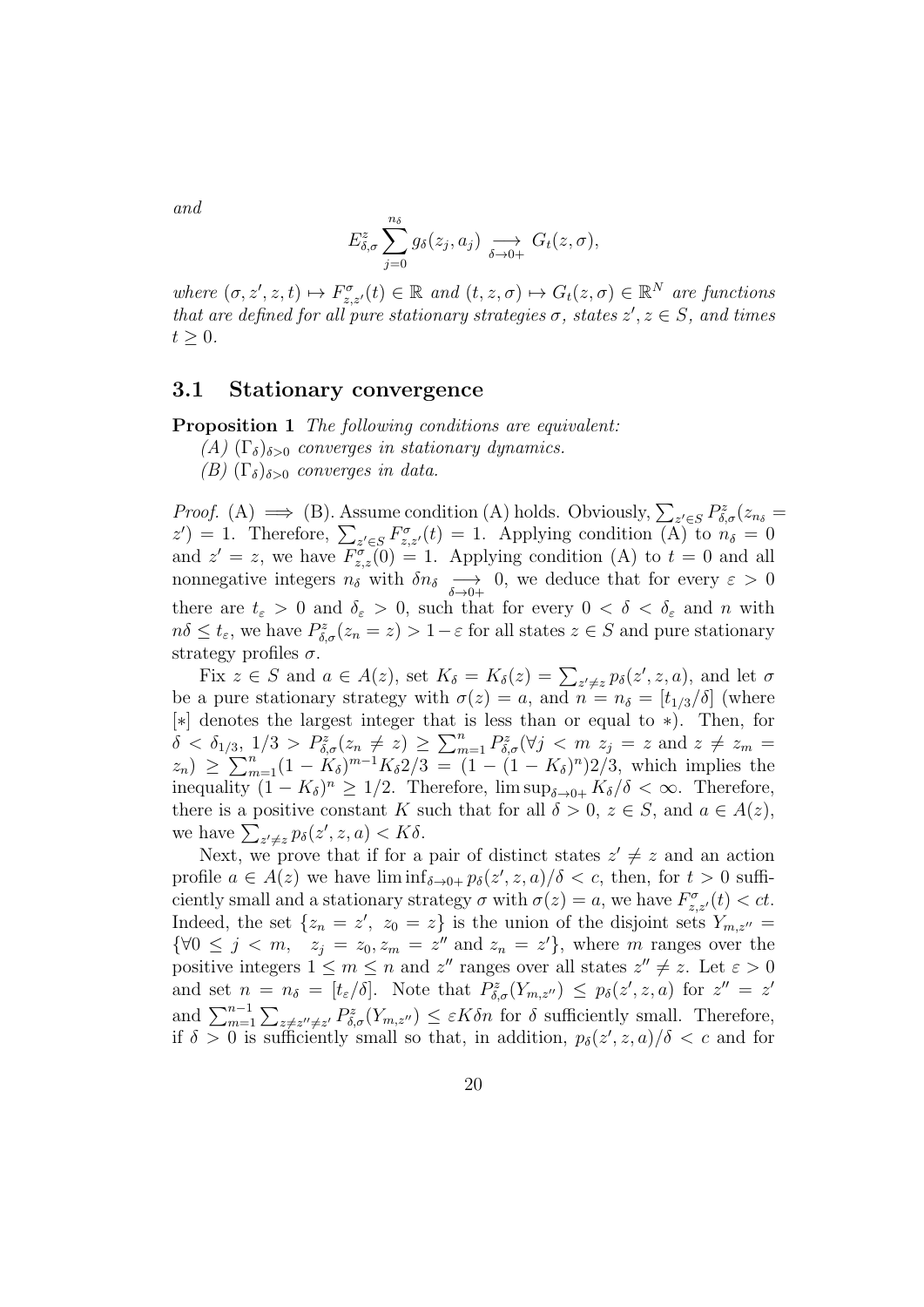all  $z'' \neq z$  and  $a \in A(z)$  we have  $p_{\delta}(z'', z, a) \leq K\delta$ , then  $P_{\delta, \sigma}^z(z_n = z') \leq$  $\sum_{m=1}^{n} P_{\delta,\sigma}^{z}(Y_{m,z'}) + \varepsilon K \delta n \leq (c + K\varepsilon) \delta n$ . Therefore for  $t > 0$  sufficiently small we have  $F_{z,z'}^{\sigma}(t) < ct$ .

Finally, we prove that if for a pair of distinct states  $z' \neq z$  and an action profile  $a \in A(z)$  we have  $\limsup_{\delta \to 0+} p_{\delta}(z', z, a)/\delta > c$ , then, for  $t > 0$  sufficiently small and a stationary strategy  $\sigma$  with  $\sigma(z) = a$ , we have  $F_{z,z'}^{\sigma}(t) > ct.$  Indeed, the set  $\{z_n = z', z_0 = z\}$  contains the disjoint sets  $Y_{m,z'} = \{ \forall 0 \leq j \leq m, \quad z_j = z_0, z_m = z' = z_n \},$  where m ranges over the positive integers  $1 \leq m \leq n$ . Let  $\varepsilon > 0$  and set  $n = n_{\delta} = [t_{\varepsilon}/\delta]$ . Note that  $P_{\delta,\sigma}^{z}(Y_{m,z'}) \geq (1-\varepsilon)^2 p_{\delta}(z',z,a)$  for  $\delta$  sufficiently small. Therefore, if  $\delta > 0$  is sufficiently small so that, in addition,  $p_{\delta}(z', z, a)/\delta > c$ , then  $P_{\delta,\sigma}^z(z_n = z') \ge \sum_{m=1}^n P_{\delta,\sigma}^z(Y_{m,z'}) \ge n(1-\varepsilon)^2 \delta c$ . Therefore for  $t > 0$ sufficiently small we have  $F_{z,z'}^{\sigma}(t) > ct$ .

We conclude that the  $\limsup_{\delta\to 0+} p_\delta(z',z,a)/\delta$  and the  $\liminf_{\delta\to 0+} p_\delta(z',z,a)/\delta$ coincide.

We will now prove that the second part of (B) holds. Fix a player  $i \in N$ and assume that  $\limsup_{\delta \to 0+} ||g^i_{\delta}||/\delta < \infty$ , where  $||g^i_{\delta}|| := \max_{z,a} |g^i_{\delta}(z,a)|$ . For  $t > 0$  let  $\gamma_t(z, \sigma) = \frac{1}{t} G_t(z, \sigma)$ . Then, for  $\delta > 0$  sufficiently small,  $g_{\delta}^{i}(z,\sigma(z))/\delta - 2\varepsilon \|g_{\delta}^{i}\|/\delta \leq \gamma_{t_{\varepsilon}}^{i}(z,\sigma) + \varepsilon$ . Therefore

$$
\limsup_{\delta \to 0+} g_{\delta}^{i}(z, \sigma(z))/\delta \leq \gamma_{t_{\varepsilon}}^{i}(z, \sigma) + \varepsilon + 2\varepsilon \limsup_{\delta \to 0+} ||g_{\delta}^{i}||/\delta,
$$

and therefore

$$
\limsup_{\delta \to 0+} g_{\delta}^{i}(z, \sigma(z))/\delta \leq \liminf_{\varepsilon \to 0+} \gamma_{t_{\varepsilon}}^{i}(z, \sigma).
$$

Similarly, for  $\delta > 0$  sufficiently small,  $\gamma_{t_\varepsilon}^i(z,\sigma) - \varepsilon \leq g_\delta^i(z,\sigma(z))/\delta + 2\varepsilon ||g_\delta^i||/\delta$ , and therefore  $\limsup_{\varepsilon\to 0+} \gamma_{t_\varepsilon}^z(z,\sigma) \leq \liminf_{\delta\to 0+} g_\delta^i(z,\sigma(z))/\delta$ . Given  $a \in$  $A(z)$  and applying these inequalities to a stationary strategy  $\sigma$  with  $\sigma(z)$  = a we conclude that the  $\liminf_{\delta\to 0+} g^i_\delta(z,a)/\delta$  and the  $\limsup_{\varepsilon\to 0+} g^i_\delta(z,a)/\delta$ coincide.

It remains to prove that condition (A) implies that  $\limsup_{\delta \to 0+} ||g^i_{\delta}||/\delta <$  $\infty$ . For every  $1 > \delta > 0$  let  $z_{\delta} \in S$  and  $a_{\delta} \in A(z)$  be such that  $|g_{\delta}^{i}(z_{\delta}, a_{\delta})|$  =  $||g_{\delta}^{i}||$ . Let  $\varepsilon > 0$ , and let  $\sigma = \sigma_{\delta}$  be a stationary strategy with  $\sigma(z_{\delta}) = a_{\delta}$ . Set  $n = n_{\delta} = [t_{\epsilon}/\delta]$  and  $z_0 = z_{\delta}$ . If  $g_{\delta}^{i}(z_{\delta}, a_{\delta}) \geq 0$ , then, for sufficiently small  $\delta > 0$ , we have  $G_{t_{\varepsilon}}^{i}(z_{\delta}, \sigma) + t_{\varepsilon}/3 \ge E_{\sigma}^{z_{\delta}} \sum_{j=0}^{n-1} g_{\delta}^{i}(z_{j}, a_{j}) \ge (1 - 2\varepsilon)ng_{\delta}^{i}(z_{\delta}, a_{\delta}).$ Therefore, if  $\varepsilon < 1/3$  we have  $g_{\delta}^{i}(z_{\delta}, a_{\delta})/\delta \leq 3|\gamma_{t_{\varepsilon}}^{i}(z, \sigma)| + 1$  for  $\delta > 0$ sufficiently small. If  $g^{i}(z_{\delta}, a_{\delta})$  < 0, then, for sufficiently small  $\delta > 0$ , we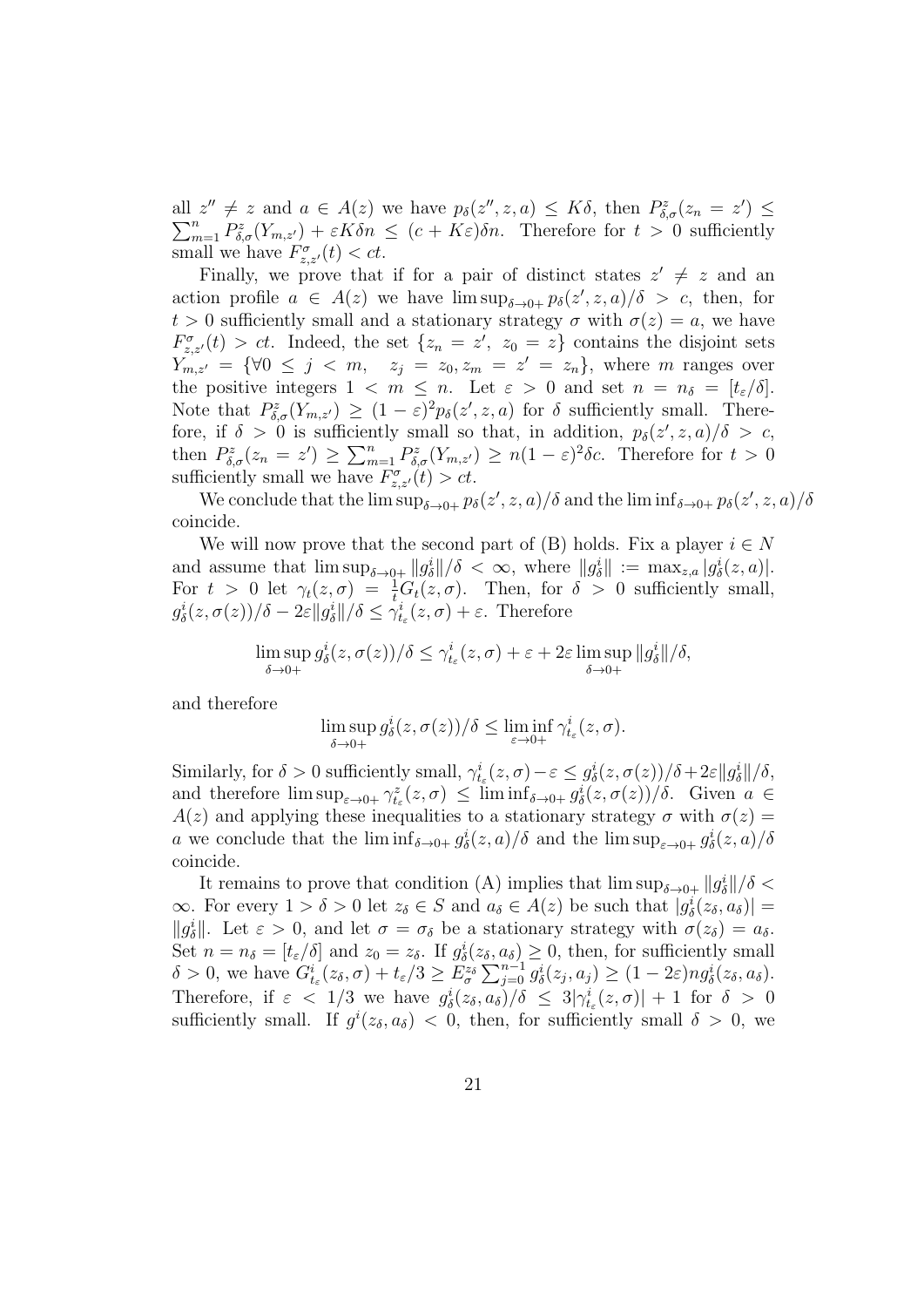have  $G_{t_{\varepsilon}}^{i}(z_{\delta}, \sigma) - t_{\varepsilon}/3 \leq E_{\sigma}^{z_{\delta}} \sum_{j=0}^{n-1} g_{\delta}^{i}(z_{j}, a_{j}) \leq (1 - 2\varepsilon) n g_{\delta}^{i}(z_{\delta}, a_{\delta}).$  Therefore, if  $\varepsilon < 1/3$  we have  $g_{\delta}^{i}(z_{\delta}, a_{\delta})/\delta \geq -3|\gamma_{t_{\varepsilon}}^{i}(z, \sigma)| - 1$ . This proves that  $\limsup_{\delta \to 0+} ||g^i_{\delta}|| / \delta \leq 3|\gamma^i_{t_\epsilon}(z,\sigma)| + 1 < \infty.$ 

(B)  $\implies$  (A). Let  $\sigma$  be a stationary strategy and let Q be the  $S \times S$  matrix whose  $(z, z')$ -th entry is  $Q_{z, z'} = \mu(z', z, \sigma(z))$ . Note that for  $\delta > 0$  sufficiently small,  $I + \delta Q$  is a transition matrix, where I stands for the identity matrix, and  $||I + \delta Q|| := \max_{z \in S} \sum_{z' \in S} |(I + \delta Q)_{z,z'}| = 1$ . In addition,  $e^{\delta Q}$  (which equals by definition the convergent sum  $\sum_{j=0}^{\infty}$  $\delta^j Q^j$  $\frac{Q'}{j!}$ ) is an  $S \times S$  matrix, and  $(e^{\delta Q})^n = e^{n\delta Q}$ . Let  $P_\delta$  be the  $S \times S$  transition matrix whose  $(z, z')$ -th entry is  $(P_{\delta})_{z,z'} = I_{z,z'} + p_{\delta}(z',z,\sigma(z))$ . Therefore, if n is a positive integer, then  $P_{\delta,\sigma}^z(z_n = z') = (P_{\delta}^n)_{z,z'}$ . By the assumption on  $p_{\delta}$  and the definitions of Q and  $e^{\delta Q}$ , we have  $||e^{\delta Q} - P_{\delta}|| \leq o(\delta)$  as  $\delta \to 0+$ .

For any two  $S \times S$  matrices (or elements of a norm algebra) A and B we have  $A^n - B^n = \sum_{k=1}^n A^{n-k} (A - B) B^{k-1}$ , implying that  $||A^n - B^n|| \le ||A - B^n||$  $||B|| \sum_{j=0}^{n-1} ||A||^j ||B||^{n-j}$ . Therefore,  $||P^n_\delta - e^{n\delta Q}|| \le ||P_\delta - e^{\delta Q}|| \sum_{j=0}^{n-1} ||e^{\delta Q}||^j \le$  $o(\delta)n$  as  $\delta \to 0+$ .

Therefore,  $||P_{\delta}^{n} - e^{tQ}|| \le ||P_{\delta}^{n} - e^{n\delta Q}|| + ||e^{tQ} - e^{n\delta Q}|| \to 0$  as  $\delta \to 0+$ and  $n\delta \to t$ . We conclude that  $P^z_{\delta,\sigma}(z_n = z') \to F^{\sigma}_{z,z'}(t) = (e^{tQ})_{z,z'} \in \mathbb{R}$  as  $\delta \rightarrow 0+$ .

By assumption (B) we have  $g_{\delta}(z, a) = \delta g(z, a) + o(\delta)$ . Therefore, if  $\delta \to$ 0+ and  $n_{\delta}\delta \to t > 0$ , then  $|E_{\delta,\sigma}^{z}\sum_{j=0}^{n_{\delta}-1} g_{\delta}^{i}(z_j, a_j) - E_{\delta,\sigma}^{z}\sum_{j=0}^{n_{\delta}-1} \delta g^{i}(z_j, a_j)| \to 0$ . If  $\delta \to 0^+$  and  $n_{\delta} \delta \to t > 0$ , then, as shown earlier,  $P^z_{\delta,\sigma}(z_n = z') \to F^{\sigma}_{z,z'}(t)$ , and, therefore,  $E_{\delta,\sigma}^z \sum_{j=0}^{n_{\delta}-1} \delta g^i(z_j, a_j) \rightarrow G_t(z, \sigma) = \int_0^t \sum_{z' \in S} F_{z,z'}^{\sigma}(s) g(z', \sigma(z')) ds$ . Therefore,  $E_{\delta,\sigma}^z \sum_{j=0}^{n_{\delta}-1} g_{\delta}^i(z_j, a_j) \to G_t(z, \sigma)$  as  $\delta \to 0+$  and  $n_{\delta}\delta \to t > 0$ .  $\Box$ 

**Remark 2** The above proof of condition (B) implying condition (A) proves that for every stationary strategy  $\sigma$ , every time  $t \geq 0$ , all states  $z, z' \in S$ , and all integers  $0 \leq n_{\delta}$  with  $n_{\delta} \delta \rightarrow_{\delta \to 0+} t$ ,  $P_{\sigma}^z(z_{n_{\delta}} = z') \rightarrow_{\delta \to 0+} F_{z,z'}^{\sigma}(t) = e_{z,z}^{tQ}$ and the gets  $0 \le n_{\delta}$  with  $n_{\delta}0 \to_{\delta \to 0+}^{\delta} i$ ,  $1_{\sigma}(z_{n_{\delta}} - z) \to_{\delta \to 0+}^{\delta} i_{z,z'}(i) - e_{z,z'}$ <br>where Q is the  $S \times S$  matrix whose  $(z, z')$ -th entry is  $Q_{z,z'} = \mu(z', z, \sigma(z))$ .

Note that every continuous-time stochastic game  $\Gamma = \langle N, S, A, \mu, g \rangle$  is a "data limit" of the family of discrete-time stochastic games  $\Gamma_{\delta} = \langle N, S, A, p_{\delta}, g_{\delta} \rangle$ , where  $g_{\delta}(z, a) = \delta g(z, a)$  and  $p_{\delta}(z', z, a) = \delta \mu(z', z, a)$  for all pairs of distinct states  $z' \neq z$  and every action profile  $a \in A(z)$ .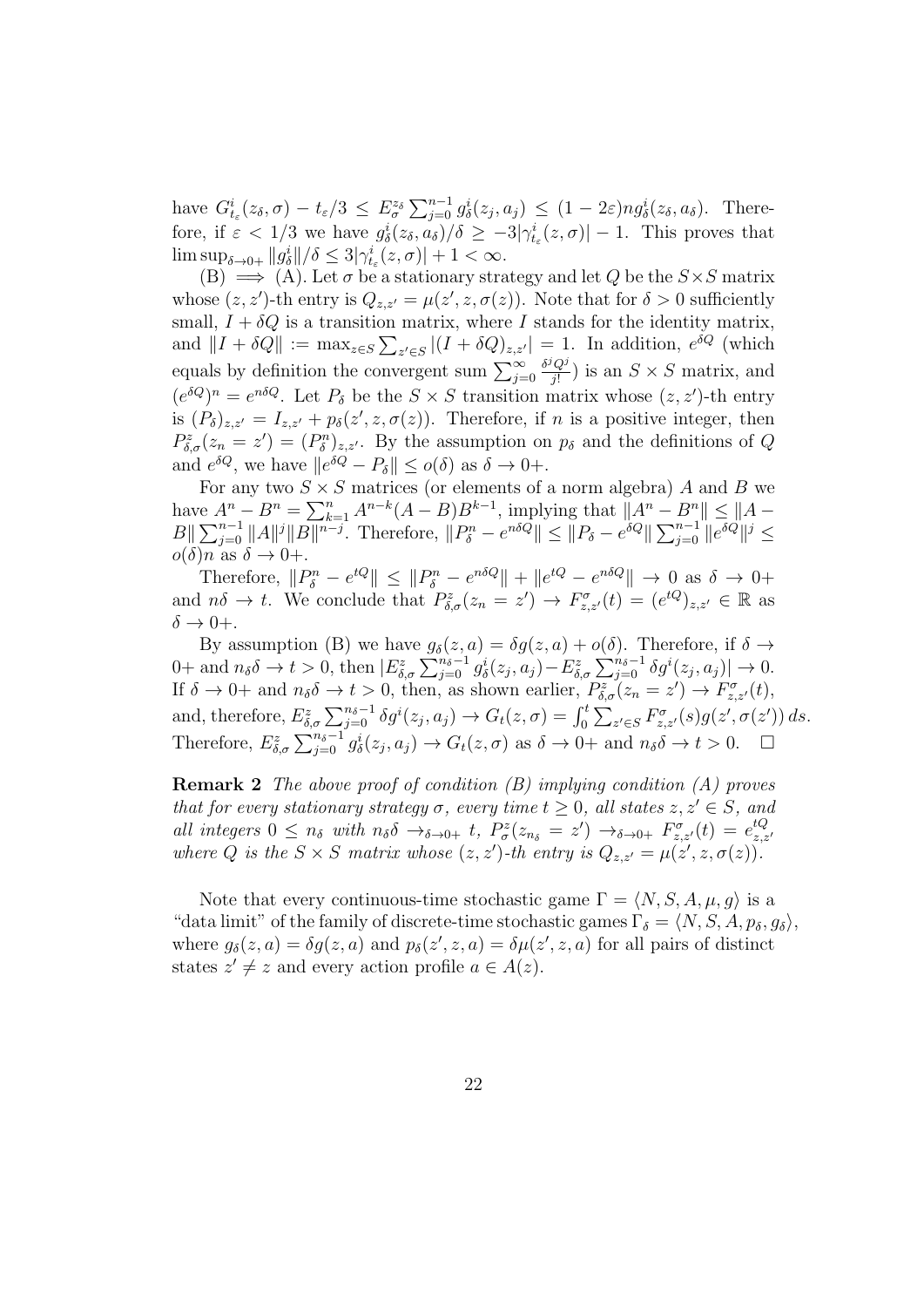### 3.2 Markov convergence

The next proposition gives a sufficient condition for a family of Markov strategies  $\sigma_{\delta}$  in  $\Gamma_{\delta}$  to have a continuous-time limiting dynamics and payoffs as  $\delta \to 0^+$ . In the formulas that follow, we view  $\sigma_{\delta}(z, j)$   $(j \in \mathbb{N})$  as a measure on  $A(z)$ ; i.e.,  $\sigma_{\delta}(z, j) \in \Delta(A(z))$ , and  $\sigma_{\delta}(j) := (\sigma_{\delta}(z, j))_{z \in S}$  is an element of  $\times_{z\in S}\Delta(A(z))$ . Therefore, for any fixed  $z\in S$ , any linear combination of  $\sigma_{\delta}(z, j)$  is a measure on  $A(z)$ . Similarly, if  $\sigma : S \times \mathbb{R}_+ \to \Delta(A)$  is measurable with  $\sigma(z,t) \in \Delta(A(z))$ , then, for any function  $f \in L_1(\mathbb{R}_+)$ , the integral  $\int_0^\infty f(t)\sigma(z,t)\,dt$  is well defined.

We say that the Markov strategies  $\sigma_{\delta}$  in  $\Gamma_{\delta}$  converge w<sup>\*</sup> if for every continuous function  $f : \mathbb{R}_+ \to \mathbb{R}$  with bounded support, the limit of  $\sum_{j=0}^{\infty} f(j\delta)\delta\sigma_\delta(z, j)$ as  $\delta \to 0^+$  exists. In that case, there is a measurable function  $\sigma : S \times \mathbb{R}_+ \to$  $\Delta(A)$  (with  $\sigma(z,t) \in \Delta(A(z))$ ) such that for every  $f \in L_1(\mathbb{R}_+)$  the limit of  $\int_0^{\infty} f(t)\sigma_{\delta}(z,[t/\delta]) dt$  as  $\delta \to 0+$  exists and equals  $\int_0^{\infty} f(t)\sigma(z,t) dt$ , and we say that the discrete-time Markov strategies  $\sigma_{\delta}$  converge w<sup>\*</sup> to (the continuous-time Markov correlated strategy)  $\sigma : S \times \mathbb{R}_+ \in \Delta(A)$ .

Whenever the conditional probability  $P_{\delta,\sigma}^{z_0}(E_1 | E_2)$  is independent of the initial state  $z_0$ , we suppress the superscript of the initial state  $z_0$ .

**Proposition 2** If the (correlated) Markov strategies  $\sigma_{\delta}$  in  $\Gamma_{\delta}$  converge w<sup>\*</sup> to  $\sigma : S \times \mathbb{R}_+ \to \Delta(A)$  and the family of discrete-time stochastic games  $(\Gamma_{\delta})_{\delta>0}$ converges in data, then, for every  $0 \leq s \leq t$ , there are  $S \times S$  transition matrices  $F^{\sigma}(s,t)$  such that

$$
P_{\sigma_{\delta}}(z_n = z' \mid z_k = z) \to F_{z,z'}^{\sigma}(s,t) \text{ as } \delta \to 0+, k\delta \to s, \text{ and } n\delta \to t,
$$

and

$$
E_{\sigma_{\delta}}^{z} \sum_{0 \leq m < n} g_{\delta}(z_m, a_m) \to \int_0^t \sum_{z' \in S} F_{z, z'}^{\sigma}(0, t) g(z', \sigma(z', t)) dt \text{ as } \delta \to 0+ \text{ and } n\delta \to t.
$$

*Proof.* As the family of discrete-time stochastic games  $(\Gamma_{\delta})_{\delta>0}$  converges in data, there is a positive constant  $K > 0$  such that for every  $(z, a) \in \mathcal{A}$  we have  $|p_\delta(z, z, a)| > 1 - K\delta$ . Therefore, if  $0 \leq k < n$ ,  $|P_{\delta, \sigma_\delta}(z_n = z' | z_k =$  $|z| - I_{z,z'}| < 1 - (1 - K\delta)^{n-k} \to 0$  as  $n\delta - k\delta \to 0^+$ . Therefore, it suffices to prove that for every  $s < t$  there are sequences  $k_{\delta} < n_{\delta}$  such that  $k_{\delta} \delta \rightarrow s$ and  $n_{\delta}\delta \rightarrow t$  such that

$$
P_{\delta,\sigma_{\delta}}(z_{n_{\delta}}=z' \mid z_{k_{\delta}}=z) \to F_{z,z'}^{\sigma}(s,t) \text{ as } \delta \to 0+.
$$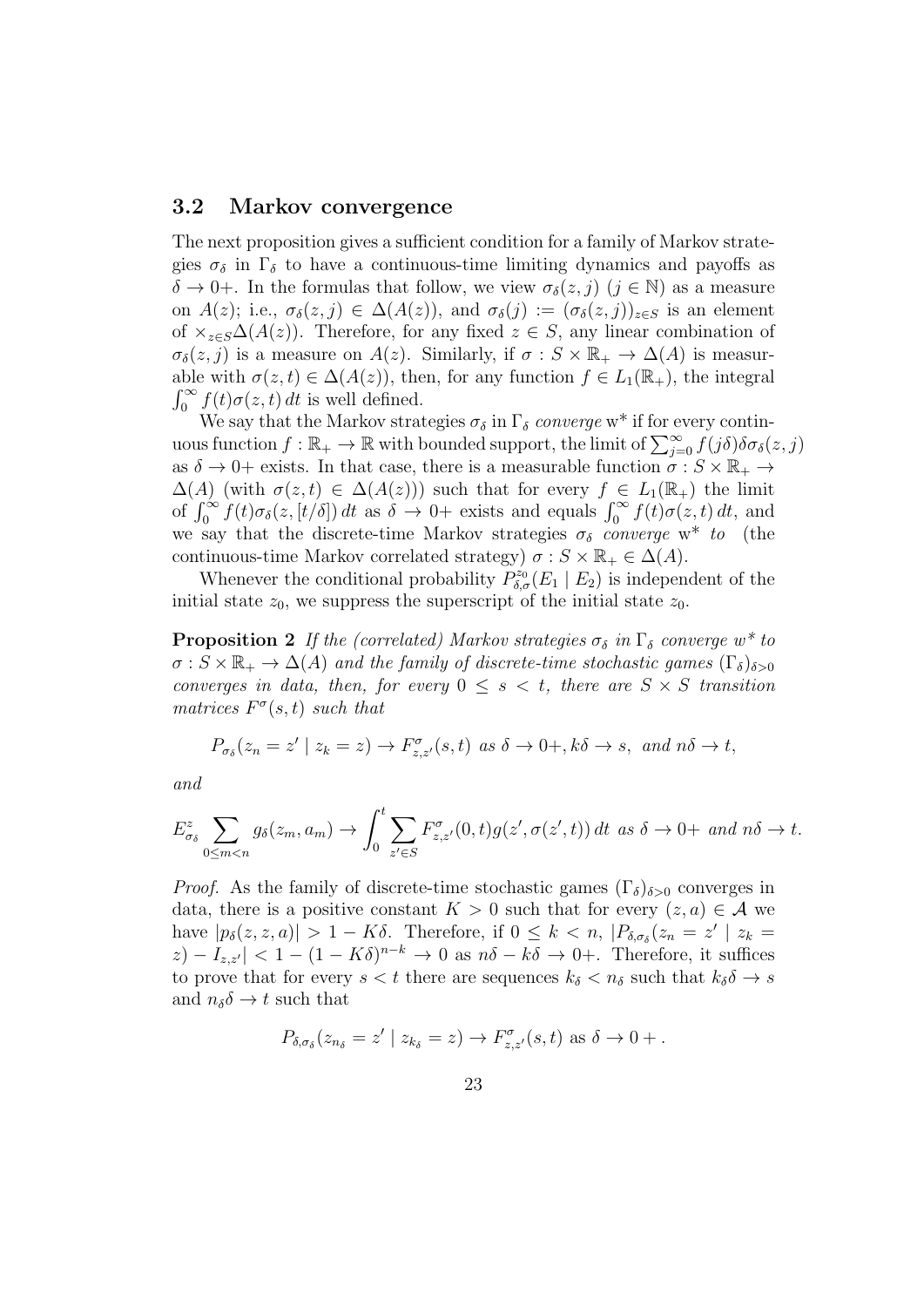We will prove it for  $n_{\delta} = [t/\delta]$  and  $k_{\delta} = [s/\delta]$ .

Assume that the Markov strategies  $\sigma_{\delta}$  in  $\Gamma_{\delta}$  converge w<sup>\*</sup> to  $\sigma$  : S  $\times$  $\mathbb{R}_+ \to \Delta(A)$ . Let M be the space of all  $S \times S$  matrices Q, let  $M_0$  be the subset of all its matrices Q with  $\sum_{z' \in S} Q_{z,z'} = 0$  for every  $z \in S$  and  $Q_{z,z'} \geq 0$  for all  $z \neq z'$ , and let  $M_1$  be the subset of M of all transition matrices. The space  $M$  is a (noncommutative) Banach algebra with the norm  $||Q|| = \max_{z \in S} \sum_{z' \in S} |Q_{z,z'}|$ , and  $M_1$  is closed under multiplication. For an ordered list  $F_1, \ldots, F_j \in M$  we denote by  $\prod_{i=1}^j F_i$  the matrix (ordered) product  $F_1F_2 \ldots F_j$ .

Let  $Q : [0, \infty) \to M$  be defined by  $Q_{z,z'}(u) = \mu(z', z, \sigma(z, u))$ , and let  $Q^{\delta}: [0, \infty) \to M$  be defined by  $Q_{z, z'}^{\delta}(u) = p_{\delta}(z', z, \sigma_{\delta}(z, [u/\delta]))/\delta$ . As  $(\Gamma_{\delta})_{\delta > 0}$ converges in data,  $Q_{z,z'}^{\delta}(u) = \mu(z', z, \sigma_{\delta}(z,[u/\delta])) + o(1)$  as  $\delta \to 0+$ . Therefore,  $\int_s^t Q_{z,z'}^{\delta}(u) du = \mu(z', z, \int_s^t \sigma_{\delta}(z,[u/\delta])) du + o(1)$  as  $\delta \to 0^+,$  where for a measure  $\alpha$  on  $A(z)$  we define  $\mu(z', z, \alpha) := \sum_{a \in A(z)} \alpha(a) \mu(z', z, a)$ . Therefore, as the Markov strategies  $\sigma_{\delta}$  converge w<sup>\*</sup> to  $\sigma$ , for every  $s < t$  we have

$$
\int_s^t Q^\delta(u) \, du \underset{\delta \to 0+}{\longrightarrow} \int_s^t Q(u) \, du.
$$

Let  $G_j^{\delta}$  be the transition matrix  $(G_j^{\delta})_{z,z'} = p_{\delta}(z', z, \sigma_{\delta}(z, j)) + I_{z,z'}$ , and given  $0 \leq s \leq t$  we define  $G^{\delta}(s,t)$  to be the transition matrix  $\prod_{j= [s/\delta]}^{[t/\delta]-1} G_j^{\delta}$ where a product over an empty set of indices is defined as the identity. It suffices to prove that  $G^{\delta}(s,t)$  converges as  $\delta \to 0+$ .

Let  $C = 2 \max_{z,a} |\mu(z, z, a)| < C'$ . It follows that for every  $t \geq 0$  we have  $||Q(t)|| \leq C$ , and for sufficiently small  $\delta > 0$  we have  $||Q^{\delta}(t)|| < C'$ . Let  $L_{\delta}(s,t) = [t/\delta] - [s/\delta]$ , and note that  $\delta L_{\delta}(s,t) \leq t - s + \delta$ .

As M is a Banach algebra, for every finite sequence  $Q_1, \ldots, Q_m$  of elements in  $M$ , we have

$$
\|\prod_{j=1}^{m} (I+Q_j) - I - \sum_{j=1}^{m} Q_j\| \le e^{\sum_{j=1}^{m} \|Q_j\|} - 1 - \sum_{j=1}^{m} \|Q_j\|.
$$
 (1)

Inequality (1) follows from the inequality  $e^x \geq 1 + x$ , the triangle inequality, and the Banach algebra inequality  $||QQ'|| \leq ||Q||||Q'||$ . Indeed, if  $\theta_j = ||Q_j||$ , then  $\|\prod_{j=1}^m(I+Q_j) - I - \sum_{j=1}^m Q_j\| \leq \prod_{j\in J} (1+\theta_j) - 1 - \sum_{j=1}^m \theta_j \leq e^{\sum_{j=1}^{m!} \theta_j}$  $1-\sum_{j=1}^{\infty} \overline{\theta}_j^{\overline{n}}$ . As  $G_j^{\delta} = I + \int_{j\delta}^{j\delta+\delta} Q^{\delta}(u) du$ ,  $\int_{j\delta}^{j\delta+\delta} ||Q^{\delta}(u)|| du \leq \delta C'$ , and  $e^x - 1 - x$  is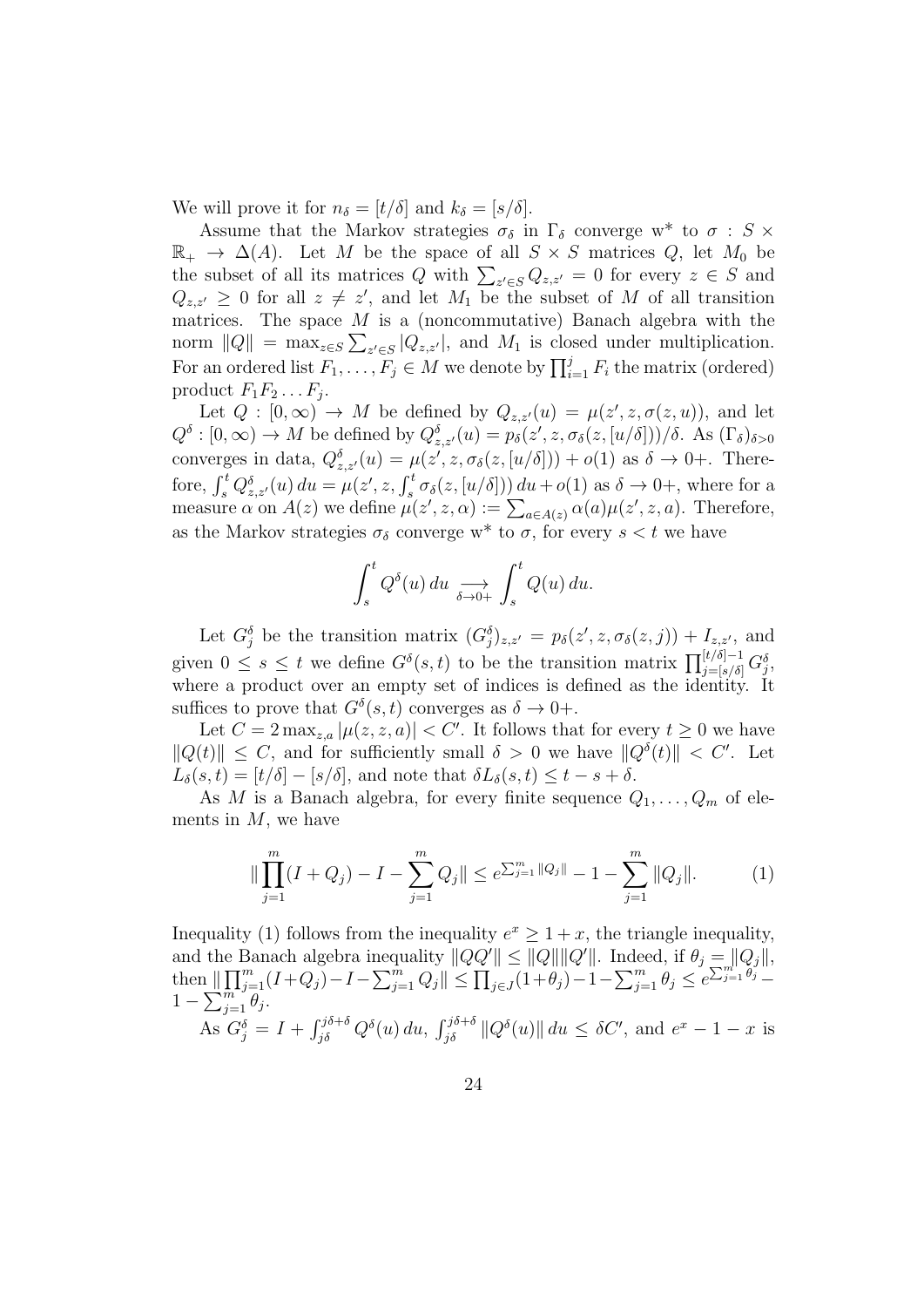monotonic increasing on  $x \geq 0$ , for all  $0 \leq s \leq t$ , we have

$$
\begin{aligned} \left\|G^{\delta}(s,t) - I - \int_{s}^{t} Q^{\delta}(u) du\right\| &\leq \left\|G^{\delta}(s,t) - I - \int_{\delta[s/\delta]}^{\delta[t/\delta]} Q^{\delta}(u) du\right\| + 2\delta C' \\ &\leq \left\|e^{C'\delta L_{\delta}(s,t)} - 1 - L_{\delta}(s,t)C'\delta + 2\delta C' \\ &\leq \left\|e^{(t-s+\delta)C'} - 1 - (t-s+\delta)C' + 2\delta C' \\ &< (t-s)^{2}C'^{2} \end{aligned}
$$

for  $(t-s)C' \leq 1$  and  $\delta > 0$  sufficiently small.

For every sequence  $s = t_0 < t_1 < \ldots < t_k = t$ , set  $A_j = G^{\delta}(t_{j-1}, t_j)$ ,  $B_j^{\delta} = I + \int_{t_{j-1}}^{t_j} Q^{\delta}(u) du$ , and  $B_j = I + \int_{t_{j-1}}^{t_j} Q(u) du$ ,  $j = 1, ..., k$ . Note that  $G^{\delta}(t_0,t) = \prod_{j=1}^{k} A_j$  and  $\prod_{j=1}^{k} A_j - \prod_{j=1}^{k} B_j = \sum_{i=1}^{k} \prod_{j=1}^{i-1} A_j (A_i B_i$ )  $\prod_{j=i+1}^k B_j$ . For  $1 \leq j < k$ ,  $||A_j|| = 1$ , and for sufficiently small  $\max_{i=1}^k (t_i (t_{i-1}), \|B_i\| = 1$  for every  $1 \leq i \leq k$ . Therefore  $\|\prod_{j=1}^k A_j - \prod_{j=1}^k B_j\| \leq k$  $\sum_{j=1}^{k} ||A_j - B_j|| \le \sum_{j=1}^{k} ||A_j - B_j^{\delta}|| + \sum_{j=1}^{k} ||B_j^{\delta} - B_j||$ . Therefore, for a sufficiently large k, by setting  $t_j = s+j(t-s)/k$  and  $F(t_{j-1}, t_j) = I + \int_{t_{j-1}}^{t_j} Q(u) du$ , there is a (sufficiently small)  $\delta(k) > 0$  such that for  $0 < \delta < \delta(k)$ , we have

$$
||G^{\delta}(s,t) - \prod_{j=1}^{k} F(t_{j-1}, t_j)|| \le 2(t-s)^2 C'^2/k.
$$

Therefore,  $\sup_{0<\delta,\delta'<\delta(k)}||G^{\delta}(s,t)-G^{\delta'}(s,t)|| \leq 4(t-s)^2C^2/k$ , implying that  $\lim_{k\to\infty} \sup_{0<\delta,\delta'<\delta(k)} ||G^{\delta}(s,t) - G^{\delta'}(s,t)|| = 0$ . Therefore,  $G^{\delta}(s,t)$  converges to a limit as  $\delta \to 0^+$ .

**Remark 3** The result applies in particular to profiles  $\sigma_{\delta} = (\sigma_{\delta}^{i})_{i \in N}$  of (uncorrelated) Markov strategies in  $\Gamma_{\delta}$  that converge w<sup>\*</sup> to (a continuous-time correlated Markov strategy)  $\sigma : S \times \mathbb{R}_+ \to \Delta(A)$ . In this case the w<sup>\*</sup> limit  $\sigma$ need not represent a profile of continuous-time Markov strategies.

For example, if  $\sigma_{\delta}^1$  and  $\sigma_{\delta}^2$  play  $(T, L)$  at even stages and  $(B, R)$  at odd stages, then the Markov strategy profiles  $\sigma_{\delta} = (\sigma_{\delta}^1, \sigma_{\delta}^2)$  converge  $w^*$  to (the continuous-time stationary correlated strategy)  $\sigma$  with  $\sigma(*)$  $(T, L) = 1/2 =$  $\sigma(*)$ (B, R). Therefore, asymptotic results that involve referral to Markov strategies need special attention. They are not obtained by simply "taking limits." However, if  $\sigma : S \times \mathbb{R}_+ \to \Delta(A)$  is a continuous-time correlated Markov strategy, there are profiles of pure (and thus uncorrelated) Markov strategies  $\sigma_{\delta} = (\sigma_{\delta}^{i})_{i \in N}$  such that  $\sigma_{\delta}$  converge  $w^*$  to  $\sigma$ .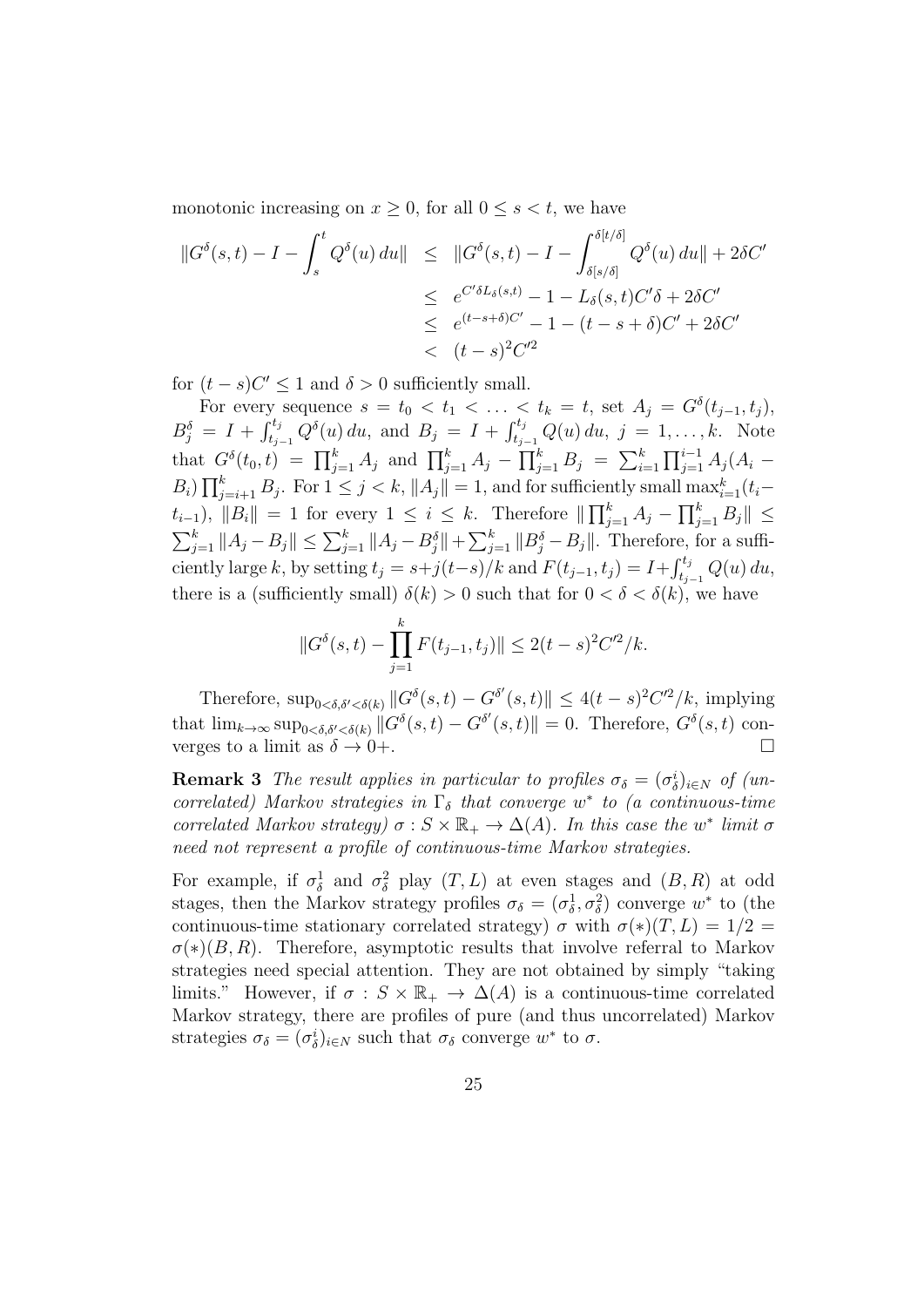Remark 4 Proposition 2 holds also in the model of variable stage duration games. The conditions  $\delta \to 0^+, k\delta \to s$ , and  $n\delta \to t$ , are replaced with  $d(\delta) \rightarrow 0^+, d_k \rightarrow s$ , and  $d_n \rightarrow t$  respectively, and the term  $g_{\delta}(z_m, a_m)$  is replaced with  $g_m(z_m, a_m)$ .

The proof of Remark 4 is obtained by the following (additional) notational modifications in the proof of Proposition 2. The inequality  $p_{\delta}(z, z, a)$  $1 - K\delta$  is replaced with  $p_m(z, z, a) > 1 - K\delta_m$  for every  $m \geq 0$ , the term  $(1 - K\delta)^{n-k}$  is replaced with  $\prod_{k \leq m < n} (1 - K\delta_m)$ , and a term of the form  $[t/\delta]$  is replaced with the largest integer m such that  $d_m \leq t$ . The definition (in the proof of Proposition 2) of the  $S \times S$  matrix  $Q_{z,z'}^{\delta}(u)$  is modified to  $Q_{z,z'}^{\delta}(u) = p_{[u/\delta]}(z',z,\sigma_{\delta}(z,[u/\delta]))/\delta_{[u/\delta]}$ . The inequality  $0 < \delta < \delta(k)$  is interpreted as  $0 < d(\delta) < \delta(k)$ .

# 4 Two-person zero-sum stochastic games with short-stage duration

#### 4.1 The discounted case

Fix the sets of player  $N = \{1, 2\}$ , states S, and actions A, and let  $\Gamma_{\delta} =$  $\langle N, S, A, g_\delta, p_\delta \rangle$ , or  $\Gamma_\delta = \langle g_\delta, p_\delta \rangle$  for short, be a stochastic game whose stage payoff function  $g_{\delta}$  and transitions  $p_{\delta}$  depend on the parameter  $\delta$  that represents the single-stage duration. Recall that  $\Gamma_{\delta,\rho}$  denotes the (unnormalized) discounted game  $\Gamma_{\delta}$  with discount factor  $1 - \rho \delta$ ,  $V_{\delta,\rho}$  denotes its value, and  $V_{\rho} \in \mathbb{R}^{S}$  is the asymptotic  $\rho$ -discounted value of  $(\Gamma_{\delta})_{\delta>0}$  if  $V_{\delta,\rho} \to_{\delta \to 0+} V_{\rho}$ .

Given a family  $(\Gamma_{\delta})_{\delta>0}$  that has an asymptotic  $\rho$ -discounted value  $V_{\rho}$ , we say that the stationary strategy  $\sigma$ , respectively  $\tau$ , is asymptotic  $\rho$ -discounted *optimal* if for every  $\varepsilon > 0$ , there is  $\delta_0 > 0$ , such that for every  $0 < \delta < \delta_0$ , strategy  $\sigma^*$  of player 1 (in  $\Gamma_{\delta}$ ), strategy  $\tau^*$  of player 2 (in  $\Gamma_{\delta}$ ), and state z,

$$
\varepsilon + E_{\delta,\sigma,\tau^*}^z \sum_{m=0}^{\infty} (1 - \rho \delta)^m g_\delta(z_m, x_m) \ge V_\rho(z) \ge -\varepsilon + E_{\delta,\sigma^*,\tau}^z \sum_{m=0}^{\infty} (1 - \rho \delta)^m g_\delta(z_m, x_m).
$$

Given a converging family  $(\Gamma_{\delta})_{\delta>0}$ , we denote by g and  $\mu$  the limits, as  $\delta \to 0^+,$  of  $g_\delta/\delta$  and  $p_\delta/\delta$  respectively.

We denote by  $X^i(z)$ , respectively  $X(z)$ , all probability distributions over  $A^{i}(z)$ , respectively over  $A(z)$  (=  $A^{1}(z) \times A^{2}(z)$ ). For  $z \in S$  and  $x^{i} \in X^{i}(z)$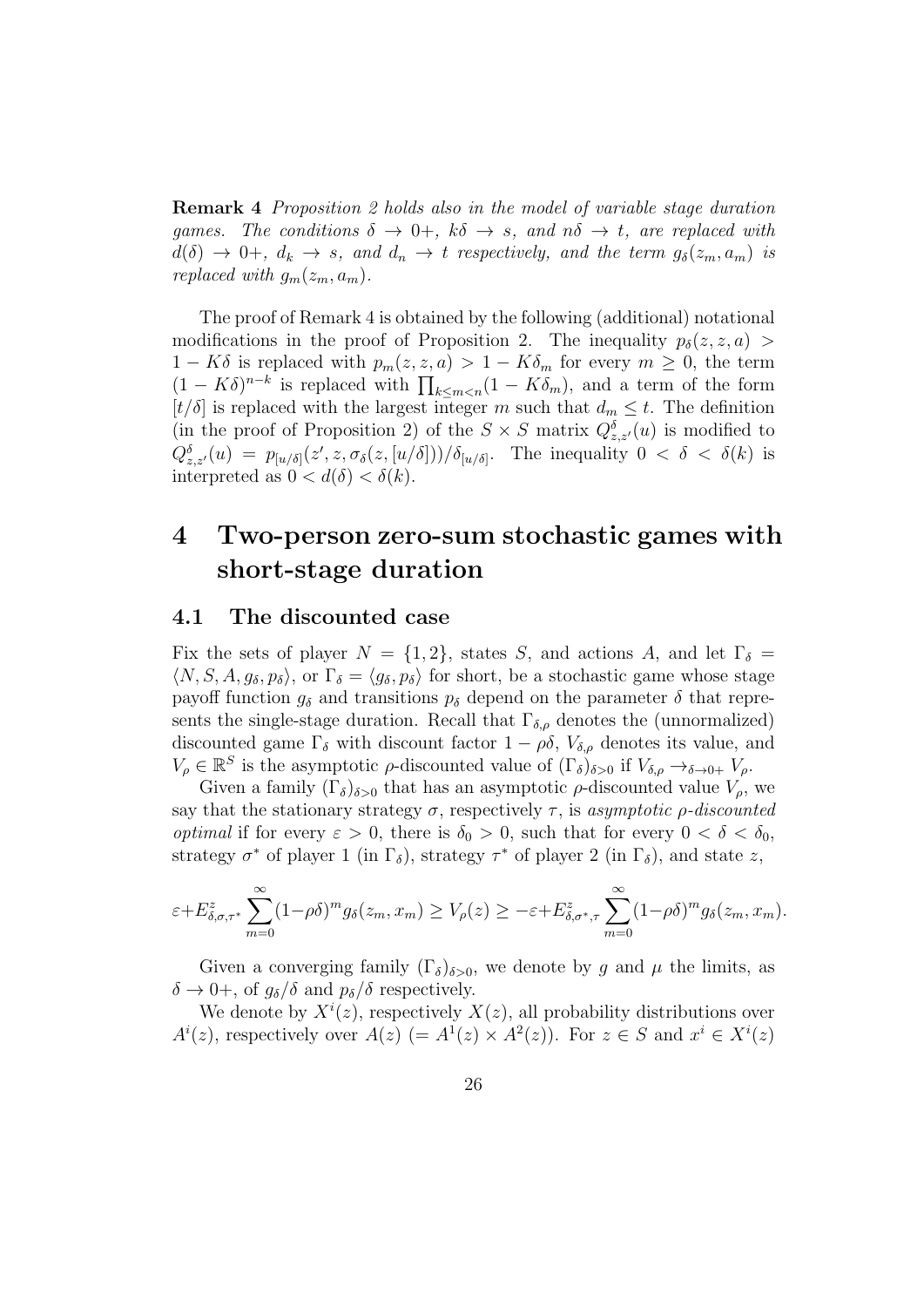we denote by  $x^1 \otimes x^2$  the product distribution  $x \in X(z)$  that is given by  $x(a) = x<sup>1</sup>(a<sup>1</sup>)x<sup>2</sup>(a<sup>2</sup>)$  for  $a = (a<sup>1</sup>, a<sup>2</sup>) \in A<sup>1</sup>(z) \times A<sup>2</sup>(z)$ . For any function  $h: a \mapsto h(a)$ , that is defined over  $A(z)$ , e.g.,  $A(z) \ni a \mapsto g(z, a)$  or  $A(z) \ni a$  $a \mapsto \mu(z', z, a)$ , we denote also by h its linear extension to  $X(z)$ , i.e.,  $h(x) =$  $\sum_{a\in A(z)} x(a)h(a).$ 

**Theorem 1** Every converging family  $(\Gamma_{\delta})_{\delta>0}$  has an asymptotic  $\rho$ -discounted value, which equals the unique solution  $V \in \mathbb{R}^S$  of the system of S equations,  $z \in S$ ,

$$
\rho v(z) = \max_{x^1 \in X^1(z)} \min_{x^2 \in X^2(z)} \left( g(z, x^1 \otimes x^2) + \sum_{z' \in S} \mu(z', z, x^1 \otimes x^2) v(z') \right), \quad (2)
$$

and each player has an asymptotic ρ-discounted optimal stationary strategy.

*Proof.* By the theory of discrete-time stochastic games,  $V_{\delta,\rho}$  exists and is the unique solution of the system of equations

$$
v(z) = \max_{x^1 \in X^1(z)} \min_{x^2 \in X^2(z)} \left( g_\delta(z, x^1 \otimes x^2) + \sum_{z' \in S} (1 - \rho \delta) P_\delta(z' \mid z, x^1 \otimes x^2) v(z') \right).
$$
\n(3)

Since  $P_{\delta}(z' | z, a) = p_{\delta}(z', z, a)$  for  $z' \neq z$ , and  $P_{\delta}(z' | z, a) = 1 + p_{\delta}(z', z, a)$ for  $z' = z$ , we can deduce, by subtracting  $(1 - \rho \delta)v(z)$  from both sides of the z equation, that  $V_{\delta,\rho}$  exists and is the unique solution of the system of equations

$$
\rho \delta v(z) = \max_{x^1 \in X^1(z)} \min_{x^2 \in X^2(z)} \left( g_\delta(z, x^1 \otimes x^2) + \sum_{z' \in S} (1 - \rho \delta) p_\delta(z', z, x^1 \otimes x^2) v(z') \right). \tag{4}
$$

For  $g_{\delta} = \delta g$  and  $p_{\delta} = \frac{\delta}{1-\rho\delta}\mu$ , v solves (4) if and only if it solves (2). For  $\delta > 0$  sufficiently small,  $p_{\delta} = \frac{\delta}{1-\rho\delta}\mu$  indeed represents transition probabilities. Therefore the system (2) of equations has a unique solution.

Let V be the unique solution of (2). Let  $\sigma$  be a stationary strategy of player 1 with  $\sigma(z)$  maximizing (over all  $x^1 \in X^1(z)$ )

$$
\min_{x^2 \in X^2(z)} g(z, x^1 \otimes x^2) + \sum_{z' \in S} \mu(z', z, x^1 \otimes x^2) V(z'). \tag{5}
$$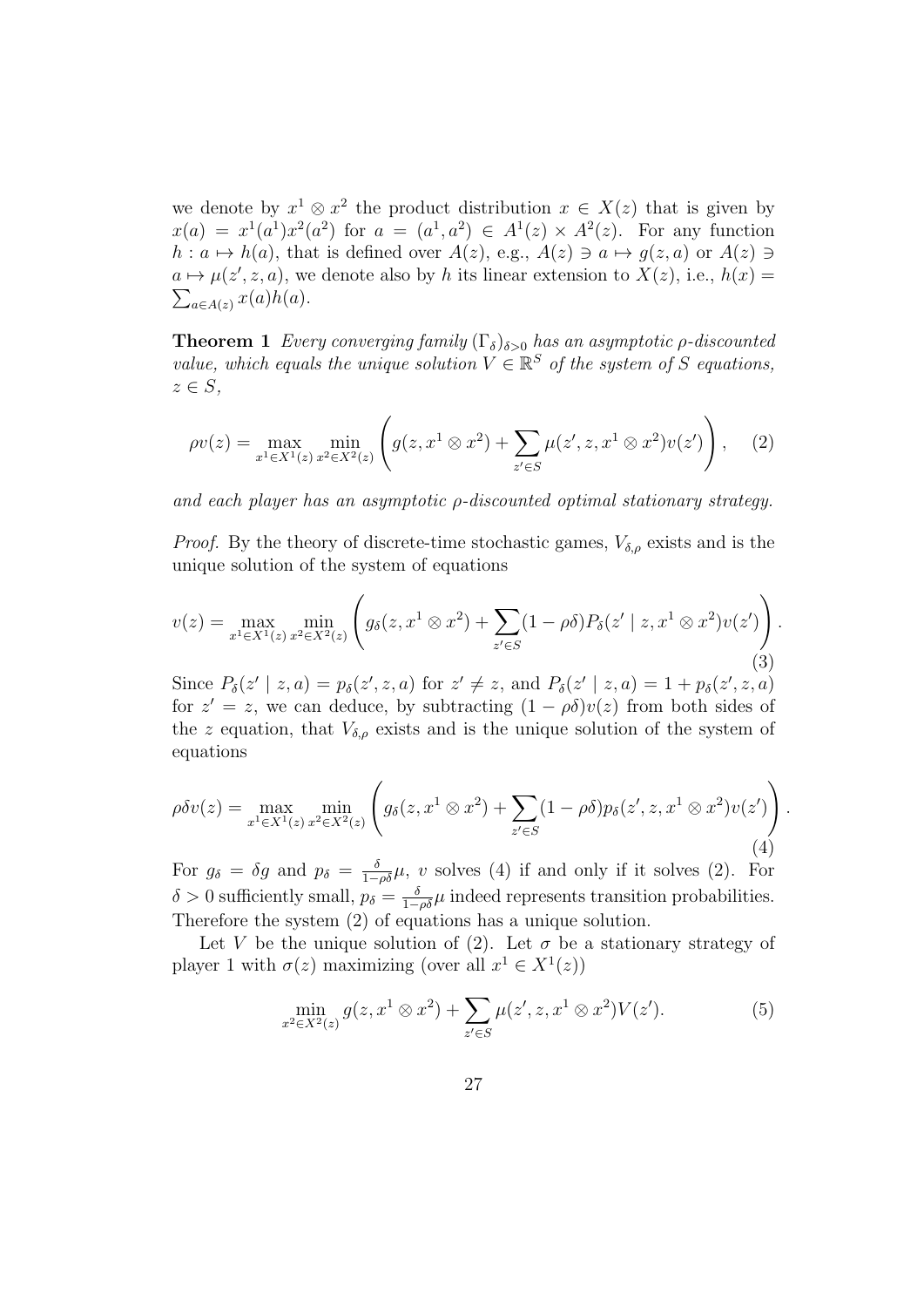Therefore, for every  $z \in S$  and  $x^2 \in X^2(z)$  we have

$$
g(z, \sigma(z) \otimes x^2) + \sum_{z' \in S} \mu(z', z, \sigma(z) \otimes x^2) V(z') \ge \rho V(z). \tag{6}
$$

Fix  $\varepsilon > 0$ . We claim that there is  $\delta_0 > 0$ , such that for every  $0 < \delta < \delta_0$ , strategy  $\tau$  of player 2, and state z,

$$
E_{\delta,\sigma,\tau}^{z} \sum_{m=0}^{\infty} (1 - \rho \delta)^{m} g_{\delta}(z_{m}, a_{m}) \ge V(z) - \varepsilon.
$$
 (7)

Fix an initial history  $h_m = (z_0, a_0, \dots, z_m)$ , and let  $x_m^2 = \tau(h_m)$  and  $x_m =$  $\sigma(z_m) \otimes x_m^2$ . Let  $Y_m := E_{\sigma,\tau}(g_\delta(z_m, a_m) + (1 - \rho \delta)V(z_{m+1}) \mid h_m)$ .

$$
Y_m = g_{\delta}(z_m, x_m) + (1 - \rho \delta) \sum_{z' \in S} P_{\delta}(z' \mid z_m, x_m) V(z')
$$
  
\n
$$
\geq \delta g(z_m, x_m) + \sum_{z' \in S} \delta \mu(z', z_m, x_m) V(z') - \rho \delta V(z_m) + V(z_m) - o(\delta)
$$
  
\n
$$
\geq V(z_m) - o(\delta).
$$

Therefore, for every  $m \geq 0$ ,  $E_{\delta,\sigma,\tau}^z (1-\rho\delta)^m g_\delta(z_m, a_m) \geq (1-\rho\delta)^m E_{\delta,\sigma,\tau}^z V(z_m)$  $(1-\rho\delta)^{m+1}E^z_{\delta,\sigma,\tau}V(z_{m+1})-o(\delta)(1-\rho\delta)^m$ . Summing over  $m=0,1,\ldots$ , we deduce that

$$
E_{\delta,\sigma,\tau}^{z} \sum_{m=0}^{\infty} (1 - \rho \delta)^{m} g_{\delta}(z_{m}, a_{m}) \ge V(z) - o(\delta) \sum_{m=0}^{\infty} (1 - \rho \delta)^{m} \to_{\delta \to 0+} V(z).
$$

By duality, if  $\tau$  is a stationary strategy of player 2 with  $\tau(z)$  minimizing (over all  $x^2 \in X^2(z)$ )

$$
\max_{x^1 \in X^1(z)} g(z, x^1 \otimes x^2) + \sum_{z' \in S} \mu(z', z, x^1 \otimes x^2) V(z'),
$$
 (8)

then for every strategy  $\sigma$  of player 1 we have

$$
E_{\delta,\sigma,\tau}^{z} \sum_{m=0}^{\infty} (1 - \rho \delta)^{m} g_{\delta}(z_{m}, a_{m}) \le V(z) + o(\delta) \sum_{m=0}^{\infty} (1 - \rho \delta)^{m} \to_{\delta \to 0+} V(z).
$$

Denote by  $V_{\rho}(g,\mu)$  the asymptotic  $\rho$ -discounted value of the family ( $\Gamma_{\delta}$  =  $\langle g_\delta, \mu_\delta \rangle$ <sub>δ>0</sub> that converges (as δ goes to zero) to  $\langle g, \mu \rangle$ , and by  $V_{\delta,\rho}(g, p)$  the value of the discounted discrete-time stochastic game  $\langle g, p \rangle$  with a discount factor  $1 - \rho \delta$ .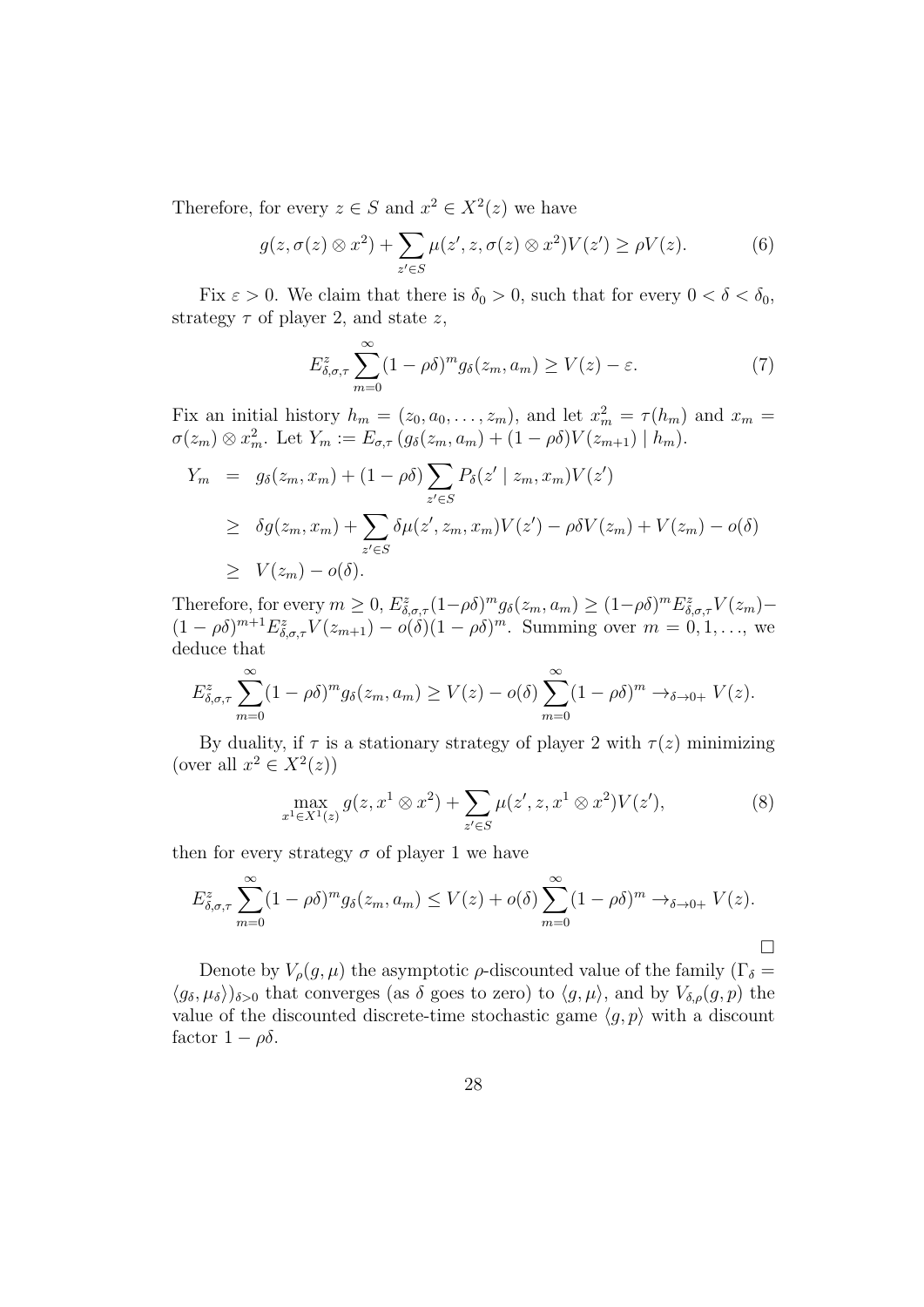Remark 5 The above proof of Theorem 1 shows that

$$
V_{\rho}(g,\mu) = V_{\delta,\rho}(\delta g, \frac{\delta}{1-\rho\delta}\mu) \quad \text{whenever } \delta \le \frac{1}{\|\mu\| + \rho},\tag{9}
$$

where  $\|\mu\| = \max_{z, a} |\mu(z, z, a)|$ .

**Remark 6** The proof shows in addition that a stationary strategy  $\sigma$  of player 1, respectively  $\tau$  of player 2, is asymptotic  $\rho$ -discounted optimal if and only if, for every state  $z \in S$ ,  $\sigma(z)$  maximizes (5), respectively,  $\tau(z)$  minimizes (8).

Remark 7 It is worth recalling that a stationary strategy is a (behavioral) strategy whose mixed action at every stage is independent of the stage, past states, and past actions of the players. Therefore, the result holds also in a model where some of the players do not observe past actions, and even in a model where some of the players are unable to recall the current stage and past states.

Remark 8 The proof that (2) has a solution was based on the corresponding result from the theory of discounted discrete-time stochastic games. In what follows we prove it directly.

For a vector  $v \in \mathbb{R}^S$  we denote by  $||v||$  its maximum norm  $||v|| := \max_{z \in S} |v(z)|$ . For every  $z \in S$ ,  $a \in A(z)$ ,  $v \in \mathbb{R}^S$ , and  $x \in X(z)$ ,  $G^z[v](a)$  is defined by

$$
G^{z}[v](a) = \frac{1}{\|\mu\| + \rho} \left( g(z, a) + \sum_{z' \in S} \mu(z', z, a)v(z') + \|\mu\|v(z) \right),
$$

and (thus)  $G^z[v](x)$  is defined by

$$
G^{z}[v](x) = \sum_{a \in A(z)} x(a)G^{z}[v](a)
$$
  
= 
$$
\frac{1}{\|\mu\| + \rho} \left( g(z,x) + \sum_{z' \in S} \mu(z',z,x)v(z') + \|\mu\|v(z) \right).
$$

Define the operator  $Q$  from  $\mathbb{R}^S$  to  $\mathbb{R}^S$  by

$$
Qv(z) = \max_{x \in X^1(z)} \min_{x^2 \in X^2(z)} G^z[v](x^1 \otimes x^2).
$$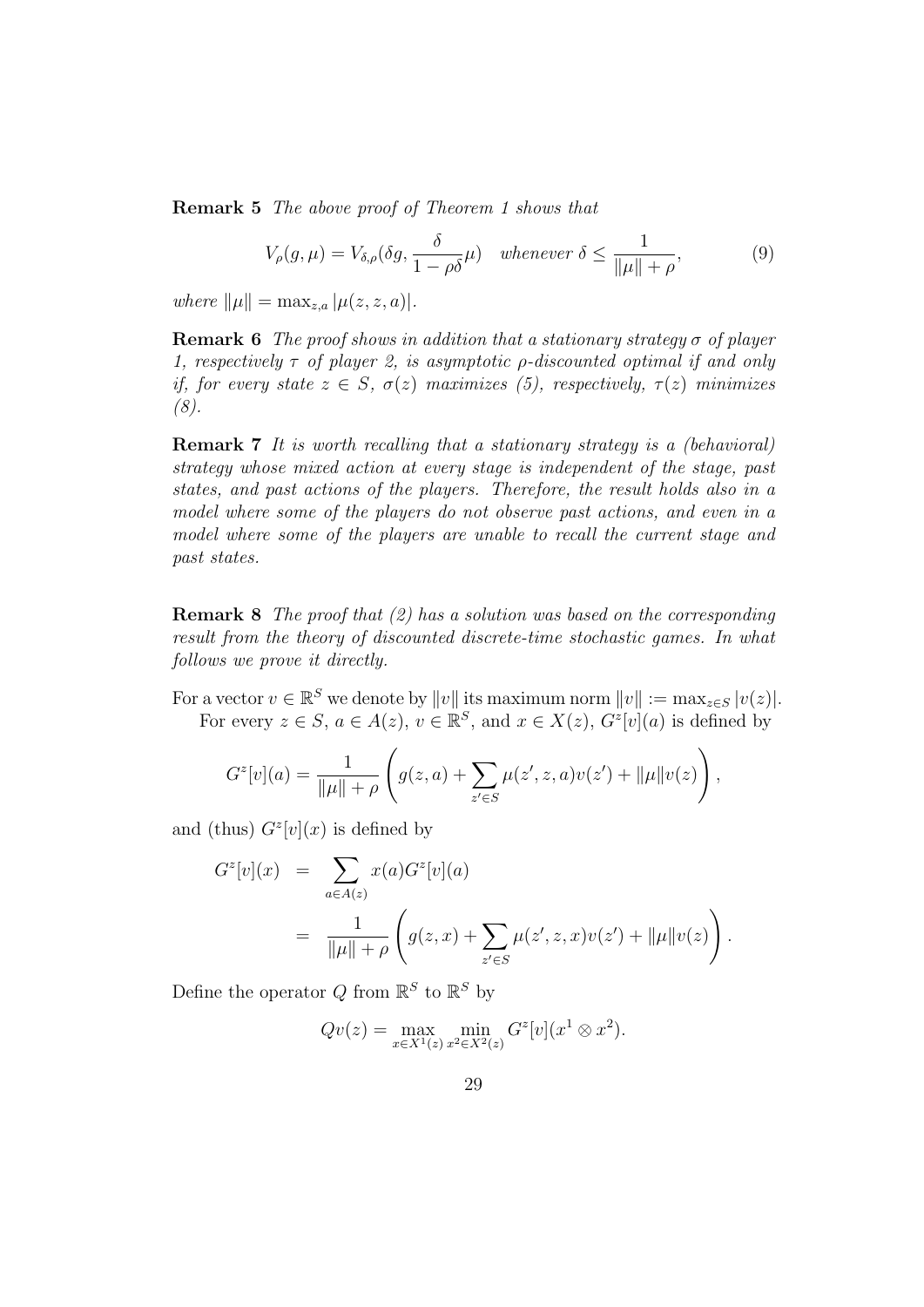By the minmax theorem we have

$$
Qv(z) = \min_{x^2 \in X^2(z)} \max_{x \in X^1(z)} G^z[v](x^1 \otimes x^2)
$$

and therefore v is a solution of  $Qv = v$  if and only if it is a solution of  $(2)$ . Therefore, it suffices to prove that  $Q$  has a fixed point. Note that  $G^{z}[v + c1_{S}](x) = G^{z}[v](x) + \frac{c\|\mu\|}{\|\mu\| + \rho}$ , and therefore

$$
Q(v + c1S)(z) = Qv + \frac{c \|\mu\|}{\|\mu\| + \rho}.
$$

In addition, Q is monotonic; i.e.,  $u \geq v$  implies that  $Qu \geq Qu$ , and therefore for  $v, u \in \mathbb{R}^S$  we have

$$
||Qv - Qu|| \le \frac{||\mu||}{||\mu|| + \rho} ||v - u||.
$$

Therefore Q is a strict contraction and therefore Q has a unique fixed point.  $\Box$ 

Remark 9 The following (alternative) proof of Theorem 1 is based on results from the theory of continuous-time stochastic games in conjunction with stationary convergence of the family of games  $\Gamma_{\delta}$ .

We apply notations and inequalities from [8]. First, one recalls that a pair of stationary strategies,  $\sigma$  of player 1 and  $\tau$  of player 2, where  $\sigma(z)$  maximizes (5), and  $\tau(z)$  minimizes (8), is a pair of optimal strategies in the continuoustime  $\rho$ -discounted game  $\Gamma = \langle g, \mu \rangle$ , and V is its value. In particular, for every stationary strategy  $\tau^*$  of player 2 and every stationary strategy  $\sigma^*$  of player 1 we have

$$
E_{\sigma,\tau^*}^z \int_0^\infty e^{-\rho t} g(z_t, \sigma(z_t) \otimes \tau^*(z_t)) dt \ge V(z) \ge E_{\sigma^*,\tau}^z \int_0^\infty e^{-\rho t} g(z_t, \sigma^*(z_t) \otimes \tau(z_t)) dt.
$$

Next, stationary convergence implies that for stationary strategies  $\sigma'$  of player 1 and  $\tau'$  of player 2 we have

$$
E_{\delta,\sigma',\tau'}^z \sum_{m=0}^{\infty} (1-\rho\delta)^m g_\delta(z_m,a_m) \to_{\delta \to 0+} E_{\sigma',\tau'}^z \int_0^{\infty} e^{-\rho t} g(z_t,\sigma'(z_t) \otimes \tau'(z_t)) dt.
$$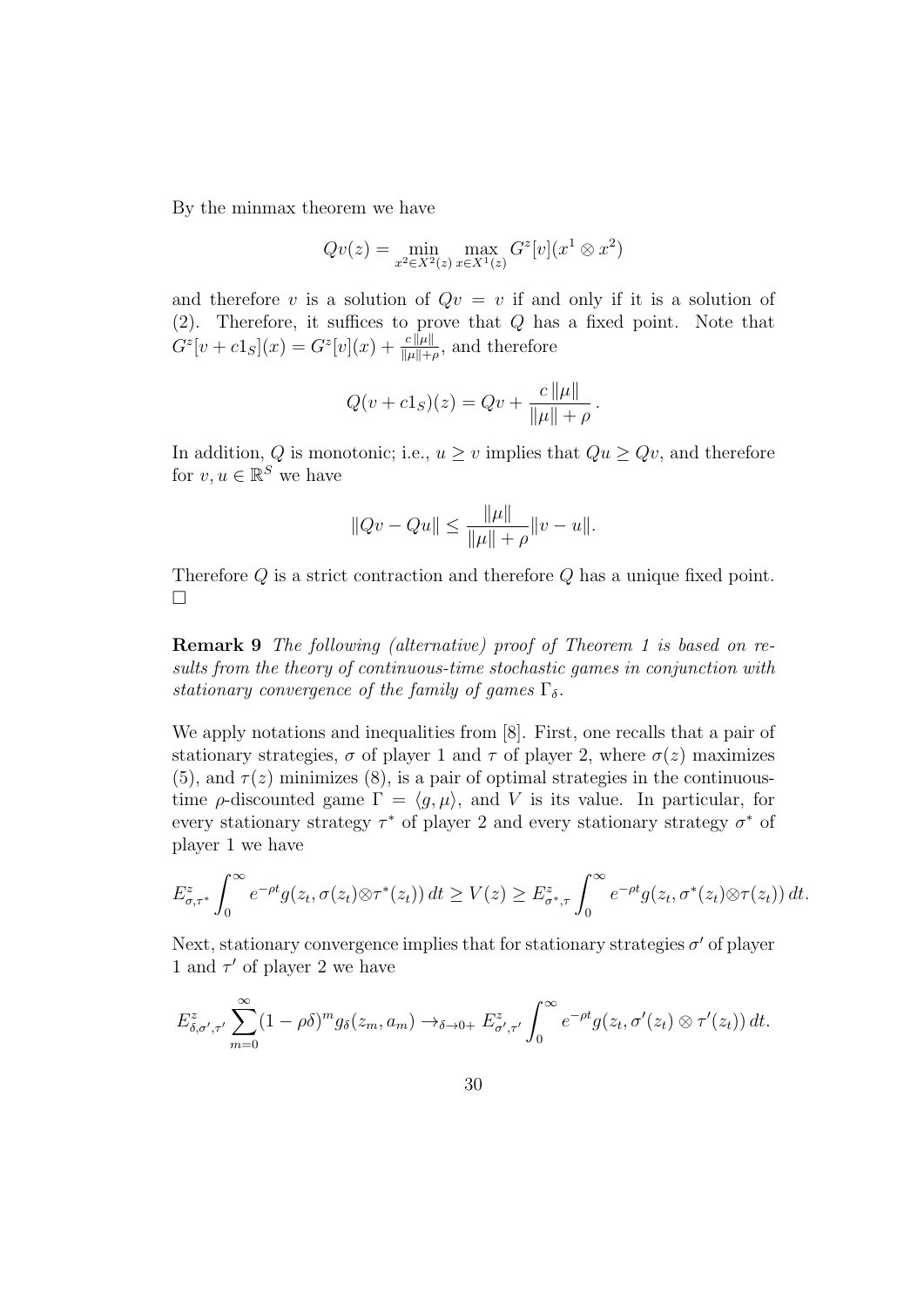Therefore, given  $\varepsilon > 0$ , for  $\delta > 0$  sufficiently small, for every pure stationary strategy  $\tau^*$  of player 2 and pure stationary strategy  $\sigma^*$  of player 1, we have

$$
\varepsilon + E_{\delta,\sigma,\tau^*}^z \sum_{m=0}^{\infty} (1-\rho\delta)^m g_\delta(z_m,a_m) \ge V(z) \ge -\varepsilon + E_{\delta,\sigma^*,\tau}^z \sum_{m=0}^{\infty} (1-\rho\delta)^m g_\delta(z_m,a_m).
$$

In a discrete-time discounted game (with finitely many states and actions) there is always a pure stationary strategy that is a best reply to a given stationary strategy. Therefore V is an asymptotic  $\rho$ -discounted value and σ and τ are asymptotic ρ-discounted optimal strategies of the converging family  $(\Gamma_{\delta})_{\delta>0}$ .

The algebraic approach. Fix the finite state space  $S$  and the finite action sets  $A^{i}(z)$   $(i = 1, 2 \text{ and } z \in S)$ , and recall that  $\mathcal{A} = \{(z, a) : z \in S\}$ S,  $a \in A(z)$ . The set of all  $(g, \mu, v, \rho, x^1, x^2)$ , where  $g \in \mathbb{R}^{\mathcal{A}}, \mu \in \mathbb{R}^{S \times \mathcal{A}}$  (with  $\mu(z', z, a) \geq 0$  for  $S \ni z' \neq z \in S$  and  $a \in A(z)$ , and  $\sum_{z' \in S} \mu(z', z, a) = 0$  for  $(z, a) \in \mathcal{A}$ ,  $v \in \mathbb{R}^S$ ,  $0 < \rho < 1$ ,  $x^i \in X^i(z)$ , that satisfies the following finite<sup>5</sup> lists of inequalities,

$$
\rho v(z) \le \min_{y^2 \in X^2(z)} \left( g(z, x^1 \otimes y^2) + \sum_{z' \in S} \mu(z', z, x^1 \otimes y^2) v(z') \right), \tag{10}
$$

$$
\rho v(z) \ge \max_{y^1 \in X^1(z)} \left( g(z, y^1 \otimes x^2) + \sum_{z' \in S} \mu(z', z, y^1 \otimes x^2) v(z') \right), \tag{11}
$$

is semialgebraic. Therefore, for each fixed  $(g, \mu)$ , the graph of the correspondence assigning to each  $\rho$  the asymptotic  $\rho$ -discounted optimal stationary strategies of each player and the asymptotic  $\rho$ -discounted value function  $V_{\rho}$ is semialgebraic. Therefore (see, e.g.,  $[1, 6]$ ), there is a semialgebraic map  $\rho \mapsto (V_{\rho}, \sigma^{\rho}, \tau^{\rho})$ , where  $V_{\rho}$  is the  $\rho$ -discounted asymptotic value and  $\sigma^{\rho}$  and  $\tau^{\rho}$  are stationary asymptotic  $\rho$ -discounted optimal strategies. In particular, the map has a convergent expansion in fractional powers of  $\rho$  in a right neighborhood of 0 (and a convergent expansion in fractional powers of  $\rho$  in any one-sided neighborhood of a point  $0 < \rho_0 < 1$ ). As  $V_\rho$  is the the  $\rho\delta$ discounted value of the discrete-time stochastic game with payoff function  $\delta q$ 

<sup>5</sup>The finiteness follows from the fact that the minimum and the maximum of a linear function over a simplex is attained in one of the finitely many extreme points of the simplex.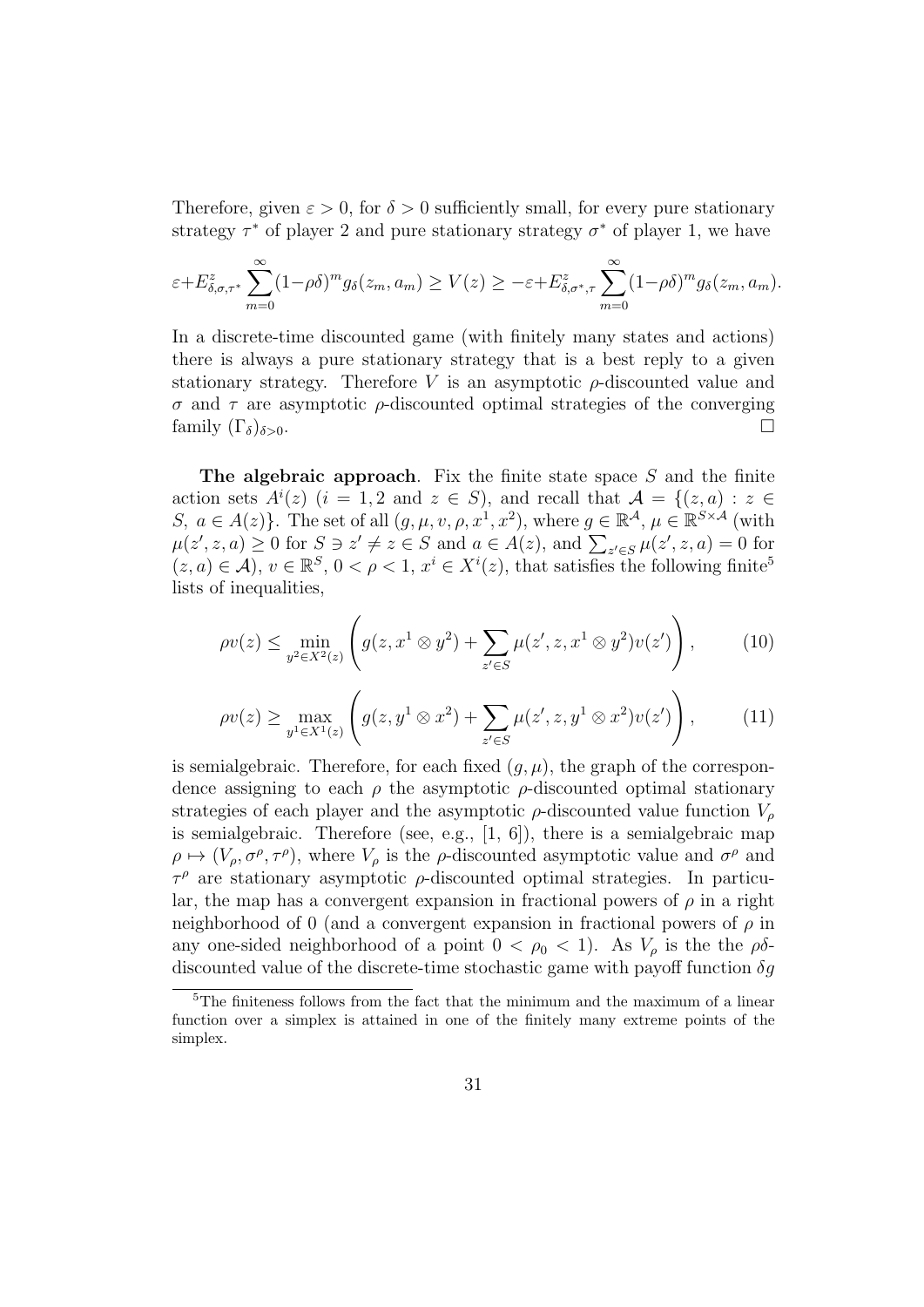and transitions  $p_{\delta} = \frac{\delta}{1-\rho\delta}\mu$  it is bounded by  $||g||/\rho$ . Therefore  $\rho \mapsto v_{\rho} := \rho V_{\rho}$ is a bounded semialgebraic function. In particular, there is 1) a positive integer M, 2) real coefficients  $c_k(z)$ , and 3) a positive discount rate  $\bar{\rho} > 0$ , such that for  $0 < \rho \leq \bar{\rho}$  the series  $\sum_{k=0}^{\infty} c_k(z) \rho^{k/\bar{M}}$  converges and

$$
v_{\rho}(z) = \sum_{k=0}^{\infty} c_k(z) \rho^{k/M}.
$$

If the game is one of perfect information, then each player has for each  $1 > \rho > 0$  a pure stationary strategy that is an asymptotic  $\rho$ -discounted optimal strategy. Therefore (following the classical argument from discretetime stochastic games) the value function  $\rho \mapsto v_{\rho}(z)$  is a rational function in  $\rho$  in a right neighborhood of 0 (and in any one-sided neighborhood of a point  $1 > \rho_0 > 0$ ). It follows that there are  $\bar{\rho} > 0$  and real coefficients  $c_k(z)$ , and pure stationary strategies  $\sigma^i$ ,  $i = 1, 2$ , such that for  $\rho \leq \bar{\rho}$  the series  $\sum_{k=0}^{\infty} c_k(z) \rho^k$  converges,  $\sum_{k=0}^{\infty} c_k(z) \rho^k$  converges,

$$
v_{\rho}(z) = \sum_{k=0}^{\infty} c_k(z) \rho^k,
$$

and  $\sigma^i$  is asymptotic  $\rho$ -discounted optimal in the family  $(\Gamma_{\delta})_{\delta>0}$ .

Covariance properties. Fix the sets of states S and actions A. Let  $V_{o}(q,\mu)$  be the unique solution of the system (2) of S equations. Recall that it equals the asymptotic  $\rho$ -discounted value of any family  $\langle g_\delta, p_\delta \rangle$  that converges in data to  $\langle g, \mu \rangle$ . (It is also the value of the continuous-time stochastic game  $\langle N, S, A, g, \mu \rangle$ , e.g., [8].) Consider the function  $V_{\rho}(g, \mu)$  as a function of  $\rho, g$ , and  $\mu$ . Obviously, the  $\rho$ -discounted asymptotic value  $V_{\rho}(q,\mu)$  is monotonic in q and covariant with respect to multiplication of the payoff function q by a positive scalar. Namely, if  $g' \geq g$  and  $\alpha$  is a nonnegative real number,  $V_{\rho}(g',\mu) \geq V_{\rho}(g,\mu)$  and  $V_{\rho}(\alpha g,\mu) = \alpha V_{\rho}(g,\mu)$ . For  $\alpha > 0$ , a vector V satisfies equation (2) if and only if it satisfies the same equation when  $\rho$  is replaced by  $\alpha \rho$ , q is replaced by  $\alpha q$ , and  $\mu$  is replaced by  $\alpha \mu$ . Therefore,  $V_{\alpha\rho}(\alpha g,\alpha\mu) = V_{\rho}(g,\mu)$ . (In the continuous-time game interpretation, this equality is interpreted as, and can be derived by, a simple rescaling of time:  $t \mapsto \alpha t.$ )

Now we turn to the expression of the  $\rho$ -discounted asymptotic value as a value of a discrete-time discounted stochastic game.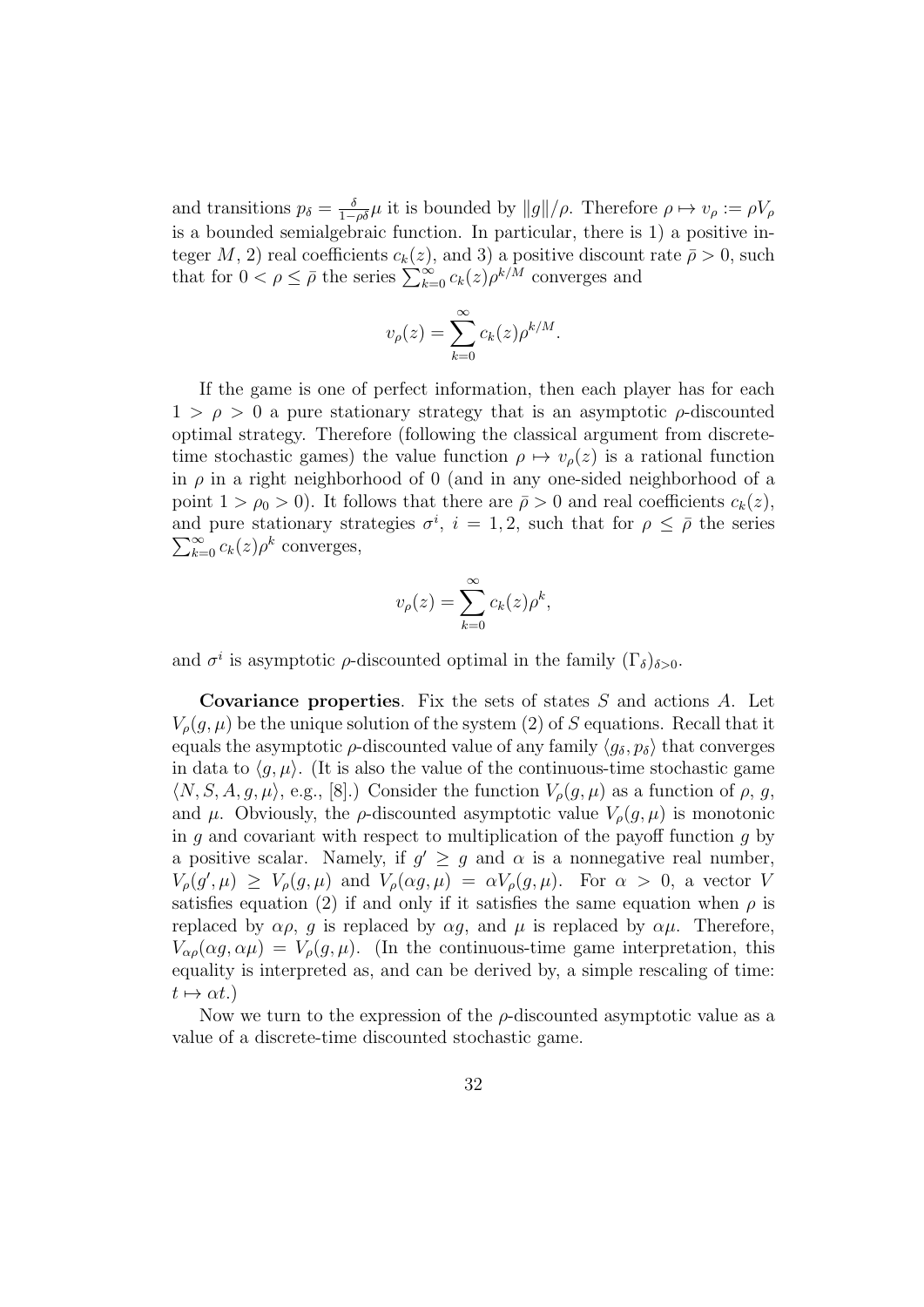If  $\|\mu\| \leq 1$ , we assign to (the continuous-time game)  $\Gamma = \langle N, S, A, g, \mu \rangle$ the discrete-time game  $\bar{\Gamma} = \langle N, S, A, g, p = \mu \rangle$ . By Remark 5, the value  $\bar{V}_{\rho}(g,\mu)$  of the discrete-time  $\rho$ -discounted (with discount factor  $1-\rho$ ) stochastic game  $\overline{\Gamma} = \langle \{1, 2\}, S, A, g, p = \mu \rangle$  equals  $V_{\rho}(g, (1 - \rho)\mu)$  whenever  $0 < \rho \leq \overline{\Gamma}$  $1 - ||\mu||.$ 

Summarizing,

$$
V_{\rho}(g,\mu) \ge V_{\rho}(g',\mu) \text{ whenever } g \ge g', \tag{12}
$$

$$
V_{\rho}(\alpha g, \beta \mu) = \frac{\alpha}{\beta} V_{\rho/\beta}(g, \mu) \text{ whenever } \alpha \ge 0 \text{ and } \beta > 0,
$$
 (13)

$$
V_{\rho}(g,\mu) = \bar{V}_{\rho}(g, \frac{1}{1-\rho}\mu) \text{ whenever } 0 < \rho \le 1 - \|\mu\|; \tag{14}
$$

equivalently,

$$
\bar{V}_{\rho}(g,\mu) = V_{\rho}(g,(1-\rho)\mu)
$$
 whenever  $0 < \rho < 1$  and  $\|\mu\| \le 1.(15)$ 

Note that for a constant payoff function  $g = c$ , we have  $\rho V_{\rho}(c, \mu) = c$ . The normalization  $v_{\rho} := \rho V_{\rho}$  of the function  $V_{\rho}$ , is a function of  $(g, \mu): v_{\rho}(g, \mu) =$  $\rho V_{\rho}(g,\mu)$ . Given two transition rates  $\mu$  and  $\mu'$ ,

$$
d(\mu,\mu'):=\max\left\{\frac{\mu(z',z,a)}{\mu'(z',z,a)},\frac{\mu'(z',z,a)}{\mu(z',z,a)}\mid a\in A(z),z,z'\in S\right\}-1,
$$

where by convention  $x/0 = \infty$  for  $x > 0$ , and  $0/0 = 1$ .

**Lemma 1** For every pair of payoff functions  $g$  and  $g'$  and every pair of transition rates  $\mu$  and  $\mu'$  the following inequality holds:

$$
||v_{\rho}(g',\mu') - v_{\rho}(g,\mu)||_{\infty} \leq 4|S|d(\mu,\mu')\min\{||g||,||g'||\} + ||g - g'||. (16)
$$

Proof. The proof applies [10, Theorem 6] in conjunction with the covariance properties (13) and (14). Fix  $\rho, g, g', \mu, \mu'$ . Let  $\beta > 0$ , and note that  $d(\mu, \mu') = d(\mu/\beta, \mu'/\beta)$ . As  $\mu = \beta \mu/\beta$ , equality (13) implies that  $v_{\rho}(g,\mu) = \frac{\rho}{\beta} V_{\frac{\rho}{\beta}}(g,\mu/\beta) = v_{\frac{\rho}{\beta}}(g,\mu/\beta)$ , and similarly,  $v_{\rho}(g',\mu') = v_{\frac{\rho}{\beta}}(g',\mu'/\beta)$ . We choose  $\beta > 0$  sufficiently large, e.g.,  $\beta > \rho + \frac{\max\{\|\mu\|, \|\mu'\| \}}{1-\rho}$  $\frac{\|\mu\|,\|\mu^r\|}{1-\rho}$ , so that  $\rho/\beta < 1 - \frac{\|\mu\|}{(1-\alpha)^2}$  $\frac{\|\mu\|}{(1-\rho)\beta}$  and  $\rho/\beta < 1 - \frac{\|\mu'\|}{(1-\rho)}$  $\frac{\|\mu'\|}{(1-\rho)\beta}$ . This will enable us to apply equality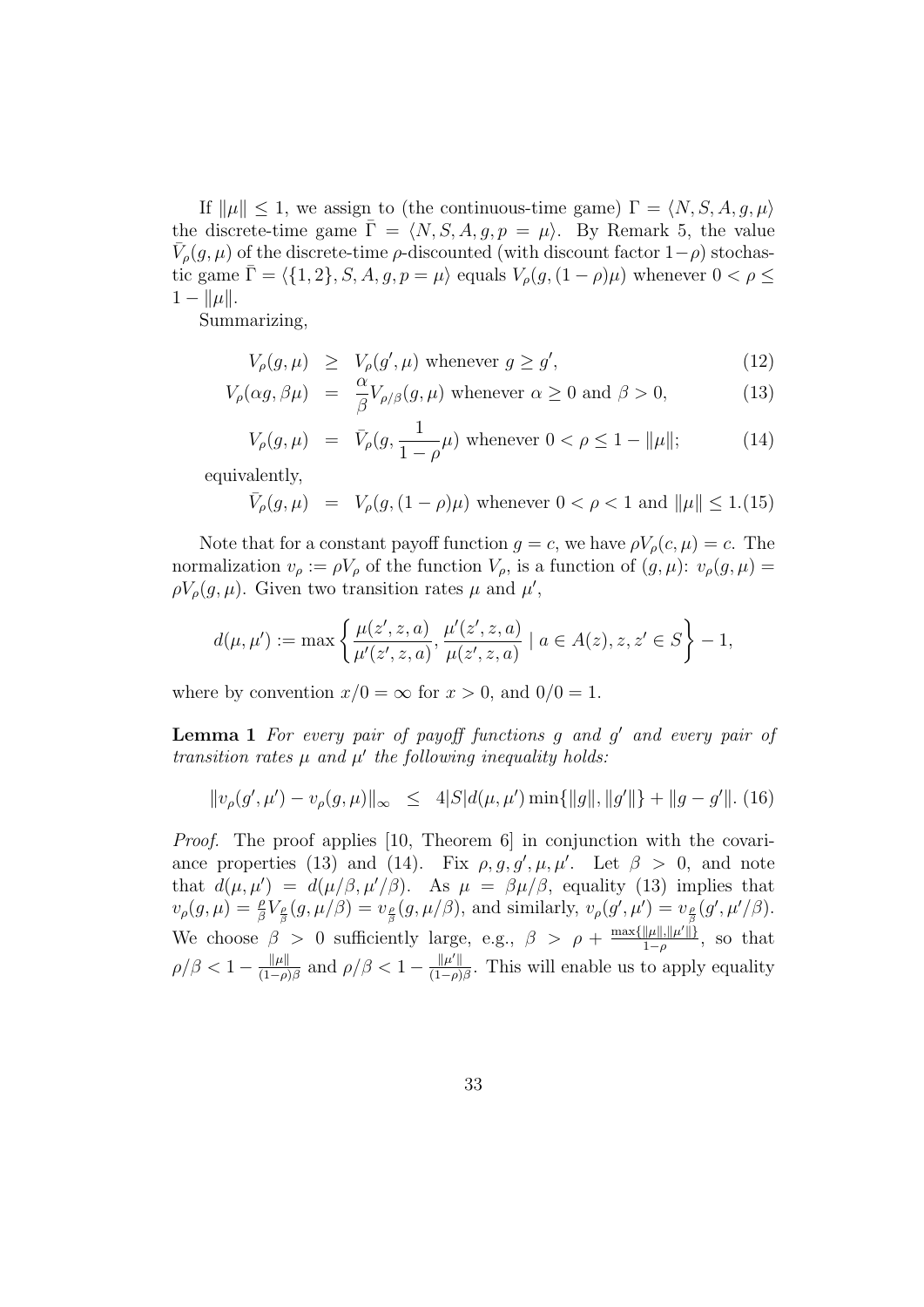(14) in the third equality below. Therefore,

$$
\|v_{\rho}(g',\mu') - v_{\rho}(g,\mu)\|_{\infty} = \|v_{\rho/\beta}(g',\mu'/\beta) - v_{\rho/\beta}(g,\mu/\beta)\|_{\infty} \n= \| \frac{\rho}{\beta} V_{\rho/\beta}(g',\mu'/\beta) - \frac{\rho}{\beta} V_{\rho/\beta}(g,\mu/\beta) \|_{\infty} \n= \| \frac{\rho}{\beta} \bar{V}_{\rho/\beta}(g',\frac{\mu'}{(1-\rho)\beta}) - \frac{\rho}{\beta} \bar{V}_{\rho/\beta}(g,\frac{\mu}{(1-\rho)\beta}) \|_{\infty} \n\leq 4|S|d(\mu,\mu')\min\{\|g\|,\|g'\|\} + \|g-g'\|,
$$

where the first and second equalities follow from  $(13)$ , the third equality follows from (14), and the last inequality follows from [10, Theorem 6].

Recall that the family of discrete-time stochastic games  $\Gamma_{\delta} = \langle N, S, A, g_{\delta}, p_{\delta} \rangle$ converges strongly to  $\Gamma = \langle N, S, A, g, \mu \rangle$  if for all  $(z', z, a) \in S \times \mathcal{A}, g_{\delta}(z, a) =$  $\delta g(z, a) + o(\delta)$  and  $p_{\delta}(z', z, a) = \delta \mu(z', z, a)(1 + o(1))$  as  $\delta \to 0+$ .

**Theorem 2** If  $\Gamma_{\delta} = \langle g_{\delta}, p_{\delta} \rangle$  converges strongly to  $\Gamma = \langle g, \mu \rangle$  then  $\rho V_{\delta,\rho} \to_{\delta \to 0+}$  $\rho V_{\rho}(\mu, g)$  uniformly in  $0 < \rho < 1$ .

*Proof.* By Remark 5,  $V_{\delta,\rho} = V_{\rho}(g_{\delta}/\delta, (1-\rho\delta)p_{\delta}/\delta)$ . Therefore,  $v_{\delta,\rho} = \rho V_{\delta,\rho} =$  $v_{\rho}(g_{\delta}', \mu_{\delta, \rho}) := \rho V_{\rho}(g_{\delta}', \mu_{\delta, \rho}),$  where  $g_{\delta}' = g_{\delta}/\delta$  and  $\mu_{\delta, \rho}(z', z, a) = (1 - \rho \delta)p_{\delta}/\delta.$ Therefore, as  $||g' - g|| \to 0$  as  $\delta \to 0+$  and  $d(\mu, \mu_{\delta,\rho}) \to_{\delta \to 0+} 0$  uniformly in ρ, inequality (16) implies that  $\rho V_{\delta,\rho} = v_{\rho}(g'_{\delta}, \mu_{\delta,\rho}) \to_{\delta \to 0+} v_{\rho}(g, \mu)$  uniformly in  $\rho$ .

### 4.2 The asymptotic nonstationary discounted value

We start with a few simple and useful properties of nonstationary discounting measures. First, if w is a nonstationary discounting measure on  $[0, \infty]$ then w has no atoms in  $(0, \infty)$ , w is absolutely continuous on  $(0, \infty)$ , and  $\frac{dw}{dt}(t)$  is nonincreasing in  $0 < t < \infty$ . Given a nonstationary discounting measure w on  $[0,\infty]$  and a finite sequence  $\tilde{t} = (t_0 = 0 \lt t_1 \lt \ldots \lt t_n)$  $t_{\ell} < \infty$ ), we define the nonstationary discounting measure  $\tilde{w}_{\tilde{t}}$ , or  $\tilde{w}$  for short, on  $[0, \infty]$  by  $\tilde{w}([t_j, t_{j+1})) = w([t_j, t_{j+1})), \frac{d\tilde{w}}{dt}(t)$  being a constant (thus,  $\frac{d\tilde{w}}{dt}(t) = w([t_j, t_{j+1}))/(t_{j+1} - t_j)$ ) on each interval  $[t_j, t_{j+1})$   $(0 \le j < \ell)$ , and wviolve coincides with w on subsets of  $[t_{\ell}, \infty]$ . Set  $d(\tilde{t}) := \max_{0 \leq j < \ell} (t_{j+1} - t_j)$ .

**Lemma 2** Let w be a nonstationary measure on  $[0,\infty]$  and  $\tilde{t} = (t_0 = 0$  $t_1 < \ldots < t_\ell < \infty$ ) a finite sequence. Then,

$$
\int_{t_1}^{t_\ell} |\frac{dw}{dt}(t) - \frac{d\tilde{w}}{dt}(t)| dt \le 2 \int_{t_1}^{t_1 + d(\tilde{t})} \frac{dw}{dt}(t) dt,
$$
\n(17)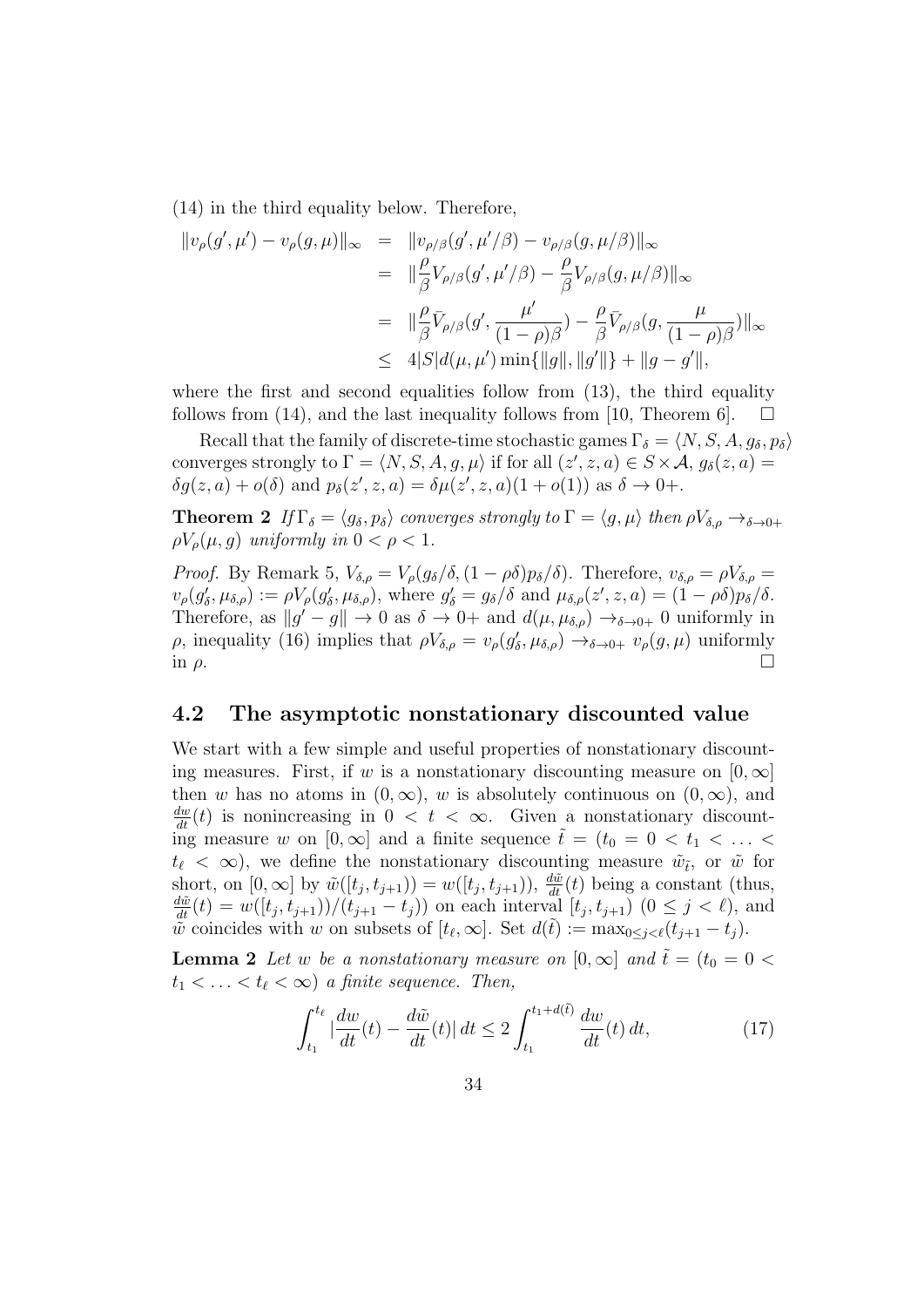and if the nonstationary discounting measures  $w_{\delta}$  on  $[0,\infty]$  converge to the measure w on  $[0, \infty]$  then

$$
\int_{t_1}^{t_\ell} |\frac{dw_\delta}{dt}(t) - \frac{dw}{dt}(t)| dt \to_{\delta \to 0+} 0.
$$
 (18)

*Proof.* As  $\frac{dw}{dt}(t)$  is nonincreasing in t,  $\int_{t_j}^{t_{j+1}} \left| \frac{dw}{dt}(t) - \frac{d\tilde{w}}{dt}(t) \right| dt \leq 2 \int_{t_j}^{t_{j+1}}$  $\frac{dw}{dt}(t)$  —  $\frac{dw}{dt}(t+d(\tilde{t})) dt$ . Therefore  $\int_{t_1}^{t_\ell} |\frac{dw}{dt}(t) - \frac{d\tilde{w}}{dt}(t)| dt = \sum_{1 \leq j < \ell} \int_{t_j}^{t_{j+1}} |\frac{dw}{dt}(t) - \frac{d\tilde{w}}{dt}(t)| dt \leq$  $2\sum_{1\leq j<\ell}\int_{t_j}^{t_{j+1}}$  $\frac{dw}{dt}(t) - \frac{dw}{dt}(t + d(\tilde{t})) dt \leq 2 \int_{t_1}^{t_1 + d(\tilde{t})} dt$  $\frac{dw}{dt}(t) dt$ , which proves (17). In order to prove (18), it suffices to prove that for every  $\varepsilon > 0$  there is  $\delta_0 > 0$  such that for  $0 < \delta < \delta_0$ ,  $\int_{t_1}^{t_\ell} \left| \frac{dw_\delta}{dt}(t) - \frac{dw}{dt}(t) \right| dt < 4\varepsilon$ . Fix  $\varepsilon > 0$ .

For every  $d > 0$  and a nonstationary discounting measure  $\nu$  on  $[0, \infty]$ , we define the nonstationary discounting measures  $\nu^d$  on  $[0,\infty]$  by  $\nu^d([a,b]) =$ 1  $\frac{1}{d}\int_0^d \nu([a+t,b+t]) dt$ . Note that  $\frac{dw^d}{dt}(t)$  and  $\frac{dw^d}{dt}(t)$  are continuous at each  $t < \infty$  and  $\frac{dw_{\delta}^{d}}{dt}(t) \rightarrow_{\delta \rightarrow 0+} \frac{dw^{d}}{dt}(t)$ . Therefore,  $\int_{t_1}^{t_{\ell}} \left| \frac{dw_{\delta}^{d}}{dt}(t) - \frac{dw^{d}}{dt}(t) \right| dt \rightarrow_{\delta \rightarrow 0+} 0$ . As  $\frac{dw}{dt}(t)$  is nonincreasing in t,  $\int_{t_1}^{t_\ell} \left| \frac{dw}{dt}(t) - \frac{dw^d}{dt}(t) \right| dt = \int_{t_1}^{t_\ell}$  $\frac{dw}{dt}(t) - \frac{dw^d}{dt}(t) dt \leq$  $\int_{t_1}^{t_1+d}$  $\frac{dw}{dt}(t) dt - \int_{t_\ell}^{t_\ell+d}$  $\frac{dw}{dt}(t) dt \leq w([t_1, t_1+d])$ . Similarly,  $\int_{t_1}^{t_\ell} |\frac{dw_\delta}{dt}(t) - \frac{dw_\delta^d}{dt}(t)| dt \leq$  $w_{\delta}([t_1, t_1 + d])$ . Let  $d > 0$  be sufficiently small so that  $w([t_1, t_1 + d]) < \varepsilon$ , and  $\delta_0 > 0$  be sufficiently small so that for all  $0 < \delta < \delta_0$ ,  $\int_{t_1}^{t_\ell} \left| \frac{dw_\delta^d}{dt}(t) - \frac{dw^d}{dt}(t) \right| dt <$  $\varepsilon$ . Therefore, as  $\left|\frac{dw_{\delta}}{dt}(t) - \frac{dw}{dt}(t)\right| \leq \left|\frac{dw_{\delta}}{dt}(t) - \frac{dw_{\delta}^{d}}{dt}(t)\right| + \left|\frac{dw_{\delta}^{d}}{dt}(t) - \frac{dw^{d}}{dt}(t)\right| + \left|\frac{dw^{d}}{dt}(t) - \frac{dw^{d}}{dt}(t)\right|$  $\frac{dw}{dt}(t)|,$ 

$$
\int_{t_1}^{t_\ell} |\frac{dw_\delta}{dt}(t) - \frac{dw}{dt}(t)| dt < 4\varepsilon.
$$

 $\Box$ 

| <b>Theorem 3</b> Let w be a nonstationary discounting measure on $[0, \infty)$ , $t >$                                              |
|-------------------------------------------------------------------------------------------------------------------------------------|
| 0, and $\nu : \mathcal{A} \to \mathbb{R}$ . Then a family $(\Gamma_{\delta})_{\delta > 0}$ that converges in data has an            |
| asymptotic $(w, t, \nu)$ value, and if $w_{\delta}, \delta > 0$ , are nonstationary discounting                                     |
| measures on N that converge to w, and $m_{\delta} \geq 0$ and $\nu_{\delta} : A \to \mathbb{R}$ are such                            |
| that $(m_\delta, \nu_\delta)$ converges to $(t, \nu)$ (as $\delta \rightarrow 0+$ ), then for every $\varepsilon > 0$ there         |
| are $\varepsilon$ -optimal Markov strategies in $\Gamma^{m_\delta,\nu_\delta}_{\delta,w_\delta}$ that converge to a continuous-time |
| Markov strategy.                                                                                                                    |

Before turning to the proof of the theorem, we introduce a useful auxiliary lemma.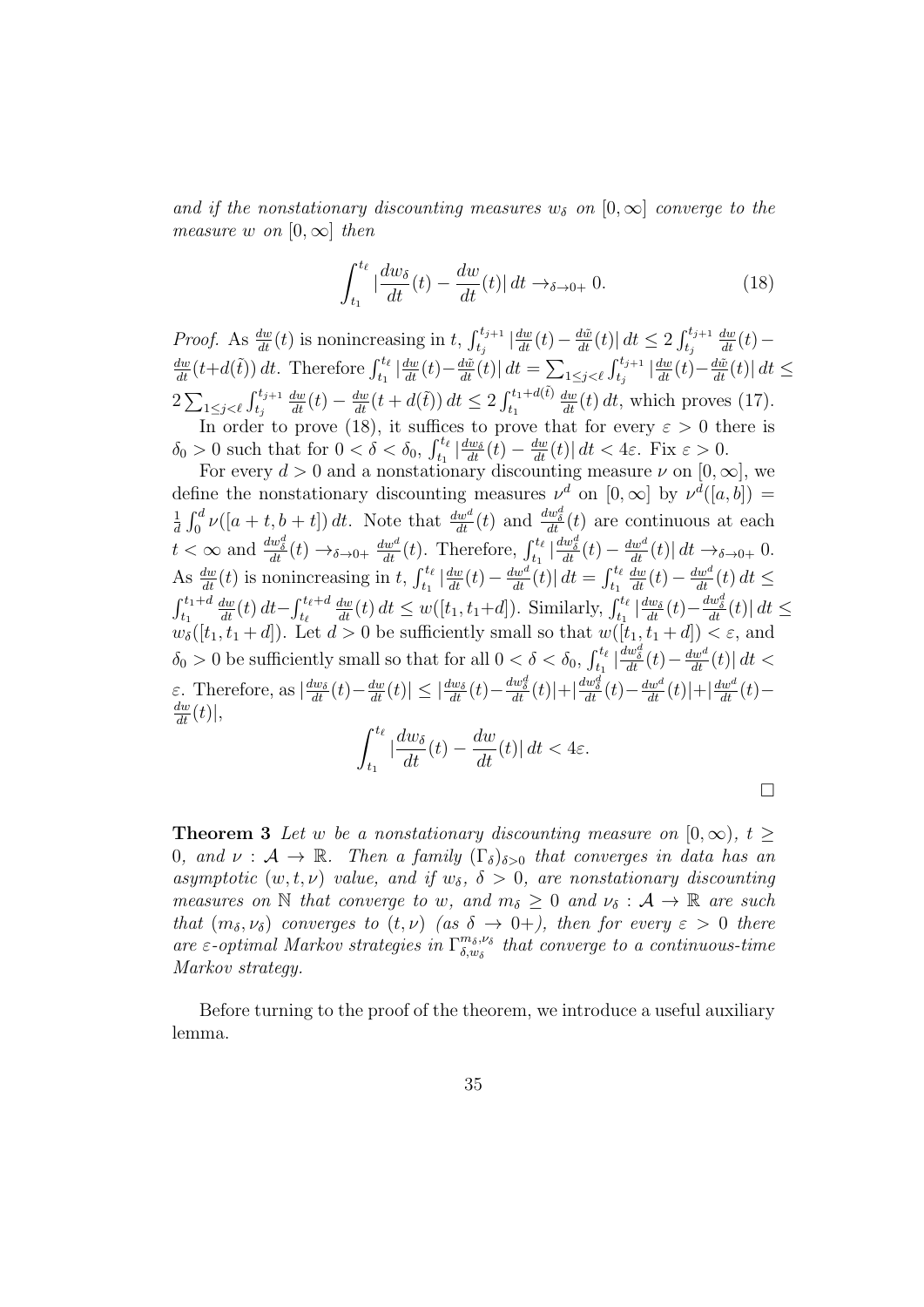Fix a payoff function  $g : A \to \mathbb{R}$  and a transition rate function  $\mu$ :  $S \times \mathcal{A} \to \mathbb{R}$  with  $\mu(z', z, a) \geq 0$  if  $z' \neq z$  and  $\sum_{z' \in S} \mu(z', z, a) = 0$ . Let  $\|\mu\| := \max_{(z,a)\in\mathcal{A}} |\mu(z,z,a)|$ . For every  $z \in S$ ,  $\alpha, \beta > 0$ ,  $V \in \mathbb{R}^S$ , and  $x \in \Delta(A(z)), F(z, x, \alpha, \beta, V)$  is defined by

$$
F(z, x, \alpha, \beta, V) = \alpha g(z, x) + V(z) + \sum_{z' \in S} \beta \mu(z', z, x) V(z'),
$$

and  $T(\alpha, \beta, V) \in \mathbb{R}^S$  is defined by

$$
T(\alpha, \beta, V)(z) = \max_{x^1 \in X^1(z)} \min_{x^2 \in X^2(z)} F(z, x^1 \otimes x^2, \alpha, \beta, V).
$$

Let  $V_1 \in \mathbb{R}^S$ ,  $\alpha, \beta > 0$ , and define  $V_0 \in \mathbb{R}^S$  by  $V_0 = T(\alpha, \beta, V_1)$ . Given a sequence  $\gamma = (0 = \gamma_0 < \ldots < \gamma_m = 1)$ , define  $U_{\gamma_j}$ ,  $0 \le j \le m$  (recursively in j) by  $U_1 = U_{\gamma_m} = V_1$ , and for  $0 \le j < m$  and  $z \in S$ ,  $U_{\gamma_i} = T((\gamma_{j+1} (\gamma_j) \alpha, (\gamma_{j+1} - \gamma_j) \beta, U_{\gamma_{j+1}})$ . If  $d(\gamma) := \max_{0 \le j \le m} \gamma_{j+1} - \gamma_j$  is sufficiently small so that  $d(\gamma)\beta\|\mu\| \leq 1$ ,  $\Gamma(\gamma)$  denotes the *m*-stage game with set of plays  $S \times \mathcal{A}^m$ , the payoff of a play  $z_0, a_0, \ldots, z_m$  is  $V_1(z_m) + \sum_{0 \le j < m} (\gamma_{j+1} - \gamma_j) \alpha g(z_j, a_j),$ and past play is observed by the players, and the "states transitions" are such that the conditional probability of  $z_{j+1} = z$ , given  $z_0, a_0, \ldots, a_j$ , is  $I_{z_j,z} + (\gamma_{j+1} - \gamma_j)\beta \mu(z, z_j, a_j).$ 

**Lemma 3** Assume that  $\beta ||\mu|| \leq 1/2$ . Then, 1) the game  $\Gamma(\gamma)$  is well defined and its value equals  $U_0$ , 2) the stationary strategy  $\sigma$  of player 1 (respectively,  $\tau$  of player 2) that for every state  $z \in S$ ,  $\sigma(z)$  maximizes  $\min_{x^2 \in X^2(z)} F(z, \sigma(z) \otimes x^2, \alpha, \beta, V_1),$  (respectively,  $\tau(z)$  minimizes  $\max_{x^1 \in X^1(z)} F(z, x^1 \otimes$  $\tau(z), \alpha, \beta, V_1$ ) is  $(4\beta ||\mu||(\alpha||g|| + 4\beta ||\mu|| ||V_1||)$ -optimal in  $\Gamma(\gamma)$ , and 3)  $||U_0 |V_0| \leq 4\beta \|\mu\|(\alpha\|g\| + 4\beta \|\mu\| \|V_1\|).$ 

*Proof.* For every  $(z_j, a_j) \in \mathcal{A}$ , the condition  $d(\gamma)\beta ||\mu|| \leq 1$  implies that  $I_{z_j,z} + (\gamma_{j+1} - \gamma_j)\beta\mu(z, z_j, a_j) \geq 0$ , and in addition  $\sum_{z \in S} (I_{z_j,z} + (\gamma_{j+1} - \gamma_j)\beta\mu(z, z_j, a_j)$  $(\gamma_j)\beta\mu(z, z_j, a_j)) = 1.$  Therefore  $\Gamma(\gamma)$  is well defined. The recursive formula for the value of the m-stage game  $\Gamma(\gamma)$  shows that the value of  $\Gamma(\gamma)$  equals  $U_0$ .

For every strategy profile  $\sigma$  in  $\Gamma(\gamma)$  and state z,  $P^z_{\sigma}(z_0 = z_1 = \ldots =$  $(z_m) \geq \prod_{0 \leq j < m} (1 - (\gamma_{j+1} - \gamma_j)\beta \|\mu\|) \geq 1 - \beta \|\mu\|.$  Therefore, for every Markov strategy profile  $\sigma$  in  $\Gamma(\gamma)$  and state z,

$$
E_{\sigma}^{z} \sum_{0 \leq j < m} (\gamma_{j+1} - \gamma_j) \alpha g(z_j, a_j) \geq \alpha g(z, \bar{\sigma}(z)) - 2\beta \|\mu\|\alpha\|g\|,
$$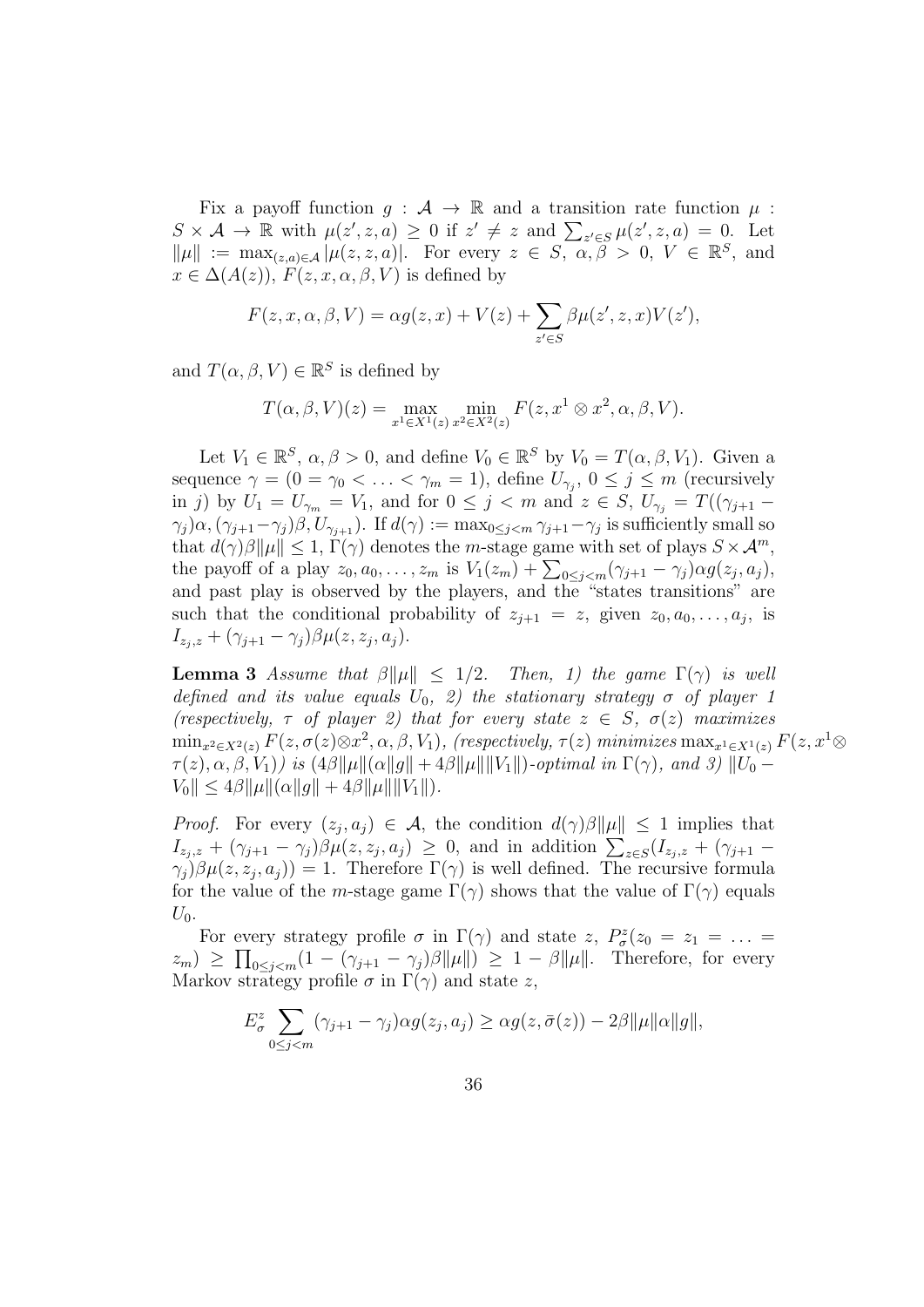where  $\bar{\sigma}(z) = \sum_{0 \leq j < m} (\gamma_{j+1} - \gamma_j) \sigma(z, j).$ 

Let  $\sigma^1$  be a stationary strategy of player 1 in  $\Gamma(\gamma)$  such that for every state  $z \in S$ ,  $\sigma^1(z)$  maximizes  $\min_{x^2 \in X^2(z)} F(z, \sigma(z) \otimes x^2, \alpha, \beta, V_1)$ . Then for every Markov strategy  $\sigma^2$  of player 2 in  $\Gamma(\gamma)$ , inequality (1) implies that  $\sum_{z' \in S} |P^z_{\sigma}(z_m = z') - I_{z,z'} - \beta \mu(z', z, \bar{\sigma}(z))| \le e^{2\beta ||\mu||} - 1 - 2\beta ||\mu|| \le 4\beta^2 ||\mu||^2,$ where  $\sigma$  is the strategy profile  $(\sigma^1, \sigma^2)$  and the last inequality uses the assumption  $2\beta \|\mu\| \leq 1$ . Therefore,

$$
E_{\sigma}^{z}\left(V_{1}(z_{m})+\sum_{0\leq j
$$

Let  $\tau^2$  be a stationary strategy of player 2 in  $\Gamma(\gamma)$  such that for every state  $z \in S$ ,  $\tau^2(z)$  minimizes  $\max_{x^1 \in X^1(z)} F(z, \sigma(z) \otimes x^2, \alpha, \beta, V_1)$ . Then, by duality, for every Markov strategy  $\tau^1$  of player 1 in  $\Gamma(\gamma)$ ,

$$
E_{\tau}^{z}(V_{1}(z_{m})+\sum_{0\leq j
$$

where  $\tau = (\tau^1, \tau^2)$ .

Therefore,  $||U_0 - V_0|| \leq 4\beta ||\mu|| (\alpha ||g|| + 4\beta ||\mu|| ||V_1||)$  and  $\sigma^1$  and  $\tau^2$  are  $(4\beta\|\mu\|(\alpha\|q\|+4\beta\|\mu\| \|V_1\|))$ -optimal.

Proof of Theorem 3. The first stage of the proof is obtained by associating an extensive form l-stage game  $\Gamma(\tilde{t})$  with a finite sequence  $\tilde{t} = (t_0 = 0 < t_1 <$  $\ldots < t_k = t < t_{k+1} < \ldots < t_\ell$  of times (and the triple  $(w, t, \nu)$ ) as follows.

The game  $\Gamma(\tilde{t})$  is an  $\ell$ -stage "stochastic game" with 1) the same sets of states, actions, and players as in  $\Gamma_{\delta}$ , 2) stage-dependent payoffs (that also incorporate an extra payment in stage  $k$ ), and 3) stage-dependent transitions. Let  $\Delta_j := t_{j+1} - t_j$  and let  $\tilde{t}$  be such that  $d(\tilde{t})$  is sufficiently small so that  $d(\tilde{t})\|\mu\| < 1/2$ . A play of  $\Gamma(\tilde{t})$  is a sequence  $(\tilde{z}_0, \tilde{a}_0, \ldots, \tilde{z}_\ell)$  with  $\tilde{a}_j \in A(\tilde{z}_j)$ and the payoff of the play  $(\tilde{z}_0, \tilde{a}_0, \ldots, \tilde{z}_\ell)$  is  $\nu(\tilde{z}_k, \tilde{a}_k)+\sum_{j=0}^{\ell-1} w_j g(\tilde{z}_j, \tilde{a}_j)$ , where  $w_j := w([t_j, t_{j+1})).$ 

Past play is observed by the players. Therefore, a strategy of a player chooses his action at stage  $j = 0, \ldots, \ell-1$  as a function of  $(\tilde{z}_0, \tilde{a}_0, \ldots, \tilde{z}_i)$ . The conditional probability, given  $\tilde{z}_0, \tilde{a}_0, \ldots, \tilde{z}_j, \tilde{a}_j$ , of  $\tilde{z}_{j+1} = z$  is  $\Delta_j \mu(z, \tilde{z}_j, \tilde{a}_j)$  +  $I_{\tilde{z}_i,z}$ . It is helpful to view the states transitions in  $\Gamma(\tilde{t})$  as those of an "exact" stochastic game whose j-th stage duration,  $0 \leq j < \ell$ , is  $\Delta_j$ . The game  $\Gamma(\tilde{t})$ has a value  $V$  and the players have Markovian optimal strategies.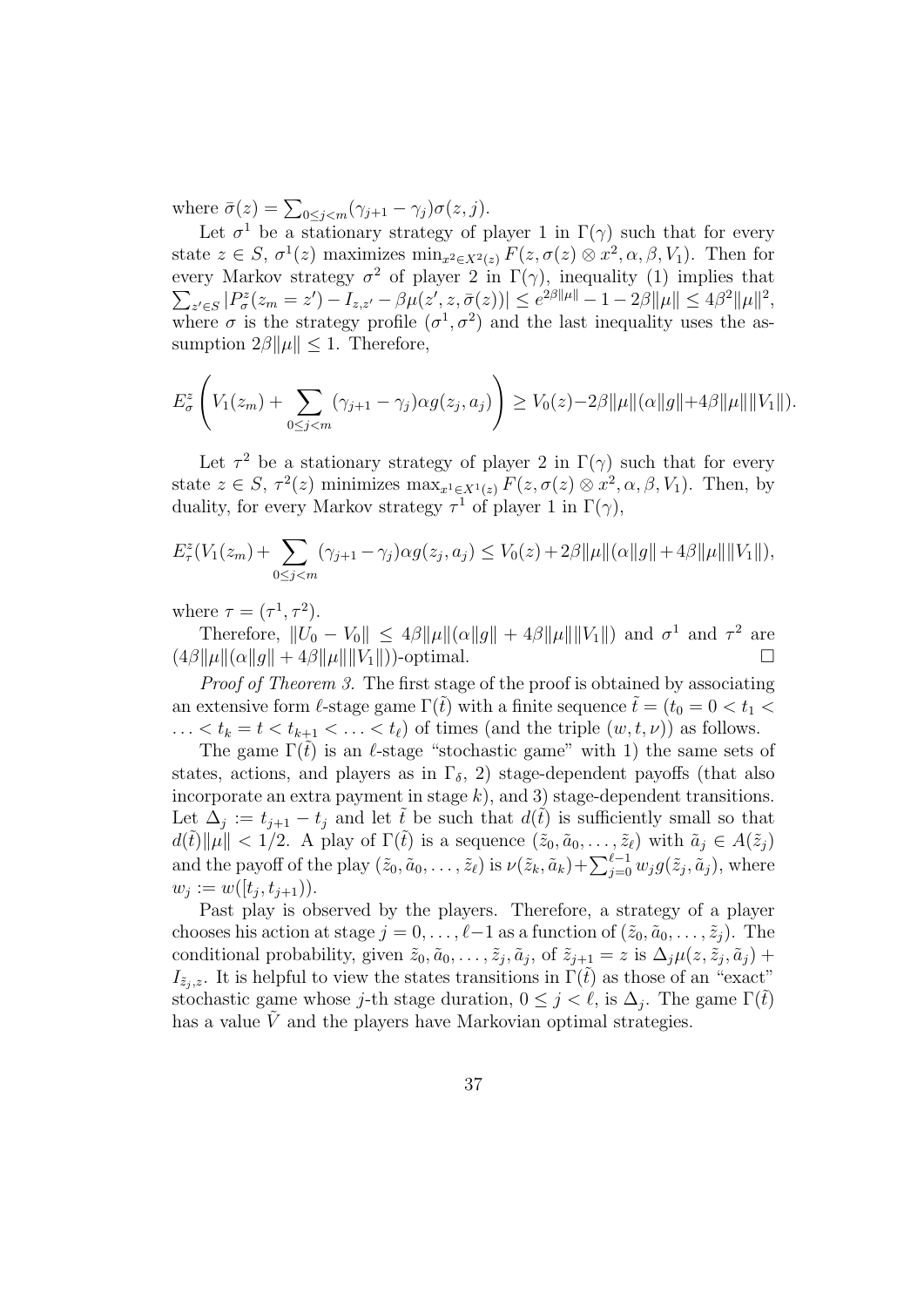The value  $\tilde{V}$  equals  $\tilde{V}_0$ , where  $\tilde{V}_j \in \mathbb{R}^S$  are defined recursively for  $0 \leq j \leq$ l. For every  $z \in S$ ,  $\tilde{V}_{\ell}(z) = 0$ , and for  $0 \leq j < \ell$  we define  $\tilde{V}_{j}(z)$  by

$$
\tilde{V}_j(z) = \max_{x^1 \in X^1(z)} \min_{x^2 \in X^2(z)} \left( 1_{j=k} \nu(z, x) + F(z, x, w_j, \Delta_j, \tilde{V}_{j+1}) \right),
$$

where  $x = x^1 \otimes x^2$ .

Note that for every  $j < \ell$ ,  $\|\tilde{V}_j\| \leq 1_{j=k}\|\nu\| + w_j\|g\| + \|\tilde{V}_{j+1}\|$ , where  $\|\nu\| = \max_{(z,a)\in\mathcal{A}} |\nu(z,a)|$ . Therefore, by induction on  $0 \leq \ell - j \leq \ell$ ,  $\|\tilde{V}_j\| \leq$  $1_{j\leq k} ||\nu|| + \sum_{j'\geq j} w_{j'} ||g|| \leq ||\nu|| + w([0,\infty)) ||g||.$ 

The Markov strategy  $\tilde{\sigma}$  of player 1 in  $\Gamma(\tilde{t})$  with  $\tilde{\sigma}(z, j)$  maximizing (over all  $x^1 \in X^1(z)$ 

$$
\min_{x^2 \in X^2(z)} \left( 1_{j=k} \nu(z, x^1 \otimes x^2) + F(z, x^1 \otimes x^2, w_j, \Delta_j, \tilde{V}_{j+1}) \right)
$$

is an optimal strategy of player 1 in  $\Gamma(\tilde{t})$ . Indeed, for every strategy  $\tau$  of player 2 in  $\Gamma(\tilde{t})$  and stage  $0 \leq j < \ell$ ,

$$
E_{\tilde{\sigma},\tau}^{z} (1_{j=k} \nu(\tilde{z}_j,\tilde{a}_j) + w_j g(\tilde{z}_j,\tilde{a}_j)) \geq E_{\tilde{\sigma},\tau}^{z} \left(\tilde{V}_j(\tilde{z}_j) - \tilde{V}_{j+1}(\tilde{z}_{j+1})\right).
$$

Therefore, by summing these inequalities over  $0 \leq j \leq \ell$ , we have

$$
E_{\tilde{\sigma},\tau}^{z}\left(\nu(\tilde{z}_{k},\tilde{a}_{k})+\sum_{0\leq j<\ell}w_{j}g(\tilde{z}_{j},\tilde{a}_{j})\right)\geq \tilde{V}_{0}(z).
$$

The second stage of the proof is to associate with  $\tilde{t}$ ,  $\tilde{\sigma}$ , and  $\delta > 0$ , a sequence  $\tilde{m}_{\delta} = (m_{\delta,0} = 0 < m_{\delta,1} < \ldots < m_{\delta,\ell}),$  a Markov strategy  $\sigma_{\delta}$  in  $\Gamma_{\delta}$ , and a nonstationary discounting measure  $\tilde{w}_{\delta}$ , as follows.

For  $m_{\delta,j} \leq m < m_{\delta,j+1}, \sigma_{\delta}(z,m) = \tilde{\sigma}(z,j)$ , for  $m \geq m_{\delta,\ell}, \sigma_{\delta}(z,m)$  coincides with an arbitrary stationary strategy,  $m_{\delta,k} = m_{\delta}$ ,  $m_{\delta,j} = [t_j/\delta]$  for  $j \neq k$  (thus  $\delta m_{\delta,j} \to_{\delta \to 0+} t_j$  for all  $0 \leq j < \ell, \ \tilde{w}_{\delta}(m) = w_{\delta}(m)$  for  $m \geq m_{\delta,\ell}$ , and  $\tilde{w}_{\delta}(m) = \frac{1}{m_{\delta,j+1}-m_{\delta,j}} \sum_{m_{\delta,j} \leq m < m_{\delta,j+1}} w_{\delta}(m)$  for  $m_{\delta,j} \leq m < m_{\delta,j+1}$  and  $i < \ell$ .

Note that  $\tilde{w}_{\delta}$  is a nonstationary discounting measure that converges, as  $\delta \rightarrow 0+$ , to w.

Consider the family of games  $\tilde{\Gamma}_{\delta,\tilde{w}_{\delta}}^{m_{\delta},\nu_{\delta}}$  with  $\tilde{g}_{\delta} = \delta g$  and  $\tilde{p}_{\delta} = \delta \mu$ . By Lemma 3, for every  $\varepsilon > 0$ , there is a sufficiently small  $d > 0$  such that if  $\tilde{t}$  is such that  $d(\tilde{t}) < d$  and  $w([t_{\ell}, \infty)) < d$ , then, for sufficiently small  $\delta > 0$ , the Markov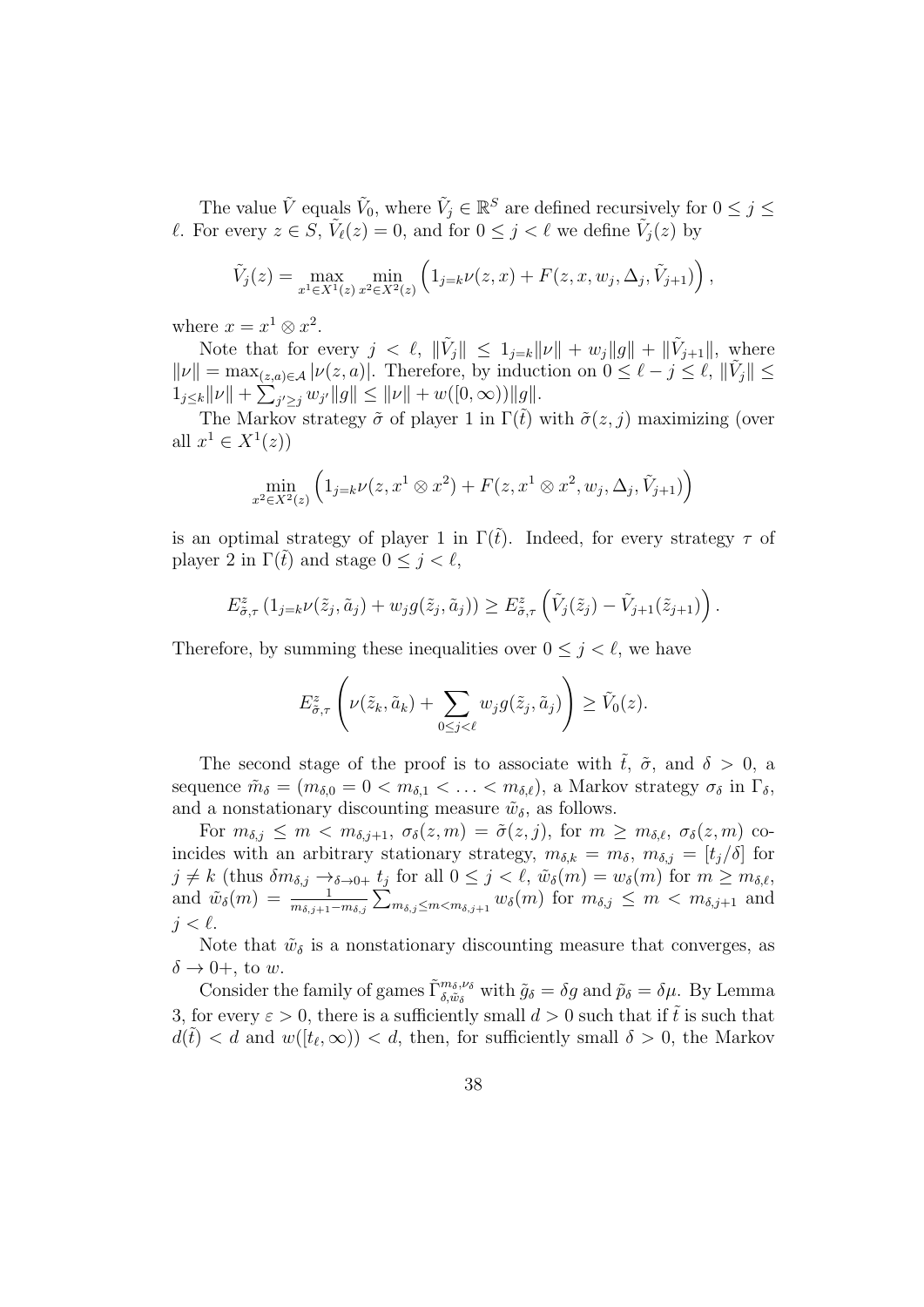strategy  $\sigma_{\delta}$  guarantees in  $\tilde{\Gamma}_{\delta,\tilde{w}_{\delta}}^{m_{\delta},\nu_{\delta}}$  a payoff that is at least  $\tilde{V}-\varepsilon$ . Therefore, for sufficiently small  $\delta > 0$ , the Markov strategy  $\sigma_{\delta}$  guarantees in  $\Gamma_{\delta,\tilde{w}_{\delta}}^{m_{\delta},\nu_{\delta}}$  a payoff that is at least  $\tilde{V} - 2\varepsilon$ .

Note that for sufficiently small  $\delta > 0$ ,  $P^z_{\sigma}(z_m = z \ \forall m \leq m_{\delta,1}) \geq 1 - \frac{1}{\delta}$  $d\|\mu\|$  for every strategy profile  $\sigma$  and state z. Therefore, if  $d\|\mu\| \|\tilde{V}_1\|$  <  $\varepsilon/4$ , for sufficiently small  $\delta > 0$ , for every strategy  $\tau$  of player 2, we have  $E^z_{\sigma_\delta,\tau}(\tilde V_1(z_{m_{\delta,1}})+\tilde{\sum}_{m$  $\tilde{V}_0(z) - \varepsilon.$ 

By Lemma 2,  $\sum_{m \ge m_{\delta,1}} |\tilde{w}_{\delta}(m) - w_{\delta}(m)| \to 0$  as  $\delta \to 0^+$ . If  $\delta > 0$  is sufficiently small so that  $\sum_{m\geq m_{\delta,1}} |\tilde{w}_{\delta}(m) - w_{\delta}(m)| < \varepsilon$ , then  $\sigma_{\delta}$  guarantees in  $\Gamma_{\delta,w_{\delta}}^{m_{\delta},\nu_{\delta}}$  a payoff that is at least  $\tilde{V}-3\varepsilon-\varepsilon||g||$ . By the construction of  $\sigma_{\delta}$ ,  $\sigma_{\delta}$  converges to a continuous-time Markov strategy.

Similarly, we associate with the Markov strategy  $\tilde{\tau}$  (and  $\delta > 0$ ) a Markov strategy  $\tau_\delta$  that for  $\delta > 0$  sufficiently small guarantees in  $\Gamma^{m_\delta,\nu_\delta}_{\delta,w_\delta}$  a payoff that is at most  $\tilde{V} + 3\varepsilon + \varepsilon ||g||$  while  $\tau_{\delta}$  converges to a continuous-time strategy  $\tau$ .  $\Box$ 

#### 4.3 The asymptotic limiting-average value

Recall that the family  $(\Gamma_{\delta})_{\delta>0}$  has an asymptotic limiting-average value v if for every  $\varepsilon > 0$  there are  $\delta_0 > 0$  sufficiently small and strategies  $\sigma_\delta$  and  $\tau_\delta$  in  $\Gamma_{\delta}$ , such that for every strategy pair  $(\sigma^*, \tau^*)$ , every initial state z, and every  $0 < \delta < \delta_0$ , we have

$$
\varepsilon + E^{z}_{\sigma_{\delta}, \tau^{*}} \underline{g}_{\delta} \ge v(z) \ge -\varepsilon + E^{z}_{\sigma^{*}, \tau_{\delta}} \bar{g}_{\delta}.
$$
\n(19)

**Theorem 4** A family  $(\Gamma_{\delta})_{\delta>0}$  that converges strongly has an asymptotic limiting-average value.

*Proof.* Let  $g = \lim_{\delta \to 0+} g_\delta/\delta$  and  $\mu = \lim_{\delta \to 0+} p_\delta/\delta$ . As the function  $\rho \mapsto$  $v_o(q, \mu)$  is semialgebraic and bounded, it converges to a limit v as  $\rho \rightarrow$ 0+. Fix  $\varepsilon > 0$ . As every discrete-time stochastic game with finitely many states and actions has a limiting-average value [5], which is the limit of its ρ-discounted values as ρ goes to 0+, there are strategies  $\sigma_{\delta}$  of player 1 and  $\tau_{\delta}$ of player 2, such that for every strategy pair  $(\sigma^*, \tau^*)$  and every initial state  $z \in S$ ,

$$
\varepsilon/2 + E^z_{\sigma_\delta, \tau^*} \underline{g}_\delta \ge \lim_{\rho \to 0+} v_{\delta, \rho}(z) \ge -\varepsilon/2 + E^z_{\sigma^*, \tau_\delta} \bar{g}_\delta. \tag{20}
$$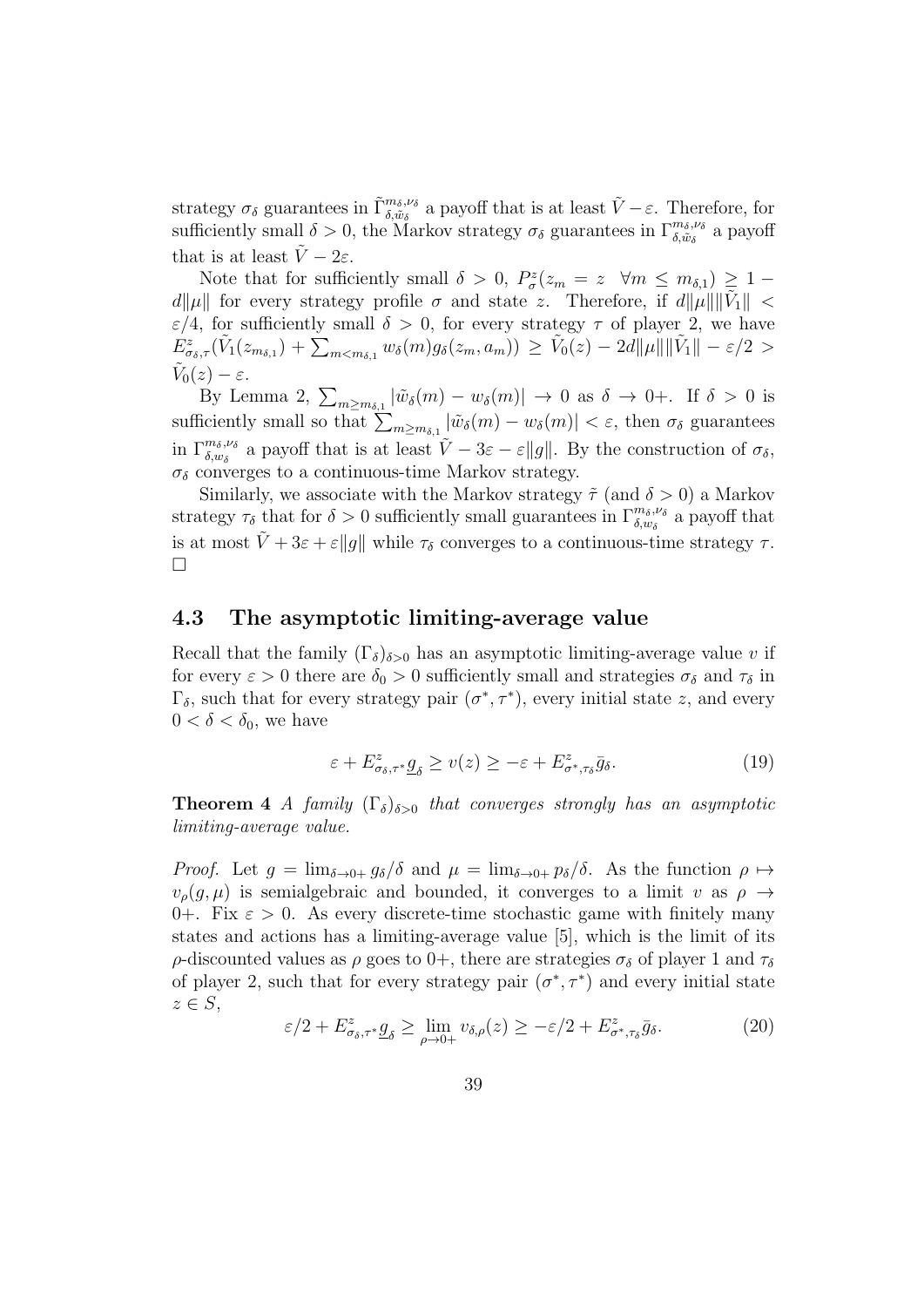As  $v_{\delta,\rho} \to v_{\rho}(g,\mu)$  uniformly in  $\rho$ , there is  $\delta_0 > 0$  such that for every  $0 <$  $\delta < \delta_0$  and every state  $z \in S$ ,  $|v_{\delta,\rho}(z) - v_{\rho}(g,\mu)(z)| < \varepsilon/2$ . Therefore, for  $0 < \delta < \delta_0$ ,  $\lim_{\rho \to 0+} v_{\delta,\rho}(z) - v(z) \leq \varepsilon/2$ , which together with (20) implies (19).

**Remark 10** A family  $(\Gamma_{\delta})_{\delta>0}$  that converges in data need not have an asymptotic limiting-average value.

For example, consider a game with two states and a single action for each player in each state. The payoff in state one is 1 and in state 2 it is 0. State 2 is absorbing, i.e.,  $P_{\delta}(1 | 2) = 0$ , and the probability of transition from state 1 to state 2,  $P_{\delta}(2 \mid 1)$ , equals  $\delta^2$  if  $\delta$  is rational, and it equals 0 if  $\delta$  is irrational. Then,  $v_{\delta,0} = 0$  if  $\delta$  is rational, and  $v_{\delta,0} = 1$  if  $\delta$  is irrational. Therefore  $v_{\delta,0}$ does not converge as  $\delta$  goes to 0.

### 4.4 The asymptotic mixed discounting and limitingaverage value

For every positive measure  $w_{\delta}$  on  $\mathbb{N} \cup \{\infty\}$ ,  $\Gamma_{\delta,w_{\delta}}$  is the game  $\Gamma_{\delta}$  where the valuation of a play  $(z_0, a_0, z_1, \ldots)$  of  $\Gamma_{\delta}$  is given by  $\sum_{m=0}^{\infty} w_{\delta}(m)g_{\delta}(z_m, a_m)$  +  $w_\delta(\infty)$  lim<sub>s→∞</sub>  $g_\delta(s)$ , if the limit exists. Obviously, the limit need not exist.

We say that the two-person zero-sum game  $\Gamma_{\delta,w_{\delta}}$  has a value  $V_{\delta,w_{\delta}}$ , if for every  $\varepsilon > 0$  there are strategies  $\sigma_{\delta}$  of player 1 and  $\tau_{\delta}$  of player 2, such that for every strategy  $\tau$  of player 2, strategy  $\sigma$  of player 1, and initial state z, we have

$$
E_{\sigma_{\delta},\tau}^{z}\left(w_{\delta}(\infty)g_{\delta}+\sum_{m=0}^{\infty}w_{\delta}(m)g_{\delta}(z_{m},a_{m})\right)\geq V_{\delta,w_{\delta}}(z)-\varepsilon
$$

and

$$
E_{\sigma,\tau_{\delta}}^{z}\left(w_{\delta}(\infty)\bar{g}_{\delta}+\sum_{m=0}^{\infty}w_{\delta}(m)g_{\delta}(z_{m},a_{m})\right)\leq V_{\delta,w_{\delta}}(z)+\varepsilon.
$$

**Theorem 5** If  $\Gamma_{\delta}$  converges strongly and the nonstationary discounting measure  $w_{\delta}$  converges to a positive measure w on  $[0,\infty]$ , and  $w_{\delta}(\infty)$  converges to  $w(\infty)$ , then  $V_{\delta,w_{\delta}}$  converges.

Proof. The proof is obtained by collating the result of Theorem 3 with the result of Theorem 4. Let  $0 < \varepsilon < 1$ . Let  $0 < t < \infty$  be sufficiently large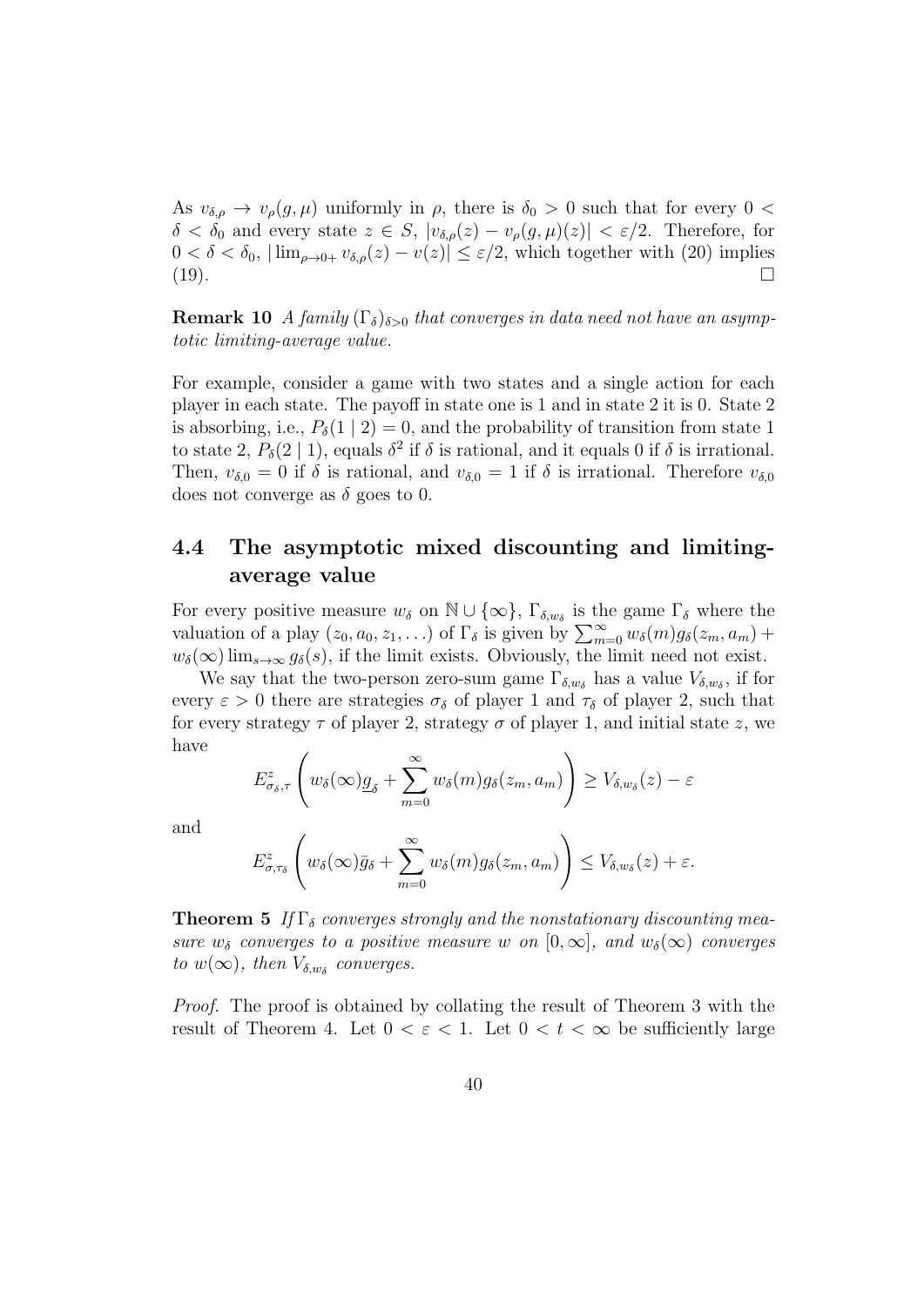so that  $2w([t,\infty))\|g\| < \varepsilon$ , and let  $w_t$  be the restriction of w to the interval [0, t]. Let v be the asymptotic limiting-average value of the family  $(\Gamma_{\delta})_{\delta>0}$ , and define  $\nu : \mathcal{A} \to \mathbb{R}$  by  $\nu(z, a) = w(\infty)v(z)$ . The family  $(\Gamma_{\delta})_{\delta > 0}$  has an asymptotic  $(w_t, t, \nu)$  value V.

Assume that the nonstationary discounting measure  $w_{\delta}$  converges to w and  $w_{\delta}(\infty)$  converges to  $w(\infty)$ . Let  $m_{\delta} = [t/\delta]$  and let  $w_{\delta,t}$  be the restriction of  $w_{\delta}$  to  $\{0, 1, \ldots, m_{\delta}\}.$ 

The value  $V_{\delta,ws}^{m_{\delta},\nu}$  $\zeta_{\delta,w_{\delta,t}}^{m_{\delta},\nu}$  of the game  $\Gamma_{\delta,w_{\delta,t}}^{m_{\delta},\nu}$  converges to V. Recall that as  $\Gamma_{\delta}$  converges strongly, the limiting-average value of the game  $\Gamma_{\delta}$ , which is denoted by  $v_{\delta,0}$ , converges as  $\delta$  goes to zero to v. Let  $\delta_0$  be sufficiently small so that for  $0 < \delta < \delta_0, 1) \| V^{m_\delta, \nu}_{\delta, w_{\delta, \ell}}$  $\|f\|_{\delta, w_{\delta, t}}^{m_{\delta}, \nu} - V \| < \varepsilon, 2) \|v_{\delta, 0} - v \| < \varepsilon, 3) \|w_{\delta}(\infty) - w(\infty) \| < \varepsilon,$ and 4)  $||g||\sum_{m=m_{\delta}}^{\infty} w_{\delta}(m)| < \varepsilon$ .

Let  $\sigma_{\delta}$  follow an optimal strategy in  $\Gamma_{\delta,w_{\delta,t}}^{m_{\delta},\nu}$  up to stage  $m_{\delta}$ , and thereafter it "restarts" with an  $\varepsilon$ -optimal strategy in the limiting-average game  $\Gamma_{\delta}$ . It follows that for every  $0 < \delta < \delta_0$  and strategy  $\tau$  of player 2,

$$
E_{\sigma_{\delta},\tau}^{z}\left(w_{\delta}(\infty)\bar{g}_{\delta}+\sum_{m=0}^{\infty}w_{\delta}(m)g_{\delta}(z_{m},a_{m})\right)\geq V(z)-\varepsilon w(\infty)-3\varepsilon.
$$

Similarly, if  $\tau_{\delta}$  follows an optimal strategy in  $\Gamma_{\delta,w_{\delta,t}}^{m_{\delta},\nu}$  up to stage  $m_{\delta}$ , and thereafter it "restarts" with an  $\varepsilon$ -optimal strategy in the limiting-average game  $\Gamma_{\delta}$ , then for every  $0 < \delta < \delta_0$  and strategy  $\sigma$  of player 1,

$$
E_{\sigma,\tau_{\delta}}^{z}\left(w_{\delta}(\infty)\bar{g}_{\delta}+\sum_{m=0}^{\infty}w_{\delta}(m)g_{\delta}(z_{m},a_{m})\right)\leq V(z)+\varepsilon w(\infty)+3\varepsilon.
$$

 $\Box$ 

#### 4.5 The asymptotic uniform and w-robust value

**Theorem 6** An exact family of two-person zero-sum games  $\Gamma_{\delta}$  has an asymptotic uniform value.

*Proof.* Let  $v = \lim_{\delta \to 0+} v_{\delta,0}$ . It is sufficient to prove that for every  $\varepsilon > 0$ there are 1) a duration  $\delta_0 > 0$ , 2) strategies  $\sigma_\delta$  of player 1 and  $\tau_\delta$  of player 2, and 3) a positive real number  $s_{\varepsilon}$ , such that for every strategy  $\tau$  of player 2, strategy  $\sigma$  of player 1,  $0 < \delta < \delta_0$ , and  $s > s_{\varepsilon}$  we have

$$
E_{\sigma_{\delta},\tau}^{z}g_{\delta}(s) \ge v(z) - \varepsilon,
$$
\n(21)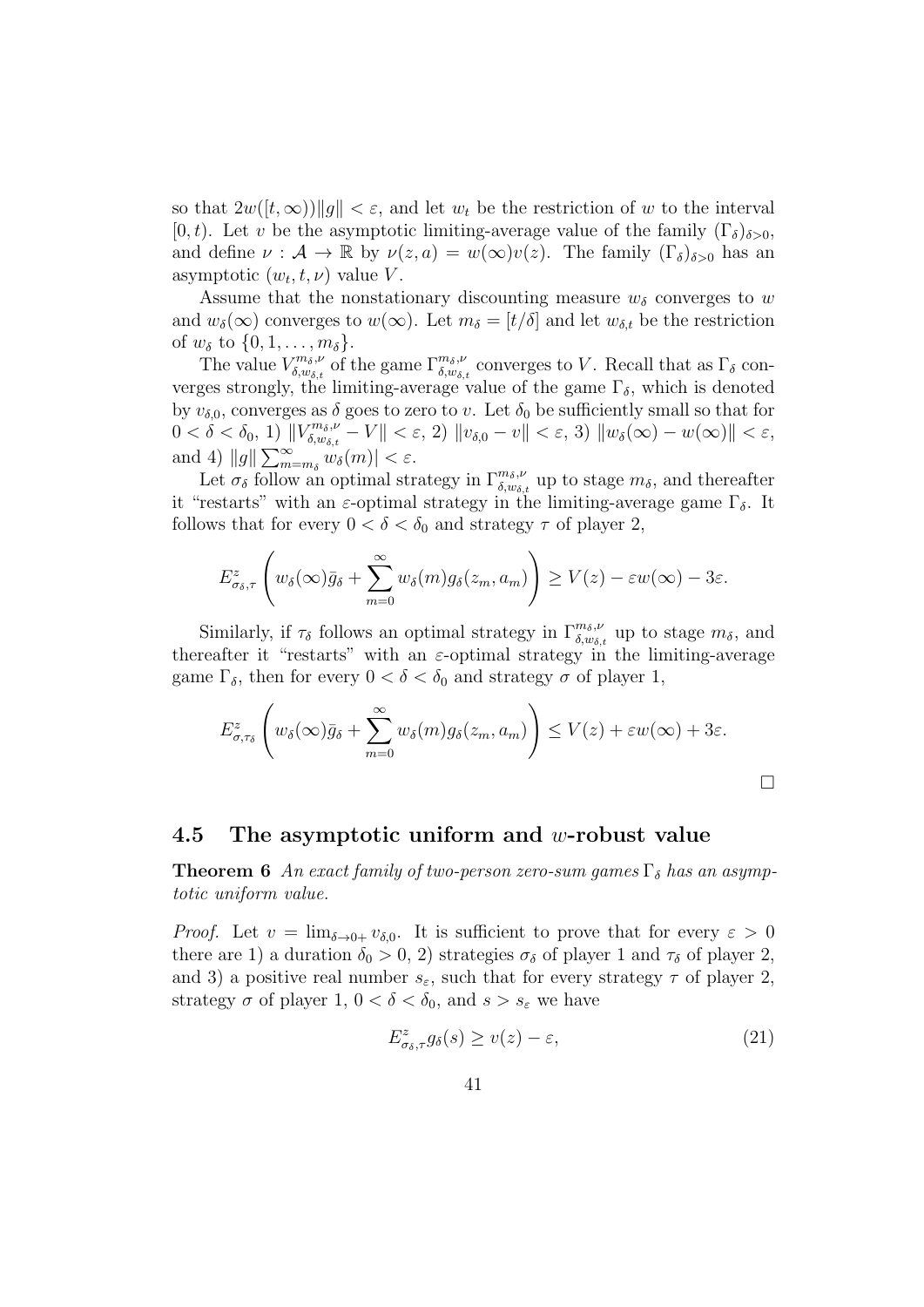$$
E_{\sigma,\tau_{\delta}}^{z}g_{\delta}(s) \le v(z) + \varepsilon. \tag{22}
$$

By duality, it suffices to prove (21).

Let  $A = \max\{|g(z, a)| : (z, a) \in \mathcal{A}\}\$ , and  $g_{\delta} = \delta g$ .

The first step is to show that for an exact family  $\Gamma_{\delta}$  the following property holds. There is an integrable function  $\psi : [0, 1] \to \mathbb{R}_+$  and  $\delta_0 > 0$  sufficiently small such that for  $0 < \rho < \rho' \leq 1$  and  $0 < \delta < \delta_0$ , we have

$$
||v_{\delta,\rho} - v_{\delta,\rho'}|| \le \int_{\rho}^{\rho'} \psi(x) dx.
$$
 (23)

The second step is to show that if the family  $\Gamma_{\delta}$  of two-person zerosum games satisfies the above-mentioned property, then it has an asymptotic uniform value.

We start with the first step. Fix the payoff function  $g$  and the transition rates  $\mu$ . By the covariance properties,  $V_{\delta,\rho} = \bar{V}_{\rho\delta}(\delta g, \delta \mu) = V_{\rho\delta}(\delta g, (1 (\rho \delta)(\delta \mu) = \frac{\delta}{(1-\rho \delta)\delta} V_{\frac{\delta \rho}{(1-\delta \rho)\delta}}(g,\mu) = \frac{1}{1-\rho \delta} V_{\frac{\rho}{(1-\rho \delta)}}(g,\mu).$  Therefore,

$$
v_{\delta,\rho} = v_{\frac{\rho}{(1-\rho\delta)}}(g,\mu).
$$

The function  $\rho \mapsto v_{\rho} := v_{\rho}(g, \mu)$  (is semialgebraic and thus) has a convergent expansion,  $v_{\rho}(z) = \sum_{k=0}^{\infty} c_k(z) \rho^{k/K}$  (where K is a positive integer), in a right neighborhood of 0. Therefore there is  $1/2 > \rho_0 > 0$  such that its derivative,  $v'_\rho(z) := \frac{d}{d\rho} v_\rho(z)$ , exists in the interval  $(0, 2\rho_0]$ , and its absolute value is bounded by a positive constant  $C_1$  times  $\rho^{1/K-1}$ . Therefore, for  $\delta < 1/4$ , the derivative  $\frac{d}{d\rho}v_{\frac{\rho}{(1-\rho\delta)}}$  of the function  $(0, \rho_0] \ni \rho \mapsto v_{\frac{\rho}{(1-\rho\delta)}} := v_{\frac{\rho}{(1-\rho\delta)}}(g, \mu)$ equals  $\frac{1}{(1-\rho\delta)^2}v'_{\frac{\rho}{(1-\rho\delta)}}$ ; thus, it is bounded (in the interval  $(0, \rho_0]$ ) by a positive constant  $C_2$  times  $\rho^{1/K-1}$ . (E.g.,  $C_2 = 2C_1$ .) The function  $\rho \mapsto v_{\delta,\rho}$  is  $(2A/\rho_0)$ -Lipschitz in  $\rho$  in the interval  $(\rho_0, 1]$  ( $||v_{\delta,\rho} - v_{\delta,\theta}|| \leq 2A|\rho - \theta|/\rho$ , e.g., by [5, Lemma 4.2]). The function  $\psi$  that is defined by  $\psi(x) = 2C_1x^{1/K-1}$  for  $0 < x \leq \rho_0$  and  $\psi(x) = 2A/\rho_0$  for  $1 \geq x > \rho_0$  is integrable and satisfies (23).

We turn now to the second step. Let  $\Gamma_{\delta}$  be a converging family,  $\psi$ :  $[0, 1] \rightarrow \mathbb{R}_+$  be an integrable function, and  $\delta_0 > 0$ , such that for  $0 < \rho < \rho' \leq$ 1 and  $0 < \delta < \delta_0$ , inequality (23) holds.

Fix  $\varepsilon > 0$  and w.l.o.g. we assume that  $0 < \varepsilon < A$ . Fix  $\delta_0 > 0$  and  $\lambda_0 > 0$ sufficiently small so that for  $0 < \delta < \delta_0$  and  $0 < \rho < \lambda_0$ ,  $||v_{\delta,\rho} - v|| < \varepsilon$ .

and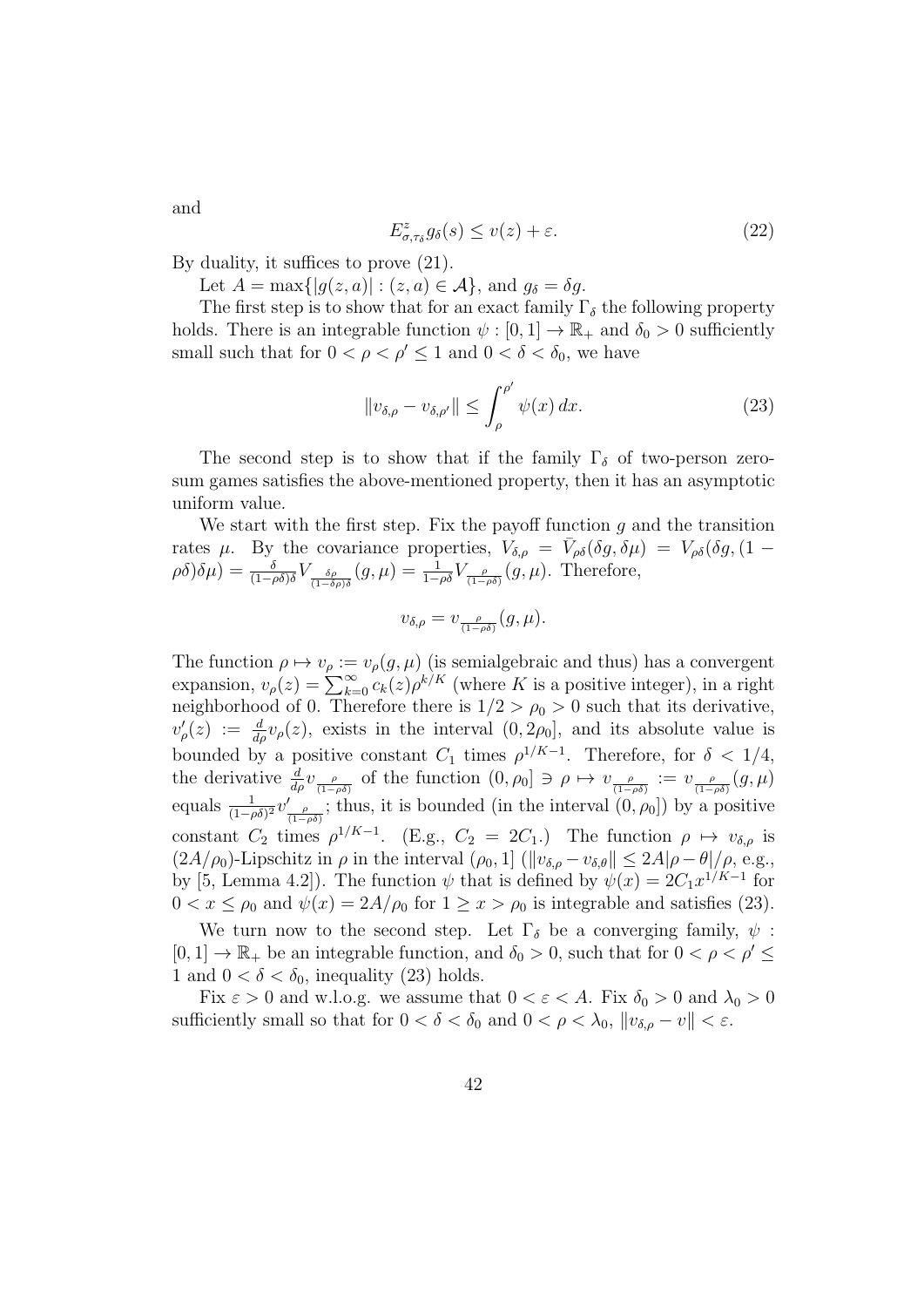Fix  $0 < \delta < \delta_0$ . We apply the proof of the existence of a value of the discrete-time stochastic game  $\langle \delta g, \delta \mu \rangle$ , [5, Section 2]. In what follows we define a strategy  $\sigma_{\delta}$  of player 1 in  $\Gamma_{\delta}$ . We will define a sequence  $(\rho_k)_{m=0}^{\infty}$  so that  $\rho_k$  is a function of the past history up to stage  $k[1/\delta]$ , i.e., measurable with respect to the  $\sigma$ -algebra  $\mathcal{F}_k := \mathcal{H}_{k[1/\delta]}$  where  $[*]$  stands for the largest integer that is  $\leq$  \*. The  $(\rho_k)_{k=0}^{\infty}$  strategy  $\sigma_{\delta}$  of player 1 is to play a stationary optimal strategy in  $\Gamma_{\delta,\rho_k}$  at stage  $k[1/\delta] \leq m \leq (k+1)[1/\delta]$ . Let

$$
y_k = \sum_{k[1/\delta] \le m < (k+1)[1/\delta]} (1 - \delta \rho_k)^{m-k[1/\delta]} \delta g(z_m, a_m)
$$
  

$$
x_k = \sum_{k[1/\delta] \le m < (k+1)[1/\delta]} \delta g(z_m, a_m), \text{ and}
$$
  

$$
\bar{z}_k = z_{k[1/\delta]}.
$$

For every strategy  $\tau$  of player 2, we have

$$
E_{\sigma_{\delta},\tau}(\rho_k y_k + (1-\delta \rho_k)^{[1/\delta]} v_{\delta,\rho_k}(\bar{z}_{k+1}) \mid \mathcal{F}_k) \geq v_{\delta,\rho_k}(\bar{z}_k).
$$

Note that for every  $\varepsilon > 0$  there is  $\lambda_0 > 0$  and  $\delta_0$  such that for  $0 < \rho_k < \lambda_0$ and  $0 < \delta < \delta_0$  we have

$$
\sum_{k[1/\delta]\le m < (k+1)[1/\delta]} |(1-\delta\rho_k)^{m-k[1/\delta]} - 1|\delta\rho_k + |(1-\delta\rho_k)^{[1/\delta]} - (1-\rho_k)| \le \varepsilon\rho_k/A.
$$

It follows that for  $0 < \delta < \delta_0$  and  $0 < \rho_k < \lambda_0$  we have

$$
E_{\sigma_{\delta},\tau}(v_{\delta,\rho_k}(\bar{z}_{k+1})-v_{\delta,\rho_k}(\bar{z}_k)+\rho_k(x_k-v_{\delta,\rho_k}(\bar{z}_{k+1}))\mid \mathcal{F}_k)\geq -\varepsilon\rho_k\qquad(24)
$$

for every strategy  $\tau$  of player 2. Now one follows the proof of [5, Section 2] by replacing inequality  $[5, (2.1)]$  with inequality (24). The index i in [5, Section 2 is replaced by our stage index k ( $\lambda_i$  by  $\rho_k$ ,  $v_\lambda$  by  $v_{\delta,\rho}$ , and  $z_i$  by  $\bar{z}_k$ ).

With these substitutions, inequality [5, (2.15)] becomes

$$
\sum_{k < n} x_k \ge \sum_{k < n} v_{\delta, \rho_k}(\bar{z}_{k+1}) + s_n - s_0 - 2A \sum_{k < n} I(s_{k+1} = M) - 4n\varepsilon. \tag{25}
$$

Note that the term  $-\varepsilon \rho_k$  in inequality (24) does not appear in [5, (2.1)]. It impacts inequality [5, (2.9)] as  $-\varepsilon \rho_k$  needs to be added to its right side. Therefore, we have to replace [5, (2.9)] with  $E(Y_{k+1} - Y_k | \mathcal{F}_k) \geq \varepsilon \rho_k$  (where E stands for  $E_{\sigma_{\delta},\tau}$ , and therefore  $E\#\{k:\rho_k\geq\eta\}\leq \frac{A}{\varepsilon\eta}$  (rather than  $\leq \frac{2A}{\varepsilon\eta}$ εη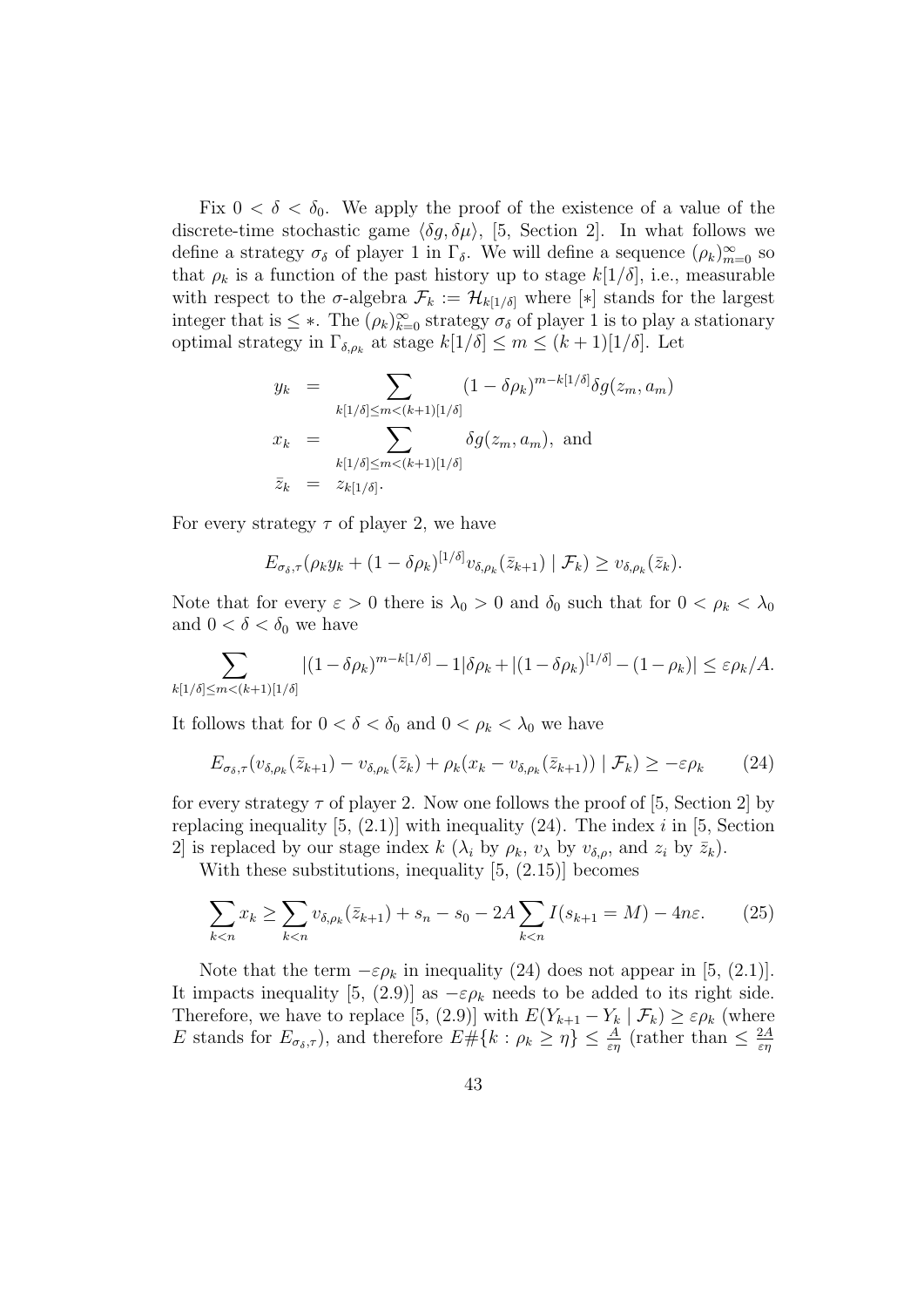in [5, (2.12)]). Therefore,  $E\sum_{k\leq n}I(s_{k+1}=M)\leq \frac{A}{\varepsilon\lambda\{N}}$  $\frac{A}{\varepsilon\lambda(M)}$  and therefore for n sufficiently large  $E\sum_{k\leq n} I(s_{k+1} = M) \leq \varepsilon n/(2A)$ .

For  $\delta$  and  $\rho$  sufficiently small,  $\|v_{\delta,\rho} - v\| \leq \varepsilon$ , where  $v = \lim_{\delta \to 0} v_{\delta,0}$ . Therefore, inequality (25) implies that

$$
E_{\sigma_{\delta},\tau} \sum_{k < n} x_k \ge nv(z_0) - 3\varepsilon n - s_0 - \varepsilon n - 4n\varepsilon. \tag{26}
$$

$$
\Box
$$

**Remark 11** Note that the inequality  $E\sum_{k\leq n}I(s_{k+1}=M)\leq \frac{A}{\varepsilon\lambda\left(N\right)}$  $\frac{A}{\varepsilon \lambda(M)}$  (in the above proof) implies that  $\sum_{k < \infty} I(s_{k+1} = M)$  is finite a.s. Therefore,

$$
E_{\sigma_{\delta},\tau}(\liminf_{n\to\infty}\frac{1}{n}\sum_{m
$$

This shows that the above-constructed strategy  $\sigma_{\delta}$  of player 1 is approximate optimal in both the uniform game and the limiting-average game. Therefore an exact family of two-person zero-sum games  $\Gamma_{\delta}$  has an asymptotic  $1_{\infty}$ robust value.

**Theorem 7** For every nonstationary discounting measure w on  $[0, \infty]$ , and exact family of two-person zero-sum games  $\Gamma_{\delta}$  has an asymptotic w-robust value.

*Proof.* If  $w(\infty) = 0$  then an asymptotic w value is a w-robust value. Therefore it suffices to prove the result for w with  $w(\infty) > 0$ . For every  $\beta > 0$ , the family  $(\Gamma_{\delta})_{\delta>0}$  has an asymptotic w-robust value if and only if it has an asymptotic  $\beta w$ -robust value. Therefore, we may assume that  $w(\infty) = 1$ .

Let  $\nu$  be the asymptotic 1<sub>∞</sub>-robust value of the exact family  $(\Gamma_{\delta})_{\delta>0}$ . Fix  $\varepsilon > 0$  and let  $\tau_{\delta}$  be a family of strategy profiles that are  $\varepsilon$ -optimal in the  $1_{\infty}$ robust game. Let  $t = t_{\varepsilon} < \infty$  be sufficiently large so that  $w([t, \infty) < \varepsilon / ||g||$ . The family  $(\Gamma_{\delta})_{\delta>0}$  has an asymptotic  $(w_t, t, \nu)$  value  $v_{\varepsilon}$ , where  $w_t$  is the restriction of w to the interval [0, t]. Let  $m_{\delta} = [t/\delta]$  and let  $\tau_{\delta}$  be a profile of strategies that is optimal in  $\Gamma^{m_\delta,\nu}_{\delta,w_{\delta,t}}$ , where  $w_{\delta,t}$  is the nonstationary discounting measure that satisfies  $w_{\delta,t}(m) = w([m\delta, (m+1)\delta))$  if  $m < m_\delta$  and  $w_{\delta,t}(m) = 0$ otherwise.

The strategy profile  $\sigma_{\delta}$  follows the strategy profile  $\tau_{\delta,t}$  in stages  $0 \leq$  $m < m_{\delta}$  and in stage  $m_{\delta}$  starts following the strategy profile  $\tau_{\delta}$  (explicitly,  $\sigma_{\delta}(z_0, a_0, \ldots, z_{m_{\delta}+k}) = \tau_{\delta}(z_{m_{\delta}}, \ldots, z_{m_{\delta}+k})).$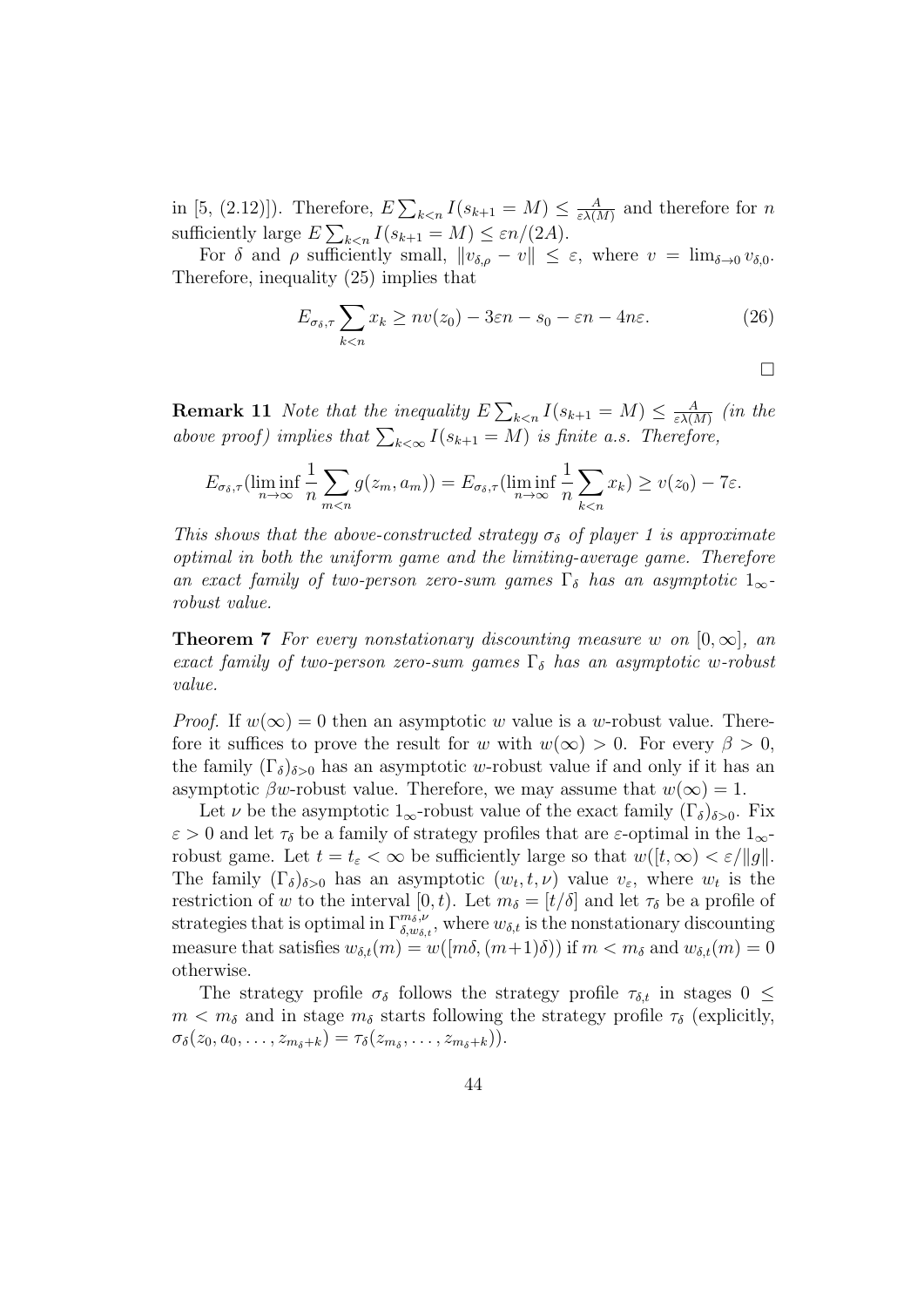Then for every player *i*, all strategies  $\bar{\tau}_{\delta}^{i}$  ( $\delta > 0$ ) of player *i*, and all nonstationary discounting measures  $w_{\delta}$  on  $\mathbb{N}\cup\{\infty\}$  that converge (as  $\delta \to 0+$ ) to w, we have

$$
2\varepsilon+\liminf_{\delta\to 0+} E^z_{\sigma_\delta^1, \bar\tau_\delta^2} \underline{g}_\delta(w_\delta) \ge v_\varepsilon(z) \ge -2\varepsilon+\liminf_{\delta\to 0+} E^z_{\bar\tau_\delta^1, \sigma_\delta^2} \bar g_\delta(w_\delta).
$$

A limit point (as  $\varepsilon \to 0+$ ) of  $v_{\varepsilon}$  is an asymptotic w-robust value of the family  $(\Gamma_{\delta})_{\delta>0}$ .

# 5 Non-zero-sum stochastic games with shortstage duration: the discounted games

### 5.1 The asymptotic discounted equilibrium

Fix the sets of players N, states S, and actions A, and let  $\Gamma_{\delta} = \langle N, S, A, g_{\delta}, p_{\delta} \rangle$ be a stochastic game whose stage payoff function  $g_{\delta}$  and transition function  $p_{\delta}$ depend on the parameter  $\delta > 0$  that represents the single-stage duration. Let Γ<sub>δ,ρ</sub> be the (unnormalized) discounted game Γ<sub>δ</sub> with discount factor  $1 - \rho \delta$ . We say that pair  $(V, \sigma)$ , where  $V \in \mathbb{R}^{N \times S}$  is a payoff vector and  $\sigma$  is a strategy profile, is an *asymptotic ρ-discounted*  $\varepsilon$ -equilibrium of  $(\Gamma_{\delta})_{\delta>0}$  if for every  $\delta > 0$  sufficiently small, every player  $i \in N$ , every strategy  $\tau^i$  of player i in Γ<sub>δ</sub>, and every state z,

$$
-\varepsilon + E_{\delta,\sigma^{-i},\tau^i}^z \sum_{m=0}^{\infty} (1-\delta \rho)^m g_{\delta}^i(z_m,a_m) \le V^i(z) \le E_{\delta,\sigma}^z \sum_{m=0}^{\infty} (1-\delta \rho)^m g_{\delta}^i(z_m,a_m) + \varepsilon.
$$

The pair  $(V, \sigma)$  is an *asymptotic p-discounted equilibrium* if it is an asymptotic ρ-discounted ε-equilibrium for every ε > 0. It is called an asymptotic ρdiscounted stationary  $\varepsilon$ -equilibrium, respectively an asymptotic  $\rho$ -discounted stationary equilibrium, if, in addition,  $\sigma$  is stationary.

**Theorem 8** Every converging family  $(\Gamma_{\delta})_{\delta>0}$  has an asymptotic *ρ*-discounted stationary equilibrium.

*Proof.* Let  $\sigma$  be a stationary strategy and  $V_{\rho} \in \mathbb{R}^{N \times S}$  such that for every  $z \in S$ ,  $i \in N$ , and  $a^i \in A^i(z)$ , we have

$$
\rho V(z) = g(z, \sigma(z)) + \sum_{z' \in S} \mu(z', z, \sigma(z)) V(z'),
$$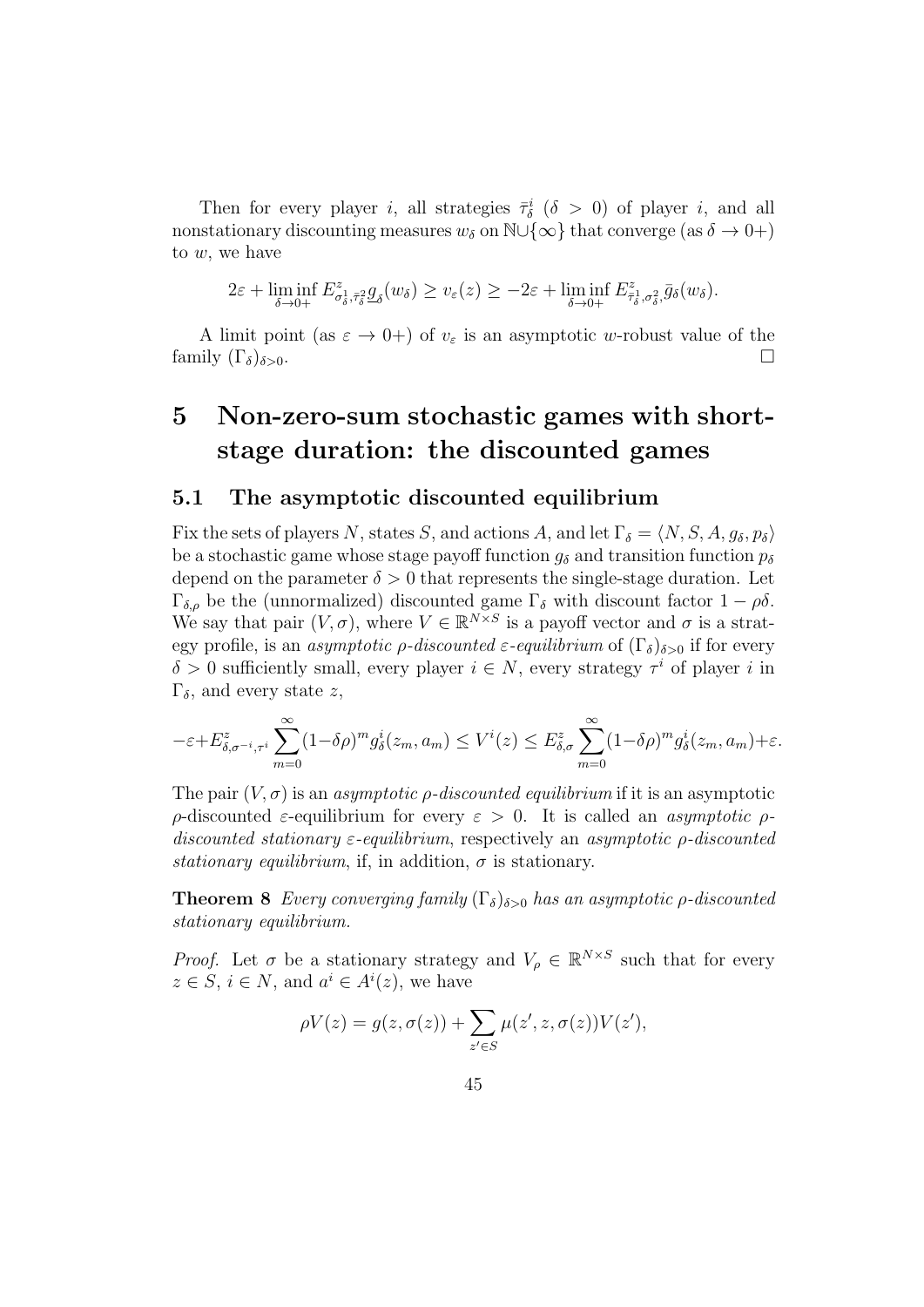and

$$
\rho V^{i}(z) \geq g^{i}(z, \sigma(z)^{-i}, a^{i}) + \sum_{z' \in S} \mu(z', z, \sigma(z)^{-i}, a^{i}) V(z').
$$

The existence of such a pair  $(V, \sigma)$  follows (as in the proof of Theorem 1) from the existence of stationary equilibria in discounted discrete-time stochastic games; alternatively, see, e.g., [8].

Let  $\tau^i$  be a strategy of player *i*. Fix an initial history  $h_m = (z_0, a_0, \dots, z_m)$ , and let  $y_m = \sigma(z_m)$ ,  $x_m^i = \tau^i(h_m)$ , and  $x_m = \sigma^{-i}(z_m) \otimes x_m^i$ . Let

$$
Y_m := E_{\delta,\sigma} (g_{\delta}^i(z_m, a_m) + (1 - \rho \delta) V_{\rho}^i(z_{m+1}) | h_m))
$$
  
=  $g_{\delta}^i(z_m, y_m) + (1 - \rho \delta) \sum_{z' \in S} P_{\delta}(z' | z_m, y_m) V_{\rho}^i(z'),$ 

and

$$
U_m := E_{\delta, \sigma^{-i}, \tau^i} \left( g_{\delta}^i(z_m, a_m) + (1 - \rho \delta) V_{\rho}^i(z_{m+1}) \mid h_m \right) = g_{\delta}^i(z_m, x_m) + (1 - \rho \delta) \sum_{z' \in S} P_{\delta}(z' \mid z_m, x_m) V_{\rho}^i(z').
$$

It follows that

$$
Y_m \geq \delta g^i(z_m, y_m) + \sum_{z' \in S} \delta \mu(z', z, y_m) V^i(z') - \rho \delta V^i(z_m) + V^i(z_m) - o(\delta)
$$
  
 
$$
\geq V^i(z_m) - o(\delta).
$$

Therefore,

$$
E_{\delta,\sigma}^z \sum_{m=0}^{\infty} (1 - \rho \delta)^m g_{\delta}^i(z_m, a_m) \ge V^i(z_0) - o(\delta) \sum_{m=0}^{\infty} (1 - \rho \delta)^m \to_{\delta \to 0+} V^i(z_0).
$$

Similarly,

$$
U_m \leq \delta g^i(z_m, a_m) + \sum_{z' \in S} \delta \mu(z', z, x_m) V^i(z') - \rho \delta V^i(z_m) + V^i(z_m) + o(\delta)
$$
  

$$
\leq V^i(z_m) + o(\delta).
$$

Therefore,

$$
E_{\delta,\sigma^{-i},\tau^{i}}^{z} \sum_{m=0}^{\infty} (1-\rho\delta)^{m} g_{\delta}^{i}(z_{m},a_{m}) \leq V^{i}(z) + o(\delta) \sum_{m=0}^{\infty} (1-\rho\delta)^{m} \to_{\delta \to 0+} V^{i}(z).
$$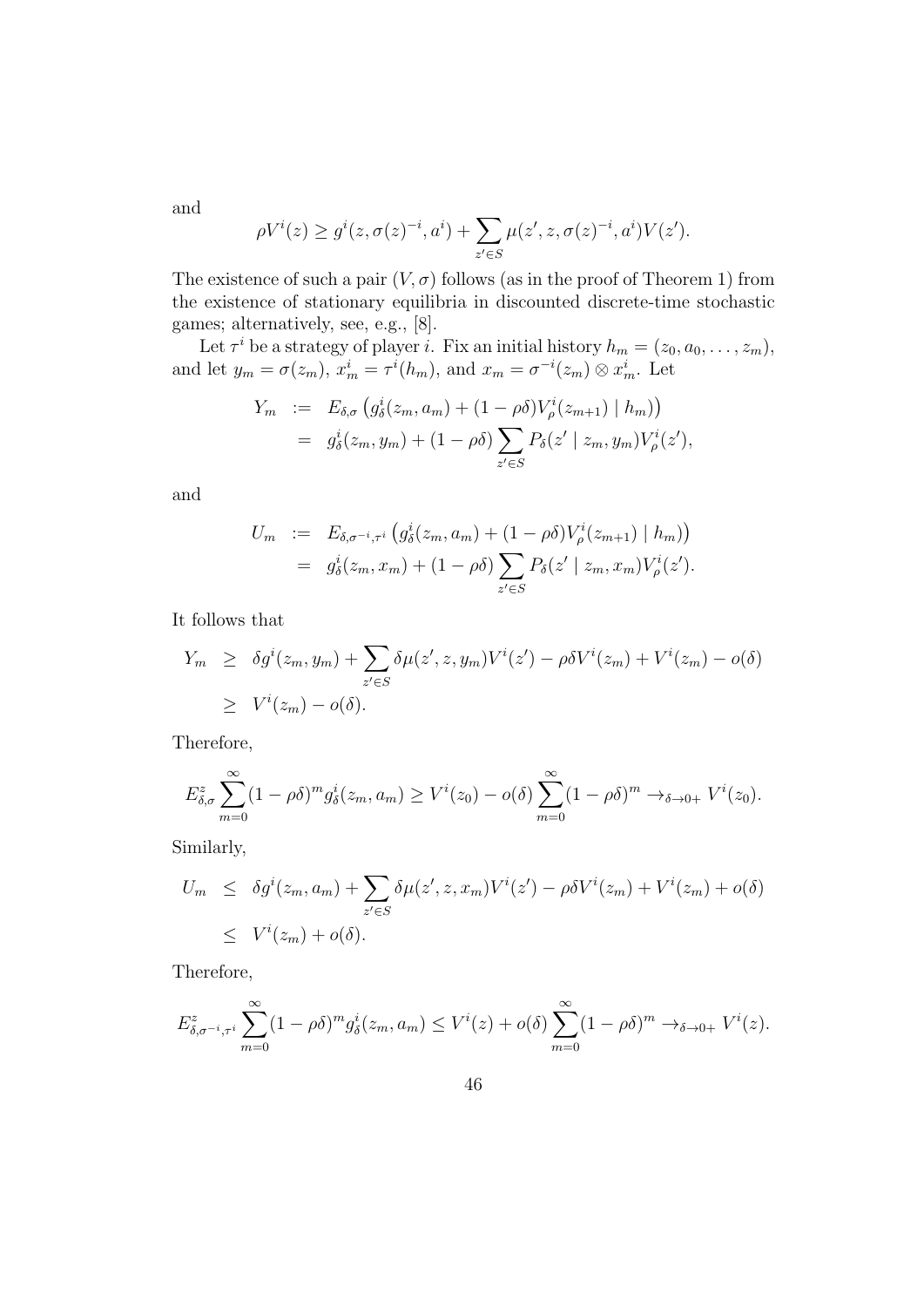We conclude that for sufficiently small  $\delta > 0$  we have

$$
-\varepsilon + E_{\delta,\sigma^{-i},\tau^{i}}^{z} \sum_{m=0}^{\infty} (1-\rho\delta)^{m} g_{\delta}^{i}(z_{m},a_{m}) \leq V^{i}(z) \leq E_{\delta,\sigma}^{z} \sum_{m=0}^{\infty} (1-\rho\delta)^{m} g_{\delta}^{i}(z_{m},a_{m}) + \varepsilon.
$$

**Remark 12** The conclusion of Theorem 8 (as well as its proof) holds also for the model with individual discount rates  $\overrightarrow{\rho} = (\rho_i)_{i \in N}$ .

Covariance properties. Fix  $\alpha, \beta > 0$ . A point  $(x, V) \in \times_{z \in S, i \in N} (X^i(z) \times$  $[-||g^i||/\rho, ||g^i||/\rho]$  is a stationary equilibrium (strategies and payoffs) of the continuous-time  $\rho$ -discounted game  $\Gamma = \langle N, S, A, g, \mu \rangle$  if and only if  $(x, V)$ is a stationary equilibrium of the continuous-time  $\alpha \rho$ -discounted game  $\Gamma =$  $\langle N, S, A, \alpha g, \alpha \mu \rangle$ , and given  $0 < \rho < 1$  and  $\|\mu\| \leq 1 - \rho$ , if and only if it is a stationary equilibrium of the discrete-time  $\rho$ -discounted game  $\bar{\Gamma}$  =  $\langle N, S, A, g, \bar{p} \rangle$ , where  $\bar{p}$  is the transition probability that is given by  $\bar{p}(z', z, a) =$ 1  $\frac{1}{1-\rho}\mu(z',z,a)$  for all  $z'\neq z$ .

### 5.2 The asymptotic discounted minmax

Fix the sets of players N, states S, and actions A, and let  $\Gamma_{\delta} = \langle N, S, A, g_{\delta}, p_{\delta} \rangle$ be a stochastic game whose stage payoff function  $g_{\delta}$  and transition function  $p_{\delta}$  depend on the parameter  $\delta > 0$  that represents the single-stage duration. The (unnormalized)  $\rho$ -discounted minmax of the discrete-time game  $\Gamma_{\delta}$  is defined as the (uncorrelated) minmax of the discrete-time stochastic game  $\Gamma_{\delta}$  with discount factor  $1 - \delta \rho$ . It exists and is denoted by  $V_{\delta,\rho}$ . We say that  $V_{\rho} \in \mathbb{R}^{N \times S}$  is the (unnormalized) asymptotic  $\rho$ -discounted minmax of the family  $(\Gamma_{\delta})_{\delta>0}$  if  $V_{\delta,\rho} \to V_{\rho}$  as  $\delta \to 0+$ .

Using arguments analogous to those used in earlier sections, it follows that 1)  $V_{\delta,\rho} = (V_{\delta,\rho}^i(z))_{(i,z)\in N\times S}$  is the unique solution of the following system of  $|N \times S|$  equalities,

$$
\delta \rho V^{i}(z) = \min_{x^{-i} \in X^{-i}(z)} \max_{x^{i} \in X^{i}(z)} g_{\delta}^{i}(z, x^{-i} \otimes x^{i}) + (1 - \delta \rho) \sum_{z' \in S} p_{\delta}(z', z, x^{-i} \otimes x^{i}) V^{i}(z'),
$$

where  $X^{-i}(z) := \times_{j \neq i} X^{i}(z)$ , 2) a family  $(\Gamma_{\delta})_{\delta > 0}$   $(\Gamma_{\delta} = \langle g_{\delta}, p_{\delta} \rangle$  for short) that converges to  $\langle g, \mu \rangle$  has an asymptotic  $\rho$ -discounted minmax  $V_{\rho}$ , and 3)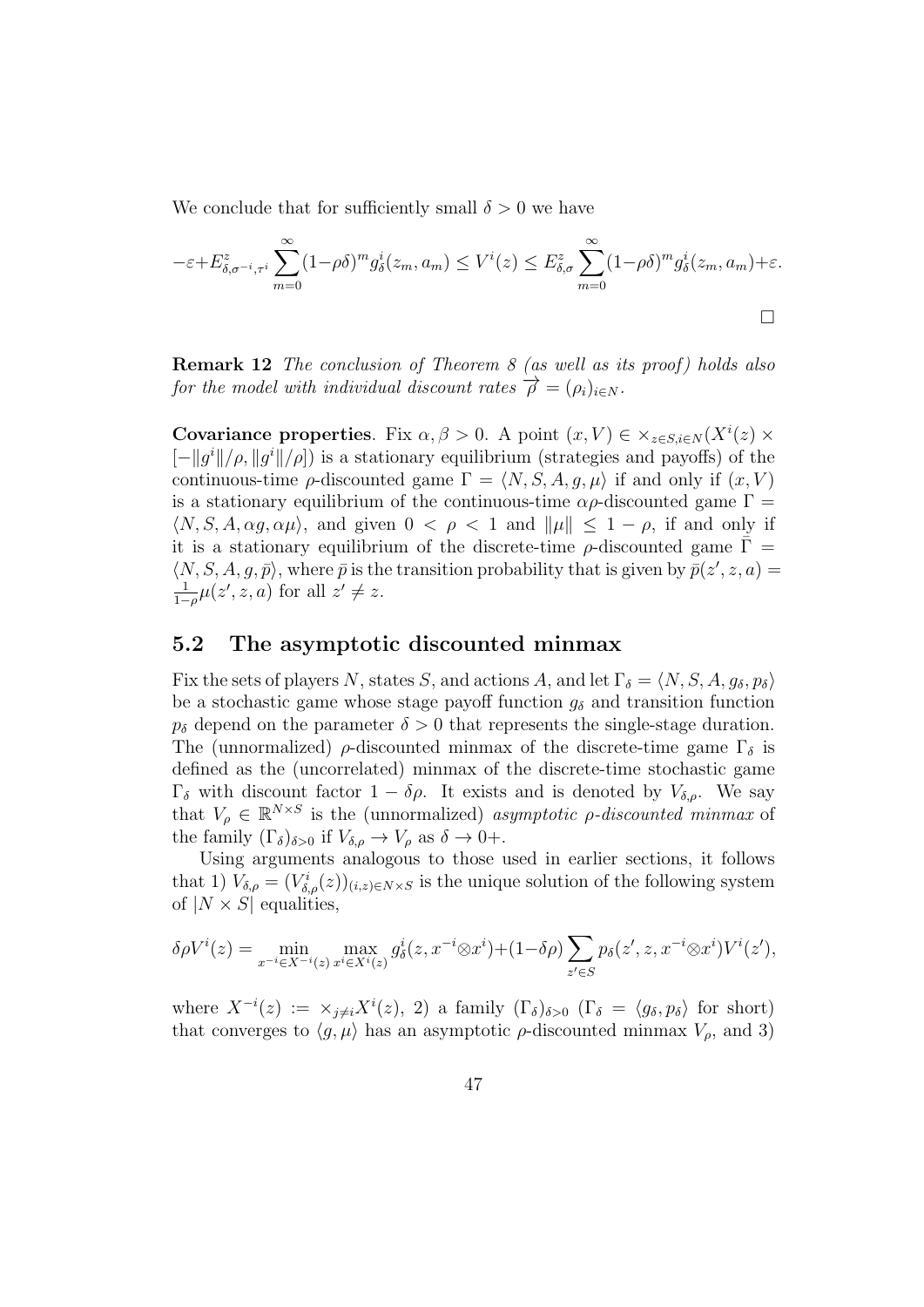$V_{\rho} = (V_{\rho}^{i}(z))_{(i,z)\in N\times S}$  is the unique solution of the system of  $|N\times S|$  equalities,

$$
\rho V^{i}(z) = \min_{x^{-i} \in X^{-i}} \max_{x^{i} \in X^{i}(z)} g(z, x^{-i} \otimes x^{i}) + \sum_{z' \in S} \mu(z', z, x^{-i} \otimes x^{i}) V^{i}(z').
$$

The normalized  $\rho$ -discounted minmax values are  $v_{\rho} = \rho V_{\rho}$  and  $v_{\delta,\rho} = \rho V_{\delta,\rho}$ . The semialgebraic and covariance properties of the value of zero-sum games hold for the minmax value of non-zero-sum games as well.

In particular, for fixed  $g_{\delta}$ ,  $p_{\delta}$ ,  $g$ , and  $\mu$ , the maps  $\rho \mapsto v_{\rho}$  and  $\rho \mapsto v_{\delta,\rho}$  are bounded semialgebraic functions, and thus have a limit as  $\rho \to 0^+$ , the maps  $\rho \mapsto V_{\rho}$  and  $\rho \mapsto V_{\delta,\rho}$  are semialgebraic,  $v_{\delta,\rho}(g_{\delta}, p_{\delta}) = v_{\rho}(g_{\delta}/\delta, (1 - \rho \delta)p_{\delta}/\delta),$ inequality (16) holds, and if  $\Gamma_{\delta} = \langle g_{\delta}, p_{\delta} \rangle$  converges strongly to  $\Gamma = \langle g, \mu \rangle$ , then  $v_{\delta,\rho}$  converges, as  $\delta \to 0^+$ , uniformly in  $\rho$ .

 $\Box$ 

### 5.3 The asymptotic equilibrium of nonstationary discounting games

The following theorem is a generalization of Theorem 3 to the non-zero-sum case. Its proof is analogous to the proof of Theorem 3.

**Theorem 9** If 1)  $(\Gamma_{\delta})_{\delta>0}$  is a family that converges in data, 2)  $\vec{w}$  is a nonstationary discounting N-vector measure on  $[0, \infty)$ , 3)  $t \in \mathbb{R}$ , and 4)  $\nu : \mathcal{A} \to \mathbb{R}^N$ , then the family  $(\Gamma_{\delta})_{\delta>0}$  has an asymptotic  $(\overrightarrow{w}, t, \nu)$  equilibrium payoff v. If 1)  $\vec{w}_{\delta}$  is a nonstationary discounting N-vector measure on N that converges to  $\overrightarrow{w}$ , and  $\overrightarrow{z}$ ) 0  $\leq m_{\delta} \in \mathbb{N}$  and  $\nu_{\delta} : A \to \mathbb{R}^{N}$  are such that  $(m_\delta, \nu_\delta) \rightarrow_{\delta \to 0+} (t, \nu)$ , then, for every  $\varepsilon > 0$ , there are Markov strategy profiles  $\sigma_{\delta}$  and  $\delta_0 > 0$  such that 1) for every  $0 < \delta < \delta_0$ ,  $\sigma_{\delta}$  is an  $\varepsilon$ -equilibrium of  $\Gamma^{m_\delta,\nu_\delta}_{\delta,\vec{w}_\delta}$  with an equilibrium payoff within  $\varepsilon$  of v, and 2)  $\sigma_\delta$  converge w<sup>\*</sup> to a profile of continuous-time Markov strategies.

# 6 Non-zero-sum stochastic games with shortstage duration: the limiting-average and uniform games

Fix the sets of players N, states S, and actions A, and let  $\Gamma_{\delta} = \langle N, S, A, p_{\delta}, g_{\delta} \rangle$ be a stochastic game whose stage payoff function  $g_{\delta}$  and transition function  $p_{\delta}$  depend on the parameter  $\delta > 0$  that represents the single-stage duration.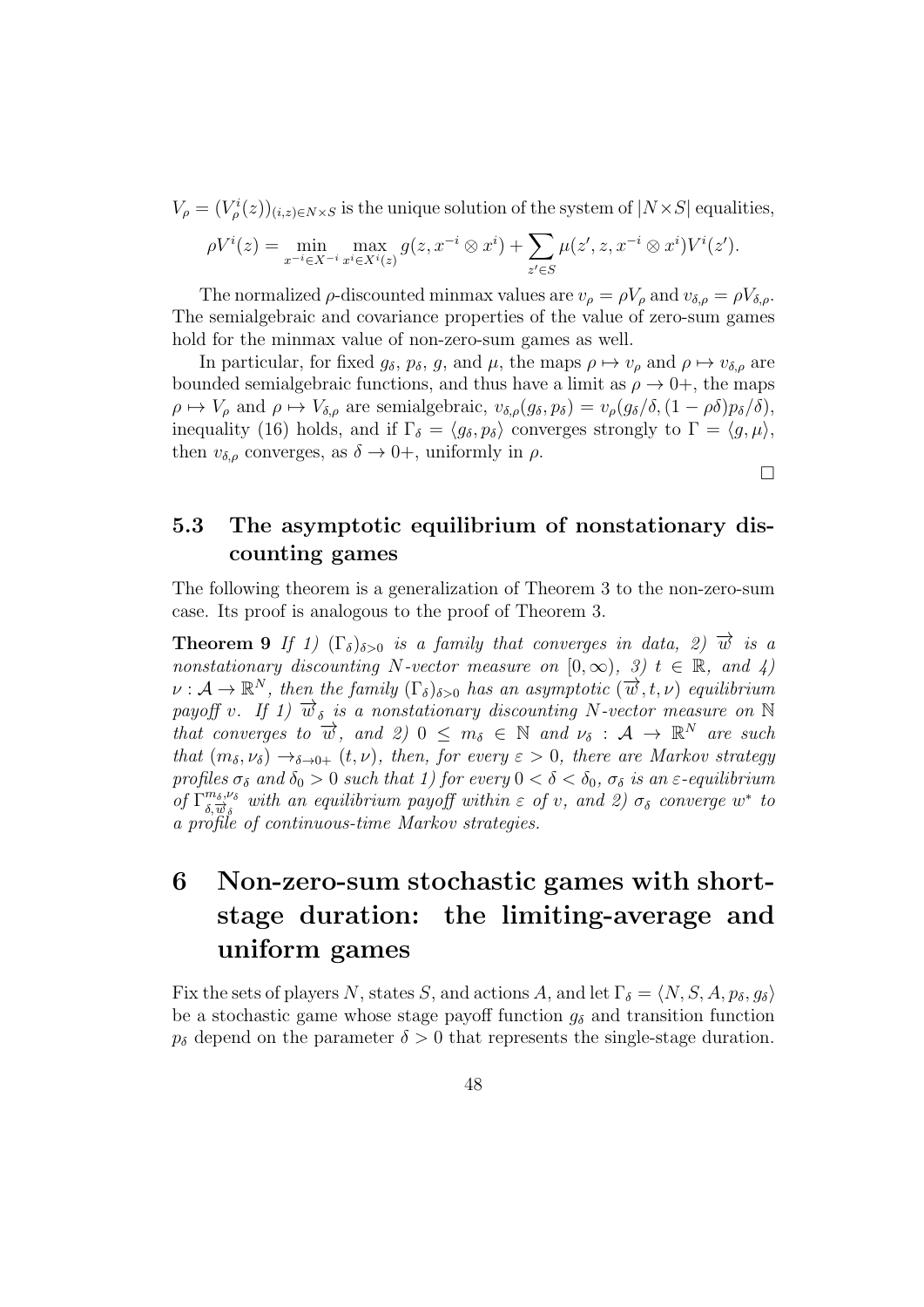For every strategy profile  $\sigma$  in  $\Gamma_{\delta}$  we set

$$
\bar{\gamma}^i_{\delta}(z,\sigma) = E^z_{\delta,\sigma} \bar{g}^i_{\delta}, \quad \text{and} \quad \underline{\gamma}^i_{\delta}(z,\sigma) = E^z_{\delta,\sigma} \underline{g}^i_{\delta}.
$$

### 6.1 The asymptotic limiting-average and uniform minmax

We say that the vector  $v \in \mathbb{R}^{N \times S}$  is the *asymptotic limiting-average minmax* of the family  $(\Gamma_{\delta})_{\delta>0}$  if for every  $\varepsilon>0$  there is  $\delta_0>0$  such that for every player *i* and  $0 < \delta < \delta_0$ , 1) there is a strategy profile  $\sigma_{\delta,\varepsilon}^{-i}$  of players  $N \setminus \{i\}$ such that for every strategy  $\tau^i$  of player i and every state  $z \in S$ ,

$$
\bar{\gamma}^i_\delta(z, \sigma^{-i}_{\delta,\varepsilon}, \tau^i) \leq v^i(z) + \varepsilon,
$$

and 2) for every strategy profile  $\sigma_{\delta}^{-i}$  $\sigma_{\delta}^{-i}$  of players  $N \setminus \{i\}$  there is a strategy  $\tau^i$ of player i such that for every state  $z \in S$ ,

$$
\underline{\gamma}^i_{\delta}(z, \sigma^{-i}_{\delta}, \tau^i) \ge v^i(z) - \varepsilon.
$$

We say that the vector  $v \in \mathbb{R}^{N \times S}$  is the *asymptotic uniform minmax* of the family  $(\Gamma_{\delta})_{\delta>0}$  if for every  $\varepsilon>0$  there are  $\delta_0>0$  and  $s_0>0$  such that for every player i and  $0 < \delta < \delta_0$ , 1) there is a strategy profile  $\sigma_{\delta,\varepsilon}^{-i}$  of players  $N \setminus \{i\}$  such that for every strategy  $\tau^i$  of player i, state  $z \in S$ , and duration  $s > s_0$ ,

$$
E^z_{\sigma_{\delta,\varepsilon}^{-i},\tau^i}g_{\delta}^i(s) \leq v^i(z) + \varepsilon,
$$

and 2) for every strategy profile  $\sigma_{\delta}^{-i}$  $\delta^{-i}$  of players  $N \setminus \{i\}$  there is a strategy  $\tau^i$ of player *i* such that for  $s > s_0$ ,

$$
E_{\sigma_{\delta}^{-i},\tau^{i}}g_{\delta}^{i}(s) \geq v^{i}(z) - \varepsilon.
$$

We say that the vector  $v \in \mathbb{R}^{N \times S}$  is the *asymptotic robust minmax* of the family  $(\Gamma_{\delta})_{\delta>0}$  if for every  $\varepsilon>0$  there are  $\delta_0>0$  and  $s_0>0$  such that for every player i and  $0 < \delta < \delta_0$ , 1) there is a strategy profile  $\sigma_{\delta,\varepsilon}^{-i}$  of players  $N \setminus \{i\}$  such that for every strategy  $\tau^i$  of player i, state  $z \in S$ , and duration  $s > s_0$ ,

$$
E^z_{\sigma_{\delta,\varepsilon}^{-i},\tau^i}g_\delta^i(s) \le v^i(z) + \varepsilon \quad \text{and} \quad \bar{\gamma}_\delta^i(z,\sigma_{\delta,\varepsilon}^{-i},\tau^i) \le v^i(z) + \varepsilon,
$$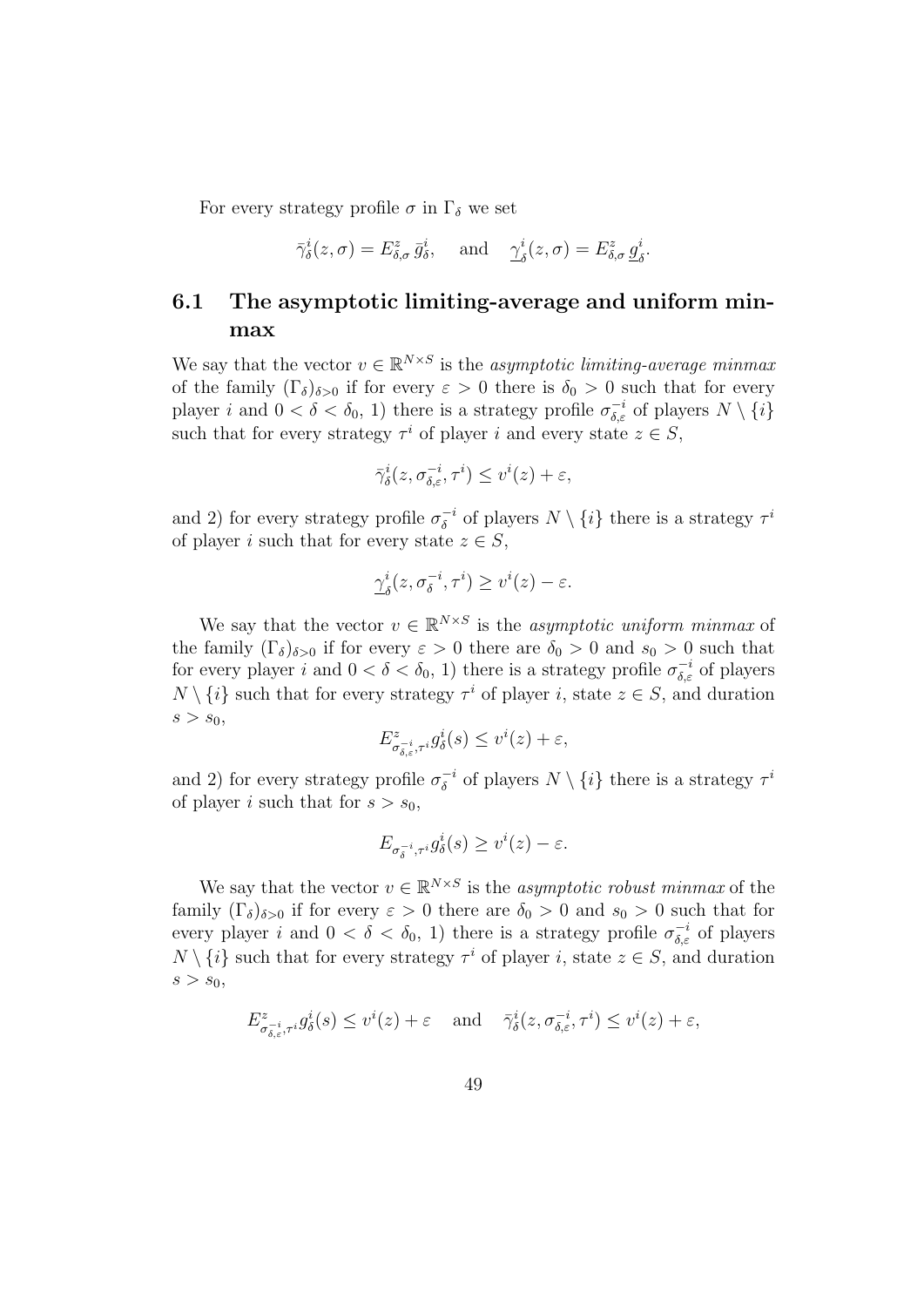and 2) for every strategy profile  $\sigma_{\delta}^{-i}$  $\overline{\delta}^i$  of players  $N \setminus \{i\}$  there is a strategy  $\tau^i$ of player i, such that for every state  $z \in S$  and duration  $s > s_0$ ,

$$
E^z_{\sigma_\delta^{-i},\tau^i} g_\delta^i(s) \ge v^i(z) - \varepsilon \quad \text{and} \quad \underline{\gamma}^i_\delta(z, \sigma_\delta^{-i}, \tau^i) \ge v^i(z) - \varepsilon.
$$

**Theorem 10** A family  $(\Gamma_{\delta})_{\delta>0}$  that converges strongly to  $\Gamma = \langle \mu, g \rangle$  has a limiting-average minmax  $v : S \to \mathbb{R}^N$ , which is the limit of  $\rho V_\rho$  as  $\rho \to 0^+,$ where  $V<sub>o</sub>$  is the unique solution of the following system of equalities:

$$
\rho V^{i}(z) = \min_{x^{-i}} \max_{y^{i}} \left( g^{i}(z, x^{-i}, y^{i}) + \sum_{z' \in S} \mu(z', z, x^{-i}, y^{i}) V^{i}(z) \right), \ \forall i \in N, z \in S.
$$

If the family is exact it has an asymptotic robust minmax (and therefore an asymptotic uniform minmax as well).

Proof. The proof that a family that converges strongly has an asymptotic limiting-average minmax is analogous to the proof of Theorem 4. Let  $\tilde{v}_\delta$  =  $\lim_{\rho\to 0+} v_{\delta,\rho}$ .

As every discrete-time stochastic game with finitely many states and actions has a limiting-average minmax [5, 7], which is the limit of its  $\rho$ discounted minmax as  $\rho$  goes to 0+, it suffices to prove that  $\lim_{\delta \to 0^+} \tilde{v}_\delta$ exists.

As mentioned in the last section, if  $\langle g_\delta, p_\delta \rangle$  converges strongly, then  $v_{\delta,\rho}$ converges to  $v_{\rho}$ , as  $\delta \rightarrow 0$ , uniformly in  $\rho$ . Therefore, for every  $\varepsilon > 0$  there is  $\delta_1 > 0$  such that for  $0 < \delta, \delta' \leq \delta_1$  we have  $||v_{\delta,\rho} - v_{\delta',\rho}|| < \varepsilon$ , and therefore  $\|\tilde{v}_{\delta} - \tilde{v}_{\delta'}\| \leq \varepsilon.$ 

The proof that an exact family has an asymptotic minmax is analogous to the proof of Theorem 6.

 $\Box$ 

### 6.2 The asymptotic limiting-average equilibrium

We say that  $u = (u^i(z))_{i \in N, z \in S} \in \mathbb{R}^{N \times S}$  is an asymptotic limiting-average ε-equilibrium payoff of  $(Γ<sub>δ</sub>)<sub>δ>0</sub>$  if for every  $δ > 0$  sufficiently small there is a strategy profile  $\sigma_{\delta}$ , such that for every player  $i \in N$ , strategy  $\tau^{i}$  of player i, and state z,

$$
-\varepsilon + \bar{\gamma}_{\delta}^{i}(z, \sigma_{\delta}^{-i}, \tau^{i}) \leq u^{i}(z) \leq \underline{\gamma}_{\delta}^{i}(z, \sigma_{\delta}) + \varepsilon.
$$

Note that it is an asymptotic limiting-average equilibrium payoff if it is an asymptotic limiting-average  $\varepsilon$ -equilibrium payoff for every  $\varepsilon > 0$ .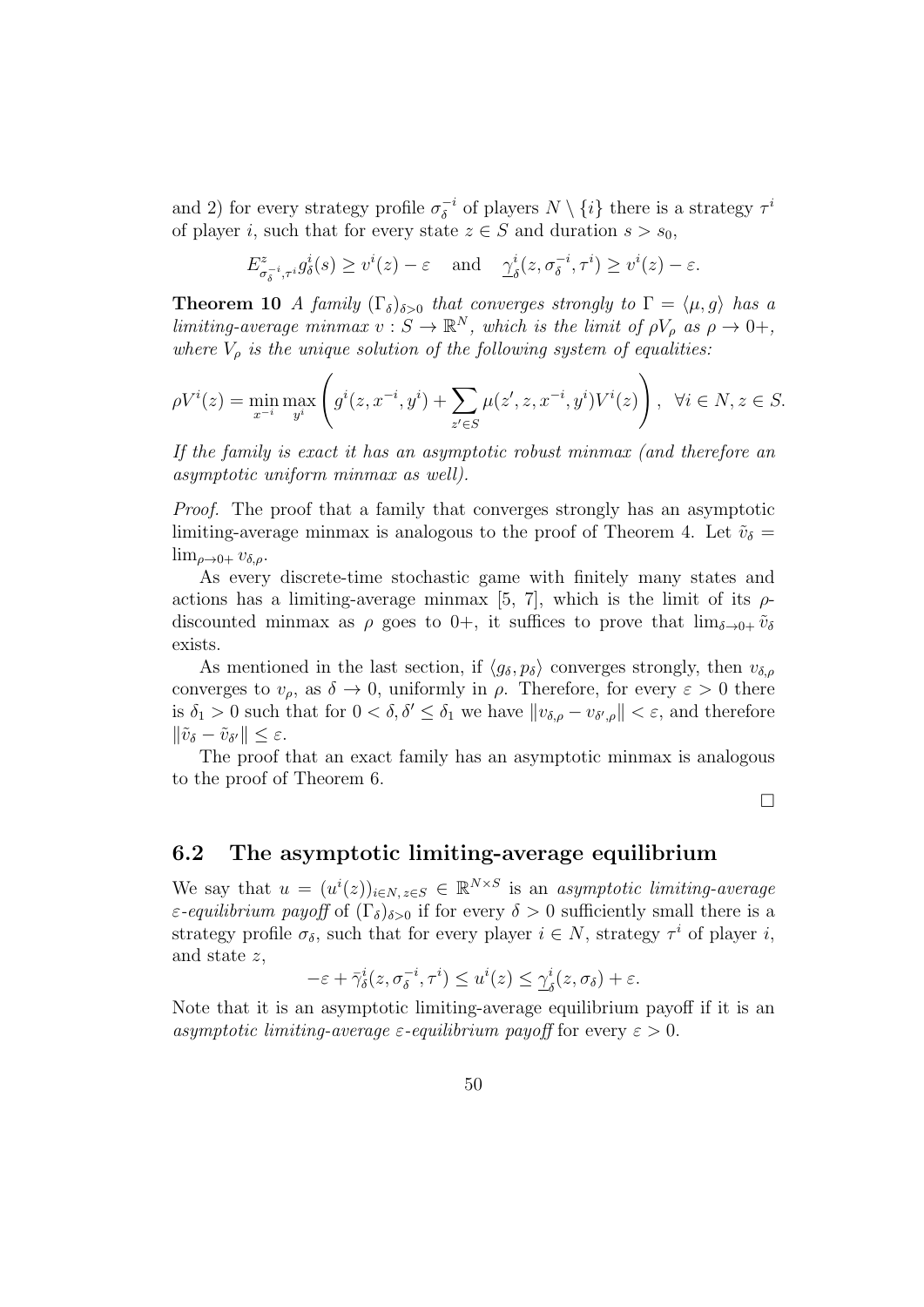Remark 13 Note that the existence of a limiting-average equilibrium, respectively  $\varepsilon$ -equilibrium, payoff in each one of the games  $\Gamma_{\delta}$  does not imply (and is not implied by) the existence of an asymptotic limiting-average equilibrium, respectively  $\varepsilon$ -equilibrium, payoff of the family  $(\Gamma_{\delta})_{\delta>0}$ .

**Remark 14** If  $u_{\varepsilon} \in \mathbb{R}^{N \times S}$  is an asymptotic limiting-average  $\varepsilon$ -equilibrium payoff of the family  $(\Gamma_{\delta})_{\delta>0}$  and  $u \in \mathbb{R}^{N \times S}$ , then u is an asymptotic limitingaverage  $\varepsilon'$ -equilibrium payoff of the family  $(\Gamma_{\delta})_{\delta}$  whenever  $\varepsilon' \geq \varepsilon + ||u$  $u_{\varepsilon}$ . Therefore a limit point, as  $\delta \to 0^+$ , of asymptotic limiting-average  $\varepsilon$ -equilibrium payoffs is an asymptotic limiting-average  $\varepsilon'$ -equilibrium payoff whenever  $\varepsilon' > \varepsilon$ , and a limit point, as  $\varepsilon \to 0^+$ , of asymptotic limiting-average ε-equilibrium payoffs is an asymptotic limiting-average equilibrium payoff.

Two related equilibrium concepts are the lim sup and the lim inf equilibrium payoffs. We say that  $u = (u^i(z))_{i \in N, z \in S} \in \mathbb{R}^N \times S$  is an asymptotic lim sup  $\varepsilon$ -equilibrium payoff, respectively an asymptotic lim inf  $\varepsilon$ -equilibrium payoff, of  $(\Gamma_{\delta})_{\delta>0}$  if for every  $\delta>0$  sufficiently small there is a strategy profile  $\sigma_{\delta}$ , such that for every player  $i \in N$ , strategy  $\tau^i$  of player i in  $\Gamma_{\delta}$ , and state z,

$$
-\varepsilon + \bar{\gamma}_{\delta}^i(z, \sigma_{\delta}^{-i}, \tau^i) \le u^i(z) \le \bar{\gamma}_{\delta}^i(z, \sigma_{\delta}) + \varepsilon,
$$

respectively

$$
-\varepsilon + \underline{\gamma}^i_\delta(z, \sigma_\delta^{-i}, \tau^i) \le u^i(z) \le \underline{\gamma}^i_\delta(z, \sigma_\delta) + \varepsilon.
$$

The corresponding strategies  $\sigma_{\delta}$  are 2ε-equilibrium strategies of  $\Gamma_{\delta}$  with the lim sup, respectively lim inf, payoff function.

We say that  $u = (u^i(z))_{i \in N, z \in S} \in \mathbb{R}^{N \times S}$  is an asymptotic lim sup equilibrium payoff, respectively an asymptotic lim inf equilibrium payoff, if it is an asymptotic lim sup  $\varepsilon$ -equilibrium payoff, respectively an asymptotic lim inf  $\varepsilon$ -equilibrium payoff, for every  $\varepsilon > 0$ .

Remark 15 Obviously, an asymptotic limiting-average equilibrium payoff is an asymptotic lim sup and an asymptotic lim inf equilibrium payoff. However, there are stochastic games with countably many states that have both an asymptotic lim sup equilibrium payoff and an asymptotic lim inf equilibrium payoff, such that, moreover, both payoffs coincide, but have no asymptotic limiting-average equilibrium payoffs.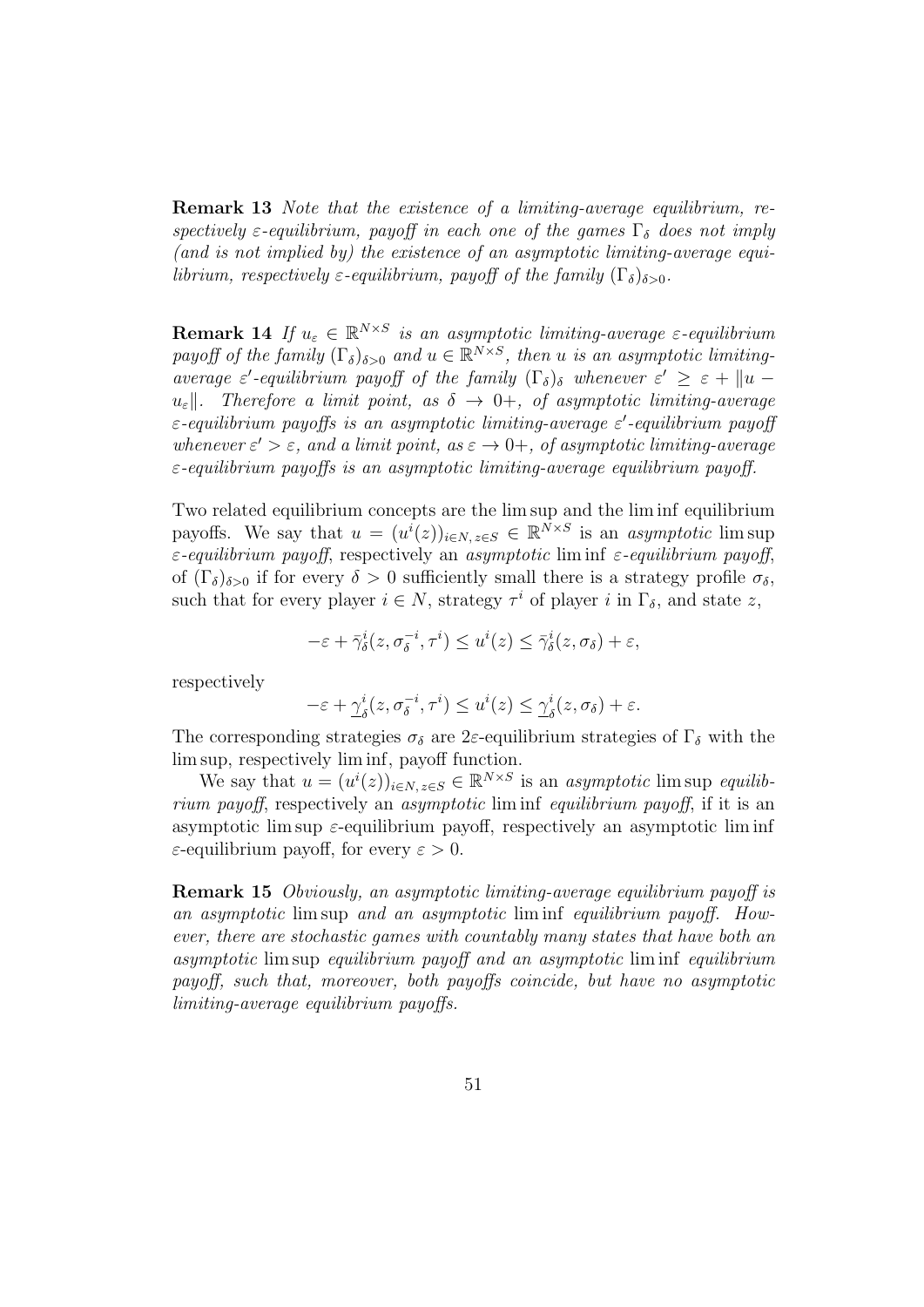Remark 16 It is unknown whether every stochastic game with finitely many states and actions has a lim sup, respectively lim inf, equilibrium payoff. In particular, it is unknown whether every stochastic game with finitely many states and actions has a limiting-average equilibrium payoff.

**Theorem 11** A family  $(\Gamma_{\delta} = \langle g_{\delta}, p_{\delta} \rangle)_{\delta>0}$  that converges strongly to  $\Gamma =$  $\langle q, \mu \rangle$  has a limiting-average equilibrium payoff.

*Proof.* Let  $(\Gamma_{\delta})_{\delta>0}$  be a family that converges strongly to  $\Gamma = \langle \mu, g \rangle$ . Then  $|g_{\delta}^{i}(z, a)-\delta g^{i}(z, a)|=o(\delta),$  and therefore  $|\frac{1}{n}$  $\frac{1}{n\delta}\sum_{0\leq m$  $\frac{1}{n\delta}\sum_{0\leq m$  $\max_{z,a}|g_{\delta}^{i}(z,a)-\delta g^{i}(z,a)|/\delta = o(1)$  as  $\delta \to 0+$ . Therefore, it suffices to prove the theorem for the special case where  $g_{\delta}^{i} = \delta g^{i}$ . Note that in this special case

$$
\frac{1}{n\delta} \sum_{0 \le m < n} g_{\delta}^i(z_m, a_m) = \frac{1}{n\delta} \sum_{0 \le m < n} \delta g^i(z_m, a_m) = \frac{1}{n} \sum_{0 \le m < n} g^i(z_m, a_m).
$$

Therefore,  $\bar{g}_{\delta}^{i}$  and  $g_{\delta}^{i}$  $\frac{i}{\delta}$ , as a function of the play  $z_0, a_0, \ldots$ , are independent of  $\delta$ . Therefore we write  $\bar{g}^i$  and  $\underline{g}^i$  for short for  $\bar{g}^i_{\delta}$  and  $\underline{g}^i_{\delta}$  $\delta$ . Without loss of generality we may assume that  $0 \leq g^i \leq 1$ .

By Remark 14, it suffices to prove that for every  $\varepsilon > 0$  there is a vector  $u \in \mathbb{R}^{N \times S}$  that is an asymptotic limiting-average  $\varepsilon$ -equilibrium payoff.

Fix  $\varepsilon > 0$  and let u and  $\sigma$  be, respectively, the uniform (and limitingaverage)  $\varepsilon/8$ -equilibrium payoff and the uniform (and limiting-average)  $\varepsilon/8$ equilibrium strategy of the continuous-time stochastic game  $\Gamma = \langle N, S, A, \mu, q \rangle$ that are constructed in [8]. In particular, for every state  $z \in S$ , player  $i \in N$ , and strategy  $\tau^i$  of player *i*, we have

$$
u^{i}(z) + \varepsilon/8 \ge E_{\sigma}^{z} \bar{g}^{i} \ge E_{\sigma}^{z} \underline{g}^{i} \ge u^{i}(z) - \varepsilon/8, \tag{27}
$$

where  $\bar{g}^i = \limsup_{s \to \infty} \frac{1}{s}$  $\frac{1}{s}\int_0^s g^i(z_t, x_t) dt$  and  $\underline{g}^i = \liminf_{s \to \infty} \frac{1}{s}$  $\frac{1}{s}\int_0^s g^i(z_t, x_t) dt$ and

$$
E^z_{\sigma^{-i},\tau^i}\bar{g}^i \le u^i(z) + \varepsilon/8. \tag{28}
$$

These inequalities follow from  $(u, \sigma)$  being a limiting-average  $\varepsilon/8$ -equilibrium payoff and strategy profile. (An additional property that follows from the special construction of  $\sigma$  in [8] is that  $\bar{g}^i = \underline{g}^i P^z_{\sigma}$  a.e.)

Let  $v : S \to \mathbb{R}^N$  be the limit of  $\rho V_\rho$  as  $\rho \to 0^+$ , where  $V_\rho$  is the asymptotic  $\rho$ -discounted minmax. Recall that  $V_\rho$  is the unique solution of the following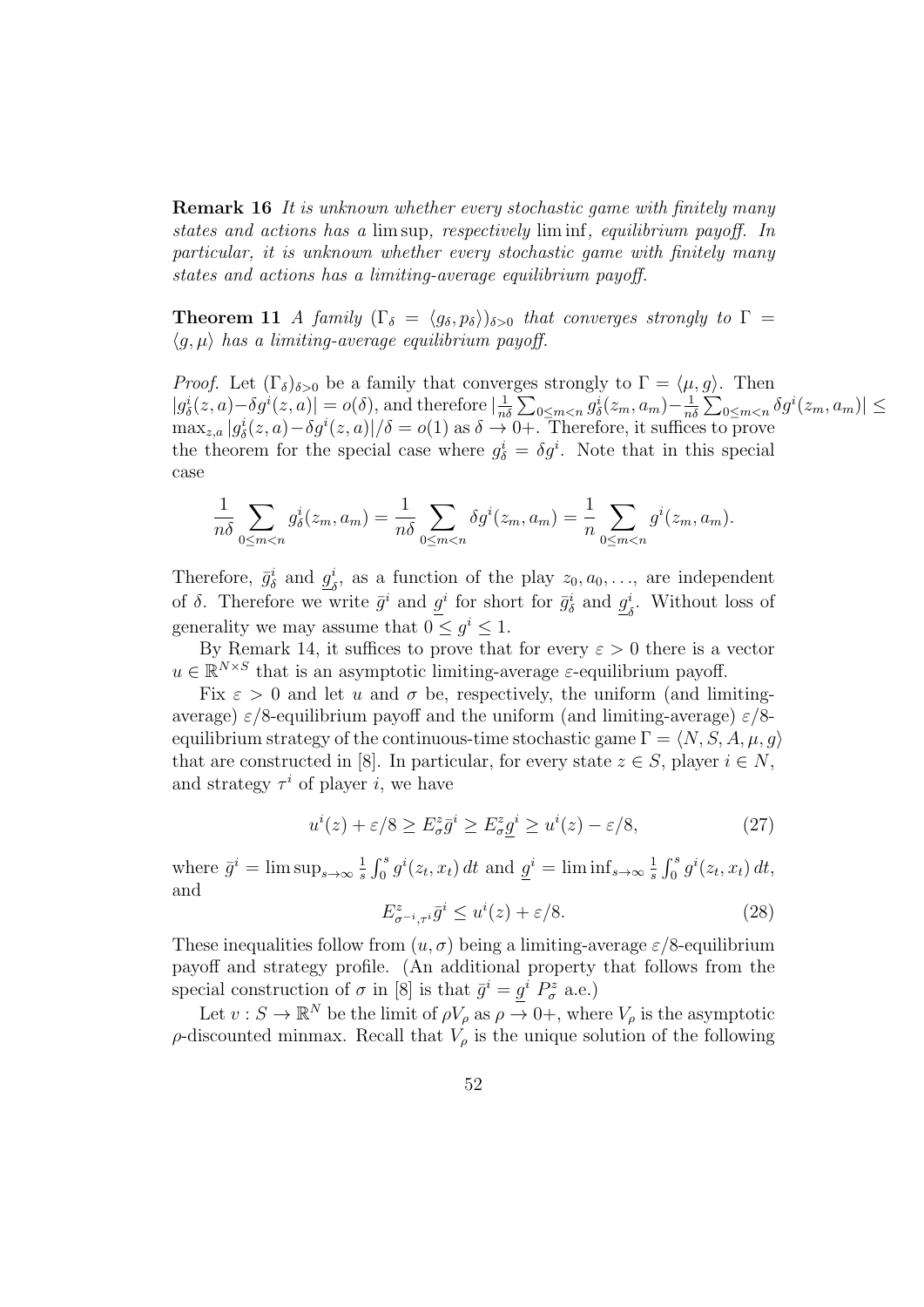system of equalities:

$$
\rho V^{i}(z) = \min_{x^{-i}} \max_{y^{i}} \left( g^{i}(z, x^{-i}, y^{i}) + \sum_{z' \in S} \mu(z', z, x^{-i} \otimes y^{i}) V^{i}(z) \right), \ \ \forall i \in N, z \in S.
$$

As the strategy profile  $\sigma$  (that is constructed in [8]) is a discretimized strategy (namely, there is a strictly increasing sequence of continuous times  $t_0 = 0$  <  $t_1 < t_2 < \ldots$ , such that  $t_\ell \rightarrow_{\ell \rightarrow \infty} \infty$  and the mixed-action profile selected by  $\sigma$  at time  $t_\ell \leq t < t_{\ell+1}$  is a function of the play up to time  $t_\ell$  and the state at time t, it follows that for every  $\varepsilon' > 0$  and for every player i there is a strategy  $\tau_{\varepsilon'}^i$  such that  $v^i(z) - \varepsilon' < E^z_{\sigma^{-i}, \tau_{\varepsilon'}^i} \underline{g}^i \ (\leq E^z_{\sigma^{-i}, \tau_{\varepsilon'}^i} \overline{g}^i)$ . Therefore, the inequalities  $u^{i}(z) + \varepsilon/8 \geq E^{z}_{\sigma^{-i}, \tau^{i}_{\varepsilon'}} \bar{g}^{i} \geq v^{i}(z) - \varepsilon'$  hold for every  $\varepsilon' > 0$ . Therefore,

$$
u^{i}(z) \ge v^{i}(z) - \varepsilon/8. \tag{29}
$$

We will prove that u is an asymptotic limiting-average  $\varepsilon$ -equilibrium payoff of the family  $(\Gamma_{\delta})_{\delta>0}$ . The construction of the corresponding limitingaverage  $\varepsilon$ -equilibrium strategy profile  $\sigma_{\delta}$  is analogous to the construction of σ in [8]. The continuous-time pure-action strategy profiles  $\bar{\tau}$  and  $\hat{\tau}$ , which are used in  $[8]$  in the definition of  $\sigma$ , will be adapted to the discrete-time pure strategies  $\bar{\tau}_{\delta}$  and  $\tau_{\delta}$  respectively.

The continuous-time pure-action strategy profile  $\bar{\tau}$  obeys the following property. There is a sequence of continuous times  $\mathcal{T}: 0 = t_0 < t_1 < \dots$  (with  $t_k \to_{k \to \infty} \infty$  such that for  $t_k \leq t < t_{k+1}$ ,  $\overline{\tau}(h,t)$  is a function of  $t, z_t$ , and the finite sequence of states  $\overrightarrow{z}_k = (z_{t_0}, \ldots, z_{t_k})$ . Therefore, for  $t_k \le t < t_{k+1}$ , we can write  $\overline{\tau}(\overrightarrow{z}_k, z_t, t)$  for  $\overline{\tau}(h, t)$ .

The corresponding discrete-time pure strategy  $\bar{\tau}_{\delta}$  will be such that there is a sequence of stages  $\mathcal{T}^{\delta}$ :  $0 = n_{\delta,0} < \ldots < n_{\delta,k} < \ldots$  such that 1)  $\delta n_{\delta,k} \to_{\delta \to 0+} t_k$ , 2) for  $n_{\delta,k} \leq m < n_{\delta,k+1}$ ,  $\bar{\tau}_{\delta}(z_0, a_0, \ldots, z_m)$  is a function of  $m, z_m$ , and the finite sequence of states  $\overrightarrow{z}_k^s = (z_{n_{\delta,0}}, \ldots, z_{n_{\delta,k}})$ ; thus we can write  $\overline{\tau}_{\delta}(\overrightarrow{z}_{k}^{\delta}, z_{m}, m)$  for  $\overline{\tau}(z_{0}, a_{0}, \ldots, z_{m})$ , and 3) for fixed  $\overrightarrow{z}_{k} = \overrightarrow{z}_{k}^{\delta} \in S^{k+1}$ , the map  $[n_{\delta,k}, n_{\delta,k+1}) \ni m \mapsto \overline{\tau}_{\delta}(\overrightarrow{z}_{k}^{\delta}, z_{m}, m)$ , which (given  $\overrightarrow{z}_{k}^{\delta}$ ) is a Markov strategy on this interval of stages, converges  $w^*$  to the (given  $\overrightarrow{z}_k$ ) Markov strategy  $[t_k, t_{k+1}) \ni t \mapsto \overline{\tau}(\overline{z}^k_k, z_t, t)$ .

This relation between the continuous-time strategy  $\bar{\tau}$  and the discretetime strategy  $\bar{\tau}_{\delta}$  implies, by inductive application of Proposition 2, that for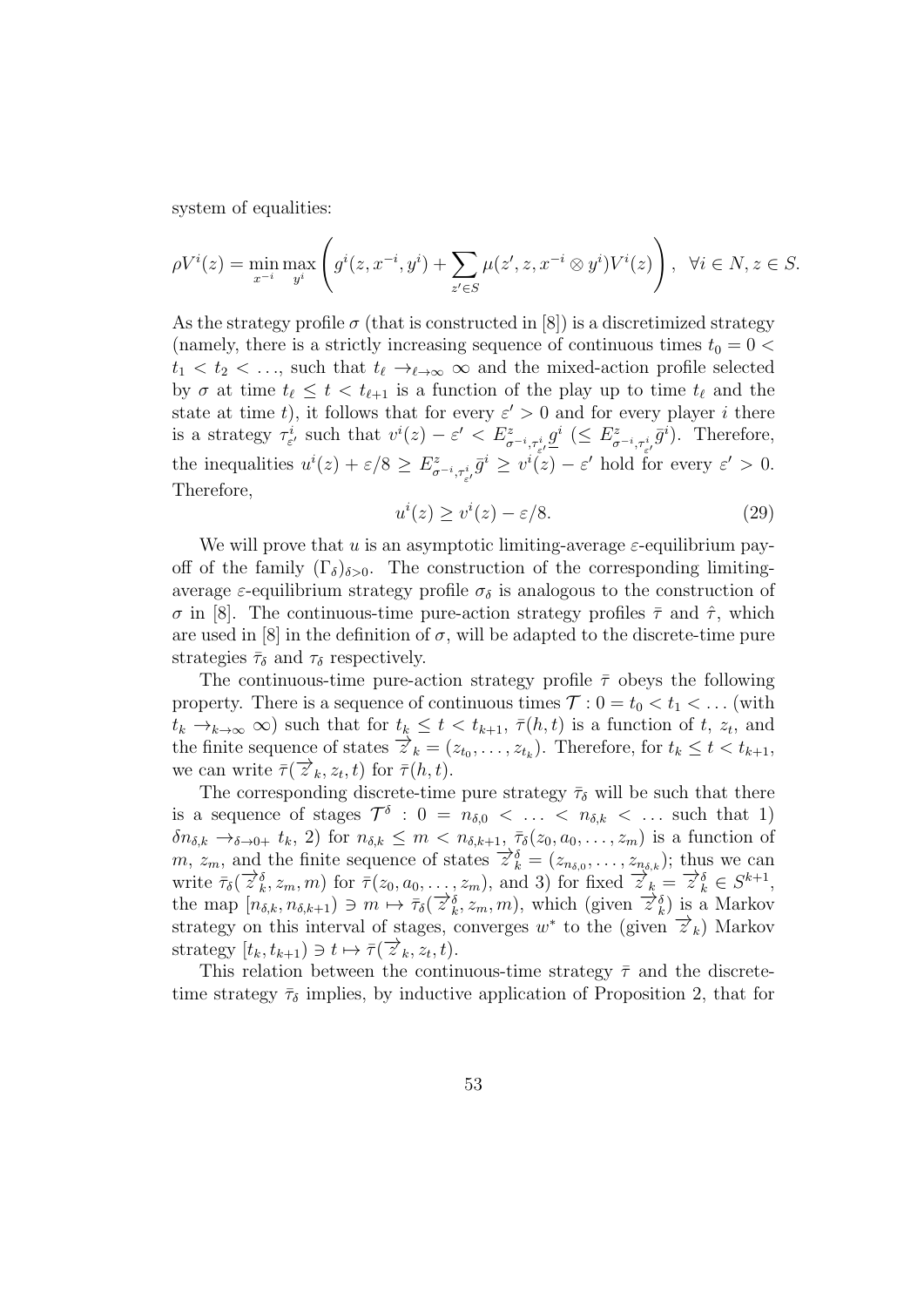every state  $z$  and every positive  $M$ ,

$$
\gamma_{\delta,M}^i(z,\bar{\tau}_{\delta}) := E^z_{\bar{\tau}_{\delta}} \frac{1}{[M/\delta]} \sum_{0 \le m < [M/\delta]} g^i(z_m,a_m) \to_{\delta \to 0+} \gamma_M^i(z,\bar{\tau}),
$$

where

$$
\gamma_M^i(z,\bar{\tau}) := E_{\bar{\tau}}^z \frac{1}{M} \int_0^M g^i(z_t, x_t) dt,
$$

and [∗] stands for the largest integer that is less than or equal to ∗.

**Definition of**  $\bar{\tau}_{\delta}$ . We map the discrete-time sequence of states  $z_0, z_1, \ldots$ to a continuous-time (step-function) list of states: for any nonnegative real  $t \geq 0$  we define  $z_{\delta,t} = z_{[t/\delta]}$ . Next, we define the profile of strategies  $\bar{\tau}_{\delta}$  in  $\Gamma_{\delta}$ by  $\bar{\tau}_{\delta}(z_0, a_m, \ldots, z_m) = \bar{\tau}((z_{\delta,t})_{t \leq m\delta}).$ 

**Properties of**  $\bar{\tau}_{\delta}$ . Recall the definition and properties of the positive integer  $N_0$ , the sufficiently small  $\varepsilon_1 > 0$ , the disjoint subset of states,  $S_1$ ,  $S_2$ , and  $\overline{S}$ , and the pure-action strategy profile  $\overline{\tau}$  (that were constructed in [8]). One of the properties of  $\bar{\tau}$  is that for every  $z \in S_1$  and  $z_s \in C_z := \{z' \in S \}$  $S | v(z') = v(z)$  for all  $s \leq t$ ,  $\mu(\overline{S} \cup (S \setminus C_z), z_t, \overline{\tau}_t) = 0$ . Therefore, by the definition of  $\bar{\tau}_{\delta}$  we have

$$
P_{\bar{\tau}_{\delta}}^{z}(z_{m} \in C_{z} \setminus \bar{S}) = 1 \quad \forall z \in S_{1}, \ m \ge 0. \tag{30}
$$

The following inequality<sup>6</sup> is proved in [8]. For  $z \in S_1$ , for every player *i*,

$$
\gamma_{N_0}^i(z,\bar{\tau}) \ge v^i(z) - \varepsilon/7,
$$

and therefore, for sufficiently small  $\delta > 0$ ,

$$
\gamma_{\delta, N_0}^i(z, \bar{\tau}_{\delta}) \ge v^i(z) - \varepsilon/6. \tag{31}
$$

**Definition of**  $\tau_{\delta}$ **.** We define a stopping time  $m_{\delta} = m_{\delta}(z_0, a_0, z_1, \ldots)$  as follows. On  $z_0 \in S_1$ ,  $m_\delta = [N_0/\delta]$ ; on  $z_0 \in \overline{S}$ ,  $m_\delta = [1/\delta]$ ; on  $z_0 = z \in S_2$ ,  $m_{\delta} = \min(\{m : m = [j/\delta], j \in \mathbb{N}, \text{ and } z_m \notin C_z \setminus \overline{S}\} \cup \{N_0/\delta\}\}).$  Define  $m_{k,\delta}$ ,  $k \geq 0$  inductively:  $m_{0,\delta} = 0$  and  $m_{k+1,\delta} = m_{k,\delta} + m_{\delta}(z_{m_{k,\delta}}, a_{m_{k,\delta}}, z_{m_{k,\delta}+1}, \ldots).$ 

The strategy profile  $\tau_{\delta}$  is defined as follows.

$$
\tau_{\delta}(z_0, a_0, \ldots, z_m) = \bar{\tau}_{\delta}(z_{m_{k,\delta}}, z_{m_{k,\delta}}, \ldots, z_m) \text{ if } m_{k,\delta} \leq m < m_{k+1,\delta}.
$$

<sup>&</sup>lt;sup>6</sup>The  $\varepsilon$  in [8] is  $\varepsilon/8$  here, and  $\varepsilon_1$  there is sufficiently small.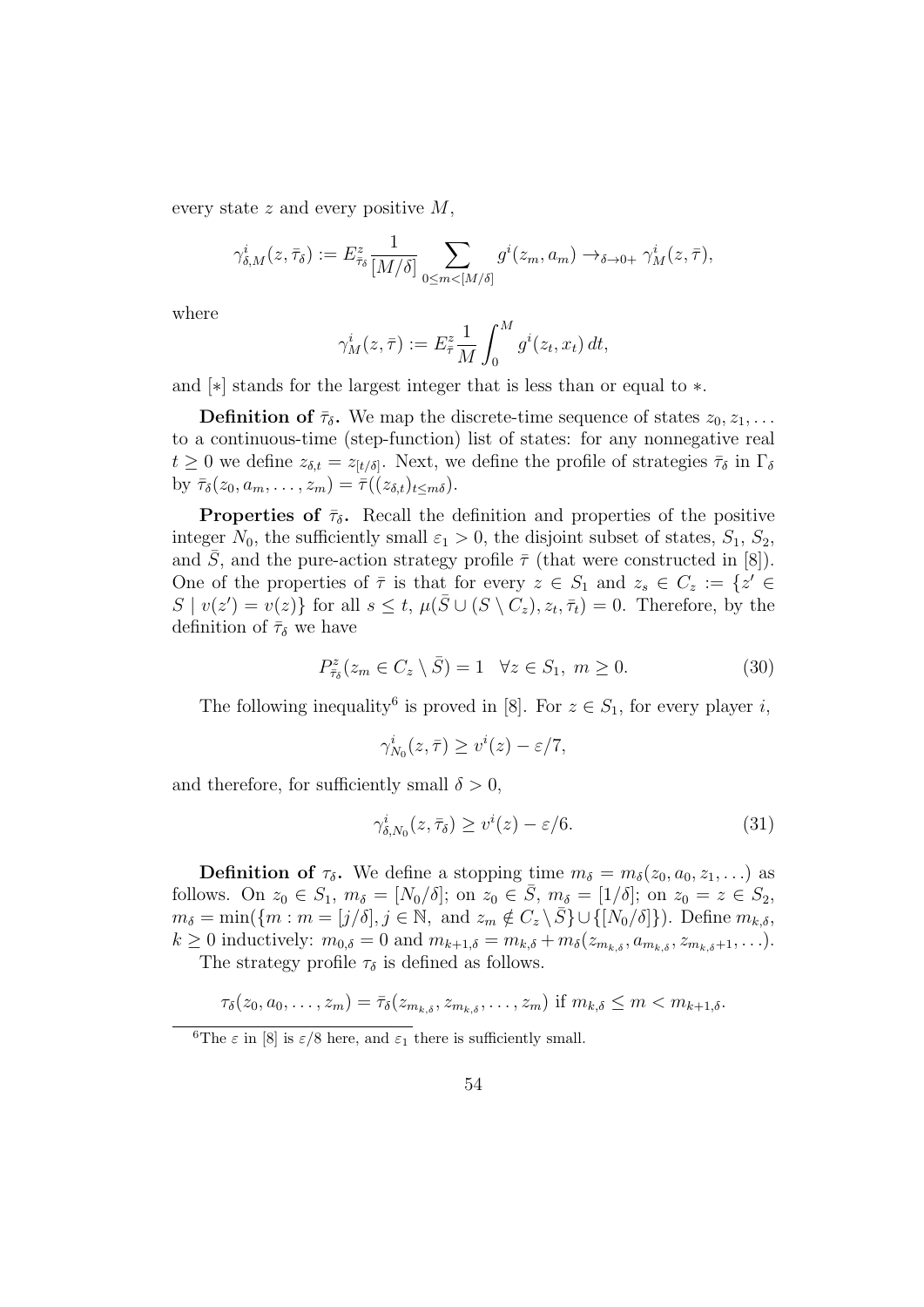**Properties of**  $\tau_{\delta}$ . We define the sequence of states  $\bar{z}_k^{\delta}$ ,  $k \geq 0$ , by  $\bar{z}_k^{\delta}$  =  $z_{m_k,s}$ . Note that this definition is analogous to that of the sequence of states  $\bar{z}_k$ ,  $k \geq 0$ , in [8]. Let  $F^{\delta}$ , respectively F, be the transition matrix of the homogeneous Markov chain  $\bar{z}_0^{\delta}, \bar{z}_1^{\delta}, \ldots$  with its  $P_{\tau_{\delta}}^z$  distribution, respectively  $\bar{z}_0, \bar{z}_1, \ldots$  with its  $P^z_{\hat{\tau}}$  distribution.

By the strong data convergence of  $\langle \delta g, p_{\delta} \rangle$  to  $\langle g, \mu \rangle$ ,  $p_{\delta}(z', z, a) > 0$  if and only if  $\mu(z', z, a) > 0$ . Therefore (for  $\delta > 0$  sufficiently small)  $F_{z,z'}^{\delta} = 0$ if and only if  $F_{z,z'}=0$ , and thus the ergodic classes of states of the two homogeneous Markov chains, the one with transition matrix  $F^{\delta}$  and the other with transition matrix  $F$ , coincide.

Let  $\mathcal E$  denote the set of ergodic classes of states, and for  $E \in \mathcal E$  we denote by  $q_{\delta}^{E}$  and  $q^{E}$  the  $F^{\delta}$  and F invariant measures that are supported on E, and  $q_{\delta}^{z}(E)$  (respectively  $q^{z}(E)$ ) denotes the probability of the  $F^{\delta}$ -Markov chain (respectively  $F$ -Markov chain) with initial state  $z$  entering the ergodic class E. Recall that every ergodic class  $E \in \mathcal{E}$  is a subset of  $S_1$ , and on  $z_0 \in S_1$ we have  $m_{\delta} = [N_0/\check{\delta}]$ . Therefore,

$$
E_{\tau_{\delta}}^z \underline{g}^i = E_{\tau_{\delta}}^z \overline{g}^i = \sum_{E \in \mathcal{E}} q_{\delta}^z(E) \sum_{z \in E} q_{\delta}^E(z) \gamma_{\delta, N_0}^i(z, \overline{\tau_{\delta}}).
$$

Similarly,

$$
E_{\tilde{\tau}}^z \underline{g}^i = E_{\tilde{\tau}}^z \overline{g}^i = \sum_{E \in \mathcal{E}} q^z(E) \sum_{z \in E} q^E(z) \gamma_{N_0}^i(z, \overline{\tau}).
$$

In addition, by Proposition 2 and the  $w^*$  convergence of  $\bar{\tau}_{\delta}$  to  $\bar{\tau}$ ,  $F^{\delta} \to F$ as  $\delta \to 0^+$ . Therefore,  $q_{\delta}^z(E) \to_{\delta \to 0^+} q^z(E)$  and  $q_{\delta}^E \to_{\delta \to 0^+} q^E$ . Since for all  $z \in S$ ,  $E \in \mathcal{E}$ , and  $z' \in E$ , we have

$$
(q_{\delta}^{z}(E), q_{\delta}^{E}(z'), \gamma_{\delta, N_0}^{i}(z', \bar{\tau}_{\delta})) \rightarrow_{\delta \to 0+} (q^{z}(E), q^{E}(z'), \gamma_{N_0}^{i}(z', \bar{\tau})),
$$

we deduce that

$$
E_{\tau_{\delta}}^z \underline{g}^i = E_{\tau_{\delta}}^z \overline{g}^i \rightarrow_{\delta \to 0+} E_{\hat{\tau}}^z \overline{g}^i = E_{\hat{\tau}}^z \underline{g}^i.
$$

Therefore, for sufficiently small  $\delta > 0$  we have

$$
u^{i}(z) - \varepsilon \le E_{\tau_{\delta}}^{z} \underline{g}^{i} = E_{\tau_{\delta}}^{z} \overline{g}^{i} \le u^{i}(z) + \varepsilon/6. \tag{32}
$$

Recall the definition of  $\tau$ ,  $\varepsilon_1$  and  $\tilde{\tau}$  in [8], where it is proved that for every  $z \in S$ , every player *i*, and every stopping time *T*,  $E^z_\tau v^i(z_T) \geq v^i(z) - \varepsilon_1/2$ .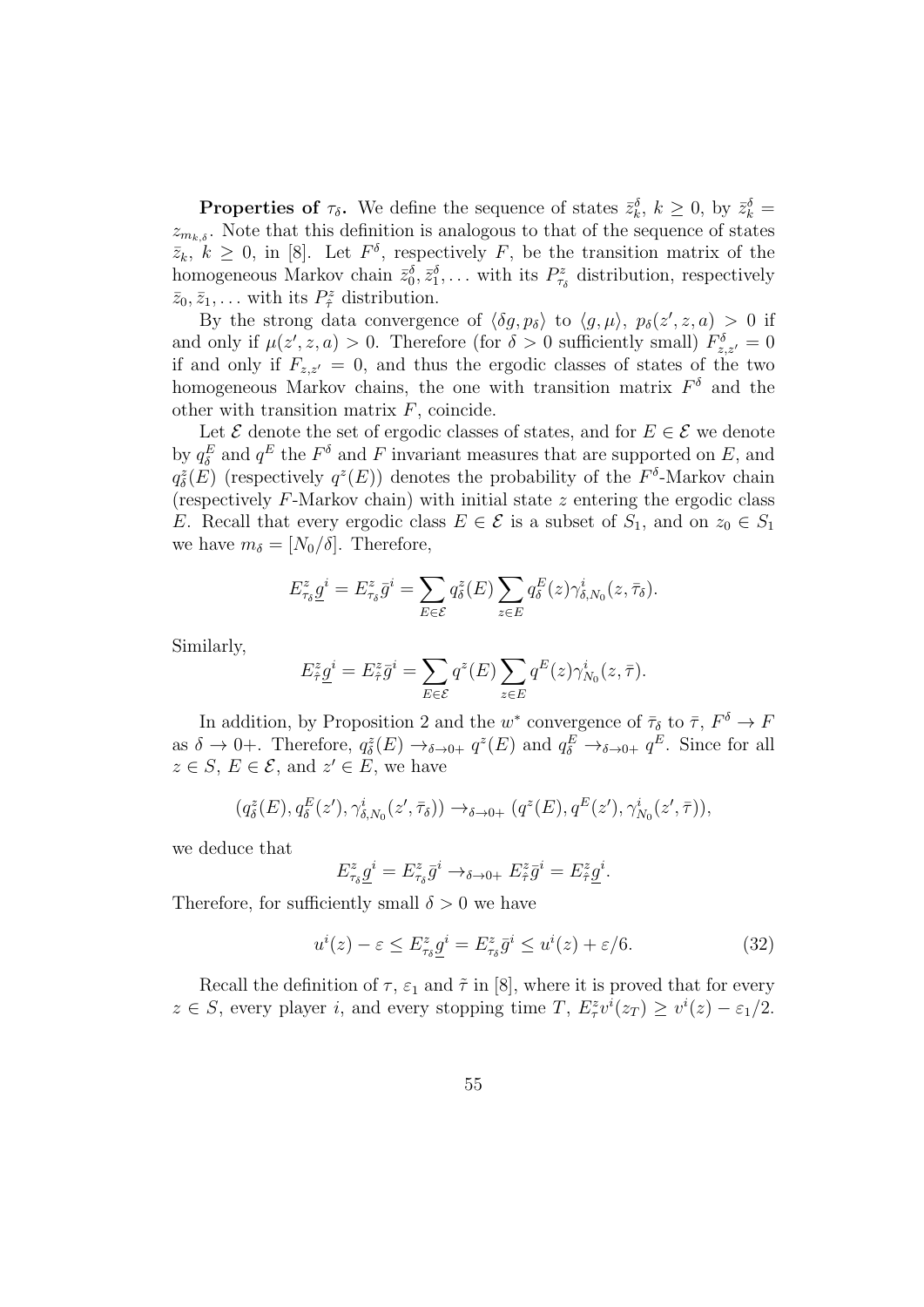Therefore, for every  $z \in S_2$ ,  $\sum_{z' \in S} F_{z,z'}v^i(z') \geq v^i(z) - \varepsilon_1/2$ . For  $z \in S_1 \cup \overline{S}$ ,  $\sum_{z' \in S} F_{z,z'}v^i(z') = v^i(z)$ . Therefore,  $z \in F_{z,z'} v^i(z') = v^i(z)$ . Therefore,

$$
\sum_{z' \in S} F_{z,z'} v^i(z') \ge v^i(z) - \frac{\varepsilon_1}{2} 1_{z \in S_2 \cup \overline{S}},
$$

where 1<sup>∗</sup> is the indicator function of ∗. In addition, if we replace the symbols δ and  $\varepsilon$  in [8] with the symbol  $\eta$  and  $\varepsilon/8$ , it can be seen that for  $\varepsilon_1 < \eta d^2 \frac{\varepsilon}{32}$ ,

$$
E_{\sigma}^{z} \sum_{k=0}^{\infty} 1_{\bar{z}_k \notin S_1} \le \frac{128}{\eta d^2 \varepsilon},
$$

and therefore for  $\varepsilon < 1$  and  $\varepsilon_1 < \eta d^2 \frac{\varepsilon^2}{8}$ 8  $\frac{1}{128} \left( < \eta d^2 \frac{\varepsilon}{32} \right),$ 

$$
\varepsilon_1 E_{\sigma}^z \sum_{k=0}^{\infty} 1_{\bar{z}_k \notin S_1} < \eta d^2 \frac{\varepsilon^2}{8} \frac{1}{128} \frac{128}{\eta d^2 \varepsilon} = \varepsilon / 8.
$$

Therefore, for sufficiently small  $\delta$ ,

$$
\varepsilon_1 E_{\tau_\delta}^z \sum_{k=0}^\infty 1_{\bar{z}_k \notin S_1} < \varepsilon/6.
$$

Assume that  $\varepsilon < 1$  and  $\varepsilon_1 < \eta d^2 \frac{\varepsilon^2}{8}$ 8  $\frac{1}{128}$ .

**Lemma 4** For sufficiently small  $\delta > 0$ , for every stopping time T we have

$$
E_{\tau_{\delta}}^z v_T^i \le E_{\tau_{\delta}}^z v_\infty^i + \varepsilon/6,\tag{33}
$$

where  $v_m = v(z_m)$  and  $v_{\infty}^i = \limsup_{m \to \infty} v_m^i$  (which equals  $\lim_{m \to \infty} v_m^i P_{\tau_{\delta}}^z$  $a.e.$ ), and

$$
E_{\tau_{\delta}}^z 1_{T<\infty} v_T^i \le E_{\tau_{\delta}}^z 1_{T<\infty} v_\infty^i + \varepsilon/6 \le E_{\tau_{\delta}}^z 1_{T<\infty} \bar{g}^i + \varepsilon/3. \tag{34}
$$

*Proof.* The strategy  $\tau$  defined in [8] obeys  $v^i(z_T) \leq E^z_\tau(v^i(z_{T'}) | \mathcal{H}_T) + \varepsilon_1/2$ for all finite stopping times  $T \leq T'$ . Therefore, for all stopping times  $T \leq$  $T' \leq N_0, E^z_{\tau} v^i(z_T) \leq E^z_{\tau} v^i(z_{T'}) + \varepsilon_1/2$ , and  $E^z_{\bar{\tau}} v^i(z_T) \leq E^z_{\bar{\tau}} v^i(z_{T'}) + 3\varepsilon_1/4$ . For  $z \in S_1$  we have,  $v(z_m) = v(z)$  for all  $m \leq m_\delta$ ,  $P_{\bar{\tau}_\delta}^z$  a.e. Therefore, for sufficiently small  $\delta > 0$ , for every stopping time  $T \leq m_{\delta}$  (in the discrete-time game), we have

$$
E_{\tau_{\delta}}^z v_T^i = E_{\bar{\tau}_{\delta}}^z v_T^i \le E_{\tau_{\delta}}^z v^i(\bar{z}_1^{\delta}) + \varepsilon_1 \mathbf{1}_{z \notin S_1}.
$$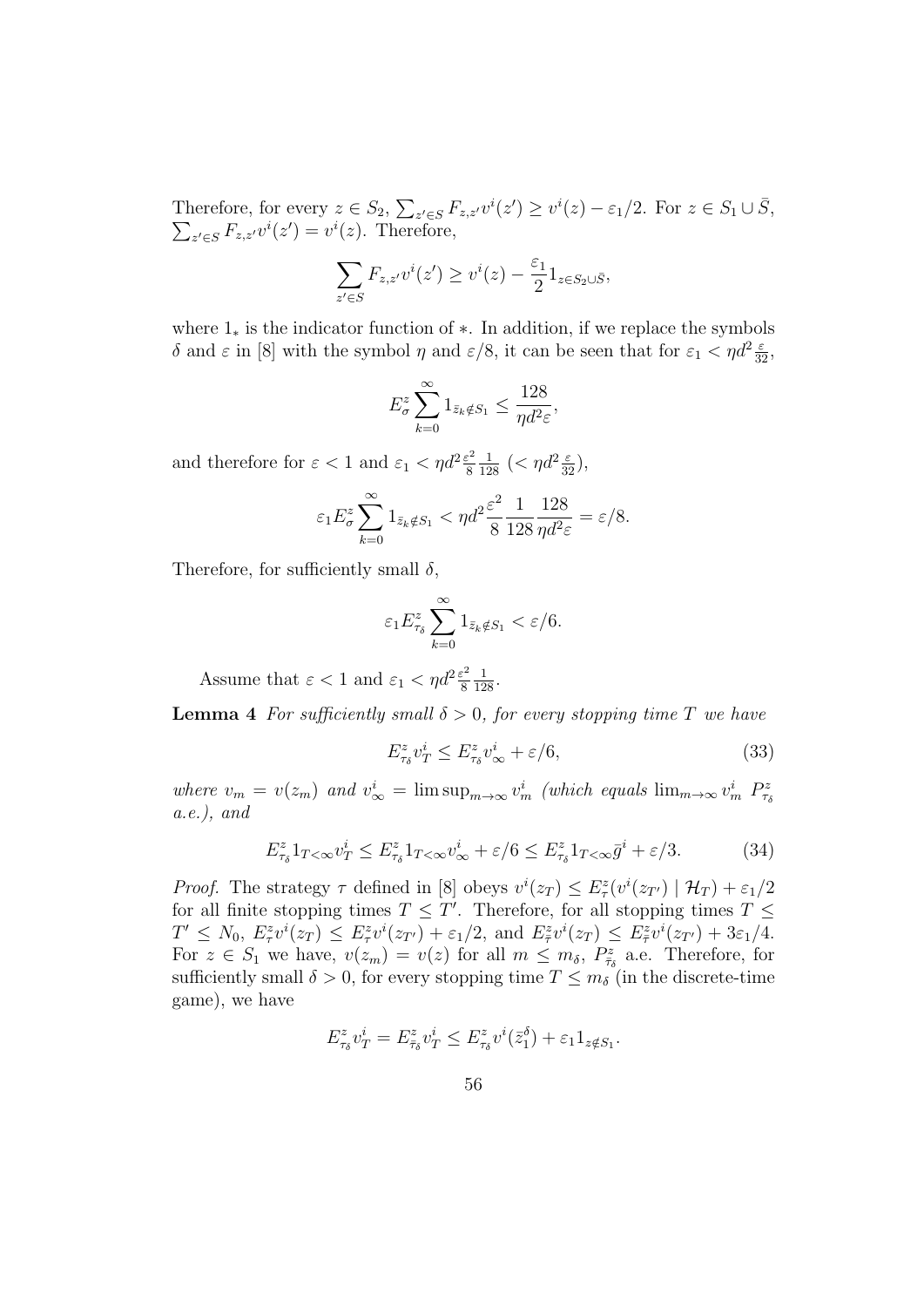Therefore, for  $\delta > 0$  sufficiently small, for every stopping time T.

$$
E_{\tau_{\delta}}^z v_T^i \le E_{\tau_{\delta}}^z v_{\infty}^i + \varepsilon_1 E_{\tau_{\delta}}^z \sum_{k=0}^{\infty} 1_{\bar{z}_k \notin S_1} \le E_{\tau_{\delta}}^z v_{\infty}^i + \varepsilon/6.
$$

This completes the proof of inequality (33).

Since  $1_{T=\infty}v_T = 1_{T=\infty}v_{\infty} P_{\tau_{\delta}}^z$  a.e., we deduce that

$$
E_{\tau_{\delta}}^z 1_{T<\infty} v_T = E_{\tau_{\delta}}^z 1_{T<\infty} v_{\infty} + \varepsilon/6.
$$
 (35)

By inequality (31) we have  $v_{\infty}^i \leq \bar{g}^i + \varepsilon/6$ ,  $P_{\tau_{\delta}}^z$  a.e. Therefore,

$$
E_{\tau_{\delta}}^z 1_{T<\infty} v_{\infty}^i \leq E_{\tau_{\delta}}^z 1_{T<\infty} \bar{g}^i + \varepsilon/6,
$$

which together with (35) implies (34).  $\square$ 

The punishing strategies. Recall that  $v : S \to \mathbb{R}^N$  is the asymptotic limiting-average minmax of the family  $(\Gamma_{\delta})_{\delta>0}$ . It follows that for every  $\varepsilon>0$ ,  $z \in S$ ,  $i \in N$ , and  $\delta$  sufficiently small, there is a strategy profile  $\sigma_{\delta,\varepsilon}^{-i}$  of players  $N \setminus \{i\}$  such that for every strategy  $\tau^i$  of player i we have

$$
\bar{\gamma}^i_{\delta}(z, \sigma^{-i}_{\delta,\varepsilon}, \tau^i) := E^z_{\delta, \sigma^{-i}_{\delta,\varepsilon}, \tau^i} \bar{g}^i \leq v^i(z) + \varepsilon/3.
$$

The limiting-average  $\varepsilon$ -equilibrium strategy  $\sigma_{\delta}$ . The strategy profile  $\sigma_{\delta}$  follows the pure strategy profile  $\tau_{\delta}$  as long as the play coincides with a play that is compatible with the strategy  $\tau_{\delta}$ , and reverts to punishing (in the lim sup game  $\Gamma_{\delta}$ ) a deviating player. A formal definition of  $\sigma_{\delta}$  follows.

Let  $k_{\delta}$  be the the first stage m with  $a_m \neq \tau_{\delta}(z_0, a_0, \ldots, z_m); k_{\delta} = \infty$  if  $a_m = \tau_\delta(z_0, a_0, \ldots, z_m)$  for every  $m \geq 0$ . Fix an order of the player set N, and on  $k_{\delta} < \infty$  let  $i_{\delta}$  be the minimal player i with  $a_{k_{\delta}}^{i} \neq \tau_{\delta}^{i}(z_0, a_0, \ldots, z_{k_{\delta}})$ . For every player  $i \in N$ ,

$$
\sigma_{\delta}^{-i}(z_0, a_0, \dots, z_m) = \begin{cases} \tau_{\delta}^{-i}(z_0, a_0, \dots, z_m) & \text{if } k_{\delta} \ge m \\ \sigma_{\delta, \varepsilon}^{-i}(z_{k_{\delta}+1}, a_{k_{\delta}+1}, \dots, z_m) & \text{if } k_{\delta} < m \text{ and } i = i_{\delta}. \end{cases}
$$

To complete the definition of the strategy profile  $\sigma_{\delta}$ , there is a need to define  $\sigma_{\delta}^{i}(z_0, a_0, \ldots, z_m)$  on  $k_{\delta} < m$  and  $i = i_{\delta}$ . However, this has no impact on the reasoning that follows. We therefore define it arbitrarily.

Let  $\tau^i$  be a pure strategy of player *i*. Note that  $(\sigma_{\delta}^{-i})$  $(\sigma_{\delta}^{-i}, \tau^i)$  is a pure strategy profile. Let  $n_{\delta}$  be the stopping time of the first stage m such that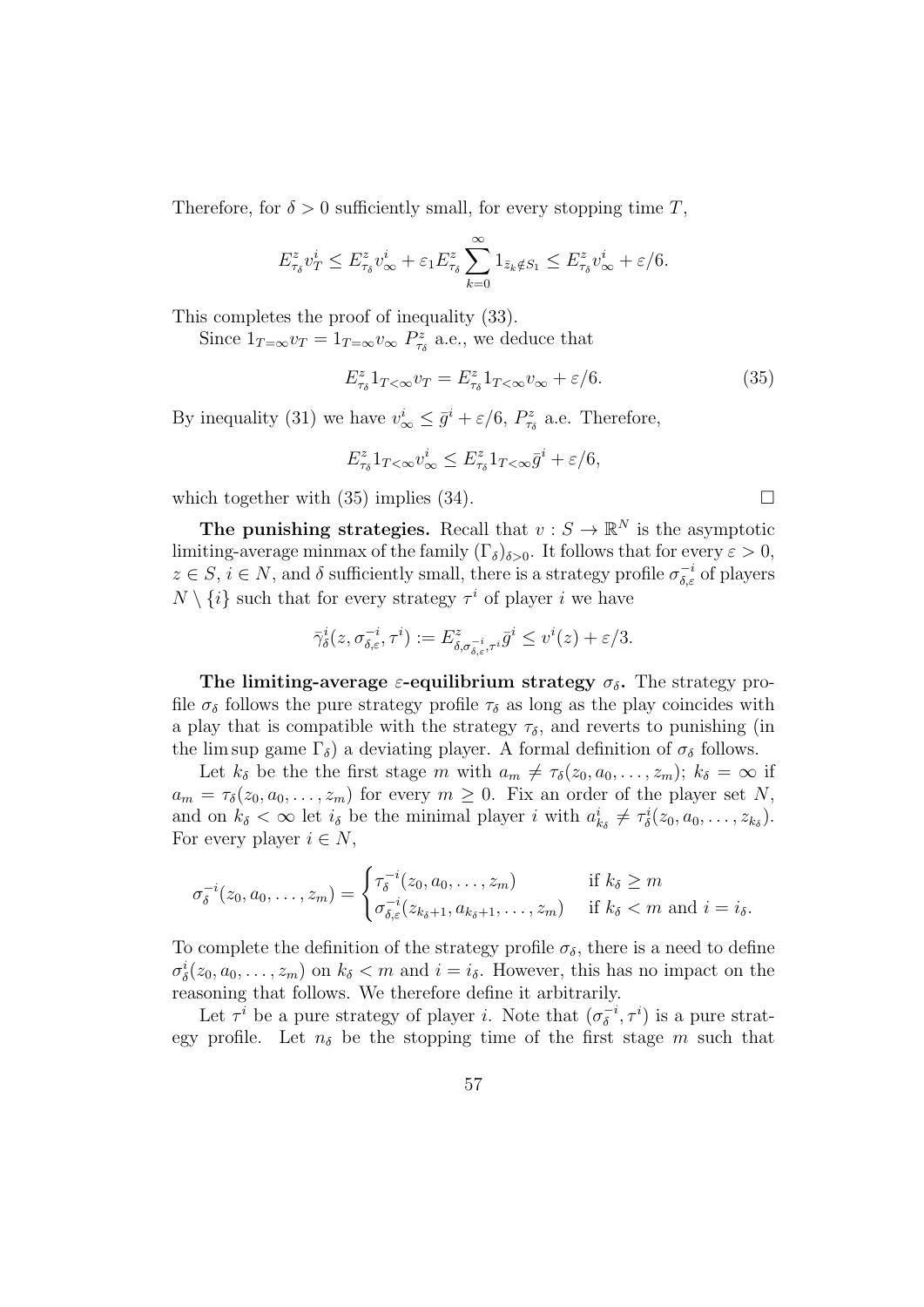$\tau^{i}(z_0, a_0, \ldots, z_m) \neq \tau_{\delta}^{i}(z_0, a_0, \ldots, z_m)$ . Note that for every state z, with  $P_z^z$  $\tau_{\delta}^{z}$ <sub> $\tau_{\delta}$ </sub>-probability 1,  $k_{\delta} = n_{\delta}$ , and  $i_{\delta} = i$  on  $k_{\delta} < \infty$ . Let  $\mathcal{H}_{n_{\delta}}$  be the  $\sigma$ -algebra generated by all  $(z_m)_{m \leq n_\delta}$  and  $(a_m)_{m \leq n_\delta}$ .

$$
\bar{\gamma}^i(z, \sigma_\delta^{-i}, \tau^i) = E^z_{\sigma_\delta^{-i}, \tau^i} \bar{g}^i \tag{36}
$$

$$
= E^z_{\sigma_\delta^{-i}, \tau^i} E^z_{\sigma_\delta^{-i}, \tau^i} (\bar{g}^i \mid \mathcal{H}_{n_\delta}) \tag{37}
$$

$$
= E^z_{\sigma_\delta^{-i},\tau^i} (1_{n_\delta = \infty} + 1_{n_\delta < \infty}) E^z_{\sigma_\delta^{-i},\tau^i} (\bar{g}^i | \mathcal{H}_{n_\delta}) \tag{38}
$$

$$
= E^z_{\sigma_\delta} 1_{n_\delta = \infty} \bar{g}^i + E^z_{\sigma_\delta^{-i}, \tau^i} 1_{n_\delta < \infty} E^z_{\sigma_\delta^{-i}, \tau^i} (\bar{g}^i \mid \mathcal{H}_{n_\delta}) \qquad (39)
$$

$$
\leq E_{\sigma_{\delta}}^{z} 1_{n_{\delta}=\infty} \bar{g}^{i} + E_{\sigma_{\delta}^{-i}, \tau^{i}}^{z} 1_{n_{\delta} < \infty} v^{i}(z_{n_{\delta}+1}) + \varepsilon/3 \qquad (40)
$$

$$
\leq E_{\sigma_{\delta}}^{z} 1_{n_{\delta}=\infty} \bar{g}^{i} + E_{\sigma_{\delta}^{-i}, \tau^{i}}^{z} 1_{n_{\delta} < \infty} v^{i}(z_{n_{\delta}}) + \varepsilon/2 \tag{41}
$$

$$
\leq E_{\sigma_{\delta}}^z \bar{g}^i + 5\varepsilon/6 \tag{42}
$$

$$
\leq u^i(z) + \varepsilon. \tag{43}
$$

Equality (36) follows from the definition of  $\bar{\gamma}^i(z, \sigma_\delta^{-i}, \tau^i)$ . Equality (37) follows from one of the basic properties of conditional expectation: that the expectation equals the expectation of the conditional expectation. Equality (38) follows from the rewriting of the constant function 1 as the sum of the two  $\{0, 1\}$ -valued functions  $1_{n \leq \infty}$  and  $1_{n \leq \infty}$ . Equality (39) follows from the facts that 1) the expectation is additive, 2)  $1_{n_{\delta}=\infty}$  is measurable with respect to  $\sigma$ -algebra  $\mathcal{H}_{n_{\delta}}$  and therefore  $E^z_{\sigma}$  $\frac{dz}{\sigma_{\delta}^{-i},\tau^{i}}1_{n_{\delta}=\infty}\bar{g}^{i} = E_{\sigma}^{z}$  $C^z_{\sigma_\delta^{-i},\tau^i}1_{n_\delta=\infty}E^z_\sigma$  $\int_{\sigma_{\delta}^{-i},\tau^{i}}^{z}(\bar{g}^{i}\mid)$  $\mathcal{H}_{n_{\delta}}$ , and 3) the  $P_{\sigma_{\delta}}^{z}$ -distribution and the  $P_{\sigma}^{z}$  $\sigma_{\delta}^{z}$ <sub>*o*-i, $\tau$ <sup>i</sup></sub>-distribution of  $1_{n_{\delta}=\infty}\bar{g}^{i}$  coincide. Inequality (40) follows from the definitions of  $\sigma_{\delta}^{-i}$  $\sigma_{\delta,\varepsilon}^{-i}$  and  $\sigma_{\delta,\varepsilon}^{-i}$ . Inequality (41) follows from the fact that for sufficiently small  $\delta > 0$ , for every strategy  $\sigma$  and stopping time T,  $E_{\sigma}^z 1_{T<\infty} v^i(z_{T+1}) \leq E_{\sigma}^z 1_{T<\infty} v^i(z_T) + \varepsilon/6$ . Inequality (42) follows from Lemma 4, which asserts that for every stopping time  $T$ ,  $E_{\sigma_{\delta}}^{z}1_{T<\infty}v^{i}(z_{T}) \leq E_{\sigma_{\delta}}^{z}1_{T<\infty}\bar{g}^{i}+\varepsilon/3$ . Inequality (43) follows from inequality (32) which asserts that  $E^z_{\sigma_{\delta}}\bar{g}^i \leq u^i(z) + \varepsilon/6$ .

By (32),  $E^z_{\sigma_{\delta}} \underline{g}^i \geq u^i(z) - \varepsilon$ , which together with the equality  $\underline{\gamma}^i(z, \sigma_{\delta}) =$  $E^z_{\sigma_\delta} \underline{g}^i$  implies that  $\underline{\gamma}^i(z, \sigma_\delta) \geq u^i(z) - \varepsilon$ . We conclude that  $(u, \sigma_\delta)$  is a limitingaverage  $\varepsilon$ -equilibrium payoff and strategy, and therefore  $u$  is an asymptotic limiting-average equilibrium payoff.

**Theorem 12** An exact family  $(\Gamma_{\delta})_{\delta>0}$  has an asymptotic uniform equilibrium payoff.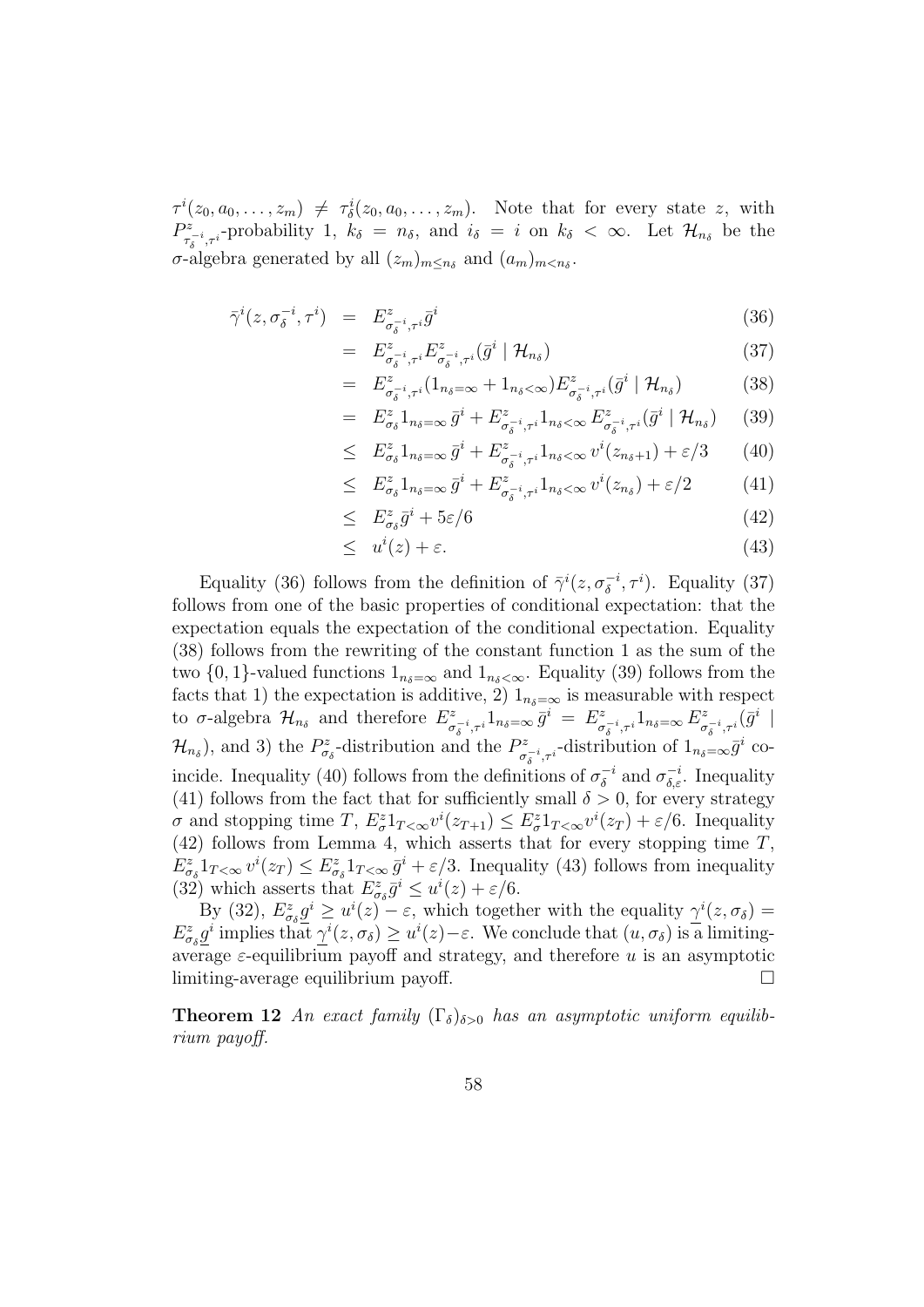Proof. First, recall that an exact family has an asymptotic uniform minmax. The uniform  $\varepsilon$ -equilibrium strategy  $\sigma_{\delta}$  follows the pure strategy profile  $\tau_{\delta}$ (defined in the proof of the previous theorem), and reverts to punishing a deviating player (in the uniform game).  $\Box$ 

**Theorem 13** An exact family  $(\Gamma_{\delta})_{\delta>0}$  has an asymptotic  $\overrightarrow{w}$ -robust equilibrium payoff whenever  $\overrightarrow{w} = (w^i)_{i \in N}$  is a vector of nonstationary discounting measures on  $[0, \infty]$ .

*Proof.* For  $\beta = (\beta^i)_{i \in N} \in \mathbb{R}_+^N$  we denote by  $\beta * \overrightarrow{w}$  the vector  $(\beta^i w^i)_{i \in N}$ . Note that if  $\beta^i > 0$  for every  $i \in N$ , then the family  $(\Gamma_{\delta})_{\delta > 0}$  has an asymptotic  $\overrightarrow{w}$ -robust equilibrium payoff if and only if it has an asymptotic  $\beta * \overrightarrow{w}$ -robust equilibrium payoff. Therefore we may assume that  $w^{i}(\infty) = 1$ .

Fix  $\varepsilon > 0$  and an asymptotic  $1_{\infty}$ -robust equilibrium payoff  $\nu \in \mathbb{R}^{N \times S}$  of the exact family  $(\Gamma_{\delta})_{\delta>0}$ . Let  $0 < t < \infty$  be such that  $w^{i}([t,\infty)) < \varepsilon/||g||$ for every  $i \in N$ , and let  $m_{\delta} = [t/\delta]$  and  $\nu_{\delta} = \nu$ . Then,  $(m_{\delta}, \nu_{\delta})$  converges to  $(t, \nu)$ . Let  $v \in \mathbb{R}^{N \times S}$  be an asymptotic  $(\overrightarrow{w}_t, t, \nu)$  equilibrium payoff of the family  $(\Gamma_{\delta})_{\delta>0}$ , where  $\vec{w}_t$  is the restriction of  $\vec{w}$  to the interval  $[0, t)$ . If  $\overrightarrow{w}_{\delta}$  converges (as  $\delta$  goes to zero) to  $\overrightarrow{w}_{\delta}$ , then  $\overrightarrow{w}_{t\delta}$  – the restriction of  $\overrightarrow{w}_{\delta}$  to  ${0, 1, 2, \ldots, m_\delta}$  – converges to  $\overrightarrow{w}_t$ .

If  $\sigma_{\delta}$  is the strategy profile that follows up to stage  $m_{\delta}$  an  $\varepsilon$ -equilibrium strategy profile in  $\Gamma_{\delta,\vec{w}_{t,\delta}}^{m_{\delta},\nu}$  with a payoff within  $\varepsilon$  of v, and thereafter a  $1_{\infty}$ robust  $\varepsilon$ -equilibrium with a payoff within  $\varepsilon$  of  $\nu$ , then for every player i and all strategies  $\tau_{\delta}^{i}$  ( $\delta > 0$ ) of player *i* in  $\Gamma_{\delta}$ ,

$$
6\varepsilon + \liminf_{\delta \to 0+} E^z_{\sigma_\delta} g^i_\delta(w^i_\delta) \ge v^i(z) \ge -6\varepsilon + \limsup_{\delta \to 0+} E^z_{\sigma_\delta, \tau^i_\delta} g^i_\delta(w^i_\delta).
$$

Therefore, the exact family  $(\Gamma_{\delta})_{\delta>0}$  has an asymptotic  $\overrightarrow{w}$ -robust equilibrium  $\Box$  payoff.

### References

- [1] Bewley, T. and E. Kohlberg (1976), The asymptotic theory of stochastic games, Mathematics of Operations Research, 1, 197–208.
- [2] Guo, X. and O. Hernandez-Lerma (2005), Nonzero-sum games for continuous-time Markov chains with unbounded discounted payoffs, Journal of Applied Probability, 42, 303–320.